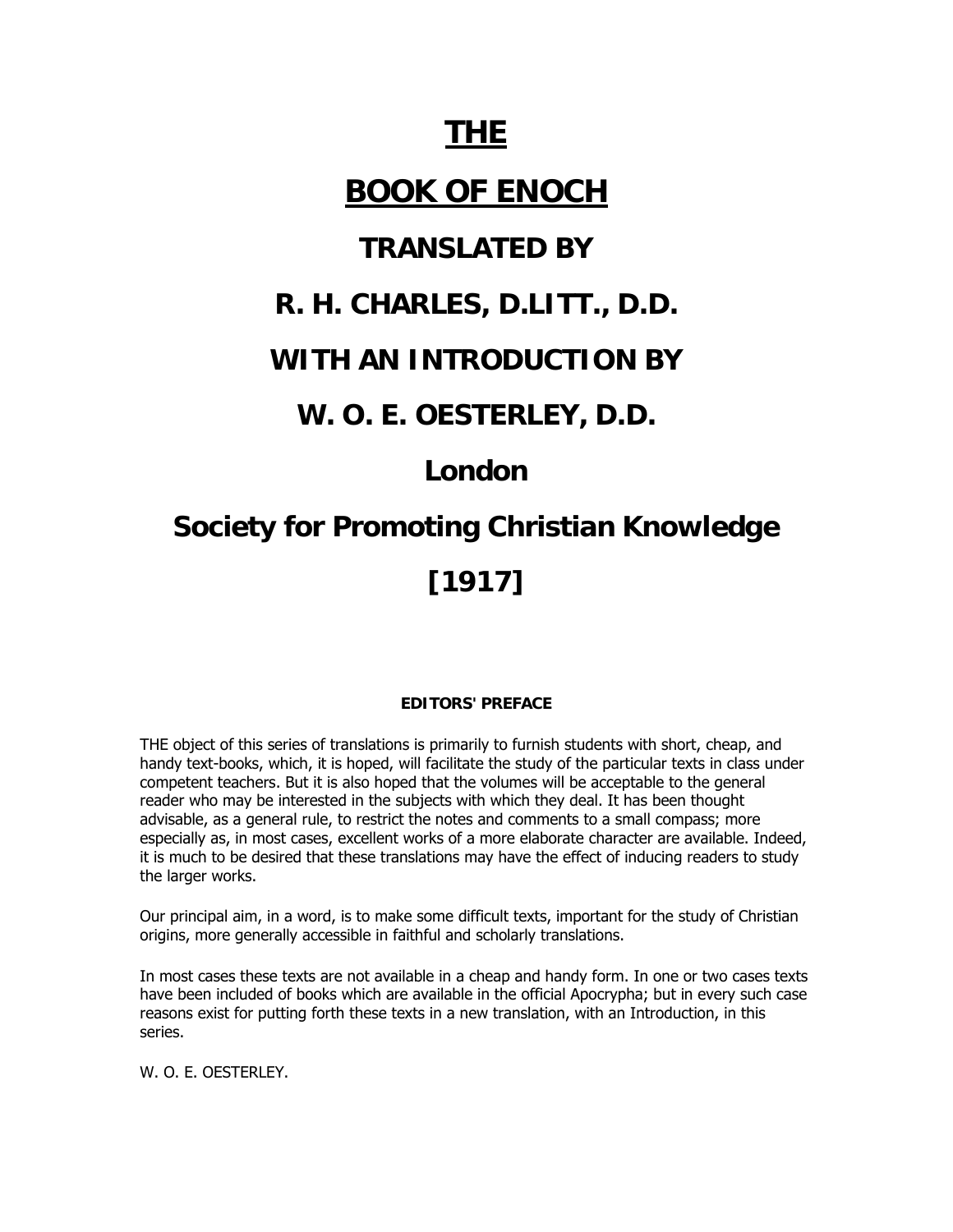G. H. Box.

#### **INTRODUCTION**

#### **THE APOCALYPTIC LITERATURE**

As the Book of Enoch is, in some respects, the most notable extant apocalyptic work outside the canonical Scriptures, it will not be inappropriate to offer a few remarks here on the Apocalyptic Literature generally. In writing about the books which belong to this literature, Prof. Burkitt says very pointedly that "they are the most characteristic survival of what I will venture to call, with all its narrowness and its incoherence, the heroic age of Jewish history, the age when the nation attempted to realize in action the part of the peculiar people of God. It ended in catastrophe, but the nation left two successors, the Christian Church and the Rabbinical Schools, each of which carried on some of the old national aims. And of the two it was the Christian Church that was most faithful to the ideas enshrined in the Apocalypses, and it did consider itself, not without some reason, the fulfilment of those ideas. What is wanted, therefore, in studying the Apocalypses is, above all, sympathy with the ideas that underlie them, and especially with the belief in the New Age. And those who believe that in Christianity a new Era really did dawn for us ought, I think, to have that sympathy. . . . We study the Apocalypses to learn how our spiritual ancestors hoped again that God would make all right in the end; and that we, their children, are here to-day studying them is an indication that their hope was not wholly unfounded."

Hope is, indeed, the main underlying motive-power, which prompted the writers of the Apocalypses. And this hope is the more intensive and ardent in that it shines forth from a background which is dark with despair; for the Apocalyptists despaired of the world in which they lived, a world in which the godly were of no account, while the wicked seemed too often triumphant and prosperous. With evil everywhere around, the Apocalyptists saw no hope for the world as it was; for such a world there was no remedy, only destruction; if the good were ever to triumph it must be in a new world. Despairing, therefore, of the world around them, the Apocalyptists centred their hope upon a world to come, where the righteous would come to their own and evil would find no place. It is this thought which underlies the opening words of the Book of Enoch: "The words of the blessing of Enoch, wherewith he blessed the elect and righteous, who will be living in the day of tribulation, when all the wicked and godless are to be removed." Nowhere in this book is the essence of this hope more beautifully expressed than in a short metrical piece in the first chapter:

> "But with the righteous He will make peace, And will protect the elect, And mercy shall be upon them.

"And they shall all belong to God, And they shall all be prospered, And they shall all be blessed.

"And He will help them all, And light shall appear unto them, And He will make peace with them" (1 Enoch i. 8).

In all the books belonging to this literature which have come down to us this hope is expressed more or less vividly; nor is the dark background wanting. with prophecies of coming wrath. It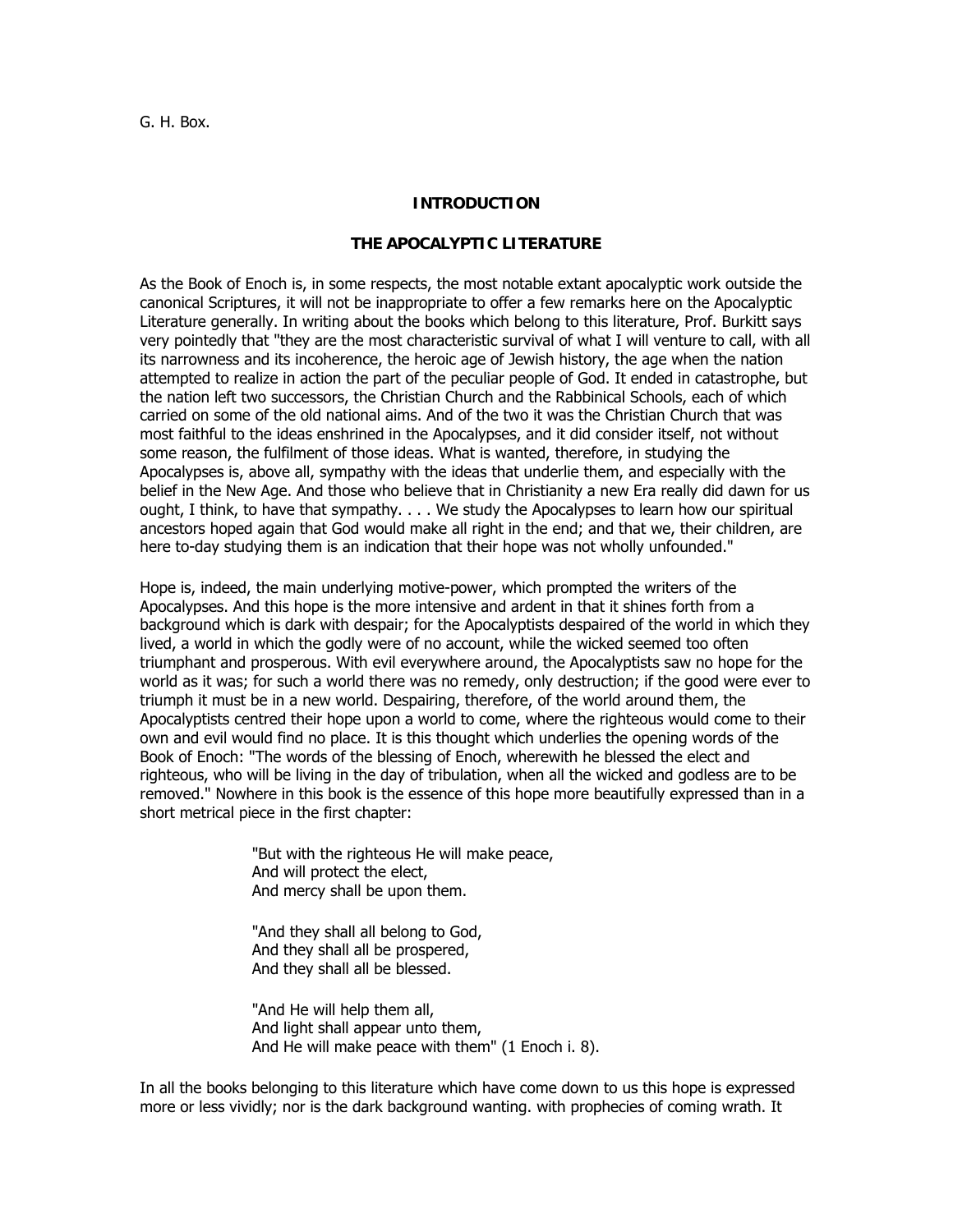will, therefore, be realized that the Apocalyptic Literature is almost wholly concerned with the future; it is true that again and again the Apocalyptist glances at the contemporary history of the world around him, to which many a cryptic reference is made--a fact which necessitates some knowledge of the history of this period (circa 200 B.C.-A.D. 100) for a full understanding of the books in question--but these references are only made with a view to comforting the oppressed and afflicted with the thought that even the most mighty of earthly powers are shortly to be overthrown by. the advent of the new and glorious era when every injustice and all the incongruities of life will be done away with. So that every reference to the present is merely a position taken up from which to point to the future. Now, since, as we have seen, the Apocalyptists despair of any bettering of the present world, and therefore contemplate its destruction as the preliminary of the new order of things, they look away from this world in their visions of the future; they conceive of other-worldly forces coming into play in the reconstitution of things, and of society generally; and since these are other-worldly forces the supernatural plays a great part in the Apocalyptic Literature. This supernatural colouring will often strike the reader of this literature as fantastic, and at times bizarre; but this should not be permitted to obscure the reality which often lies behind these weird shadows. Mental visions are not always easily expressed in words; the seer who in a vision has received a message in some fantastic guise necessarily has the impress upon his mind of what he has seen when giving his message; and when he describes his vision the picture he presents is, in the nature of the case, more fantastic to the ear of the hearer than to the eye of him who saw it. Allowance should be made for this; especially by us Westerns who are so lacking in the rich imaginativeness of the Oriental. Our love of literalness hinders the play of the imagination because we are so apt to "materialize" a mental picture presented by another. The Apocalypses were written by and for Orientals, and we cannot do justice to them unless we remember this; but it would be best if we could get into the Oriental mind and look at things from that point of view.

Another thing which the reader of the Apocalyptic Literature must be prepared for is the frequent inconsistency of thought to be found there, together with variableness of teaching often involving contradiction. The reason of this is not to be sought simply in the fact that in the Apocalypses the hand of more than one author is frequently to be discerned, a fact which would easily account for divergence of views in one and the same book-no, the chief reason is that, on the one hand. the minds of the Apocalyptists were saturated with the traditional thoughts and ideas of the Old Testament, and, on the, other, they were eagerly absorbing the newer conceptions which the spirit of the age had brought into being. This occasioned a continual conflict of thought in their minds; the endeavour to harmonize the old and the new would not always succeed, and in consequence there often resulted a compromise which was illogical and which presented contradictions. Inconsistency of teaching on certain points is, therefore, not surprising under the circumstances.

Again, to realize the significance of much that is found in these Apocalypses one has to reckon with a rigid predestinarianism which was characteristic of the Apocalyptists as a whole. They started with the absolute conviction that the whole course of the world, from beginning to end, both as regards its physical changes and also in all that concerns the history of nations, their growth and decline, and of every single individual, was in every respect predetermined by God Almighty before all time. This belief of the Apocalyptists is well illustrated in one of the later Apocalypses by these words:

> "For He hath weighed the age in the balance, And by number hath He numbered the seasons; Neither will He move nor stir things, Till the measure appointed be fulfilled." (ii. (iv.) Esdras iv. 36, 37.)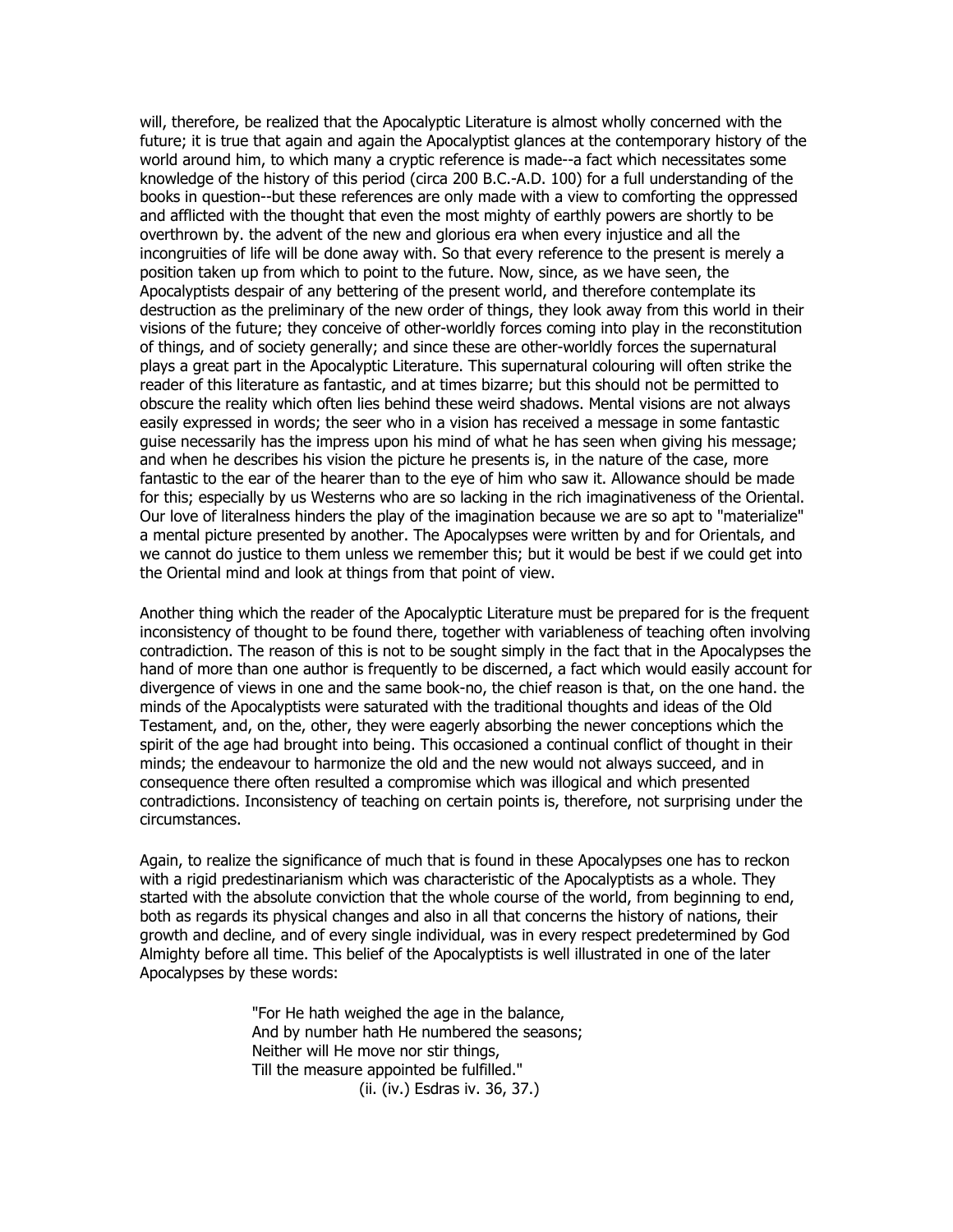Thus "the times and periods of the course of the world's history have been predetermined by God. The numbers of the years have been exactly fixed. This was a fundamental postulate of the Apocalyptists, who devoted much of their energy to calculations, based upon a close study of prophecy, as to the exact period when history should reach its consummation . . . the underlying idea is predestinarian."  $1$  But all these things, according to the Apocalyptists, were divine secrets hidden from the beginning the world, but revealed to God-fearing men to whom was accorded the faculty of peering into the hidden things of God and of understanding them; upon these men was laid the privilege and duty of revealing the divine secrets to others, hence their name of Apocalyptists or "revealers." It was because the Apocalyptists believed so firmly in this power which they possessed of looking into the deep things of God that they claimed to be able to measure the significance of what had happened in the past and of what was happening in the present; and upon the basis of this knowledge they believed that they also had the power, given them by God, of foreseeing the march of future events; above all, of knowing when the end of the world would come, a consummation towards which the whole history of the world had been tending from the beginning.

In spite of all the mysticism, sometimes of a rather fantastic kind, and of the frequently supramundane vision with which the Apocalyptic Literature abounds, the Apocalyptists fully realized the need of practical religion; they were upholders, of the Law, the loyal observance of which they regard as a necessity for all God-fearing men. In this the Apocalyptists were at one, in principle, with Pharisaism; but their conception of what constituted loyal observance of the Law differed from that of the Pharisees, for, unlike these, the Apocalyptists laid all stress on the spirit of its observance rather than upon the letter. Characteristic of their attitude here are the words in 1 Enoch v. 4:

> "But ye--ye have not been steadfast, nor done the commandments of the Lord, But ye have turned away, and have spoken proud and hard words With your impure mouths against His greatness, O ye hard-hearted, ye shall find no peace."

And again, in xcix. 2:

"Woe to them that pervert the words of uprightness, And transgress the eternal Law."

We do not find in this Literature that insistence on the literal carrying-out of the minutest precepts of the Law which was characteristic of Pharisaism. Veneration for the Law is wholehearted; it is the real guide of life; punishment awaits those who ignore its guidance; but the Pharisaic interpretation of the Law and its requirements is alien to the spirit of the Apocalyptists.

As a whole, the Apocalyptic Literature presents an universalistic attitude very different from the nationalistic narrowness of the Pharisees. It is true, the Apocalyptists are not always consistent in this, but normally they embrace the Gentiles equally with the men of their own nation in the divine scheme of salvation; and, in the same way, the wicked who are excluded are not restricted to the Gentiles, but the Jews equally with them shall suffer torment hereafter according to their deserts. [1](http://www.sacred-texts.com/bib/boe/boe002.htm#fn_2#fn_2)

The Apocalyptic Literature, as distinct from the Apocalyptic Movement owing to which it took its rise, began to come into existence about the period 200-150 B.C.; at any rate, the earliest extant example of this Literature--the earliest portions of the Book of Enoch--belongs to this period. Works of an Apocalyptic character, continued to be written for about three centuries; the Second (Fourth) Book of Esdras, one of the most remarkable Apocalypses, belongs to the end of the first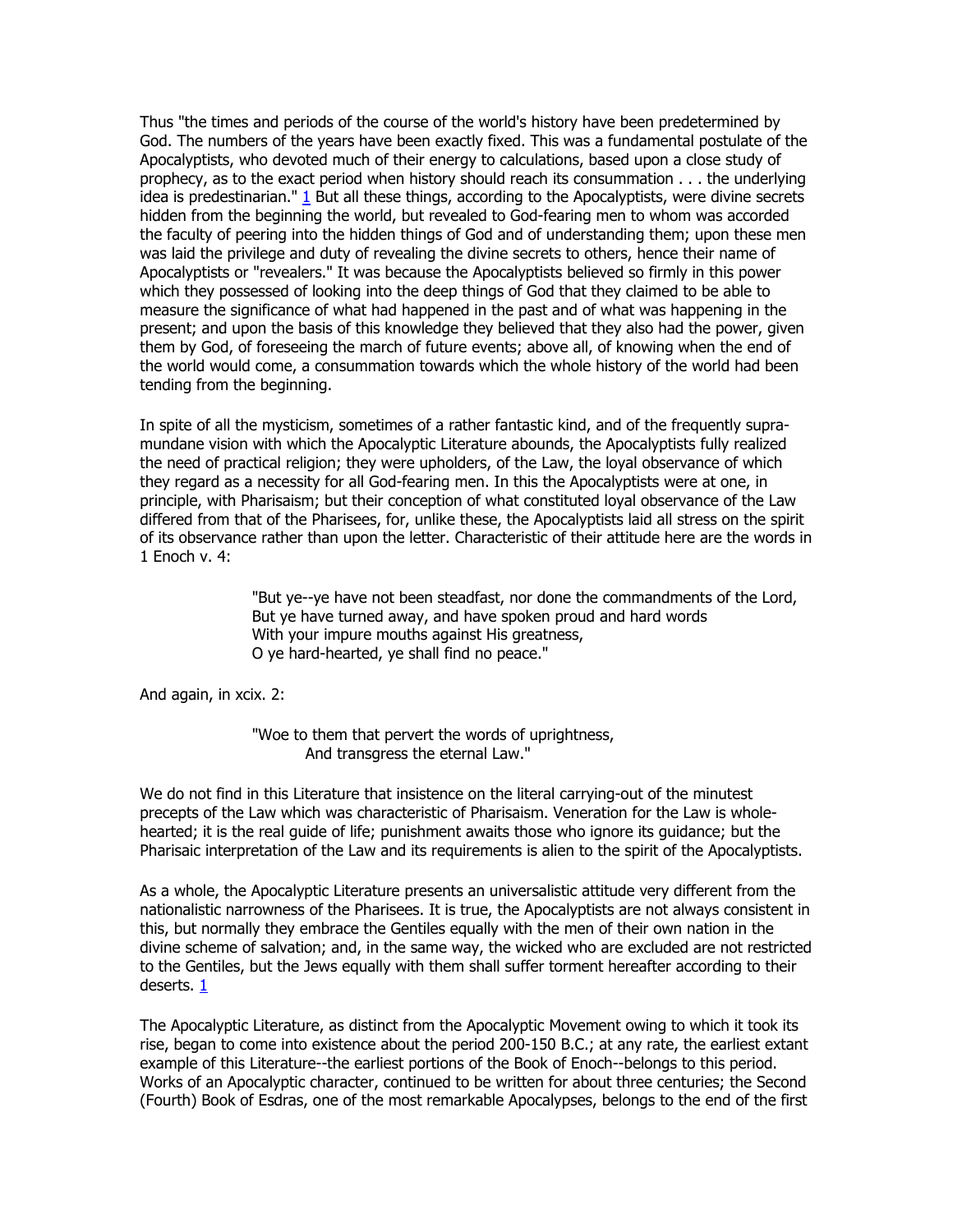Christian century, approximately. There are Apocalypses of later date, some of subordinate interest are of much later date; but the real period of the Apocalyptic Literature is from about 200 B.C. to about A.D. 100; its beginnings date, therefore, from a time prior to that great landmark in Jewish history, the Maccabæan Era.

#### **THE BOOK OF ENOCH: ITS COMPONENT PARTS AND THEIR DATES**

The Book of Enoch is now usually designated 1 Enoch, to distinguish it from the later Apocalypse, The Secrets of Enoch, known as 2 Enoch. The former is also called the Ethiopic Enoch, the latter the Slavonic Enoch, after the languages of the earliest versions extant of each respectively. No manuscript of the original language of either is known to be in existence.

According to Canon Charles, the various elements of which our book in its present form is made up belong to different dates. The following table will show the dates of the different parts of the book. Canon Charles believes that these are approximately correct, without committing himself to the certainty of this in each case:

| <b>CHAPTERS</b>                                                |                                           |                                       |
|----------------------------------------------------------------|-------------------------------------------|---------------------------------------|
| xii.-xxxvi.<br>xclii.<br>xci. 12-17                            | "The Apocalypse of Weeks."                | The oldest pre-Maccabæan<br>portions. |
| vi.-xi.<br>liv. 7-lv. 2<br>lx.<br>lxv.-lxix. 25<br>cvi., cvii. | Fragments of "The Book of Noah."          | Pre-Maccabæan at the latest.          |
| lxxxiii.-xc.                                                   | "The Dream-Visions,"                      | 165-161 B.C.                          |
| Ixxii.-Ixxxii.                                                 | "The Book of the Heavenly<br>Luminaries." | Before 110 B.C.                       |
| xxxvii.-lxxi.<br>xci. 1-11, 18, 19-civ.                        | "The Parables," or "Similitudes."         | circa 105-64 B.C.                     |
| $i.-v.$                                                        | The latest portion,                       | but pre-Christian.                    |

[paragraph continues] Chapter cv, which consists of only two verses, cannot be dated; while cviii. is in the nature of an appendix, probably added subsequently, to the whole work.

While these dates may be regarded as approximately correct, it should be pointed out that differences of opinion exist among scholars on the subject. Schürer holds, for example, that, with the exception of chapters xxxvii.-lxxi. (the "Parables," or "Similitudes"), the entire book belongs to the period 130-100 B.C.; the "Parables" he assigns to a time not earlier than Herod the Great. Beer thinks that the "Dream-Visions" (chapters lxxxiii.-xc.) belong to the time of John Hyrcanus (135-105 B.C.), and he includes under the pre-Maccabæan portions only xci. 12-17, xcii. xciii. 1- 14; and holds that the rest of the book was written before 64 B.C. Dalman maintains that it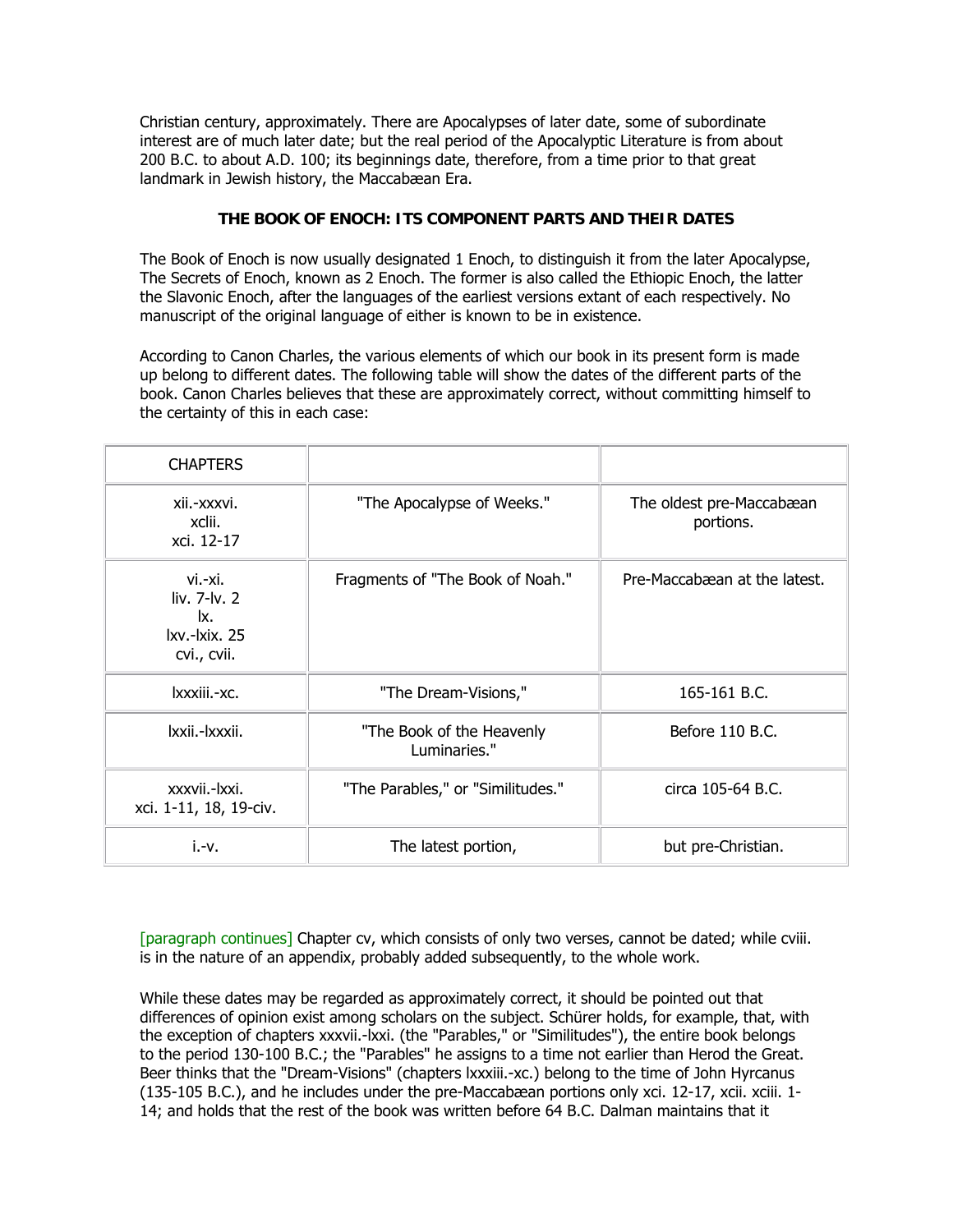cannot be proved that the important section xxxvii.-lxxi. (the "Similitudes") is "the product of the pre-Christian period," though he fully recognizes its Jewish character. Burkitt regards the writer as "almost contemporary" with the philosopher Posidonius (135-51 B.C.). There is thus some diversity of opinion as to the date of the book among leading authorities. That it is, as a whole, pre-Christian, may be regarded as definitely established. More difficult is the question whether any portions of it are pre-Maccabæan; Charles gives various reasons for his belief that considerable parts are pre-Maccabæan; we are inclined to agree with him, though it may be questioned whether the last word on the subject has been spoken.

#### **AUTHORSHIP**

As the various parts of the book  $1$  clearly belong to different dates, diversity of authorship is what one is naturally led to expect; and of this there can, indeed, be no shadow of doubt. The author of the earliest portions was a Jew who lived, as Burkitt has shown, in northern Palestine, in the land of Dan, south-west of the Hermon range, near the headwaters of the Jordan. This is important, as it tends to show that the book, or books, is really Palestinian, and one which, therefore, circulated among Jews in Palestine. "If, moreover, the author came from the north, that helps to explain the influence the book had upon the Religion that was cradled in Galilee." [2](http://www.sacred-texts.com/bib/boe/boe002.htm#fn_4#fn_4) Of the authors of the other three books of which "Enoch" is made up (viz. "The Dream-Visions," "The Book of the Heavenly Luminaries," and "The Similitudes") we know nothing save what can be gathered from their writings as to their religious standpoint.

Charles holds that though there is not unity of authorship there is, none the less, uniformity; for, according to him, all the books were written by Chassidim, [1](http://www.sacred-texts.com/bib/boe/boe002.htm#fn_5#fn_5) or by their successors, the Pharisees. This contention has been strongly assailed and much weakened by Leszynsky in a recent work on the Sadducees. [2](http://www.sacred-texts.com/bib/boe/boe002.htm#fn_6#fn_6) While frankly recognizing the composite character of the book, Leszynsky holds that the original portions of it [3](http://www.sacred-texts.com/bib/boe/boe002.htm#fn_7#fn_7) emanate from Sadducæan circles; and that the special object of the book originally was the bringing about of a reform of the calendar. He points to the ascription of the book to Enoch as supporting his contention, for Enoch lived 365 years, [4](http://www.sacred-texts.com/bib/boe/boe002.htm#fn_8#fn_8) i.e. is years correspond to the number of days in the solar year; the basis of reckoning time was one of the fundamental points of difference between the Pharisees and Sadducees, for whereas the former reckoned time by the lunar year (360 days), the latter did so by the solar year. Here a significant remark of Burkitt's is worth recalling; in writing about the false titles given to all the Apocalyptic books, he says: "There is another aspect of pseudonymous authorship to which I venture to think sufficient attention has not been given. It is this, that the names were not chosen out of mere caprice; they indicated to a certain extent what subjects would be treated and the point of view of the writer."  $\frac{5}{2}$  $\frac{5}{2}$  $\frac{5}{2}$  Further, the fact that "Enoch walked with God; and he was not; for God took him," [6](http://www.sacred-texts.com/bib/boe/boe002.htm#fn_10#fn_10) i.e. that he ascended into the heavens, is also significant; for he would thereby be just the one to know all about the heavenly luminaries; he was just the most appropriate author of a book which was to deal with astronomical questions. "The Sadducæan character of the original work," says Leszynsky, "is seen most clearly in the discussion regarding the calendar; chapters lxxii.-lxxxii. are rightly called the Book of Astronomy: [1](http://www.sacred-texts.com/bib/boe/boe002.htm#fn_11#fn_11) 'the book of the courses of the luminaries of the heaven, the relations of each, according to their classes, their dominion and their seasons, according to their names and places of origin, and according to their months . . . with regard to all the years of the world and unto eternity, till the new creation is accomplished which endureth till all eternity' (lxxii. 1). That sounds almost as though the author of the Book of jubilees had written it. That it is not a merely scientific interest which impels the writer to give expression to his astronomical theories may be seen from the words at the conclusion of the section: 'Blessed are all the righteous, blessed are all those who walk in the way of righteousness, and sin not as the sinners in the reckoning of all their days, in which the sun traverseth the heaven, entering into and departing from the portals for thirty days . . .' (lxxxii. 4-7). Herein one can discern quite clearly the tendency of the writer. He desires the adoption of the solar year, while his contemporaries wrongly followed a different reckoning, and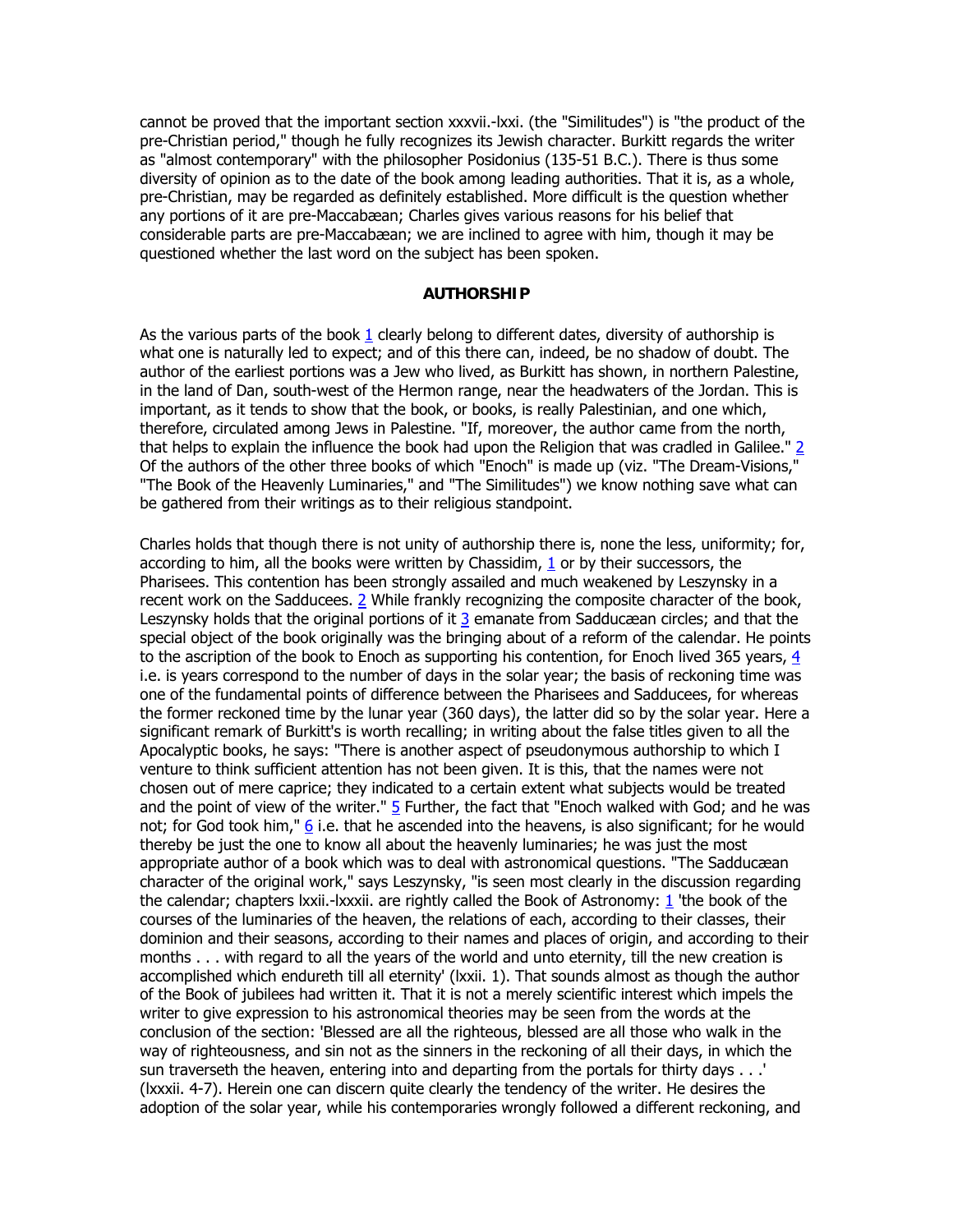therefore celebrated the feasts at the wrong time. The 'sinners who sin in the reckoning of the year' are the Pharisees; and the righteous ones who are blessed, the Zaddîkim, [2](http://www.sacred-texts.com/bib/boe/boe002.htm#fn_12#fn_12) who walk upon the paths of righteousness (Zedek) as the name is made to imply, are the Sadducees." [3](http://www.sacred-texts.com/bib/boe/boe002.htm#fn_13#fn_13) The point may appear small to us, but we may compare with it the Quartodeciman controversy in the Church during the second century. It is, at any rate, a strong point in favour of the Sadducæan authorship of "The Book of the Heavenly Luminaries."

The pre-Maccabæan portions (assuming that some portions of it are pre-Maccabæan) of the book of Enoch must certainly be ascribed to the Chassidim; but it is not on that account necessary to ascribe all the later portions to the Pharisees. Three points especially militate against this: some of the teaching concerning the Messiah; the, generally speaking, universalistic spirit, which is quite un-Pharisaic, and the attitude towards the Law, which is not that of the Pharisees. It is not to be denied that some portions (e.g. cii. 6 ff.) are from the hands of Pharisees; nor can it be doubted that the whole collection in its present form has been worked over by a Pharisee, or Pharisees; but that all the post-Maccabæan portions in their original form emanated from Pharisaic circles does not appear to have been proved. It seems more likely that, with the exceptions already referred to, the various component parts of the book were written by Apocalyptists who belonged neither to Pharisaic nor yet to Sadducæan circles.

#### **LANGUAGE**

The Book of Enoch exists only in the Ethiopic Version; this was translated from the Greek Version, of which only a few portions are extant. [1](http://www.sacred-texts.com/bib/boe/boe002.htm#fn_14#fn_14) The Latin Version, which was also made from the Greek, is not extant, with the exception of i. 9, and cvi. 1-18; the fragment containing these two passages was discovered by the Rev. Al. R. James, of King's College, Cambridge, in the British Museum. The book was originally written either in Hebrew or Aramaic; Charles thinks that chapters vi.-xxxvi., lxxxiii.-xc. were Aramaic, the rest Hebrew. It is, however, very difficult to say for certain which of these two languages was really the original, because, as Burkitt says, "most of the most convincing proofs that the Greek text of Enoch is a translation from a Semitic language fit equally well with a Hebrew or an Aramaic original"; his opinion is that Aramaic was the original language, "but that a few passages do seem to suggest a Hebrew origin, yet not decisively." [1](http://www.sacred-texts.com/bib/boe/boe002.htm#fn_15#fn_15)

#### **GENERAL CONTENTS**

The reader who comes to peruse the Book of Enoch for the first time will find much that appears to him strange and unattractive; he must not, however, be repelled by this; for in due time he will come to other arts of the book which he will soon see to be of real value from many points of view. But even regarding the less attractive parts, he will find that when these are carefully studied they contain more that is of interest than appears upon the surface. Unfortunately, the opening portion (i.-xxxvi.), which is naturally read first, contains a good deal of the least important parts of the whole book; some passages are even repellent. It is well to remember the point, already referred to, that there are at least four quite independent books included in the "Book of Enoch," exclusive of certain "Noah" fragments and other pieces (see below); the student is, therefore, advised to treat these as separate works, and to read them as such. There is no reason to begin with the book which happens to come first, especially as the first thirty-six chapters do not all belong together.  $2$  But, in any case, it will be found most useful to have some general idea of the contents of each of the different books before beginning to read them. For this purpose a brief résumé of each is given here. The Book of Enoch (chapters xii.-xxxvi.). The book begins With a Dream-Vision of Enoch. In this dream Enoch is asked to intercede for the watchers of heaven, i.e. the angels, who had left their heavenly home to commit iniquity with the daughters of men. He writes out the petition (cp. the title "Enoch the Scribe") the fallen angels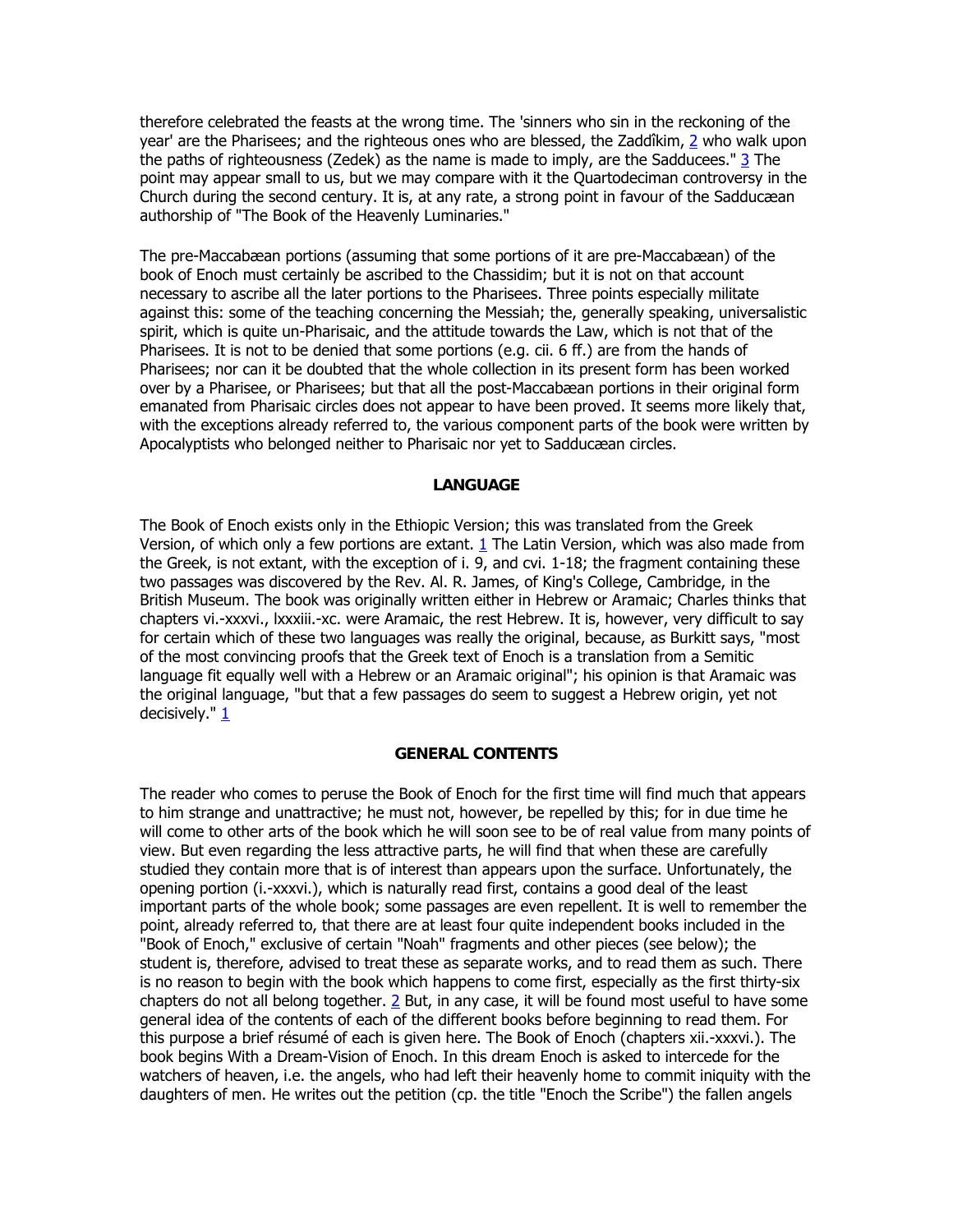make, and then retires to await the answer, which comes to him in a series of visions. These visions are not quite easy to follow; they are evidently incomplete and somewhat confused; in all probability the text has suffered in transmission. At any rate, the petition is refused; Enoch declares to the fallen angels the doom which, as he has been taught in the visions, is to be their lot; the final words of the message which he is bidden to give them are: "You have no peace" (xii.-xvi.). There follow then accounts of the different journeys which Enoch makes, being conducted by angels of light, through certain parts of the earth, and through Sheol. After the account of the first journey (xvii.-xix.) a short enumeration is made of the archangels, seven in number, and their functions (xx.). In the second journey is described the place of final punishment of the fallen angels: "This place is the prison of the angels and here they will imprisoned for ever." From thence Enoch is taken to Sheol; then to the west, where he sees the luminaries of heaven. After that the angels show him "seven magnificent mountains," upon one of which is the throne of God; he sees also the Tree of Life, which is to be given to the holy and. righteous after the great judgement. From thence he comes back to the centre of the earth and sees the "blessed place," Jerusalem, and the "accursed valley" (xxi.-xxvii.). The book concludes with what appear to be fragments of other journeys, to the east, to the north, and to the south. Of special interest here is the mention of the Garden of Righteousness, and the Tree of Wisdom (xxviii.-xxxvi.).

Much that is written in these chapters may appear pointless and uninspiring; but we must bear in mind the purpose that lies behind it all. The fallen angels were believed to have brought sin on to the earth; all the wickedness of the world the Apocalyptist traces back to them. This cause of sin must be wholly destroyed before righteousness can come truly to its own. Therefore the Apocalyptist has a practical aim in view when describing in much detail the final place of punishment of the fallen angels; for here, too, are to come all those who by sin are the offspring of this race. No less does he delight in telling of the abode of joy prepared for the righteous. That all these descriptions were constructed out of the imagination of the Apocalyptist, based largely, no doubt, upon popular tradition, did not detract from their practical value for the people of his day. He was a preacher of righteousness who looked forward in absolute conviction to the final overthrow of sin; and all his visions have as their motive-power the yearning for and belief in the triumph of righteousness over sin. One of a like mind wrote later on, in a kind of preface to his book, these significant words, which sum up the essence of the teaching of this book:

And destroy all the spirits of the reprobate, and the children of the Watchers. because they have wronged mankind. Destroy all wrong from the face of the earth, and let every evil work come to an end: and let the plant of righteousness and truth appear: and it shall prove a blessing: the works of righteousness and truth shall be planted in truth and joy for evermore.

ii. The Parables (chapters xxxvii.-lxxi.). There are three Parables. or Similitudes, and they all have as their underlying thought the destruction of evil and the triumph of righteousness, as in the preceding book. But here some new and important elements are introduced which give special value to this book.

The first parable (xxxviii.-xliv.) is a prophecy of coming judgement upon the wicked, and especially the kings and mighty ones on the earth. On the other hand, the Apocalyptist sees in his vision the abode and resting-places of the righteous who are continually praising the "Lord of Spirits "; this is the usual title given -to God in this book. Here occurs the first mention of the "Elect One" (cp. Luke xxiii. 35). In the presence of the Lord of Spirits are also the four Archangels and innumerable companies of other angels. Here he learns many secrets of the heavens; a fragment on Wisdom (xlii.), which recalls some passages in Ecclus. xxiv., comes in the middle of the secrets, and is clearly out of place. The second parable (xlv.-lvii.) continues the same theme and further develops it. Of special importance is the sitting of the Elect One on the throne of glory as Judge (xlv. 3), and the mention of His title, "Son of Man" (xlvi. 2). The thought of the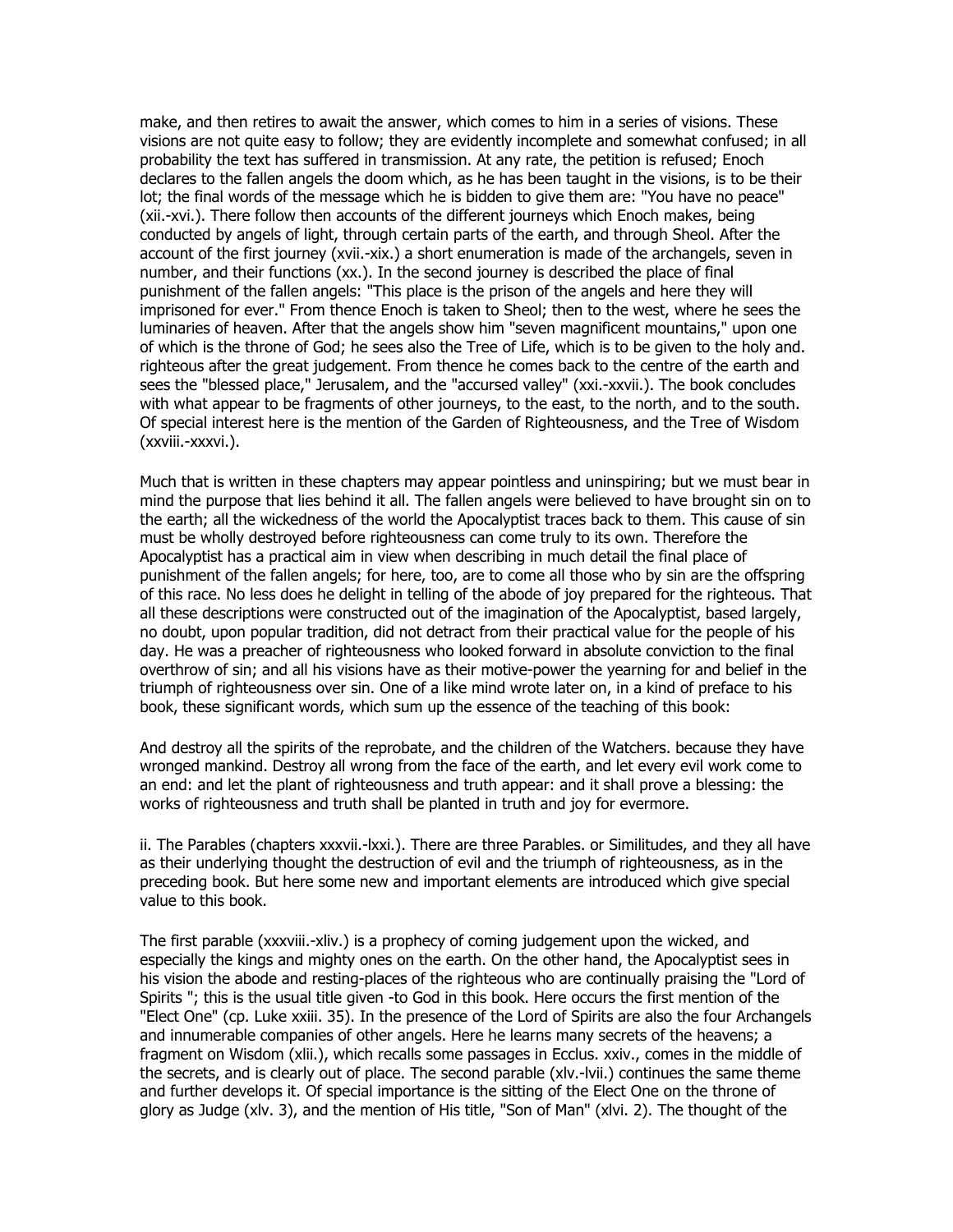vindication of the righteous is marred by their joy at vengeance upon the wicked. A particularly striking passage is chapter xlviii. 1-7, which speaks of the inexhaustible fountain of righteousness reserved for the holy and elect in the presence of the Son of Man and of the Lord of Spirits. The Apocalyptist prophesies further of the repentance of the Gentiles (chapter l.), an universalistic note of significance, and speaks of the Resurrection of the dead in a notable passage:

> And In those days shall the earth also give back that which has been entrusted to it,

And Sheol also shall give back that which it has received, And Hell shall give back that which it owes.

[paragraph continues] The parable ends with an account of the judgement, followed by two short passages on the last struggle of the heathen powers against Israel (lvi. 5-8), and the return from the Dispersion (lvii.), which do not appear to be in their original place. The third parable (lviii. lxxi.) has clearly suffered largely from the intrusion of alien matter, and is probably incomplete. Its main theme is the final judgement upon all flesh, and especially upon the great ones of -the earth; the judge is the Son of Man. Some of the passages which speak of the future reward of the righteous are full of beauty; the following is well worth quoting:

> And the righteous and elect shall have risen from the earth, And ceased to be of downcast countenance. And they shall have been clothed with garments of glory. And they shall be garments of life from the Lord of Spirits: And your garments shall not grow old. Nor your glory pass away before the Lord of Spirits.

A large Noah fragment comes in the middle of the Parable (see p. xxvi below). The close of this Parable is contained in lxix. 26-29; the account of Enoch's final translation (lxx.), and two of Enoch's visions (lxxi.) are out of place.

iii. The Book of the Courses of the Heavenly Luminaries (chapters lxxii.-lxxxii.). In lxxiv. 12 it says: "And the sun and the stars bring in all the years exactly, so that they do not advance or delay their position by a single day unto eternity; but complete the years with perfect justice in 364 days." [1](http://www.sacred-texts.com/bib/boe/boe002.htm#fn_17#fn_17) This gives the key-note of this book, viz. that time is to be reckoned by the sun, not by the moon (see further on this the section on Authorship, above). Until we come to chapter lxxx. this book is uninteresting in the extreme; it purports to tell in detail of the laws by which the sun, moon, stars and the winds are governed; they are described by Uriel, "the holy angel," to the Apocalyptist. The four quarters of the world, the seven mountains and the seven rivers are also dealt with. "The author has no other interest save a scientific one coloured by Jewish conceptions and beliefs." [2](http://www.sacred-texts.com/bib/boe/boe002.htm#fn_18#fn_18) It is, however, different when we come to chapter lxxx. 2-8; the whole tone alters in these verses, in which it is said that owing to the sin of men the moon and the sun will mislead them. An ethical thought is thus brought in which is wholly lacking in the previous chapters of this book; this is also true of chapter lxxxi.; it is probable that neither of these chapters stood here originally.

Regarding the point of the 364 days to the year which the writer of this book makes, Charles says that "he did this only through sheer incapacity for appreciating an thing better; for he must have been acquainted with the solar year of  $365\AA/4$  days. His acquaintance with the Greek cycles shows this. . . . The author's reckoning of the year at 364 days may be partly due to his opposition to heathen systems, and partly to the fact that 364 is divisible by seven, and amounts to fifty-two weeks exactly."  $1$  In any case, he is opposed to the lunar year, the Pharisaic way of reckoning time; and this is an important point in favour of Sadducæan authorship. It will be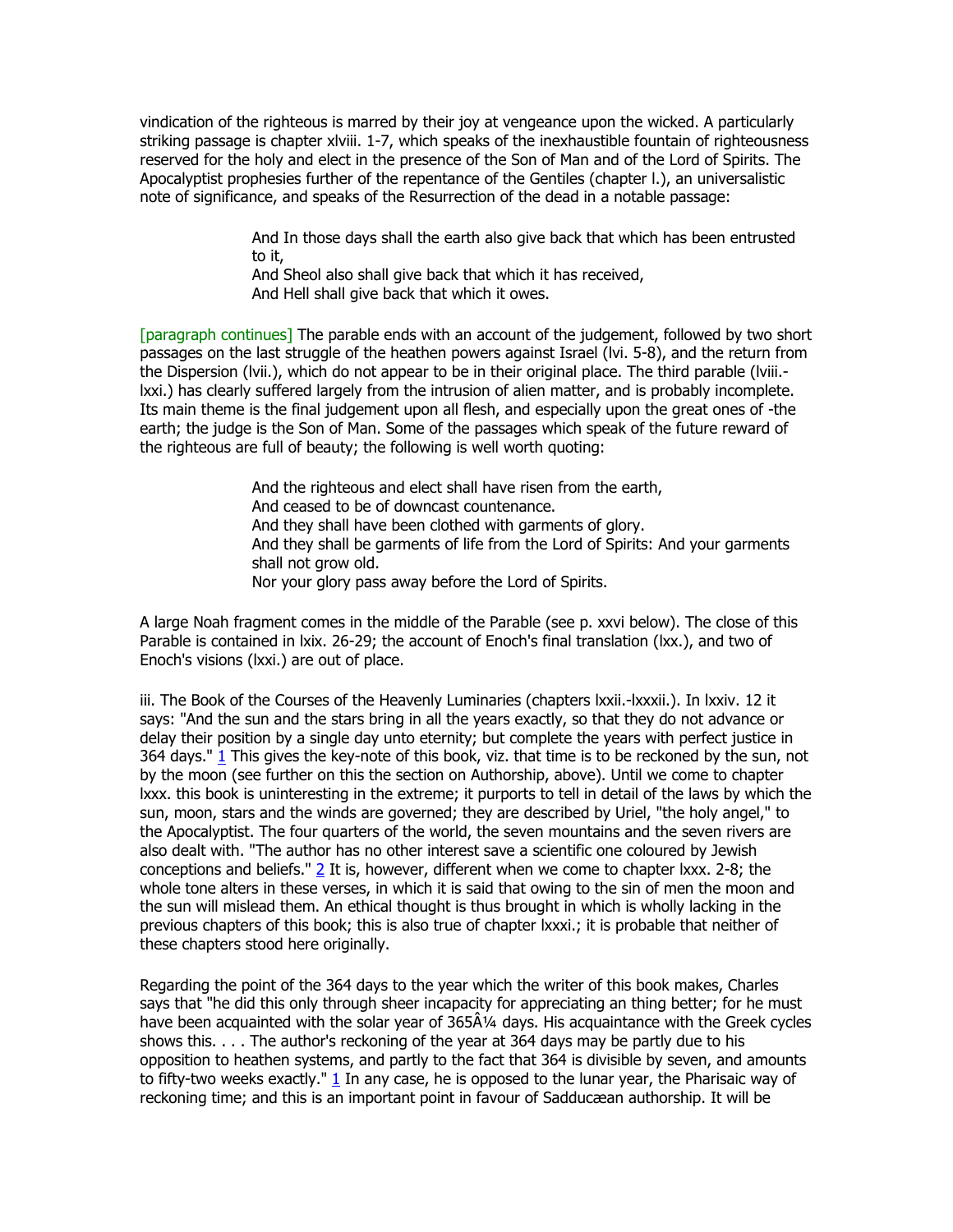noted that this book was written in post-Maccabæan times; it was after the Maccabæan struggle that the Sadducees and Pharisees appeared as parties definitely opposed to one another. [2](http://www.sacred-texts.com/bib/boe/boe002.htm#fn_20#fn_20)

iv. The Dream-Visions (chapters lxxxiii.-xc.). This book consists of two dream-visions; the first deals with the judgement brought upon the world by the deluge on account of sin; the origin of sin is again traced to the angels who fell. It concludes with a hymn of praise to God in which a prayer is offered that all flesh may not be destroyed (lxxxiii.-lxxxiv.). The second dream-vision is much longer; it gives in brief outline the history of the world to the founding of the Messianic Kingdom. First, the patriarchs, symbolized by bulls, etc. (lxxxv.); then the fallen angels, also described in symbolic language, and their punishment (lxxxvi.-lxxxviii.). The history then proceeds to deal more specifically with Israel from the time of Noah to the Maccabæan revolt (lxxxix.-xc. 19). [paragraph continues] Throughout the dream-vision symbolic language is used; the faithful in Israel are spoken of as the sheep, while the Gentiles are symbolized by wild beasts and birds of prey.

The dream-vision concludes with some familiar eschatological notes: the judgement and condemnation of the wicked; the establishment of the New Jerusalem; the conversion of the Gentiles, who become subject to Israel; the gathering-in of the dispersed Israelites; the resurrection of the righteous dead and the setting-up of the Messianic Kingdom on the appearance of the Messiah (xc. 20-38).

v. The Concluding Section of the Book (xcii.-cv.; xci. x-10, 18, 19 also belong here) is a complete, though short, work; but there are some obvious interpolations, and it is quite possible that some parts of the text are dislocated. This makes the understanding of the book difficult; but if we follow Charles's guidance here the difficulties will disappear. He says that this concluding piece has in some degree suffered at the hands the final editor of the book, both in the way of direct interpolation and of severe dislocations of the text. The interpolations are: xci. 11, xciii. 11-14, xciv.  $7<sup>d</sup>$ , xcvi. 2. The dislocations of the text are a more important feature of the book. They are confined (with the exception of xciii.  $13-14$ , and of cvi.  $17<sup>a</sup>$  which should be read immediately after cvi. 14) to xci.-xciii. All critics are agreed as to the chief of these. xci. 12-17 should undoubtedly be read directly after xciii. . . . Taken together xciii. 1-10, xci. 12-17 form an independent whole--the Apocalypse of Weeks--which has been incorporated in xci.-civ. . . . The remaining dislocations need only to be pointed out in order to be acknowledged. On other grounds we find that xci.-civ. is a book of different authorship from that of the rest of the sections. Now, this being so, this section obviously begins with xcii.: 'Written by Enoch the Scribe.' etc. On xcii. follows xci. 1-10, 18, 19 as a natural sequel, where [paragraph continues] Enoch summons his children to receive his parting words. Then comes the Apocalypse of weeks, xciii. 1-10, xci. 12-17. The original order of the text, therefore, was: xcii. xci. 1-10, 18, 19, xciii. 1-10, xci. 12-17. xciv. These dislocations were the work of the editor, who put the different books of Enoch together, and added lxxx. and lxxxi." [1](http://www.sacred-texts.com/bib/boe/boe002.htm#fn_21#fn_21)

This book is concerned with the question of the final reward of the righteous and the final punishment of the wicked. . But a new teaching of great importance is put forth here. Hitherto it had been taught that although much incongruity and apparent injustice were to be found on this earth owing to the suffering of the righteous and the prosperity of the wicked,, nevertheless all things would be righted in the world to come, where the wicked would receive their deserts, and the righteous would come to their own. In this book it is taught that retribution will overtake the wicked, and the righteous will have peace and prosperity, even on this earth, with the setting-up of the Messianic Kingdom; and that at the last there will come, with the final judgement, the destruction of the former heaven and earth, and the creation of a new heaven. Then will follow the resurrection of the spirits of the righteous dead who will live for ever in peace and joy, while the wicked will perish everlastingly. The important point, which is a development, is the idea of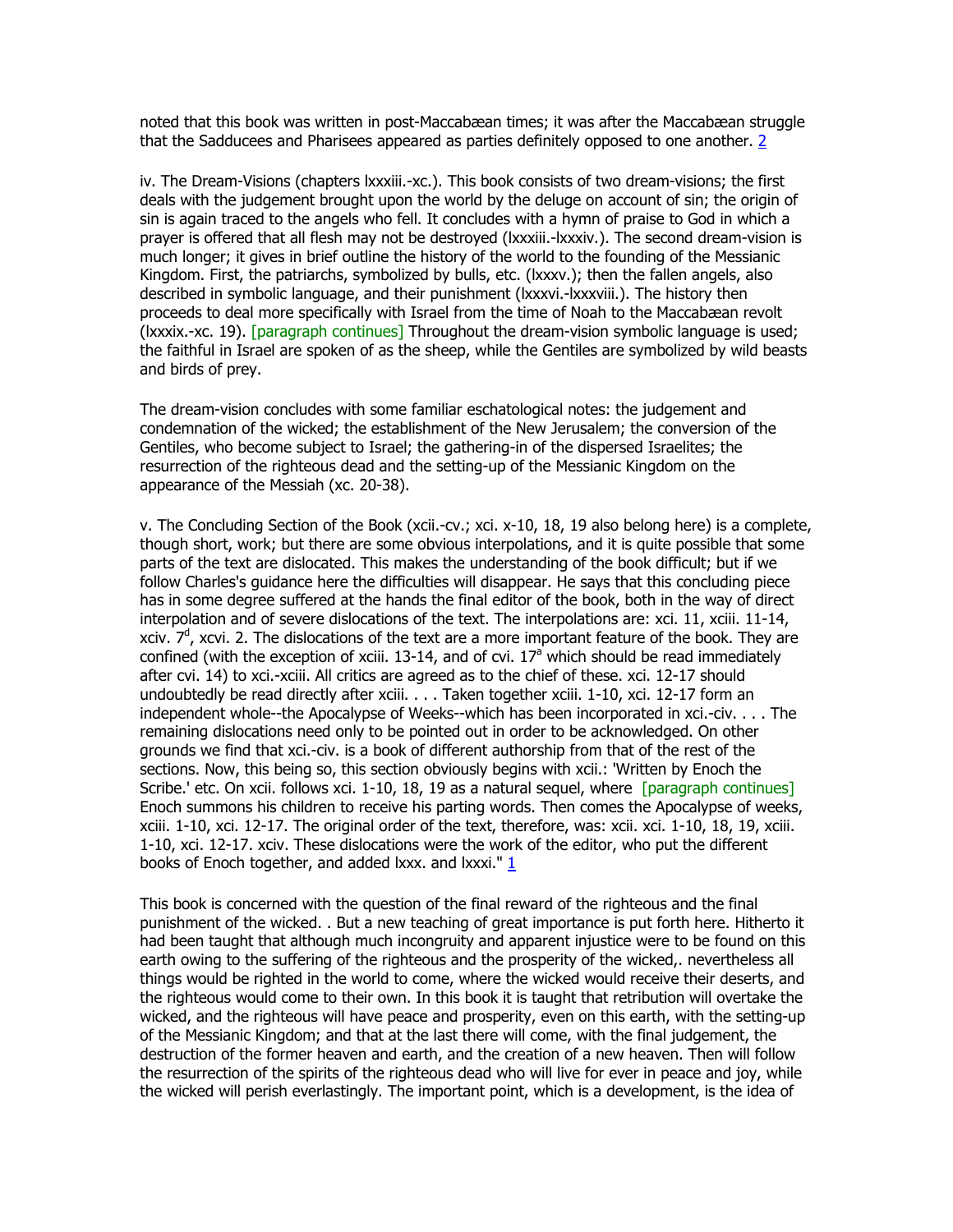the punishment of the wicked taking place on this earth, the very scene of their unrighteous triumphs.

vi. The Noah Fragments (vi.-xi, lvii. 7-lv. 2, ix. lxv.-lxix. 25, cvi., cvii.). These fragments are not of much importance; the main topics touched upon are the fall of the angels and sin among men in consequence; judgement on mankind, i.e. the Deluge, and the preservation of Noah.

The first five chapters are generally field to be as late as any part of the whole collection; they deal with the punishment hereafter of the wicked and the blessedness of the righteous. Chapter cviii., which reads like a final word to the whole collection, touches upon the same theme.

#### **THE IMPORTANCE OF THE BOOK FOR THE STUDY OF CHRISTIAN ORIGINS**

This is a subject which cannot be thoroughly appreciated without studying the book in detail, especially from its doctrinal standpoint, and seeing in how many aspects it represents the doctrine and the popular conceptions of the Jews during the two last pre-Christian centuries. To do this here would involve a far too extended investigation; it must suffice to indicate a few of the many points which should be studied; from these it will be seen how important the book is for the study of Christian origins. Charles says that "the influence of 1 Enoch on the New Testament has been greater than that of all the other apocryphal and pseudepigraphical books put together"; and he gives a formidable list of passages in the New Testament which "either in phraseology or idea directly depend on, or are illustrative of, passages in 1 Enoch," as well as a further list showing that various doctrines in 1 Enoch had "an undoubted share in moulding the corresponding New Testament doctrines." These passages should be studied--and they will be found to be a most interesting study--in Charles's work already referred to several times, pp. xcv.-ciii.; and with these should be read the section on the Theology of the Book of Enoch, pp. ciii.-cx. Another book of great value and interest--also already quoted--is Burkitt's Jewish and Christian Apocalypses. In dealing with the subject of 1 Enoch and the Gospels, this writer points out that the former "contains a serious attempt to account for the presence of Evil in human history, and this attempt claims our attention, because it is in essentials the view presupposed in the Gospels, especially in the Synoptic Gospels. [paragraph continues] It is when you study Matthew, Mark, and Luke against the background of the Books of Enoch that you see them in their true perspective. In saying this I have no intention of detracting from the importance of what the, Gospels report to us. On the contrary, it puts familiar words into their proper setting. Indeed, it seems to me that some of the best-known Sayings of Jesus only appear in their true light if regarded as Midrash upon words and concepts that were familiar to those who heard the Prophet of Galilee, though now they have been forgotten by Jew and Christian alike" (p. 21). He then gives an illustration of this from Matt. xii. 43-45, Luke xi. 24--26. Of still greater interest are his remarks upon the relationship between 1 Enoch lxii. and Matt. xxv, 31-46; he believes that "the Similitudes of Enoch are presupposed in the scene from Matthew." The whole of the discussion which follows should be read.

The special points of interest that should be studied in seeking to realize the importance of these books of Enoch for the study of Christian origins are the problems of evil, including, of course, the subjects of dæmonology, and future judgement; the Messiah and the Messianic Kingdom- the title "Son of Man" is of special importance--and the Resurrection. There are, of course, other subjects which will suggest themselves in studying the book.

#### **ABBREVIATIONS, BRACKETS, AND SYMBOLS SPECIALLY USED IN THE TRANSLATION OF 1 ENOCH**

E denotes the Ethiopic Version.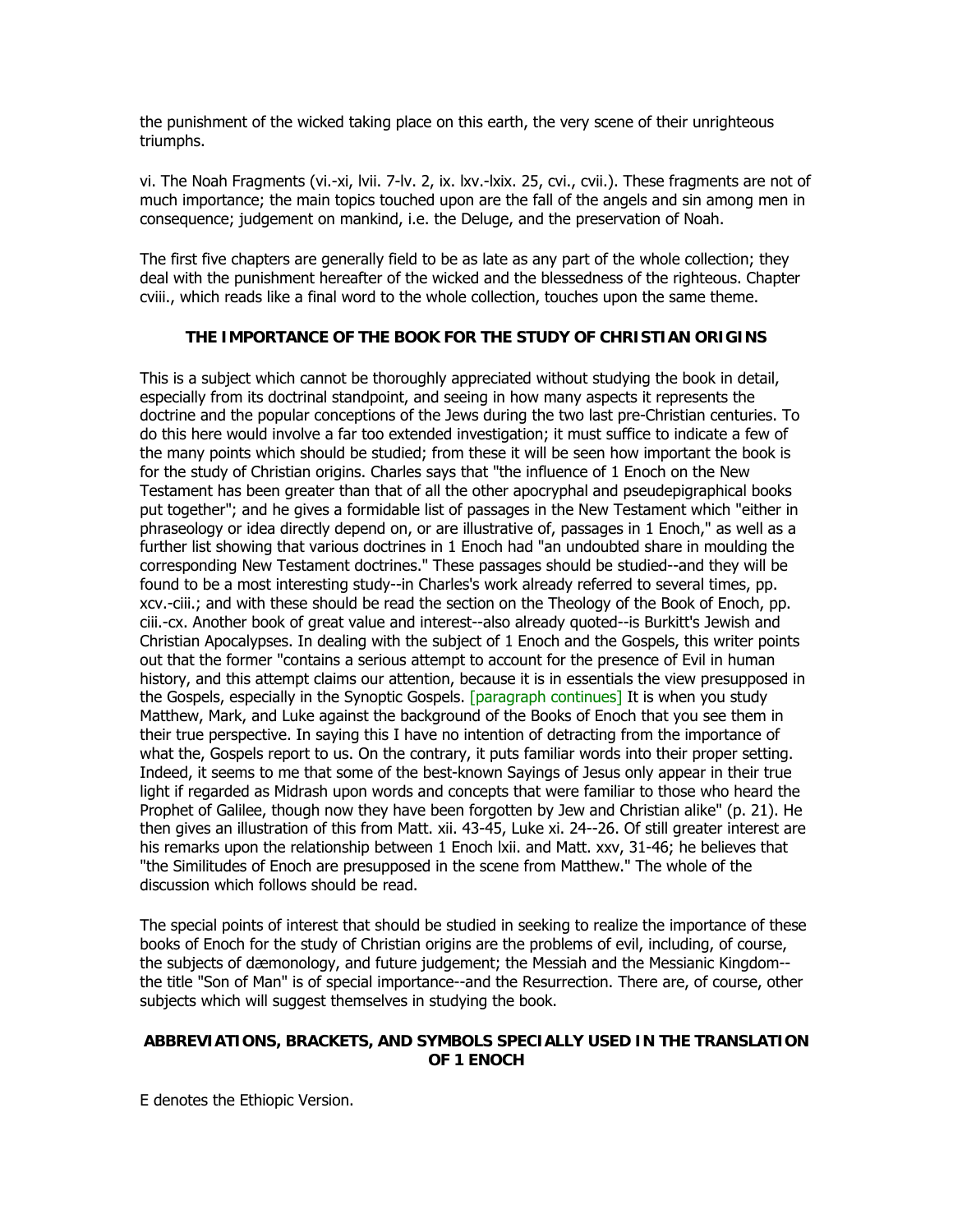G<sup>s</sup> denotes the fragments of the Greek Version preserved In Syncellus: in the case of  $8^{\text{b}}$ -9<sup>b</sup> there are two forms of the text,  $G^{s1}$   $G^{s2}$ .

G<sup>g</sup> denotes the large fragment of the Greek Version discovered at Akhmîm, and deposited in the Gizeh Museum, Cairo.

The following brackets are used in the translation of 1 Enoch:

 $\lceil$  ]. The use of these brackets means that the words so enclosed are found in G<sup>g</sup> but not In E.

 $\lceil \lceil \cdot \rceil \rceil$ . The use of these brackets means that the words so enclosed are found in E but not in G<sup>g</sup> or  $\mathsf{G}^{\mathsf{s}}$ .

. The use of these brackets means that the words so enclosed are restored.

 $\lceil \cdot \rceil$  The use of these brackets means that the words so enclosed are interpolations.

( ). The use of these brackets means that the words so enclosed are supplied by the editor.

The use of **thick type** denotes that the words so printed are emended.

† † corruption in the text.

 $\ldots$  = some words which have been lost.

# **BOOK OF ENOCH**

# **I-XXXVI**

### **I-V. Parable of Enoch on the Future Lot of the Wicked and the Righteous**

### **CHAPTER I.**

1. The words of the blessing of Enoch, wherewith he blessed the elect  $\lceil \lceil \text{and} \rceil \rceil$  righteous, who will be living in the day of tribulation, when all the wicked  $\lceil$  and godless $\rceil$  are to be removed.

 2. And he took up his parable and said--Enoch a righteous man, whose eyes were opened by God, saw the vision of the Holy One in the heavens, [which] the angels showed me, and from them I heard everything, and from them I understood as I saw, but not for this generation, but for a remote one which is for to come.

3. Concerning the elect I said, and took up my parable concerning them:

The Holy Great One will come forth from His dwelling,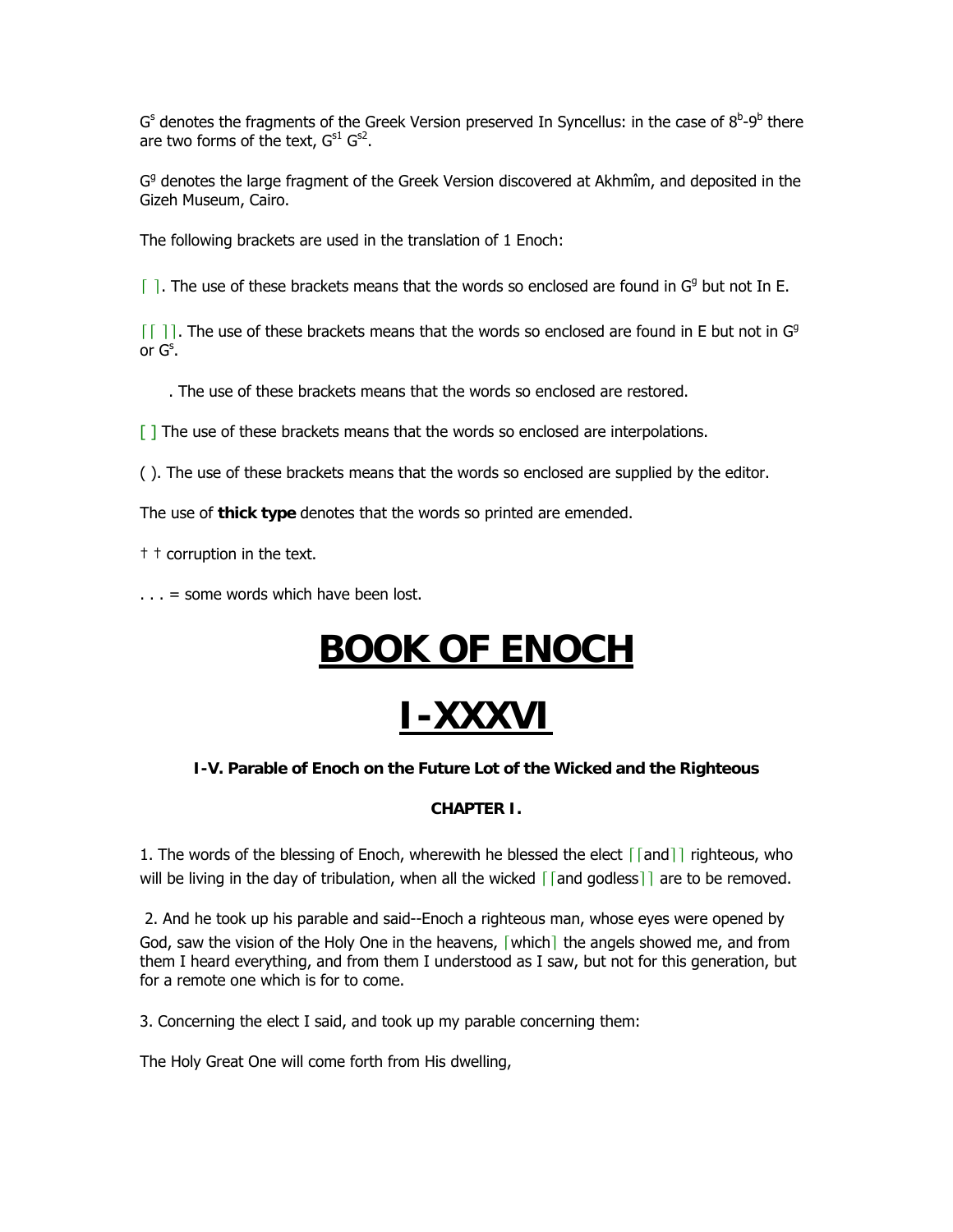4. And the eternal God will tread upon the earth, (even) on Mount Sinai,

[And appear from His camp] And appear in the strength of His might from the heaven of heavens.

5. And all shall be smitten with fear And the Watchers shall quake, And great fear and trembling shall seize them unto the ends of the earth.

6. And the high mountains shall be shaken, And the high hills shall be made low, And shall melt like wax before the flame p. 32

7. And the earth shall be  $\lceil$  wholly $\rceil$  rent in sunder, And all that is upon the earth shall perish, And there shall be a judgement upon all (men).

8. But with the righteous He will make peace.

And will protect the elect, And mercy shall be upon them.

And they shall all belong to God, And they shall be prospered, And they shall  $\lceil$ all $\rceil$  be blessed.

[And He will help them all], And light shall appear unto them, [And He will make peace with them].

9. And behold! He cometh with ten thousands of [His] holy ones To execute judgement upon all,

And to destroy  $\lceil$  all $\rceil$  the ungodly: And to convict all flesh

Of all the works [of their ungodliness] which they have ungodly committed,

And of all the hard things which ungodly sinners [have spoken] against Him.

#### **CHAPTER II.**

1. Observe ye everything that takes place in the heaven, how they do not change their orbits, [and] the luminaries which are in the heaven, how they all rise and set in order each in its season, and transgress not against their appointed order.

 2. Behold ye the earth, and give heed to the things which take place upon it from first to last, **[bow steadfast they are], how [none of the things upon earth**] change, but all the works of God appear to you.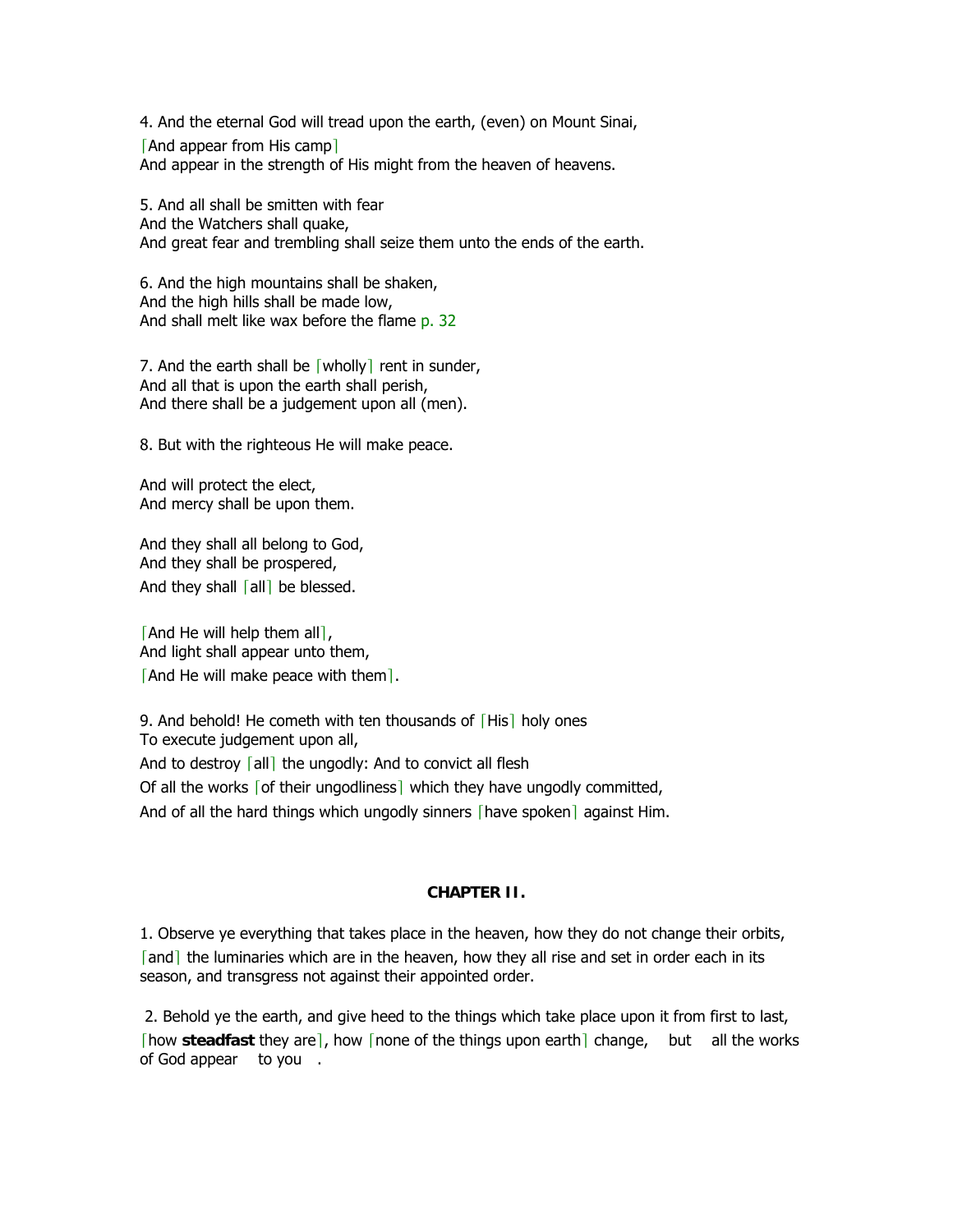3. Behold the summer and the winter, how the whole earth is filled with water, and clouds and dew and rain lie upon it.

#### **CHAPTER III.**

Observe and see how (in the winter) all the trees seem as though they had withered and shed all their leaves, except fourteen trees, which do not lose their foliage but retain the old foliage from two to three years till the new comes.

#### **CHAPTER IV.**

And again, observe ye the days of summer how the sun is above the earth over against it. And you seek shade and shelter by reason of the heat of the sun, and the earth also burns with growing heat, and so you cannot tread on the earth, or on a rock by reason of its heat.

#### **CHAPTER V.**

1. Observe ye how the trees cover themselves with green leaves and bear fruit: wherefore give ye heed and know with regard to all His works, and recognize how He that liveth for ever hath made them so.

2. And all His works go on thus from year to year for ever, and all the tasks which they accomplish for Him, and their tasks change not, but according as God hath ordained so is it done.

3. And behold how the sea and the rivers in like manner accomplish and change not their tasks from His commandments.

4. But ye--ye have not been steadfast, nor done the commandments of the Lord, But ye have turned away and spoken proud and hard words With your impure mouths against His greatness. Oh, ye hard-hearted, ye shall find no peace.

5. Therefore shall ye execrate your days, And the years of your life shall perish, And the years of your destruction shall be multiplied in eternal execration, And ye shall find no mercy.

6. In those days ye shall make your names an eternal execration unto all the righteous, And by you shall all who curse, curse, And all the sinners and godless shall imprecate by you,

7. And for you the godless there shall be a curse. And all the . . . shall rejoice, And there shall be forgiveness of sins,

And every mercy and peace and forbearance: There shall be salvation unto them, a goodly light. And for all of you sinners there shall be no salvation,

But on you all shall abide a curse. But for the elect there shall be light and joy and peace, And they shall inherit the earth.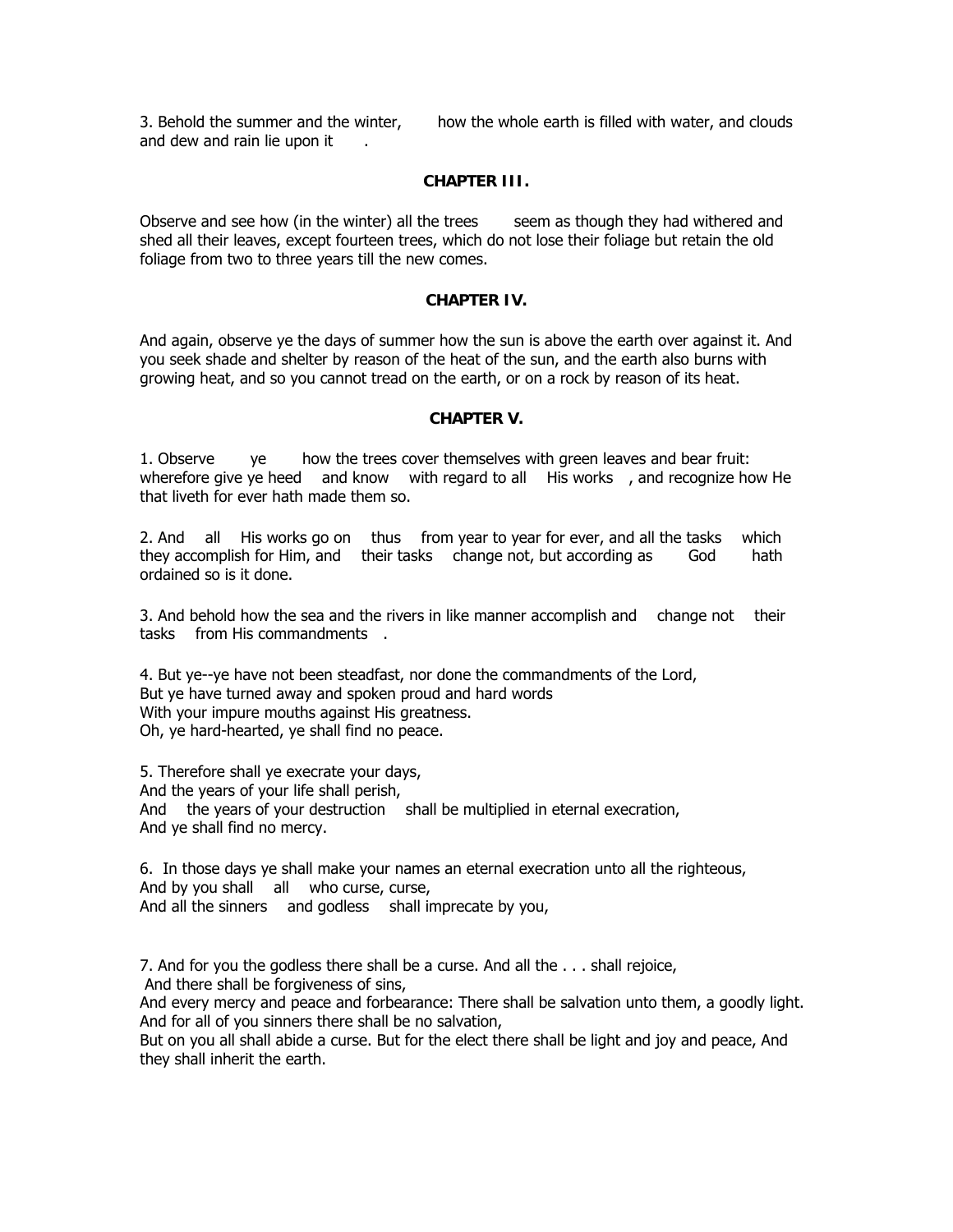8. And then there shall be bestowed upon the elect wisdom, And they shall all live and never again sin, Either through ungodliness or through pride: But they who are wise shall be humble.

9. And they shall not again transgress, Nor shall they sin all the days of their life, Nor shall they die of (the divine) anger or wrath, But they shall complete the number of the days of their life.

And their lives shall be increased in peace, And the years of their joy shall be multiplied, In eternal gladness and peace, All the days of their life.

#### **VI-XI. The Fall of the Angels: the Demoralisation of Mankind: the Intercession of the Angels on behalf of Mankind. The Dooms pronounced by God on the Angels: the Messianic Kingdom (a Noah fragment).**

#### **CHAPTER VI.**

1. And it came to pass when the children of men had multiplied that in those days were born unto them beautiful and comely daughters.

2. And the angels, the children of the heaven, saw and lusted after them, and said to one another: 'Come, let us choose us wives from among the children of men and beget us children.'

3. And Semjâzâ, who was their leader, said unto them: 'I fear ye will not indeed agree to do this deed, and I alone shall have to pay the penalty of a great sin.'

4. And they all answered him and said: 'Let us all swear an oath, and all bind ourselves by mutual imprecations not to abandon this plan but to do this thing.'

5. Then sware they all together and bound themselves by mutual imprecations upon it.

 6. And they were in all two hundred; who descended in the days of **Jared** on the summit of Mount Hermon, and they called it Mount Hermon, because they had sworn and bound themselves by mutual imprecations upon it.

 7. And these are the names of their leaders: Sêmîazâz, their leader, Arâkîba, Râmêêl, Kôkabîêl, Tâmîêl, Râmîêl, Dânêl, Êzêqêêl, Barâqîjâl, Asâêl, Armârôs, Batârêl, Anânêl, Zaqîêl, Samsâpêêl, Satarêl, Tûrêl, Jômjâêl, Sariêl.

8. These are their chiefs of tens.

#### **CHAPTER VII.**

1. And all the others together with them took unto themselves wives, and each chose for himself one, and they began to go in unto them and to defile themselves with them, and they taught them charms and enchantments, and the cutting of roots, and made them acquainted with plants.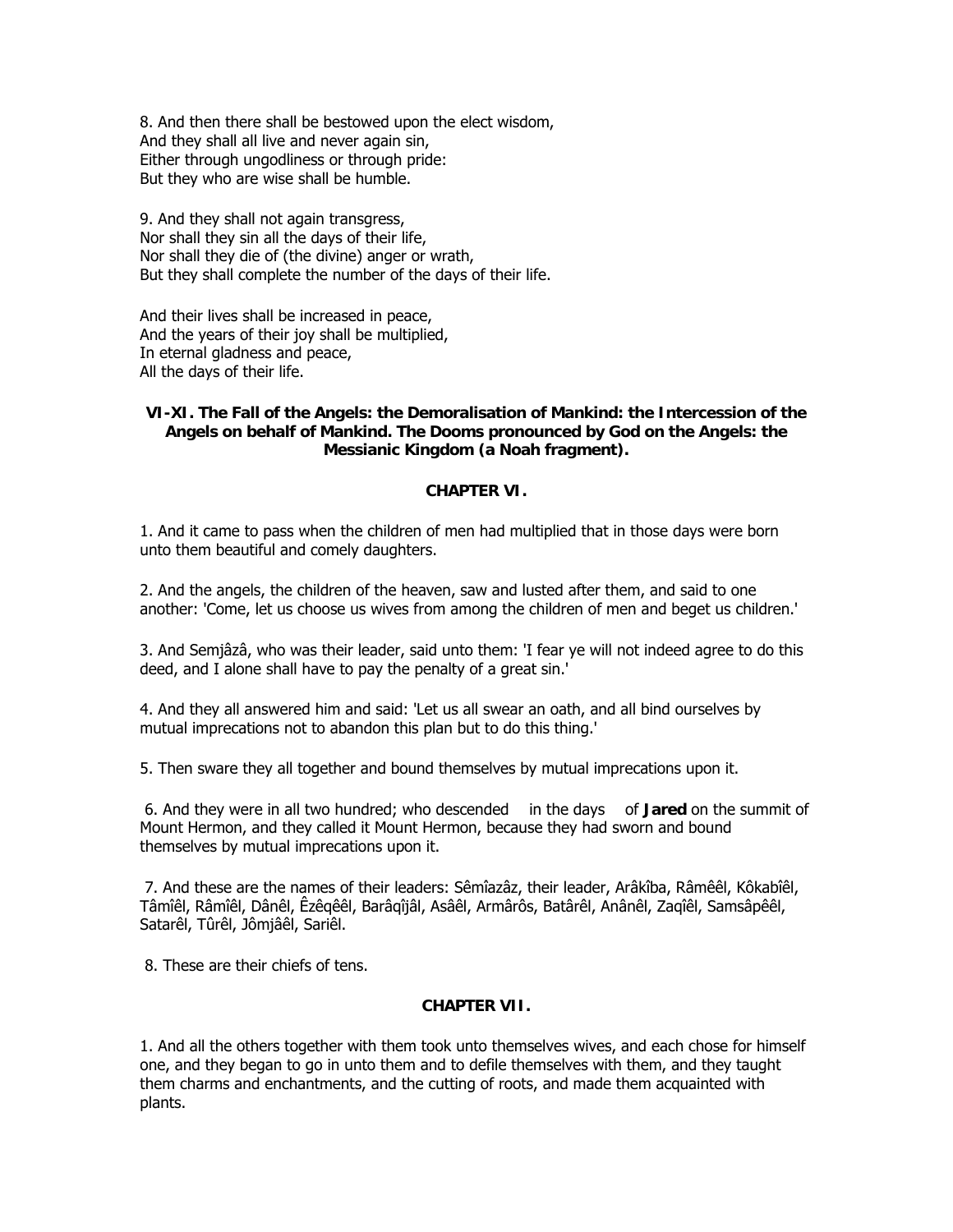2. And they became pregnant, and they bare great giants, whose height was three thousand ells:

3. Who consumed all the acquisitions of men. And when men could no longer sustain them,

4. the giants turned against them and devoured mankind.

 5. And they began to sin against birds, and beasts, and reptiles, and fish, and to devour one another's flesh, and drink the blood. 6. Then the earth laid accusation against the lawless ones.

#### **CHAPTER VIII.**

1. And Azâzêl taught men to make swords, and knives, and shields, and breastplates, and made known to them **the metals** of the earth and the art of working them, and bracelets, and ornaments, and the use of antimony, and the beautifying of the eyelids, and all kinds of costly stones, and all colouring tinctures.

2. And there arose much godlessness, and they committed fornication, and they were led astray, and became corrupt in all their ways. Semjâzâ taught enchantments, and root-cuttings, Armârôs the resolving of enchantments, Barâqîjâl, [paragraph continues] (taught) astrology, Kôkabêl the constellations, **Ezêqêêl the knowledge of the clouds**, Araqiêl the signs of the earth, Shamsiêl the signs of the sun , and Sariêl the course of the moon. And as men perished, they cried, and their cry went up to heaven

#### **CHAPTER IX.**

1. And then Michael, Uriel, Raphael, and Gabriel looked down from heaven and saw much blood being shed upon the earth, and all lawlessness being wrought upon the earth.

 2. And they said one to another: 'The earth made †without inhabitant cries the voice of their crying† up to the gates of heaven.

3 And now to you, the holy ones of heaven, the souls of men make their suit, saying, "Bring our cause before the Most High.".'

4. And they said to the Lord **of the ages**: 'Lord of lords, God of gods, King of kings, and God of the ages , the throne of Thy glory (standeth) unto all the generations of the ages, and Thy name holy and glorious and blessed unto all the ages!

5. Thou hast made all things, and power over all things hast Thou: and all things are naked and open in Thy sight, and Thou seest all things, and nothing can hide itself from Thee.

6. Thou seest what Azâzêl hath done, who hath taught all unrighteousness on earth and revealed the eternal secrets which were (preserved) in heaven, which men were striving to **learn**:

7. And Semjâzâ, to whom Thou hast given authority to bear rule over his associates.

8. And they have gone to the daughters of men upon the earth, and have slept with the women, and have defiled themselves, and revealed to them all kinds of sins.

9. And the women have borne giants, and the whole earth has thereby been filled with blood and unrighteousness.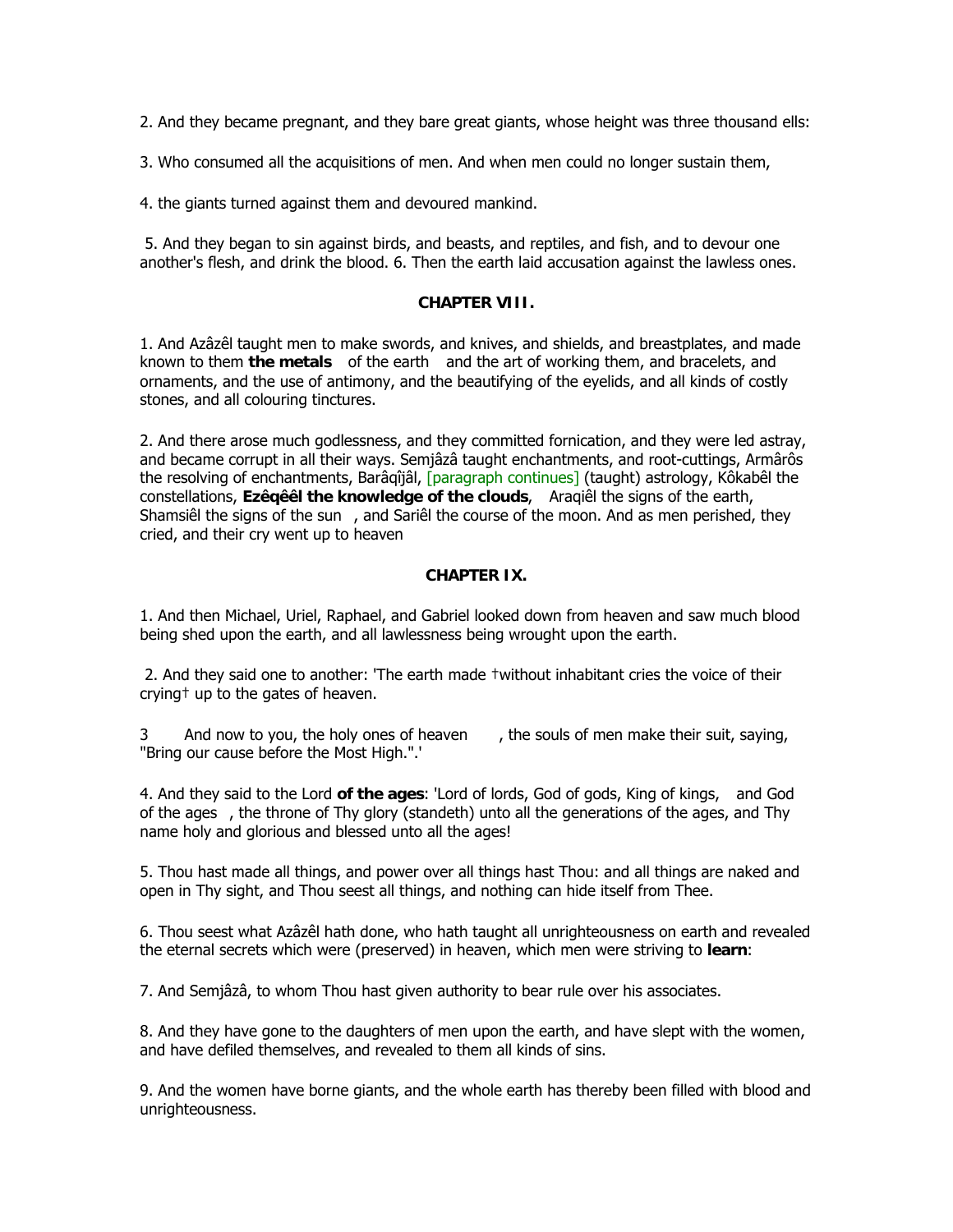10. And now, behold, the souls of those who have died are crying and making their suit to the gates of heaven, and their lamentations have ascended: and cannot **cease** because of the lawless deeds which are wrought on the earth.

11. And Thou knowest all things before they come to pass, and [paragraph continues] Thou seest these things and Thou dost suffer them, and Thou dost not say to us what we are to do to them in regard to these.'

#### **CHAPTER X.**

1. Then said the Most High, the Holy and Great One spake, and sent **Uriel** to the son of Lamech, and said to him:

 2. ' Go to Noah and tell him in my name "Hide thyself!" and reveal to him the end that is approaching: that the whole earth will be destroyed, and a deluge is about to come upon the whole earth, and will destroy all that is on it.

3. And now instruct him that he may escape and his seed may be preserved for all the generations of the world.'

4. And again the Lord said to Raphael: 'Bind Azâzêl hand and foot, and cast him into the darkness: and make an opening in the desert, which is in Dûdâêl, and cast him therein.

5. And place upon him rough and jagged rocks, and cover him with darkness, and let him abide there for ever, and cover his face that he may not see light.

6. And on the day of the great judgement he shall be cast into the fire. And heal the earth which the angels have corrupted, and proclaim the healing of the earth, that they may heal the plague, and that all the children of men may not perish through all the secret things that the Watchers have **disclosed** and have taught their sons.

8. And the whole earth has been corrupted through the works that were taught by Azâzêl: to him ascribe all sin.'

9. And to Gabriel said the Lord: 'Proceed against the bastards and the reprobates, and against the children of fornication: and destroy [the children of fornication and] the children of the Watchers from amongst men [and cause them to go forth]: send them one against the other that they may destroy each other in battle: for length of days shall they not have.

10. And no request that they (i.e. their fathers) make of thee shall be granted unto their fathers on their behalf; for they hope to live an eternal life, and that each one of them will live five hundred years.'

11. And the Lord said unto Michael: 'Go, **bind** Semjâzâ and his associates who have united themselves with women so as to have defiled themselves with them in all their uncleanness.

12. And when their sons have slain one another, and they have seen the destruction of their beloved ones, bind them fast for seventy generations in the **valleys** of the earth, till the day of their judgement and of their consummation, till the judgement that is for ever and ever is consummated.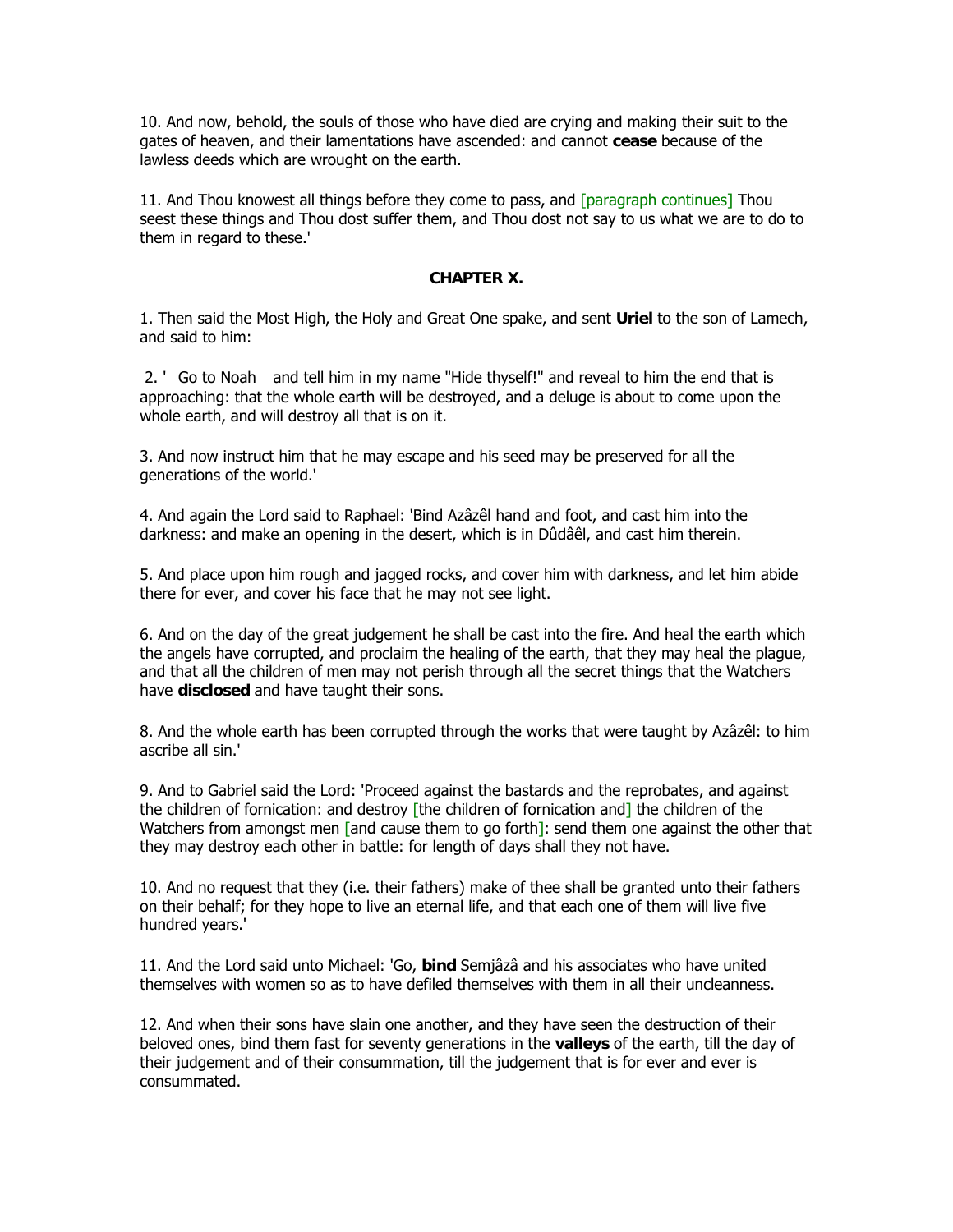13. In those days they shall be led off to the abyss of fire: and to the torment and the prison in which they shall be confined for ever. And whosoever shall be **condemned** and destroyed will from thenceforth be bound together with them to the end of all generations.

15. And destroy all the spirits of the reprobate and the children of the Watchers, because they have wronged mankind. Destroy all wrong from the face of the earth and let every evil work come to an end: and let the plant of righteousness and truth appear: and it shall prove a blessing; the works of righteousness and truth shall be planted in truth and joy for evermore.

17. And then shall all the righteous escape, And shall live till they beget thousands of children, And all the days of their youth and their **old age** Shall they complete in peace.

18 And then shall the whole earth be tilled in righteousness, and shall all be planted with trees and be full of blessing.

19. And all desirable trees shall be planted on it, and they shall plant vines on it: and the vine which they plant thereon shall yield wine in abundance, and as for all the seed which is sown thereon each measure (of it) shall bear a thousand, and each measure of olives shall yield ten presses of oil.

20. And cleanse thou the earth from all oppression, and from all unrighteousness, and from all sin, and from all godlessness: and all the uncleanness that is wrought upon the earth destroy from off the earth.

21. And all the children of men shall become righteous, and all nations shall offer adoration and shall praise Me, and all shall worship Me. And the earth shall be cleansed from all defilement, and from all sin, and from all punishment, and from all torment, and I will never again send (them) upon it from generation to generation and for ever.

#### **CHAPTER XI.**

1. And in those days I will open the store chambers of blessing which are in the heaven, so as to send them down upon the earth over the work and labour of the children of men. 2. And truth and peace shall be associated together throughout all the days of the world and throughout all the generations **of men**.'

#### **XII-XVI. Dream Vision of Enoch: his intercession for Azâzêl and the fallen Angels: and his announcement to them of their first and final doom.**

#### **CHAPTER XII.**

1. Before these things Enoch was hidden, and no one of the children of men knew where he was hidden, and where he abode, and what had become of him.

2. And his activities had to do with the Watchers, and his days were with the holy ones.

3. And I, Enoch was blessing the Lord of **majesty** and the King of the ages, and lo! the Watchers called me--Enoch the scribe--and said to me: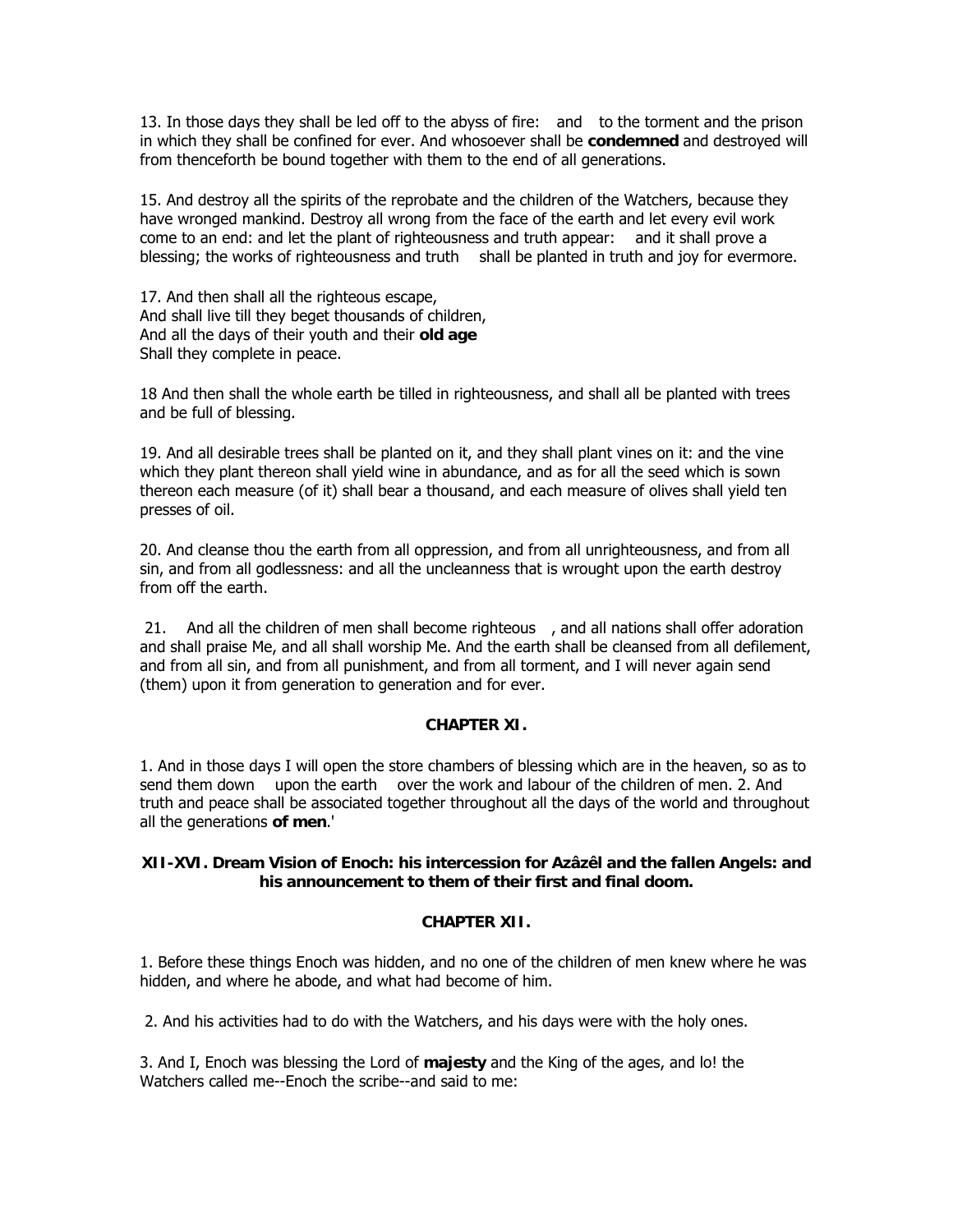4. 'Enoch, thou scribe of righteousness, go, †declare† to the Watchers of the heaven who have left the high heaven, the holy eternal place, and have defiled themselves with women, and have done as the children of earth do, and have taken unto themselves wives: "Ye have wrought great destruction on the earth:

5. And ye shall have no peace nor forgiveness of sin: and inasmuch as †they† delight themselves in †their† children,

 6. The murder of †their† beloved ones shall †they† see, and over the destruction of †their† children shall †they† lament, and shall make supplication unto eternity, but mercy and peace shall ye not attain."'

#### **CHAPTER XIII.**

1. And Enoch went and said: 'Azâzêl, thou shalt have no peace: a severe sentence has gone forth against thee to put thee in bonds:

2. And thou shalt not have toleration nor †request† granted to thee, because of the unrighteousness which thou hast taught, and because of all the works of godlessness and unrighteousness and sin which thou hast shown to men.'

3. Then I went and spoke to them all together, and they were all afraid, and fear and trembling seized them.

4. And they besought me to draw up a petition for them that they might find forgiveness, and to read their petition in the presence of the Lord of heaven.

5. For from thenceforward they could not speak (with Him) nor lift up their eyes to heaven for shame of their sins for which they had been condemned.

6. Then I wrote out their petition, and the prayer in regard to their spirits and their deeds individually and in regard to their requests that they should have forgiveness and length of days †.

7. And I went off and sat down at the waters of Dan, in the land of Dan, to the south of the west of Hermon: I read their petition till I fell asleep.

 8. And behold a dream came to me, and visions fell down upon me, and I saw visions of chastisement, and a voice came bidding (me) I to tell it to the sons of heaven, and reprimand them.

9. And when I awaked, I came unto them, and they were all sitting gathered together, weeping in 'Abelsjâîl, which is between Lebanon and Sênêsêr, with their faces covered.

10. And I recounted before them all the visions which I had seen in sleep, and I began to speak the words of righteousness, and to reprimand the heavenly Watchers.

#### **CHAPTER XIV.**

1. The book of the words of righteousness, and of the reprimand of the eternal Watchers in accordance with the command of the Holy Great One in that vision.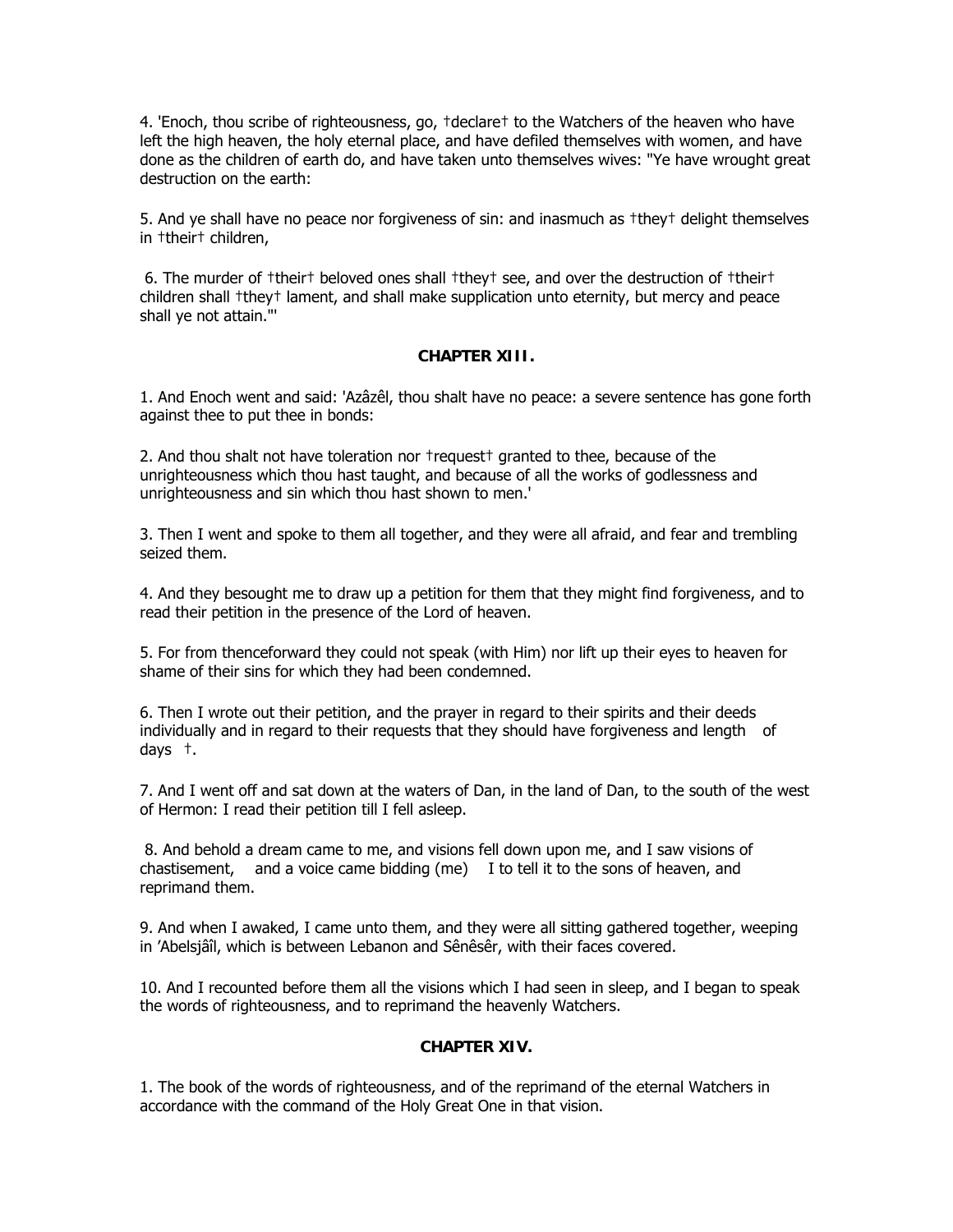2. I saw in my sleep what I will now say with a tongue of flesh and with the breath of my mouth: which the Great One has given to men to converse therewith and understand with the heart.

3. As He has created and given to man the power of understanding the word of wisdom, so hath He created me also and given me the power of reprimanding the Watchers, the children of heaven.

 4. I wrote out your petition, and in my vision it appeared thus, that your petition will not be granted unto you throughout all the days of eternity, and that judgement has been finally passed upon you: yea (your petition) will not be granted unto you.

 5. And from henceforth you shall not ascend into heaven unto all eternity, and in bonds of the earth the decree has gone forth to bind you for all the days of the world.

 6. And (that) previously you shall have seen the destruction of your beloved sons and ye shall have no pleasure in them, but they shall fall before you by the sword.

7. And your petition on their behalf shall not be granted, nor yet on your own: even though you weep and pray and **speak all the words** contained in the writing which I have written.

 8. And the vision was shown to me thus: Behold, in the vision clouds invited me and a mist summoned me, and the course of the stars and the lightnings sped and **hastened** me, and the winds in the vision caused me to fly and lifted me upward, and bore me into heaven.

9. And I went in till I drew nigh to a wall which is built of crystals and surrounded by tongues of fire: and it began to affright me. And I went into the tongues of fire and drew nigh to a large house which was built of crystals: and the walls of the house were like a tesselated floor (made) of crystals, and its groundwork was of crystal.

11. Its ceiling was like the path of the stars and the lightnings, and between them were fiery cherubim, and their heaven was (clear as) water.

12. A flaming fire surrounded the walls, and its portals blazed with fire.

13. And I entered into that house, and it was hot as fire and cold as ice: there were no delights of life therein: fear covered me, and trembling got hold upon me.

14. And as I quaked and trembled, I fell upon my face.

15. And I beheld a vision, And lo! there was a second house, greater than the former, and the entire portal stood open before me, and it was built of flames of fire.

16. And in every respect it so excelled in splendour and magnificence and extent that I cannot describe to you its splendour and its extent.

17. And its floor was of fire, and above it were lightnings and the path of the stars, and its ceiling also was flaming fire.

18. And I looked and saw therein a lofty throne: its appearance was as crystal, and the wheels thereof as the shining sun, and there was the **vision** of cherubim.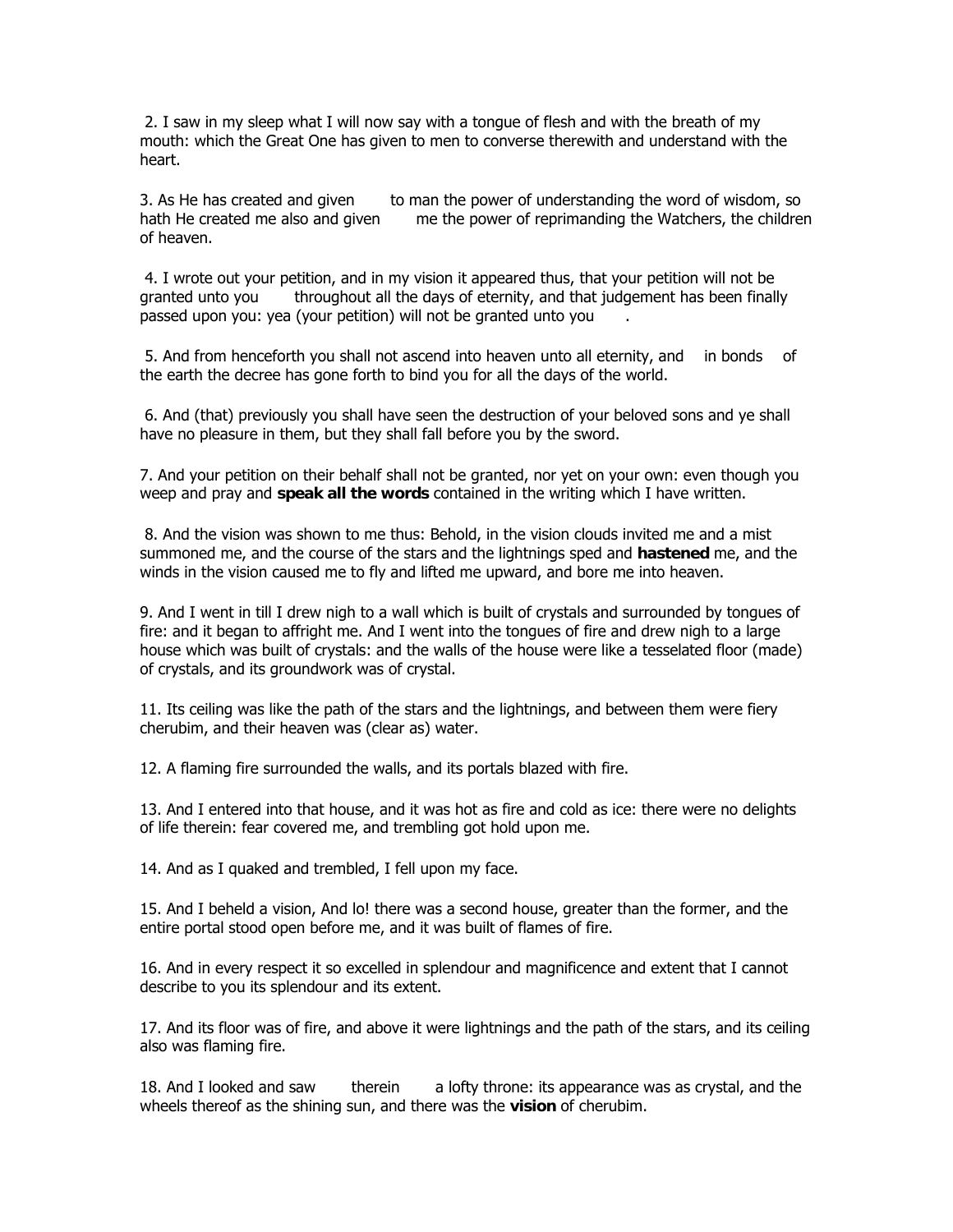19. And from underneath the throne came streams of flaming fire so that I could not look thereon.

20. And the Great Glory sat thereon, and His raiment shone more brightly than the sun and was whiter than any snow.

21. None of the angels could enter and could behold His face by reason of the magnificence and glory and no flesh could behold Him.

22. The flaming fire was round about Him, and a great fire stood before Him, and none around could draw nigh Him: ten thousand times ten thousand (stood) before Him, yet He needed no counselor.

23. And the most holy ones who were nigh to Him did not leave by night nor depart from Him.

24. And until then I had been prostrate on my face, trembling: and the Lord called me with His own mouth, and said to me: 'Come hither, Enoch, and hear my word.'

25. And one of the holy ones came to me and waked me, and He made me rise up and approach the door: and I bowed my face downwards.

#### **CHAPTER XV.**

1. And He answered and said to me, and I heard His voice: 'Fear not, Enoch, thou righteous man and scribe of righteousness: approach hither and hear my voice.

2. And go, say to the Watchers of heaven, who have sent thee to intercede for them: "You should intercede" for men, and not men for you:

3. Wherefore have ye left the high, holy, and eternal heaven, and lain with women, and defiled yourselves with the daughters of men and taken to yourselves wives, and done like the children of earth, and begotten giants (as your) sons?

4. And though ye were holy, spiritual, living the eternal life, you have defiled yourselves with the blood of women, and have begotten (children) with the blood of flesh, and, **as the children** of men, have lusted after flesh and blood as those also do who die and perish.

5. Therefore have I given them wives also that they might impregnate them, and beget children by them, that thus nothing might be wanting to them on earth.

6. But you were formerly spiritual, living the eternal life, and immortal for all generations of the world.

 7. And therefore I have not appointed wives for you; for as for the spiritual ones of the heaven, in heaven is their dwelling.

 8. And now, the giants, who are produced from the spirits and flesh, shall be called evil spirits upon the earth, and on the earth shall be their dwelling.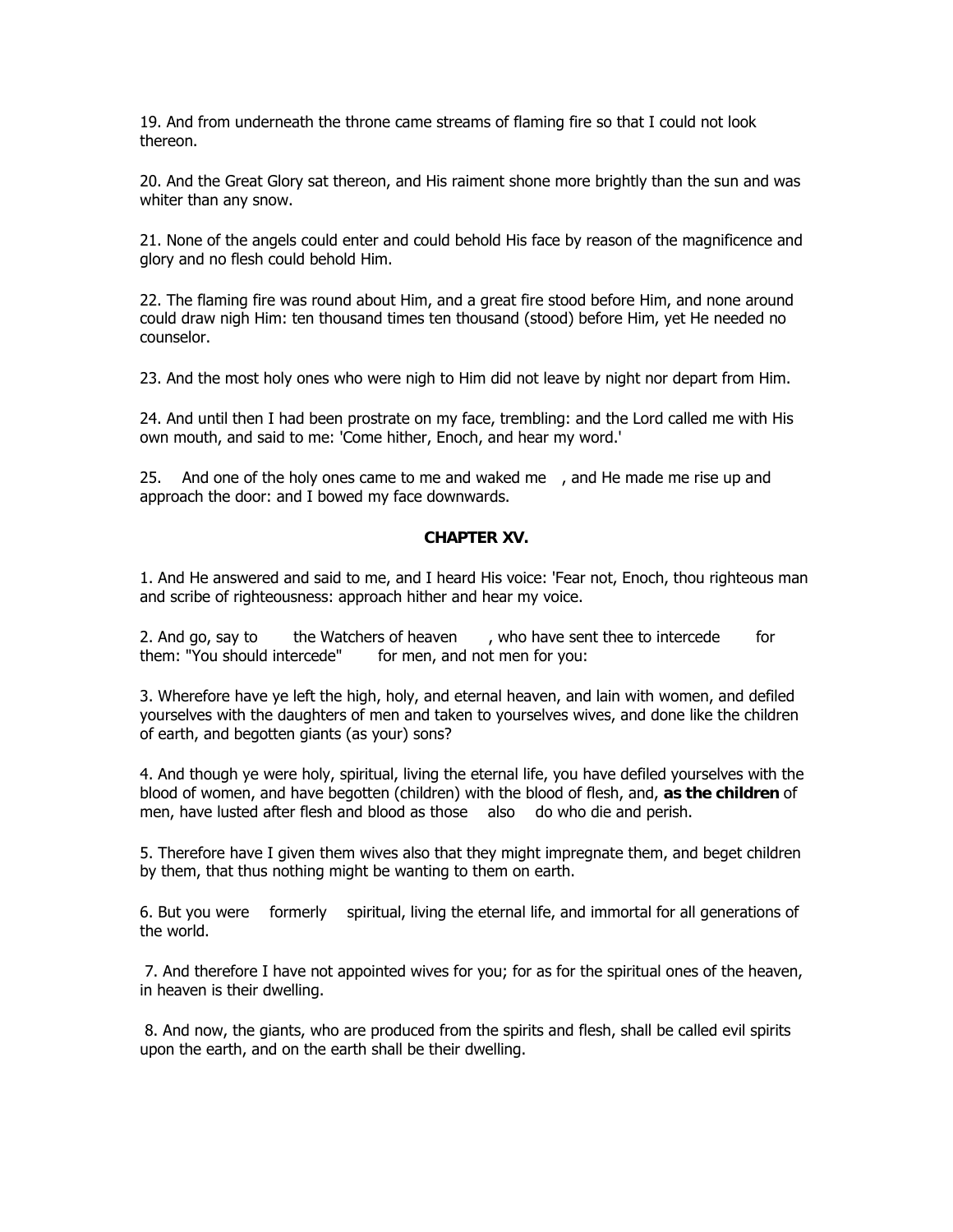9. Evil spirits have proceeded from their bodies; because they are born from **men**, and from the holy Watchers is their beginning and primal origin; they shall be evil spirits on earth, and evil spirits shall they be called.

[10. As for the spirits of heaven, in heaven shall be their dwelling, but as for the spirits of the earth which were born upon the earth, on the earth shall be their dwelling.

11. And the spirits of the giants **afflict**, oppress, destroy, attack, do battle, and work destruction on the earth, and cause trouble: they take no food, but nevertheless hunger and thirst, and cause offences. And these spirits shall rise up against the children of men and against the women, because they have proceeded from them.

#### **CHAPTER XVI.**

1. From the days of the slaughter and destruction and death of the giants, from the souls of whose flesh the spirits, having gone forth, shall destroy without incurring judgement--thus shall they destroy until the day of the consummation, the great judgement in which the age shall be consummated, over the Watchers and the godless, yea, shall be wholly consummated."

2. And now as to the Watchers who have sent thee to intercede for them, who had been aforetime in heaven, (say to them): "You have been in heaven, but all the mysteries had not yet been revealed to you, and you knew worthless ones, and these in the hardness of your hearts you have made known to the women, and through these mysteries women and men work much evil on earth."

4. Say to them therefore: "You have no peace."'

# XVII-XXXVII. Enoch's Journeys through the Earth and Sheol.

#### **XVII-XIX. The First Journey.**

#### **CHAPTER XVII.**

1. And they took and brought me to a place in which those who were there were like flaming fire, and, when they wished, they appeared as men.

2. And they brought me to the place of darkness, and to a mountain the point of whose summit reached to heaven.

3. And I saw the places of the luminaries and the treasuries of the stars and of the thunder and in the **uttermost depths**, where were a fiery bow and arrows and their quiver, and a fiery sword and all the lightnings.

4. And they took me to the living waters, and to the fire of the west, which receives every setting of the sun.

5. And I came to a river of fire in which the fire flows like water and discharges itself into the great sea towards the west.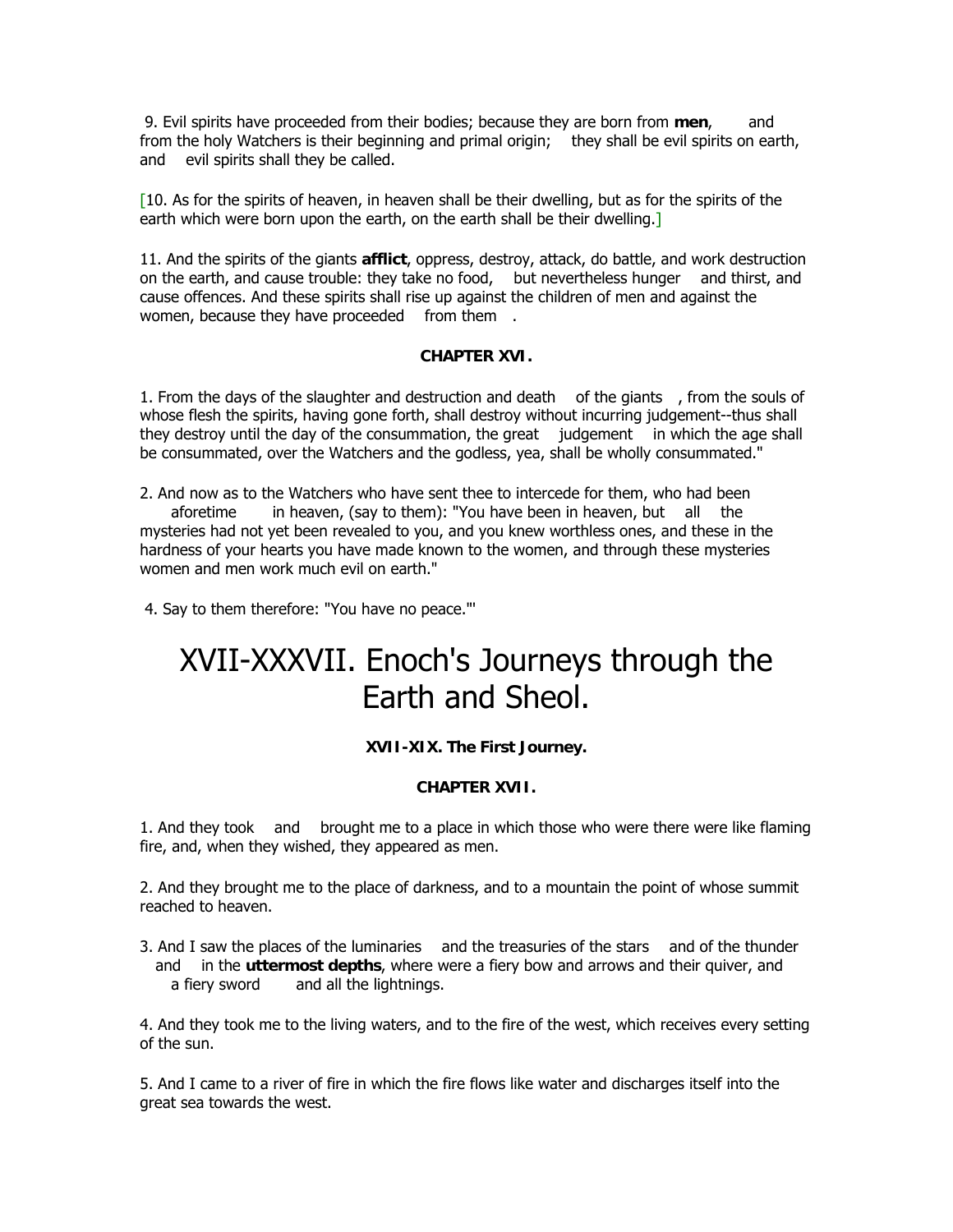6. I saw the great rivers and came to the great river and to the great darkness, and went to the place where no flesh walks.

 7. I saw the mountains of the darkness of winter and the place whence all the waters of the deep flow.

8. I saw the mouths of all the rivers of the earth and the mouth of the deep.

#### **CHAPTER XVIII**

1. I saw the treasuries of all the winds: I saw how He had furnished with them the whole creation and the firm foundations of the earth.

2. And I saw the corner-stone of the earth: I saw the four winds which bear [the earth and] the firmament of the heaven.

3. And I saw how the winds stretch out the vaults of heaven, and have their station between heaven and earth: these are the pillars of the heaven

 4. I saw the winds of heaven which turn and bring the circumference of the sun and all the stars to their setting.

5. I saw the winds on the earth carrying the clouds: I saw the paths of the angels. I saw at the end of the earth the firmament of the heaven above. And I proceeded and saw a place which burns day and night, where there are seven mountains of magnificent stones, three towards the east, and three towards the south.

7. And as for those towards the east, one was of coloured stone, and one of pearl, and one of **jacinth**, and those towards the south of red stone.

8. But the middle one reached to heaven like the throne of God, of alabaster, and the summit of the throne was of sapphire.

9. And I saw a flaming fire. And beyond these mountains

10. is a region the end of the great earth: there the heavens were completed.

11. And I saw a deep abyss, with columns of heavenly fire, and among them I saw columns of fire fall, which were beyond measure alike towards the height and towards the depth.

12. And beyond that abyss I saw a place which had no firmament of the heaven above, and no firmly founded earth beneath it: there was no water upon it, and no birds, but it was a waste and horrible place.

 13. I saw there seven stars like great burning mountains, and to me, when I inquired regarding them,

14. The angel said: 'This place is the end of heaven and earth: this has become a prison for the stars and the host of heaven.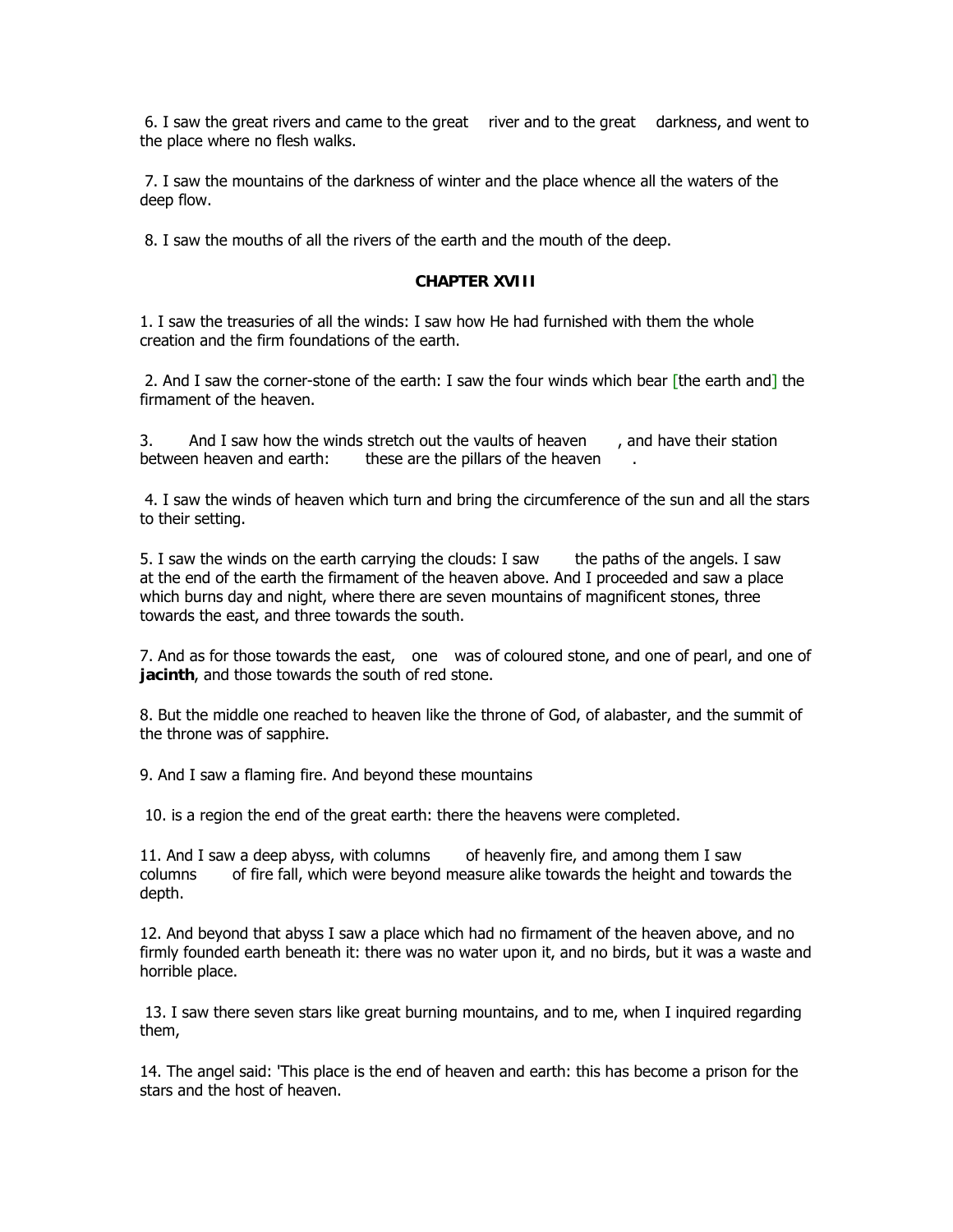15. And the stars which roll over the fire are they which have transgressed the commandment of the Lord in the beginning of their rising, because they did not come forth at their appointed times.

16. And He was wroth with them, and bound them till the time when their guilt should be consummated (even) for ten thousand years.'

#### **CHAPTER XIX.**

1. And Uriel said to me: 'Here shall stand the angels who have connected themselves with women, and their spirits assuming many different forms are defiling mankind and shall lead them astray into sacrificing to demons as gods, (here shall they stand,) till the day of the great judgement in which they shall be judged till they are made an end of.

2. And the women also of the angels who went astray shall become sirens.'

 3. And I, Enoch, alone saw the vision, the ends of all things: and no man shall see as I have seen.

#### **XX. Name and Functions of the Seven Archangels.**

#### **CHAPTER XX.**

- 1. And these are the names of the holy angels who watch.
- 2. Uriel, one of the holy angels, who is over the world and over Tartarus.
- 3. Raphael, one of the holy angels, who is over the spirits of men.
- 4. Raguel, one of the holy angels who †takes vengeance on† the world of the luminaries.
- 5. Michael, one of the holy angels, to wit, he that is set over the best part of mankind and over chaos.
- 6. Saraqâêl, one of the holy angels, who is set over the spirits, who sin in the spirit.
- 7. Gabriel, one of the holy angels, who is over Paradise and the serpents and the Cherubim.
- 8. Remiel, one of the holy angels, whom God set over those who rise.

#### **XXI. Preliminary and final place of punishment of the fallen angels (stars).**

#### **CHAPTER XXI.**

1. And I proceeded to where things were chaotic.

2. And I saw there something horrible: I saw neither a heaven above nor a firmly founded earth, but a place chaotic and horrible.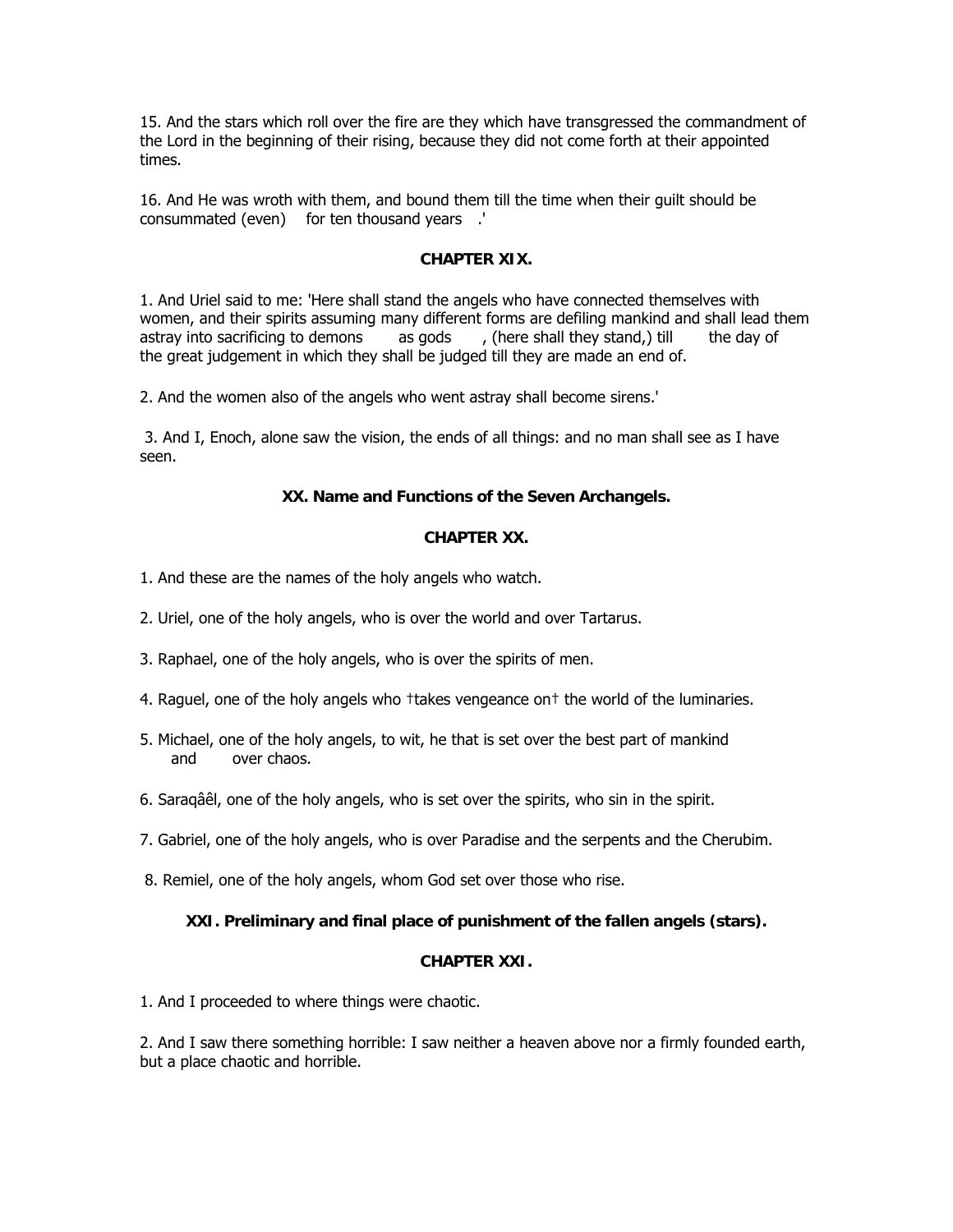3. And there I saw seven stars of the heaven bound together in it, like great mountains and burning with fire.

4. Then I said: 'For what sin are they bound, and on what account have they been cast in hither?'

5. Then said Uriel, one of the holy angels, who was with me, and was chief over them, and said: 'Enoch, why dost thou ask, and why art thou eager for the truth?

6. These are of the number of the stars of heaven, which have transgressed the commandment of the [paragraph continues] Lord, and are bound here till ten thousand years, the time entailed by their sins, are consummated.'

7. And from thence I went to another place, which was still more horrible than the former, and I saw a horrible thing: a great fire there which burnt and blazed, and the place was cleft as far as the abyss, being full of great descending columns of fire: neither its extent or magnitude could I see, nor could I conjecture.

8. Then I said: 'How fearful is the place and how terrible to look upon!'

9. Then Uriel answered me, one of the holy angels who was with me, and said unto me: 'Enoch, why hast thou such fear and affright?' And I answered: 'Because of this fearful place, and because of the spectacle of the pain.'

10. And he said unto me: 'This place is the prison of the angels, and here they will be imprisoned for ever.'

#### **XXII. Sheol, or the Underworld.**

#### **CHAPTER XXII.**

1. And thence I went to another place, and he showed me in the west another great and high mountain [and] of hard rock.

**E**

**Gg**

2 And there was in it †four† **hollow** places, deep and wide and very smooth. †How† smooth are **the hollow places** and deep and dark to look at.

2. And there were †four† hollow places in it, deep and very smooth: †three† of them were dark and one bright; and there was a fountain of water in its midst. And I said: '†How† smooth are these hollow places, and deep and dark to view.'

3. Then Raphael answered, one of the holy angels who was with me, and said unto me: 'These hollow places have been created for this very purpose, that the spirits of the souls of the dead should assemble therein, yea that all the souls of the children of men should assemble here. And these places **have been made** to receive them till the day of their judgement and till their appointed period till the period appointed, till the great judgement (comes) upon them.'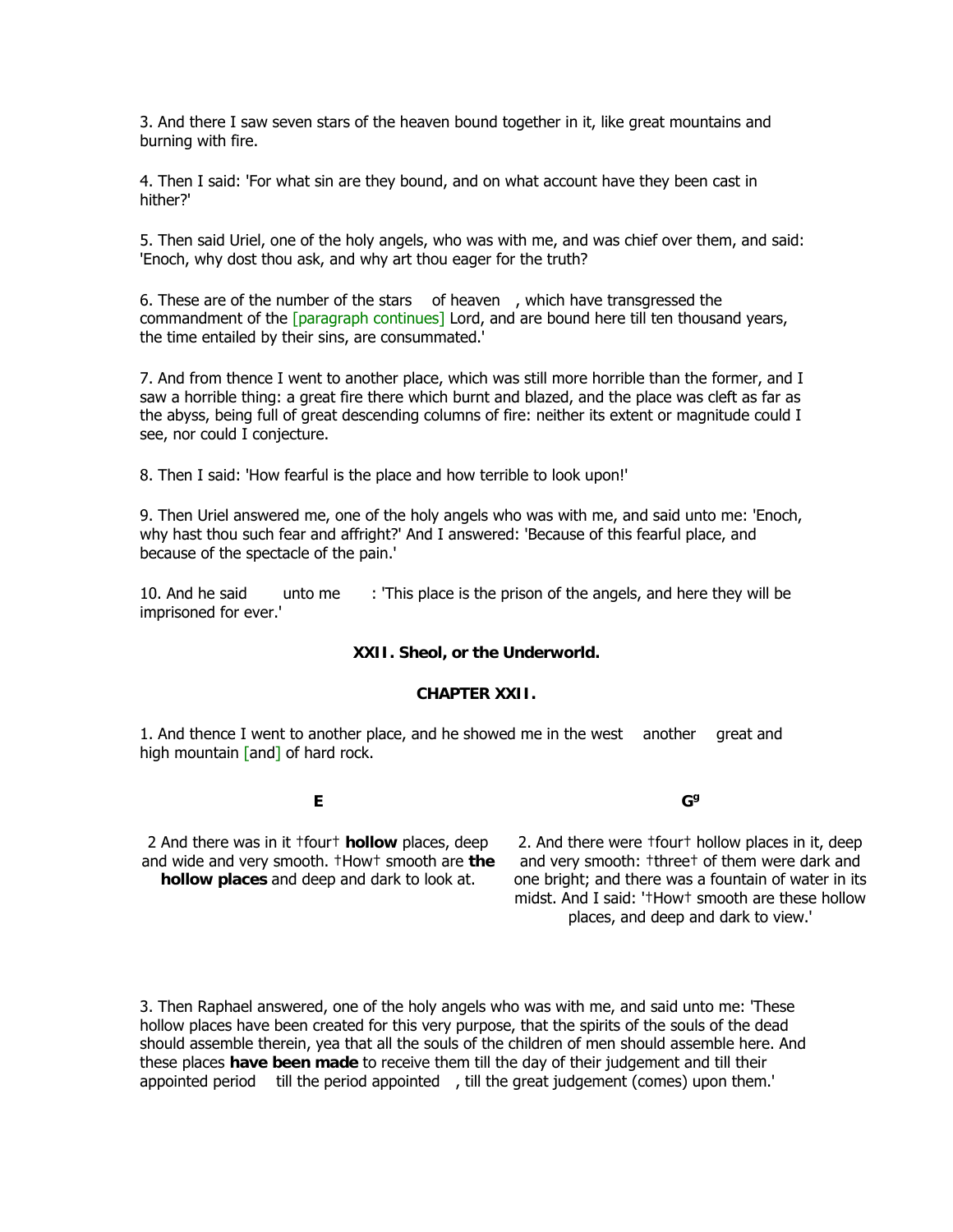5. I saw the spirits of the children of men who were dead, and their voice went forth to heaven and made suit.

6. Then I asked Raphael the angel who was with me, and I said unto him: 'This spirit--whose is it whose voice goeth forth and maketh suit?'

5. I saw (the spirit of) **a dead man** making suit, and his voice went forth to heaven and made suit.

6. And I asked Raphael the angel who was with me, and I said unto him: 'This spirit which maketh suit, whose is it, whose voice goeth forth and maketh suit to heaven?'

7. And he answered me saying: 'This is the spirit which went forth from Abel, whom his brother Cain slew, and he makes his suit against him till his seed is destroyed from the face of the earth, and his seed is annihilated from amongst the seed of men.'

#### **E**

8. Then I asked regarding it, and regarding all the **hollow places**: 'Why as one separated from the other?'

9. And he answered me and said unto me: 'These three have been made that the spirits of the dead might be separated. And such a division has been made for the spirits of the righteous, in which there as the **bright** spring of **water**.

10. **And** such has

**E**

#### **Gg**

8. Then I asked regarding all the **hollow places**: 'Why is one separated from the other?'

9. And he answered me saying: 'These three have been made that the spirits of the dead might be separated. And **this** division has been made for the spirits of the righteous, in which there is the bright spring of water.

10. And **this** has been made for sinners

been made for sinners when they die and are buried in the earth and judgement has not been executed on them in their lifetime.

11. Here their spirits shall be set apart in this great pain till the great day of judgement and punishment and torment of those who †curse† for ever, and retribution for their spirits. There He shall bind them for ever.

12. And such a division has been made for the spirits of those who make their suit, who make disclosures concerning their destruction, when they were slain in the days of the sinners.

13. Such has been made for the spirits of men who

#### **Gg**

when they die and are buried in the earth and judgement has not been executed upon them in their lifetime.

11. Here their spirits shall be set apart in this great pain, till the great day of judgement, scourgings, and torments of the accursed for ever, **so that** (there maybe) retribution for their spirits. There He shall bind them for ever.

12. And **this** division has been made for the spirits of those who make their suit, who make disclosures concerning their destruction, when they were slain in the days of the sinners.

13. And **this** has been made for the spirits of men

**Gg**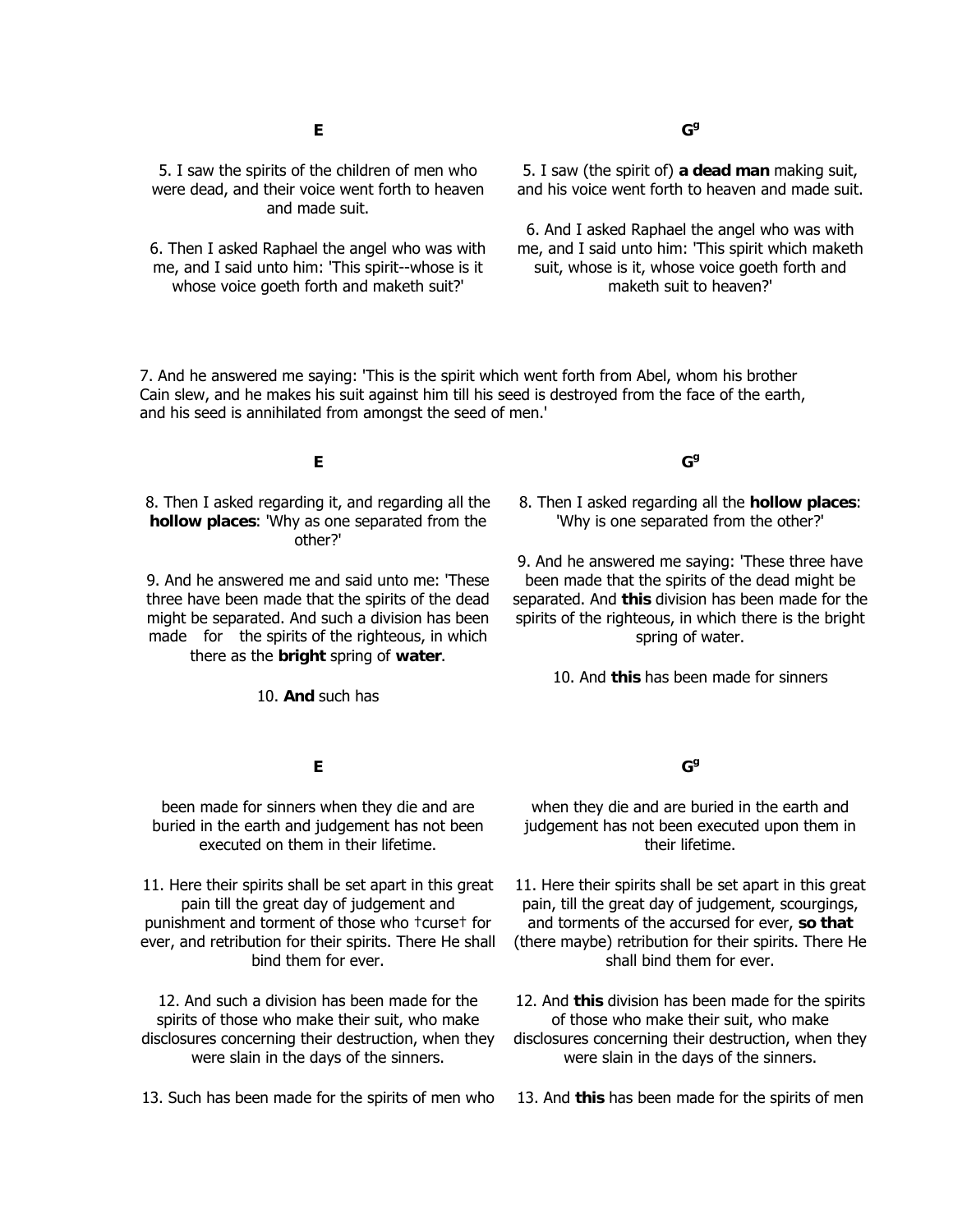were not righteous but sinners, who were complete in transgression, and of the transgressors. they shall be companions: but their spirits shall not be slain in the day of judgement nor shall they be raised from thence.

14. Then I blessed the Lord of glory and said: 'Blessed be my Lord, the Lord of righteousness, who ruleth for ever.'

who shall not be righteous but sinners, who are godless, and of the lawless they shall be companions: but their spirits shall not be punished in the day of judgement nor shall they be raised from thence.

14. Then I blessed the Lord of Glory and said: 'Blessed art Thou, Lord of righteousness, who rulest over the world.'

#### **XXIII. The Fire that deals with the Luminaries of Heaven.**

#### **CHAPTER XXIII.**

1. From thence I went to another place to the west of the ends of the earth.

2. And I saw a burning fire which ran without resting, and paused not from its course day or night but (ran) regularly.

3. And I asked saying: 'What is this which rests not?'

4. Then Raguel, one of the holy angels who was with me, answered me and said unto me: 'This course of fire which thou hast seen is the fire in the west which †persecutes† all the luminaries of heaven.'

#### **XXIV. XXV. The Seven Mountains in the North-West and the Tree of Life.**

#### **CHAPTER XXIV.**

1. And from thence I went to another place of the earth, and he showed me a mountain range of fire which burnt day and night.

2. And I went beyond it and saw seven magnificent mountains all differing each from the other, and the stones (thereof) were magnificent and beautiful, magnificent as a whole, of glorious appearance and fair exterior: three towards the east, one founded on the other, and three towards the south, one upon the other, and deep rough ravines, no one of which joined with any other.

3. And the seventh mountain was in the midst of these, and it excelled them in height, resembling the seat of a throne: and fragrant trees encircled the throne.

4. And amongst them was a tree such as I had never yet smelt, neither was any amongst them nor were others like it: it had a fragrance beyond all fragrance, and its leaves and blooms and wood wither not for ever: and its fruit is beautiful, and its fruit resembles the dates of a palm.

5. Then I said: ' How beautiful is this tree, and fragrant, and its leaves are fair, and its blooms very delightful in appearance.'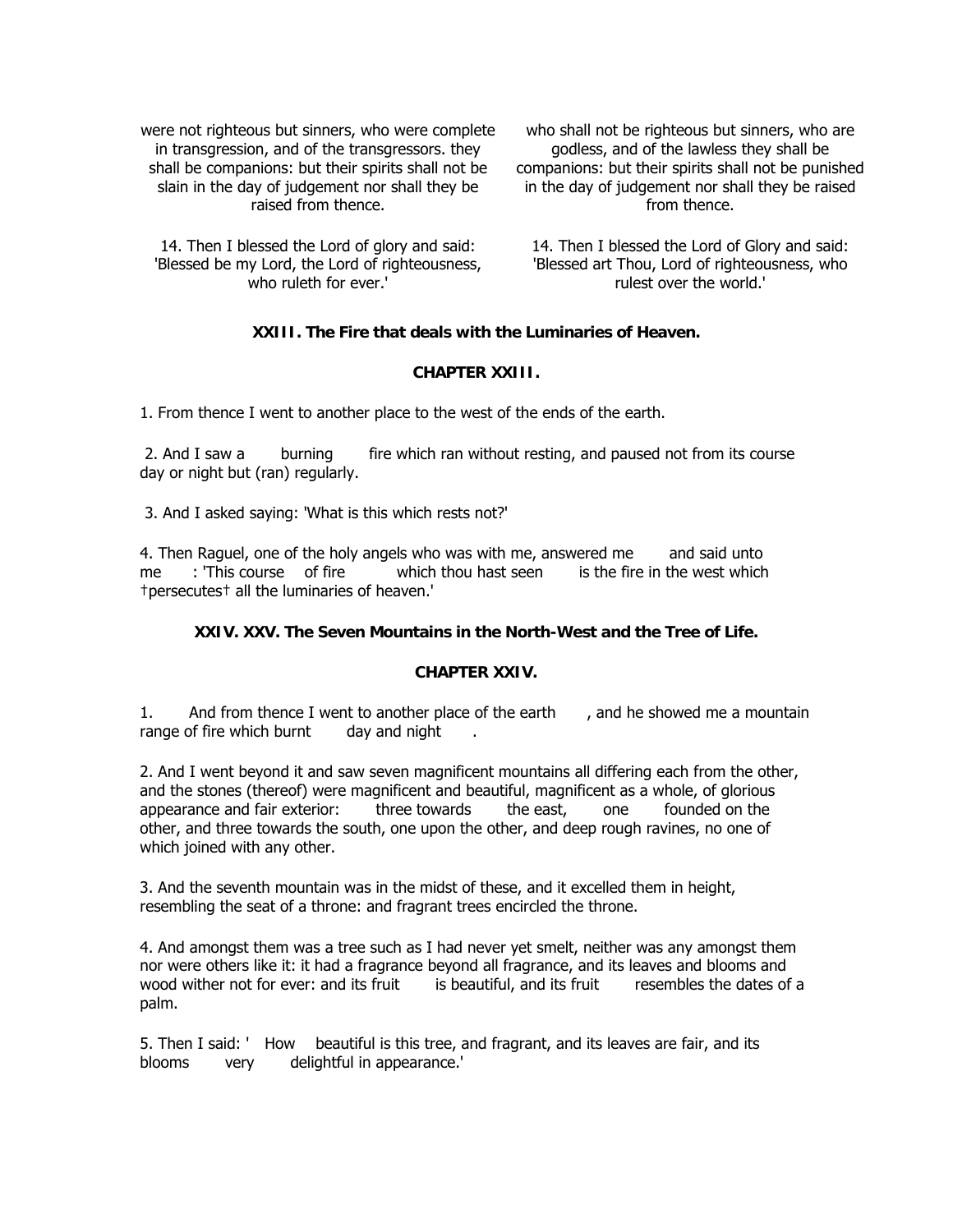6. Then answered Michael, one of the holy and honoured angels who was with me, and was their leader

#### **CHAPTER XXV.**

1. And he said unto me: 'Enoch, why dost thou ask me regarding the fragrance of the tree, and why dost thou wish to learn the truth?' Then I answered him saying : 'I wish to know about everything, but especially about this tree.' And he answered saying: 'This high mountain which thou hast seen, whose summit is like the throne of God, is His throne, where the Holy Great One, the Lord of Glory, the Eternal King, will sit, when He shall come down to visit the earth with goodness.

4. And as for this fragrant tree no mortal is permitted to touch it till the great judgement, when He shall take vengeance on all and bring (everything) to its consummation for ever. It shall then be given to the righteous and holy.

 5. Its fruit **shall be** for food to the elect: it shall be transplanted to the holy place, to the temple of the Lord, the Eternal King.

6. Then shall they rejoice with joy and be glad, And into the holy place shall they enter; And its fragrance shall be in their bones, And they shall live a long life on earth, Such as thy fathers lived: And in their days shall no sorrow or plague Or torment or calamity touch them.'

7. Then blessed I the God of Glory, the Eternal King, who hath prepared such things for the righteous, and hath created them and promised to give to them.

#### **Jerusalem and the Mountains, Ravines and Streams.**

#### **CHAPTER XXVI.**

1. And I went from thence to the middle of the earth, and I saw a blessed place in which there were trees with branches abiding and blooming [of a dismembered tree].

 2. And there I saw a holy mountain, and underneath the mountain to the east there was a stream and it flowed towards the south.

 3. And I saw towards the east another mountain higher than this, and between them a deep and narrow ravine: in it also ran a stream underneath the mountain.

4. And to the west thereof there was another mountain, lower than the former and of small elevation, and a ravine deep and dry between them: and another deep and dry ravine was at the extremities of the three mountains.

5. And all the ravines were deep and narrow, (being formed) of hard rock, and trees were not planted upon them.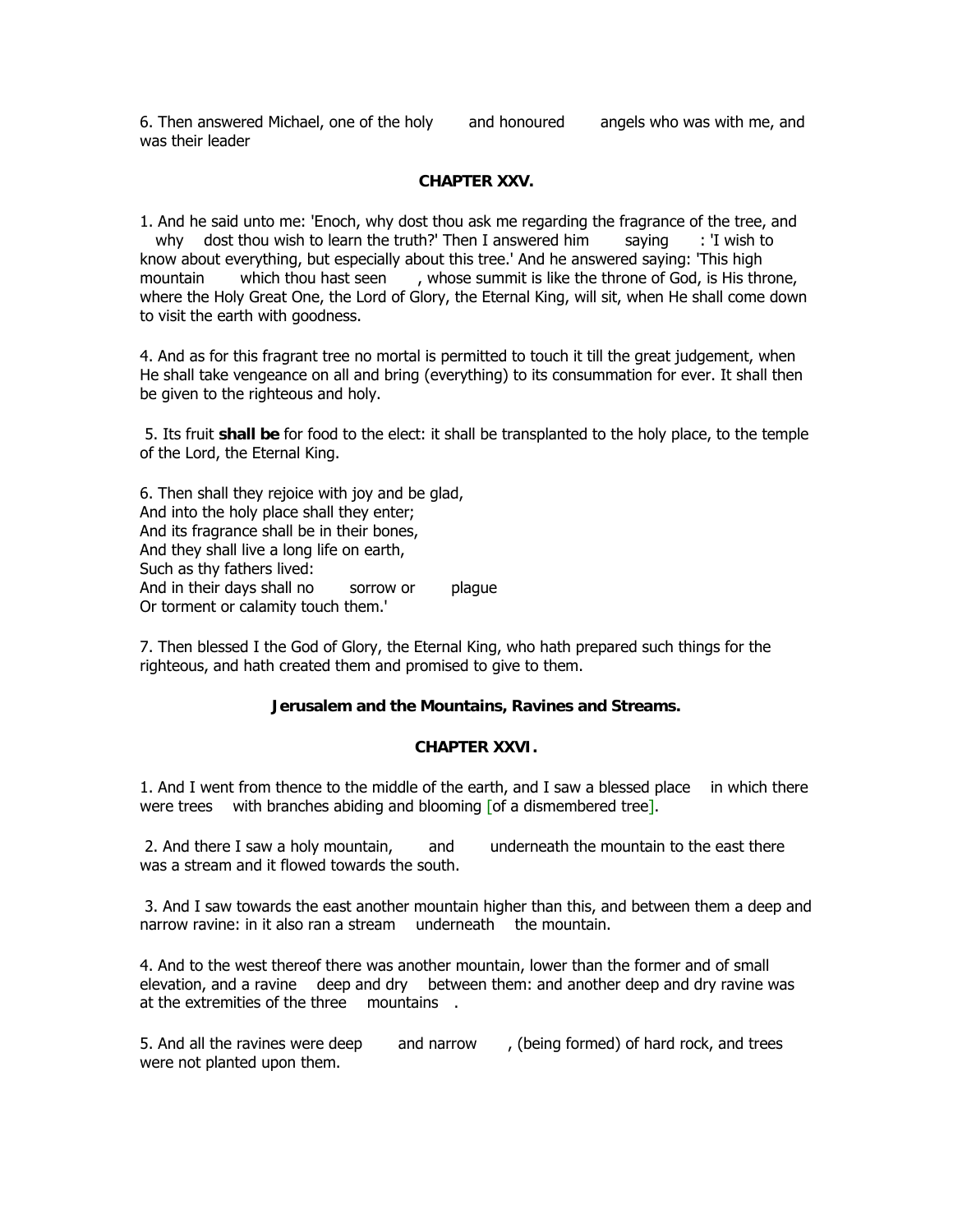6. And I marveled at the rocks, and I marveled at the ravine, yea, I marveled very much.

#### **XXVII. The Purpose of the Accursed Valley.**

#### **CHAPTER XXVII.**

1. Then said I: 'For what object is this blessed land, which is entirely filled with trees, and this accursed valley between ?'

2. Then Uriel, one of the holy angels who was with me, answered and said: 'This accursed valley is for those who are accursed for ever: Here shall all the accursed be gathered together who utter with their lips against the Lord unseemly words and of His glory speak hard things.

**E**

Here shall they be gathered together, and here shall be their place of judgement.

3. In the last days there shall be upon them the spectacle of righteous judgement in the presence of the righteous for ever: here shall the merciful bless the Lord of glory, the Eternal King.

Here shall they be gathered together, and here shall be the place of their habitation.

**Gg**

3. In the last times, in the days of the true judgement in the presence of the righteous for ever: here shall the **godly** bless the Lord of Glory, the Eternal Kin.

4. In the days of judgement over the former, they shall bless Him for the mercy in accordance with which He has assigned them (their lot).'

5. Then I blessed the Lord of Glory and set forth His glory and lauded Him gloriously.

#### **XXVIII-XXXIII. Further Journey to the East.**

#### **CHAPTER XXVIII**

1. And thence I went towards the east, into the midst of the mountain range of the desert, and I saw a wilderness and it was solitary, full of trees and plants.

2. And water gushed forth from above.

3. Rushing like a copious watercourse [which flowed] towards the north-west it caused clouds and dew to ascend on every side.

#### **CHAPTER XXIX.**

1. And thence I went to another place in the desert, and approached to the east of this mountain range.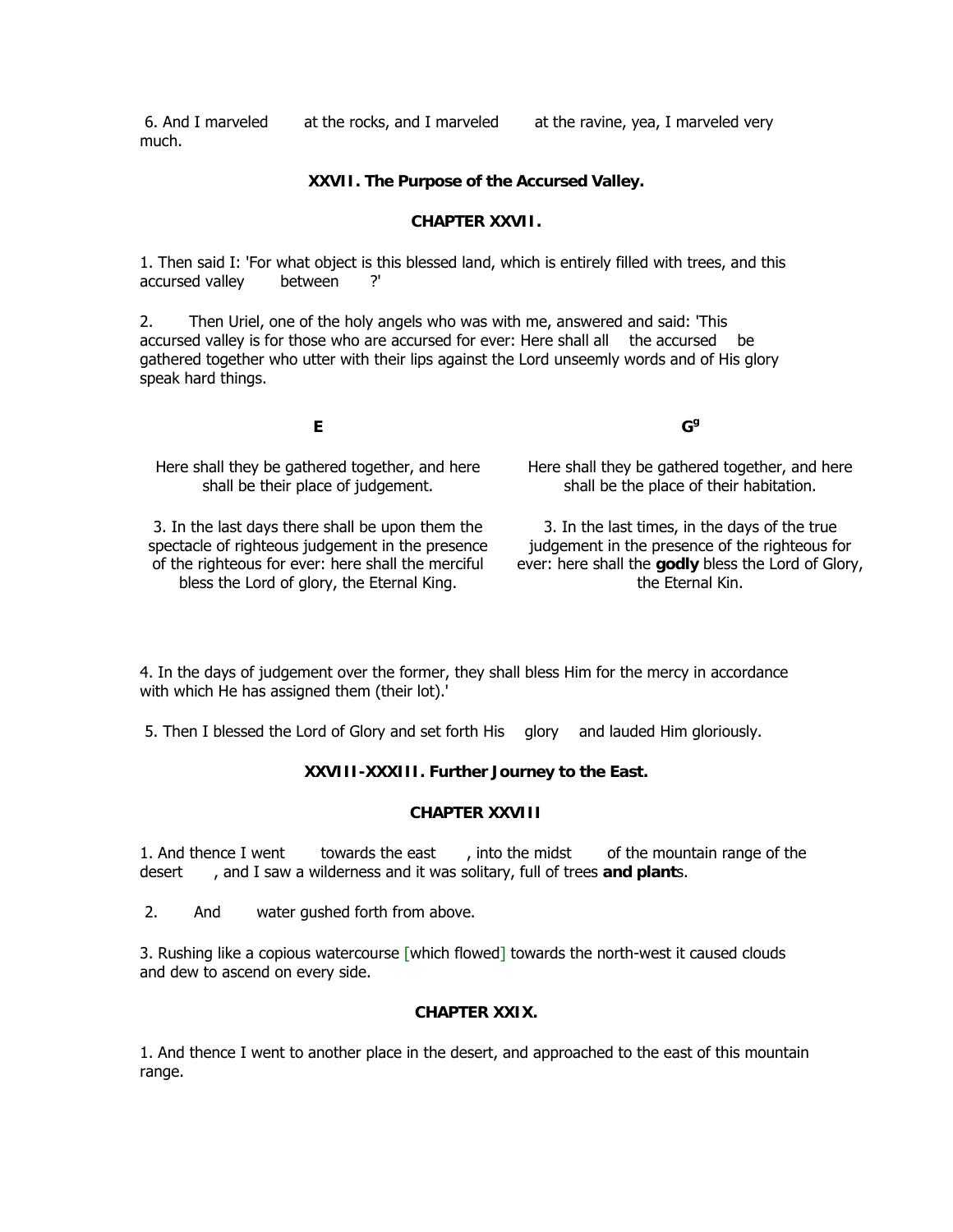2. And there I saw **aromatic** trees exhaling the fragrance of frankincense and myrrh, and the trees also were similar to the almond tree.

#### **CHAPTER XXX.**

1 .And beyond these, I went afar to the east, and I saw another place, a valley (full) of water.

2. And therein there was a tree, the colour (?) of fragrant trees such as the mastic.

3. And on the sides of those valleys I saw fragrant cinnamon. And beyond these I proceeded to the east.

#### **CHAPTER XXXI.**

1. And I saw other mountains, and amongst them were groves of trees, and there flowed forth from them nectar, which is named sarara and galbanum.

 2. And beyond these mountains I saw another mountain to the east of the ends of the earth, whereon were aloe trees, and all the trees were full **of stacte**, being like almond-trees.

3. And when one **burnt** it, it smelt sweeter than any fragrant odour

#### **CHAPTER XXXII.**

1. And after these fragrant odours, as I looked towards the north over the mountains I saw seven mountains full of choice nard and fragrant trees and cinnamon and pepper.

**E**

1. To the north-east I beheld seven mountains full of choice nard and mastic and cinnamon and pepper.

**Gg**

2. And thence I went over the summits of all these mountains, far towards the east of the earth, and passed above the Erythraean sea and went far from it, and passed over the angel Zotîêl.

**E**

3. And I came to the Garden of Righteousness, and saw beyond those trees many large trees growing there and of goodly fragrance, large, very beautiful and glorious, and the tree of wisdom whereof they eat and know great wisdom.

**Gg**

3. And I came to the Garden of Righteousness, and from afar off trees more numerous than these trees and great--†two† trees there, very great, beautiful, and glorious, and magnificent, and the tree of knowledge, whose holy fruit they eat and know great wisdom.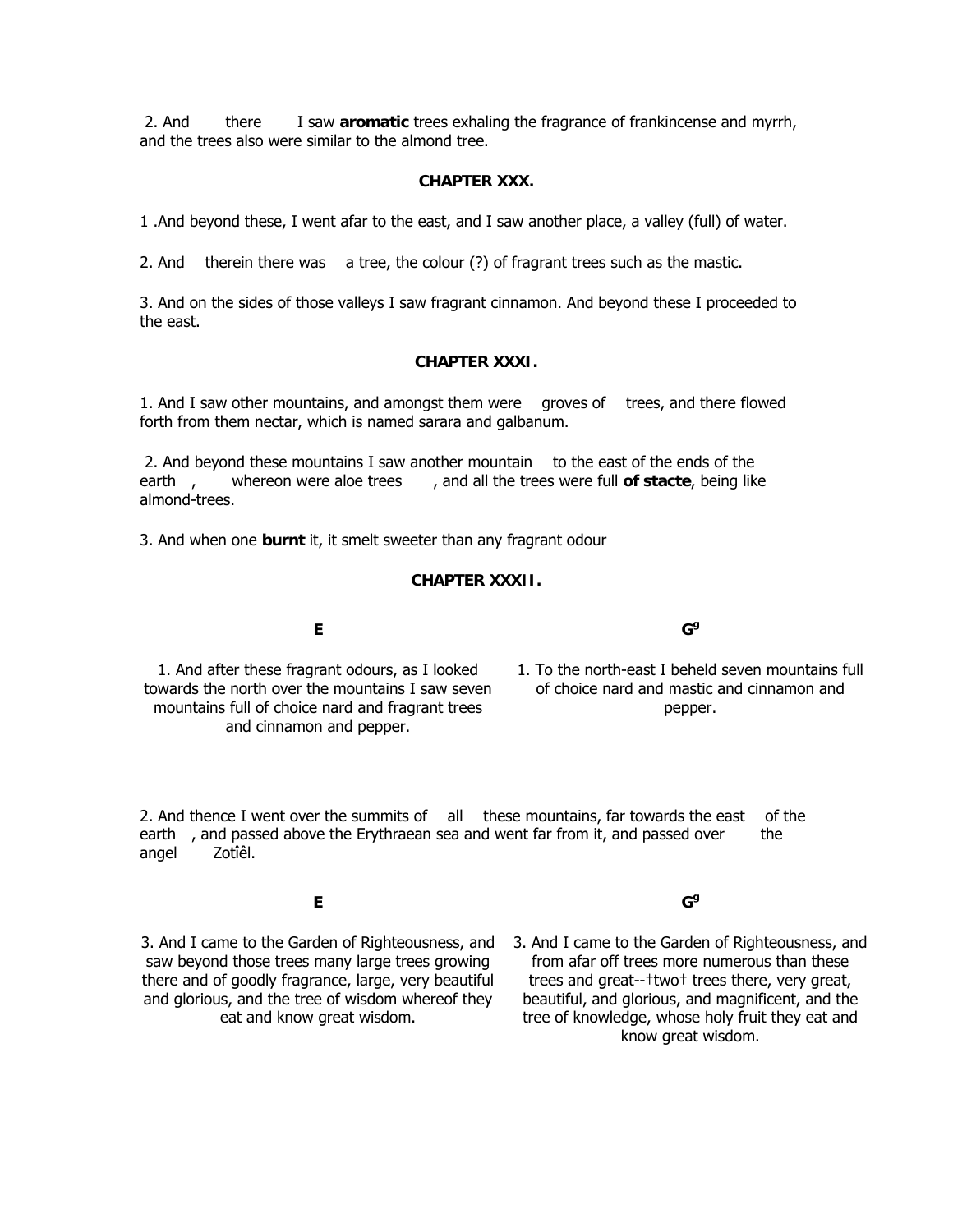4. That tree is in height like the fir, and its leaves are like (those of) the Carob tree: and its fruit is like the clusters of the vine, very beautiful: and the fragrance of the tree penetrates afar.

5. Then I said: ' How beautiful is the tree, and how attractive is its look!'

6. Then Raphael the holy angel, who was with me, answered me and said  $\cdot$ : 'This is the tree of wisdom, of which thy father old (in years) and thy aged mother, who were before thee, have eaten, and they learnt wisdom and their eyes were opened, and they knew that they were naked and they were driven out of the garden.'

#### **CHAPTER XXXIII.**

1. And from thence I went to the ends of the earth and saw there great beasts, and each differed from the other; and (I saw) birds also differing in appearance and beauty and voice, the one differing from the other.

2. And to the east of those beasts I saw the ends of the earth whereon the heaven rests, and the portals of the heaven open.

3. And I saw how the stars of heaven come forth, and I counted the portals out of which they proceed, and wrote down all their outlets, of each individual star by itself, according to their number and their names, their courses and their positions, and their times and their months, as Uriel the holy angel who was with me showed me.

4. He showed all things to me and wrote them down for me: also their names he wrote for me, and their laws and their companies

#### **XXXIV. XXXV. Enoch's Journey to the North.**

#### **CHAPTER XXXIV.**

1. And from thence I went towards the north to the ends of the earth, and there I saw a great and glorious device at the ends of the whole earth.

 2. And here I saw three portals of heaven open in the heaven: through each of them proceed north winds: when they blow there is cold, hail, frost, snow, dew, and rain.

3. And out of one portal they blow for good: but when they blow through the other two portals, it is with violence and affliction on the earth, and they blow with violence.

#### **CHAPTER XXXV.**

1. And from thence I went towards the west to the ends of the earth, and saw there three portals of the heaven open such as I had seen in the †east†, the same number of portals, and the same number of outlets.

#### **XXXVI. The Journey to the South.**

#### **CHAPTER XXXVI.**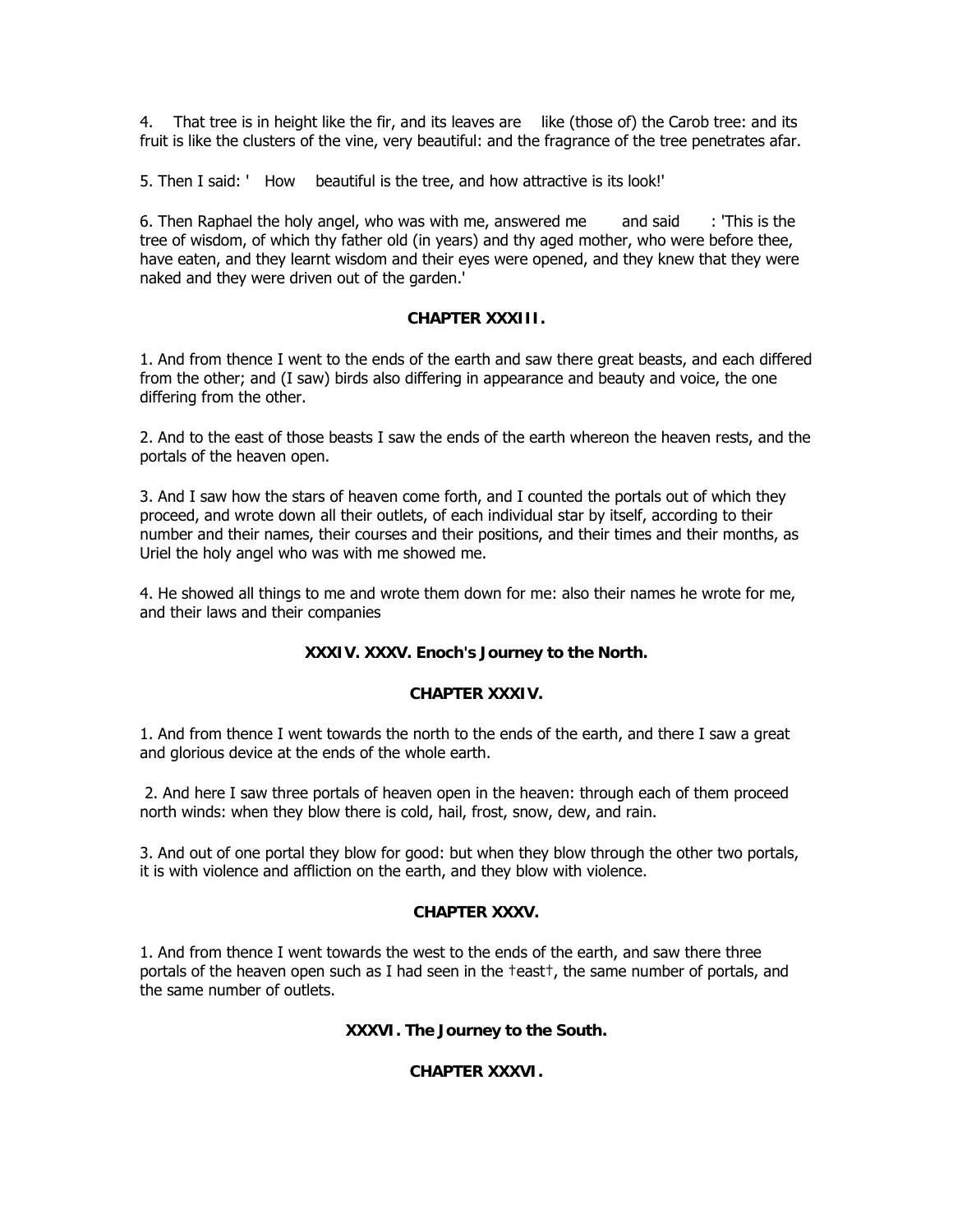1. And from thence I went to the south to the ends of the earth, and saw there three open portals of the heaven: and thence there come dew, rain, †and wind†.

 2. And from thence I went to the east to the ends of the heaven, and saw here the three eastern portals of heaven open and small portals above them.

3. Through each of these small portals pass the stars of heaven and run their course to the west on the path which is shown to them.

4. And as often as I saw I blessed always the Lord of Glory, and I continued to bless the Lord of Glory who has wrought great and glorious wonders, to show the greatness of His work to the angels and to **spirits** and to men, that they might praise His work and all His creation: that they might see the work of His might and praise the great work of His hands and bless Him for ever.

# **The Parables**

# XXXVII-LXXI

#### **CHAPTER XXXVII.**

1. The second vision which he saw, the vision of wisdom--which Enoch the son of Jared, the son of Mahalalel, the son of Cainan, the son of Enos, the son of Seth, the son of Adam, saw.

2. And this is the beginning of the words of wisdom which I lifted up my voice to speak and say to those which dwell on earth: Hear, ye men of old time, and see, ye that come after, the words of the Holy One which I will speak before the Lord of Spirits.

 3. It were better to declare (them only) to the men of old time, but even from those that come after we will not withhold the beginning of wisdom.

 4. Till the present day such wisdom has never been given **by** the Lord of Spirits as I have received according to my insight, according to the good pleasure of the Lord of Spirits by whom the lot of eternal life has been given to me.

5. Now three parables were imparted to me, and I lifted up my voice and recounted them to those that dwell on the earth.

# XXXVII-XLIV. **The First Parable**.

**XXXVIII. The Coming Judgement of the Wicked.** 

#### **CHAPTER XXXVIII**

#### **1. The First Parable.**

1. When the congregation of the righteous shall appear, And sinners shall be judged for their sins, And shall be driven from the face of the earth: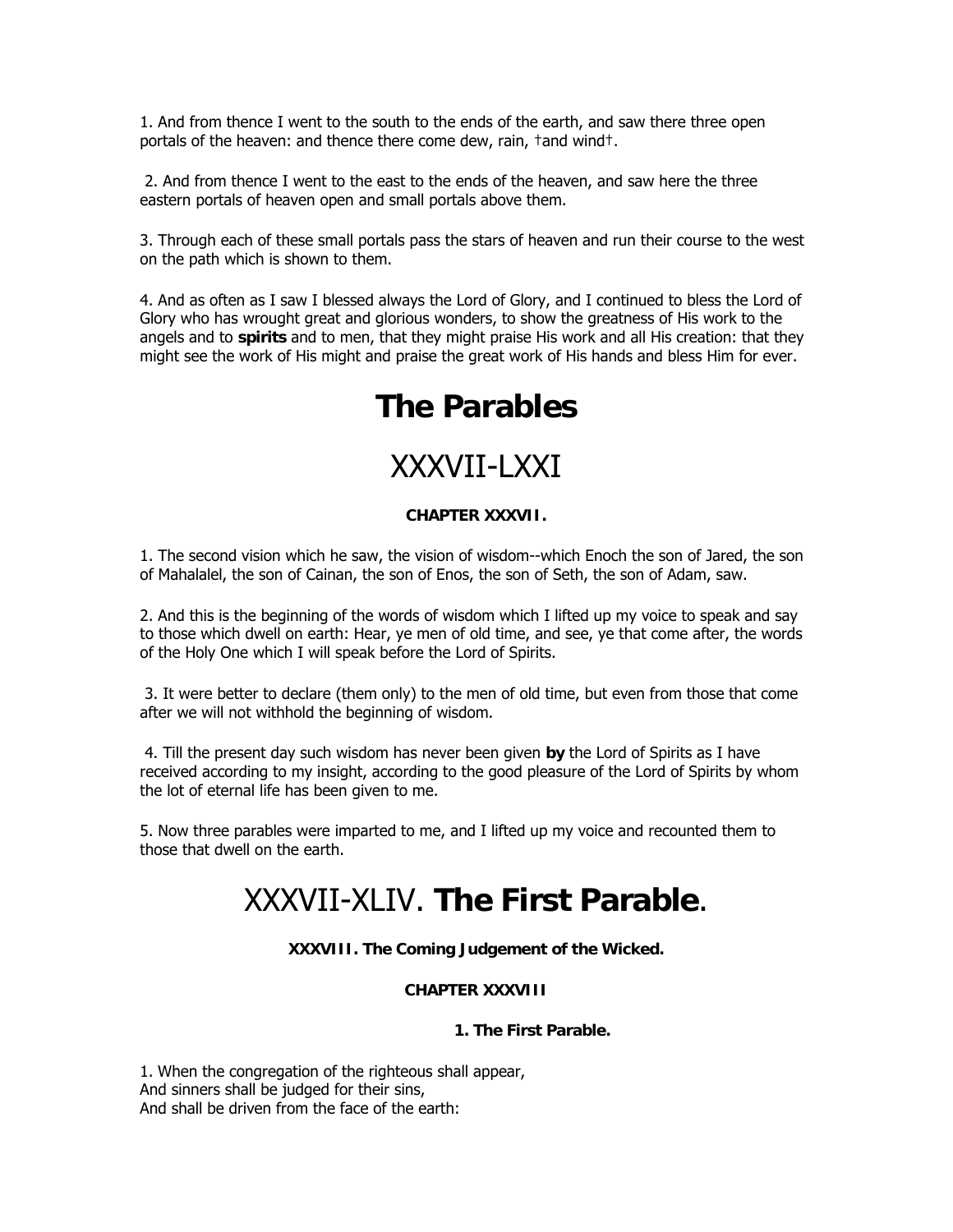2. And when the Righteous One shall appear before the eyes of the righteous, Whose elect works hang upon the Lord of Spirits,

And light shall appear to the righteous and the elect who dwell on the earth, p. Where then will be the dwelling of the sinners,

And where the resting-place of those who have denied the Lord of Spirits? It had been good for them if they had not been born.

3. When the secrets of the righteous shall be revealed and the sinners judged, And the godless driven from the presence of the righteous and elect,

4. From that time those that possess the earth shall no longer be powerful and exalted:

And they shall not be able to behold the face of the holy, For the Lord of Spirits has **caused His light to appear** On the face of the holy, righteous, and elect.

5. Then shall the kings and the mighty perish And be given into the hands of the righteous and holy.

6. And thenceforward none shall seek for themselves mercy from the Lord of Spirits For their life is at an end.

#### **XXXIX. The Abode of the Righteous and of the Elect One: the Praises of the Blessed.**

#### **CHAPTER XXXIX.**

1. [And it †shall come to pass in those days that elect and holy children †will descend from the high heaven, and their seed †will become one with the children of men.

 2. And in those days Enoch received books of zeal and wrath, and books of disquiet and expulsion.]

And mercy shall not be accorded to them, saith the Lord of Spirits.

3. And in those days a whirlwind carried me off from the earth, And set me down at the end of the heavens. p. 58

4. And there I saw another vision, the dwelling-places of the holy, And the resting-places of the righteous.

5. Here mine eyes saw their dwellings with His righteous angels, And their resting-places with the holy.

And they petitioned and interceded and prayed for the children of men, And righteousness flowed before them as water,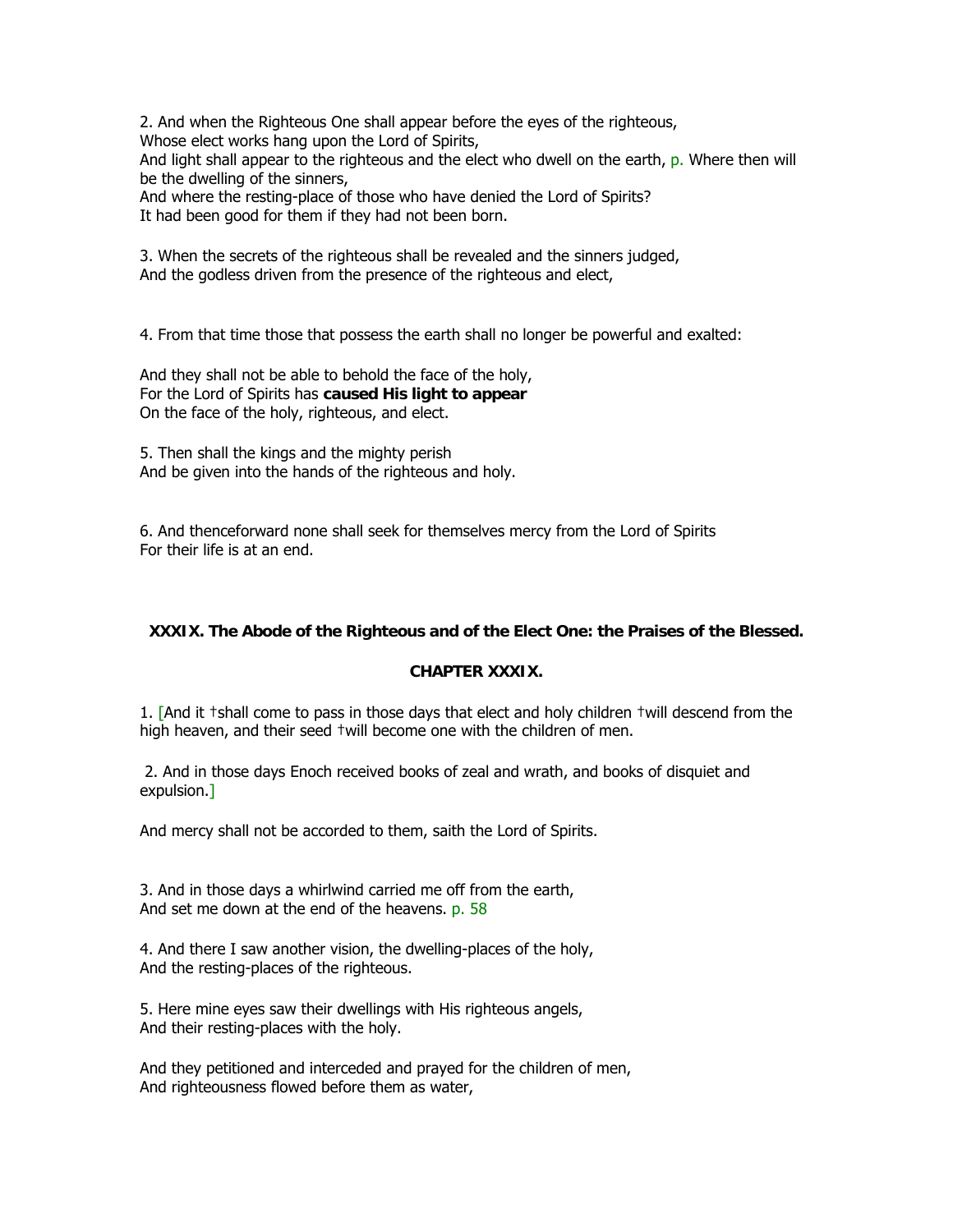And mercy like dew upon the earth: Thus it is amongst them for ever and ever.

6. And in that place mine eyes saw the Elect One of righteousness and of faith,

7. And I saw his dwelling-place under the wings of the Lord of Spirits. And righteousness shall prevail in his days, And the righteous and elect shall be without number before Him for ever and ever. And all the righteous and elect before Him shall be †strong† as fiery lights, And their mouth shall be full of blessing,

And their lips extol the name of the Lord of Spirits, And righteousness before Him shall never fail, [And uprightness shall never fail before Him.]

8. There I wished to dwell, And my spirit longed for that dwelling-place:

And there heretofore hath been my portion, For so has it been established concerning me before the Lord of Spirits.

9. In those days I praised and extolled the name of the Lord of Spirits with blessings and praises, because He hath destined me for blessing and glory according to the good pleasure of the Lord of Spirits.

10. For a long time my eyes regarded that place, and I blessed Him and praised Him, saying: 'Blessed is He, and may He be blessed from the beginning and for evermore.

 11. And before Him there is no ceasing. He knows before the world was created what is for ever and what will be from generation unto generation.

12. Those who sleep not bless Thee: they stand before Thy glory and bless, praise, and extol, saying: "Holy, holy, holy, is the Lord of Spirits: He filleth the earth with spirits."'

13. And here my eyes saw all those who sleep not: they stand before Him and bless and say: 'Blessed be Thou, and blessed be the name of the Lord for ever and ever.'

14. And my face was changed; for I could no longer behold.

#### **XL. XLI. 2. The Four Archangels.**

#### **CHAPTER XL.**

1. And after that I saw thousands of thousands and ten thousand times ten thousand, I saw a multitude beyond number and reckoning, who stood before the Lord of Spirits.

2. And on the four sides of the Lord of Spirits I saw four presences, different from those that sleep not, and I learnt their names: for the angel that went with me made known to me their names, and showed me all the hidden things.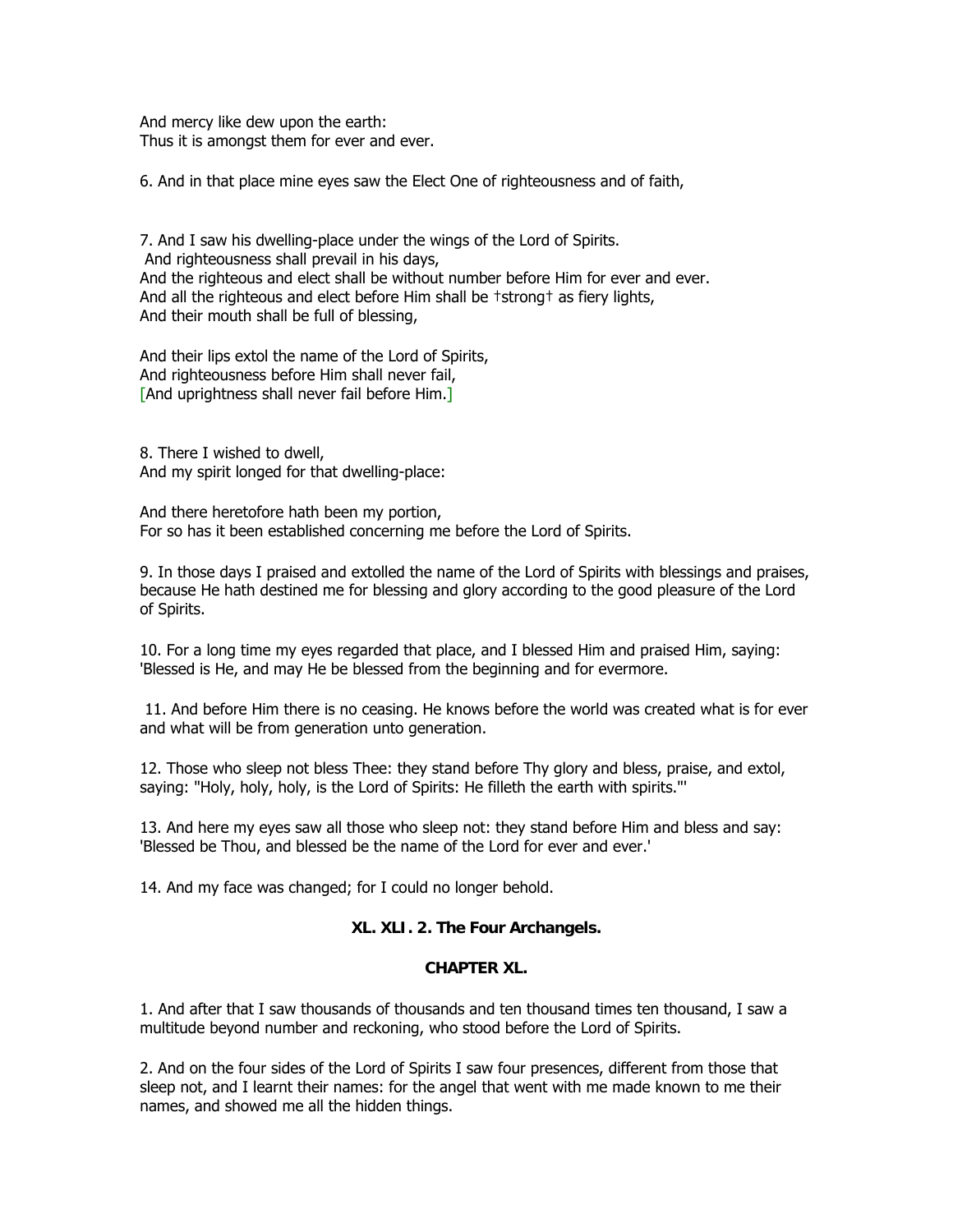3. And I heard the voices of those four presences as they uttered praises before the Lord of glory.

4. The first voice blesses the Lord of Spirits for ever and ever.

 5. And the second voice I heard blessing the Elect One and the elect ones who hang upon the Lord of Spirits.

 6. And the third voice I heard **pray and intercede** for those who dwell on the earth and **supplicate** in the name of the Lord of Spirits.

7. And I heard the fourth voice fending off the Satans and forbidding them to come before the Lord of Spirits to accuse them who dwell on the earth.

8. After that I asked the angel of peace who went with me, who showed me everything that is hidden: 'Who are these four presences which I have seen and whose words I have heard and written down?'

 9. And he said to me: 'This first is Michael, the merciful and long-suffering: and the second, who is set over all the diseases and all the wounds of the children of men, is Raphael: and the third, who is set over all the powers, is Gabriel: and the fourth, who is set over the repentance unto hope of those who inherit eternal life, is named Phanuel.' And these are the four angels of the Lord of Spirits and the four voices I heard in those days.

#### **CHAPTER XLI.**

1. And after that I saw all the secrets of the heavens, and how the kingdom is divided, and how the actions of men are weighed in the balance.

2. And there I saw the mansions of the elect and the mansions of the holy, and mine eyes saw there all the sinners being driven from thence which deny the name of the Lord of Spirits, and being dragged off: and they could not abide because of the punishment which proceeds from the Lord of Spirits.

#### **XLI. 3-9. Astronomical Secrets.**

3. And there mine eyes saw the secrets of the lightning and of the thunder, and the secrets of the winds, how they are divided to blow over the earth, and the secrets of the clouds and dew, and there I saw from whence they proceed in that place and from whence they saturate the dusty earth.

4. And there I saw closed chambers out of which the winds are divided, the chamber of the hail and winds, the chamber of the mist, and of the clouds, and the cloud thereof hovers over the earth from the beginning of the world.

5. And I saw the chambers of the sun and moon, whence they proceed and whither they come again, and their glorious return, and how one is superior to the other, and their stately orbit, and how they do not leave their orbit, and they add nothing to their orbit and they take nothing from it, and they keep faith with each other, in accordance with the oath by which they are bound together.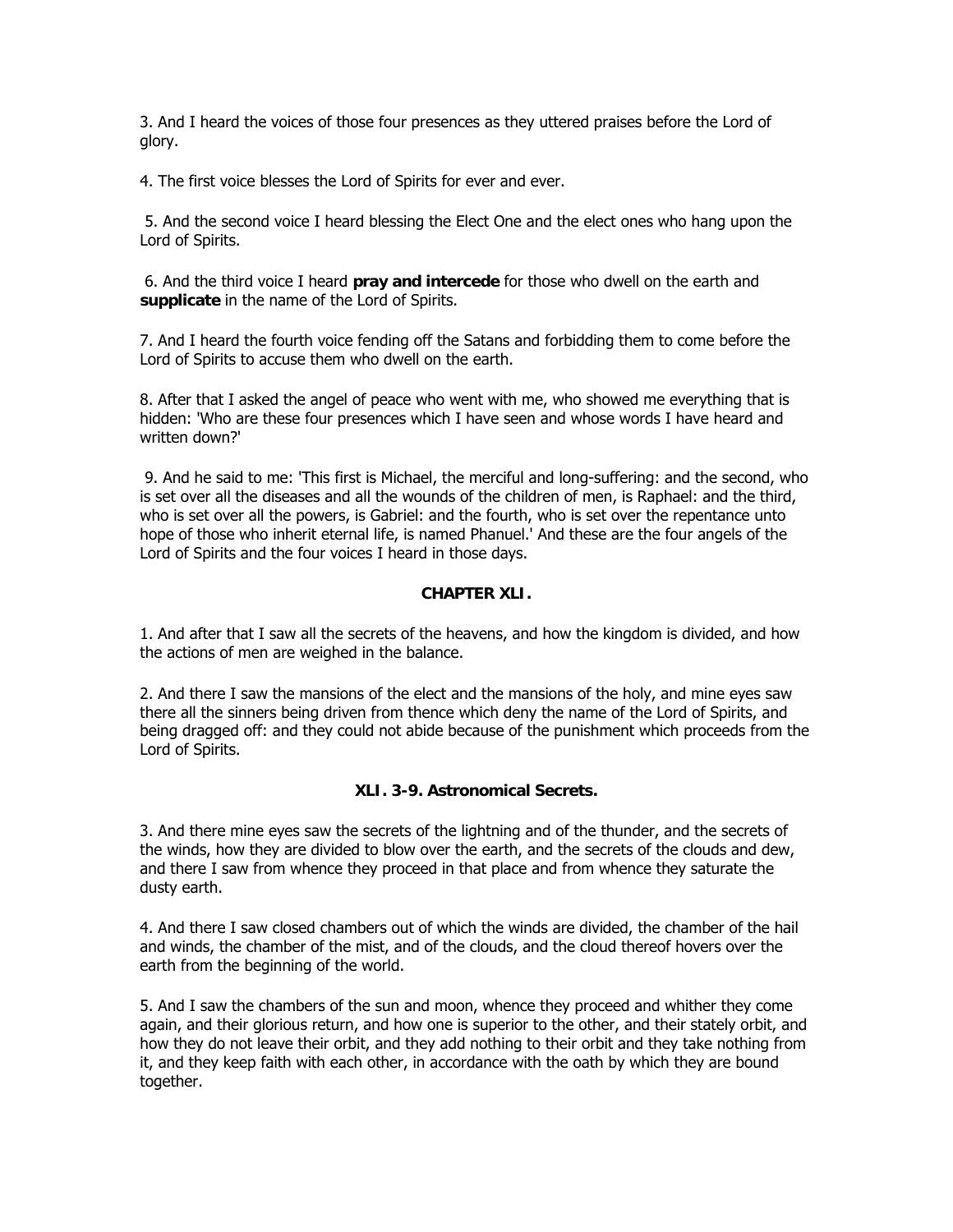6. And first the sun goes forth and traverses his path according to the commandment of the Lord of Spirits, and mighty is His name for ever and ever. [paragraph continues]

 7. And after that I saw the hidden and the visible path of the moon, and she accomplishes the course of her path in that place by day and by night--the one holding a position opposite to the other before the Lord of Spirits.

And they give thanks and praise and rest not; For unto them is their thanksgiving rest.

8. For the sun changes oft for a blessing or a curse, And the course of the path of the moon is light to the righteous And darkness to the sinners in the name of the Lord,

Who made a separation between the light and the darkness, And divided the spirits of men,

And strengthened the spirits of the righteous, In the name of His righteousness.

9. For no angel hinders and no power is able to hinder; for He appoints a judge for them all and He judges them all before Him.

#### **XLII. The Dwelling-places of Wisdom and of Unrighteousness.**

#### **CHAPTER XLII.**

1. Wisdom found no place where she might dwell; Then a dwelling-place was assigned her in the heavens.

2. Wisdom went forth to make her dwelling among the children of men, And found no dwelling-place:

Wisdom returned to her place, And took her seat among the angels.

3. And unrighteousness went forth from her chambers: Whom she sought not she found, And dwelt with them,

As rain in a desert And dew on a thirsty land.

#### **CHAPTER XLIII.**

1. And I saw other lightnings and the stars of heaven, and I saw how He called them all by their names and they hearkened unto Him.

 2. And I saw how they are weighed in a righteous balance according to their proportions of light: (I saw) the width of their spaces and the day of their appearing, and how their revolution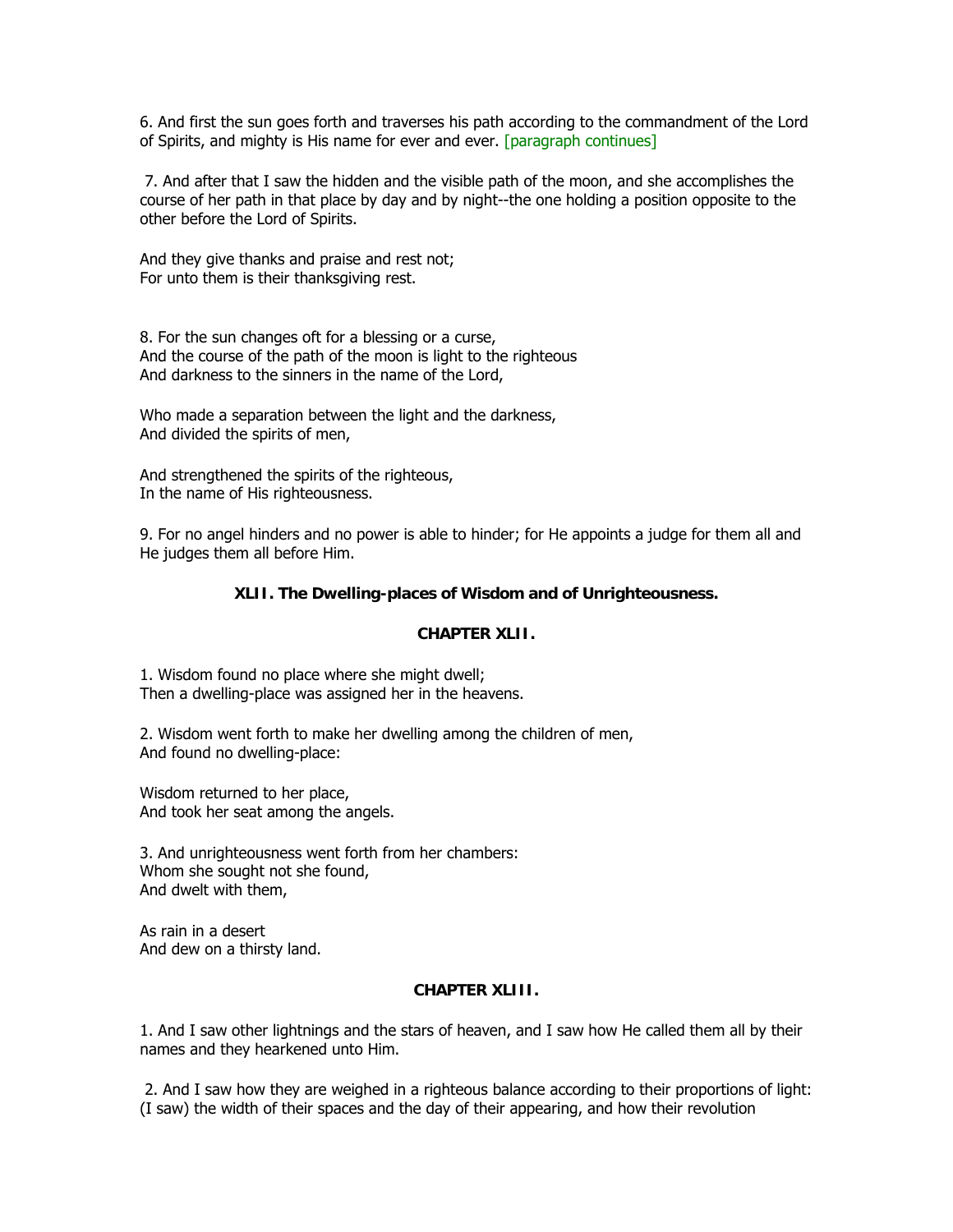produces lightning: and (I saw) their revolution according to the number of the angels, and (how) they keep faith with each other.

3. And I asked the angel who went with me who showed me what was hidden: 'What are these?'

4. And he said to me: 'The Lord of Spirits hath showed thee their parabolic meaning (lit. 'their parable'): these are the names of the holy who dwell on the earth and believe in the name of the Lord of Spirits for ever and ever.'

## **CHAPTER XLIV.**

Also another phenomenon I saw in regard to the lightnings: how some of the stars arise and become lightnings and cannot part with their new form

# XLV-LVII. **The Second Parable**.

**The Lot of the Apostates: the New Heaven and the New Earth.** 

# **CHAPTER XLV.**

1. And this is the Second Parable concerning those who deny the name of the dwelling of the holy ones and the Lord of Spirits.

2. And into the heaven they shall not ascend, And on the earth they shall not come: Such shall be the lot of the sinners Who have denied the name of the Lord of Spirits, Who are thus preserved for the day of suffering and tribulation.p. 63

3. On that day Mine Elect One shall sit on the throne of glory And shall **try** their works, And their places of rest shall be innumerable.

And their souls shall grow strong within them when they see Mine Elect Ones, And those who have called upon My glorious name:

4. Then will I cause Mine Elect One to dwell among them.

And I will transform the heaven and make it an eternal blessing and light

5. And I will transform the earth and make it a blessing:

And I will cause Mine elect ones to dwell upon it: But the sinners and evil-doers shall not set foot thereon.

6. For I have provided and satisfied with peace My righteous ones And have caused them to dwell before Me: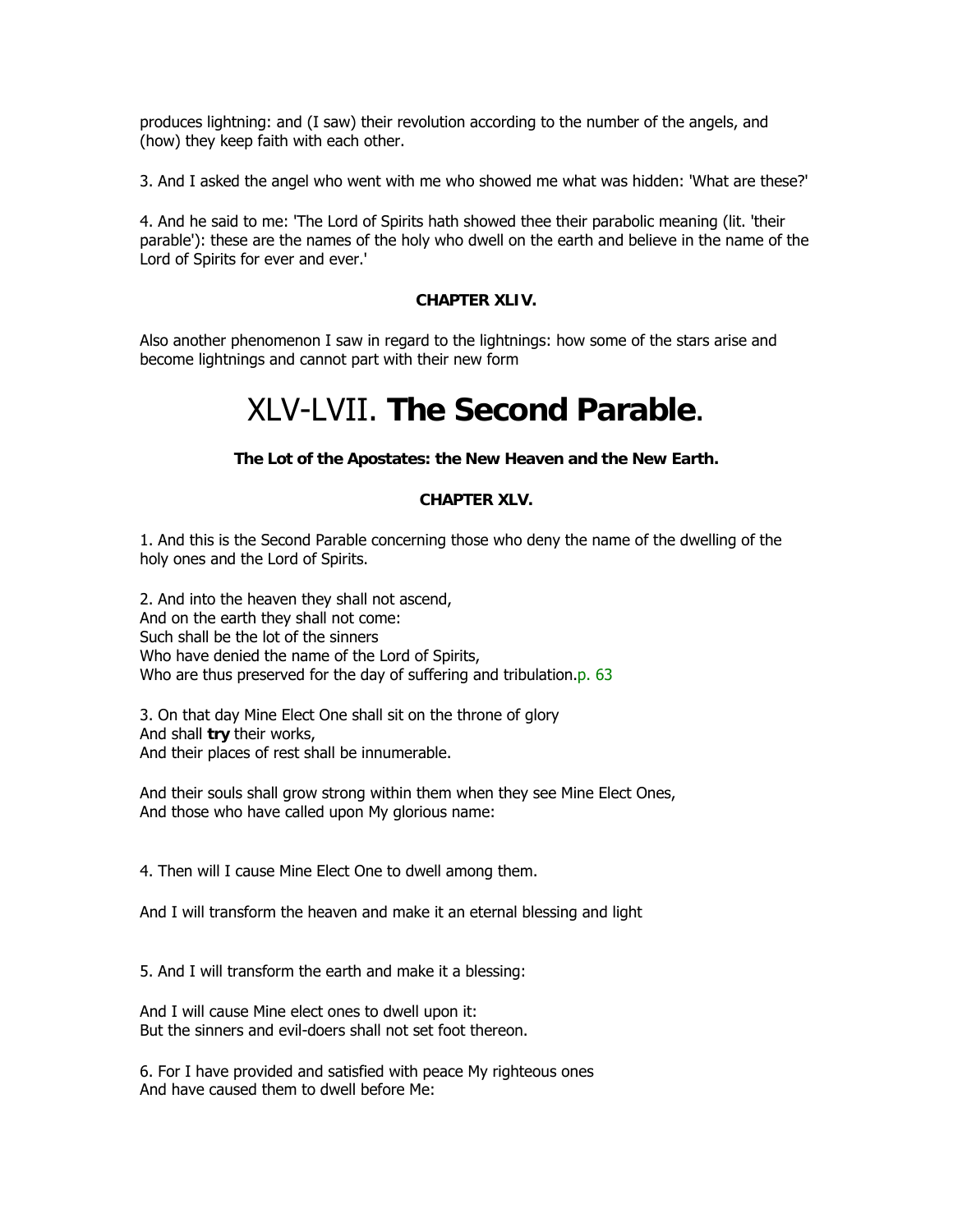But for the sinners there is judgement impending with Me, So that I shall destroy them from the face of the earth.

## **XLVI. The Head of Days and the Son of Man.**

## **CHAPTER XLVI.**

1. And there I saw One who had a head of days, And His head was white like wool, And with Him was another being whose countenance had the appearance of a man, And his face was full of graciousness, like one of the holy angels.

2. And I asked the **angel** who went with me and showed me all the hidden things, concerning that Son of Man, who he was, and whence he was, (and) why he went with the Head of Days? And he answered and said unto me:

This is the son of Man who hath righteousness, With whom dwelleth righteousness, And who revealeth all the treasures of that which is hidden,

Because the Lord of Spirits hath chosen him, And whose lot hath the pre-eminence before the Lord of Spirits in uprightness for ever.

4. And this Son of Man whom thou hast seen Shall †raise up† the kings and the mighty from their seats, [And the strong from their thrones]

And shall loosen the reins of the strong, And break the teeth of the sinners.

5. [And he shall put down the kings from their thrones and kingdoms] Because they do not extol and praise Him, Nor humbly acknowledge whence the kingdom was bestowed upon them.

6. And he shall put down the countenance of the strong, And shall fill them with shame.

And darkness shall be their dwelling, And worms shall be their bed, And they shall have no hope of rising from their beds, Because they do not extol the name of the Lord of Spirits.

7. And these are they who †judge† the stars of heaven, [And raise their hands against the Most High], †And tread upon the earth and dwell upon it†.

And all their deeds manifest unrighteousness, And their power rests upon their riches, p. 65 And their faith is in the †gods† which they have made with their hands, And they deny the name of the Lord of Spirits,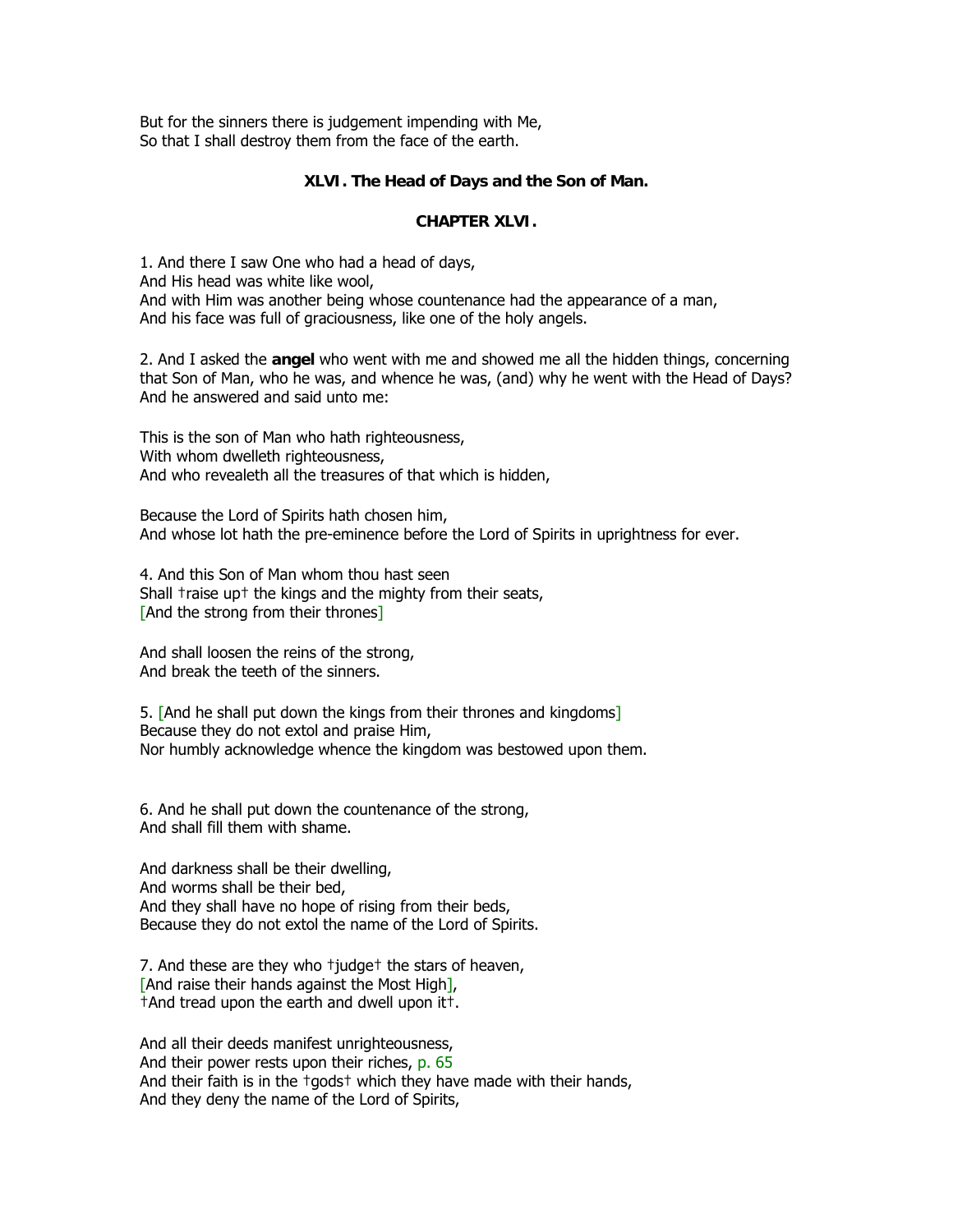8. And they persecute the houses of His congregations, And the faithful who hang upon the name of the Lord of Spirits.

# **XLVII. The Prayer of the Righteous for Vengeance and their Joy at its coming.**

## **CHAPTER XLVII.**

1. And in those days shall have ascended the prayer of the righteous, And the blood of the righteous from the earth before the Lord of Spirits.

2. In those days the holy ones who dwell above in the heavens Shall unite with one voice And supplicate and pray [and praise, And give thanks and bless the name of the Lord of Spirits] On behalf of the blood of the righteous which has been shed, And that the prayer of the righteous may not be in vain before the Lord of Spirits, That judgement may be done unto them, And that they may not have to suffer for ever.

3. In those days I saw the Head of Days when He seated himself upon the throne of His glory, And the books of the living were opened before Him: And all His host which is in heaven above and His counselors stood before Him,

4. And the hearts of the holy were filled with joy; Because the number of the righteous **had been offered**, And the prayer of the righteous had been heard, And the blood of the righteous been required before the Lord of Spirits.

# **XLVIII. The Fount of Righteousness; the Son of Man--the Stay of the Righteous: Judgement of the Kings and the Mighty.**

# **CHAPTER XLVIII.**

1. And in that place I saw the fountain of righteousness Which was inexhaustible: And around it were many fountains of wisdom;

And all the thirsty drank of them, And were filled with wisdom, And their dwellings were with the righteous and holy and elect.

2. And at that hour that Son of Man was named In the presence of the Lord of Spirits, And his name before the Head of Days.

3. Yea, before the sun and the signs were created, Before the stars of the heaven were made, His name was named before the Lord of Spirits.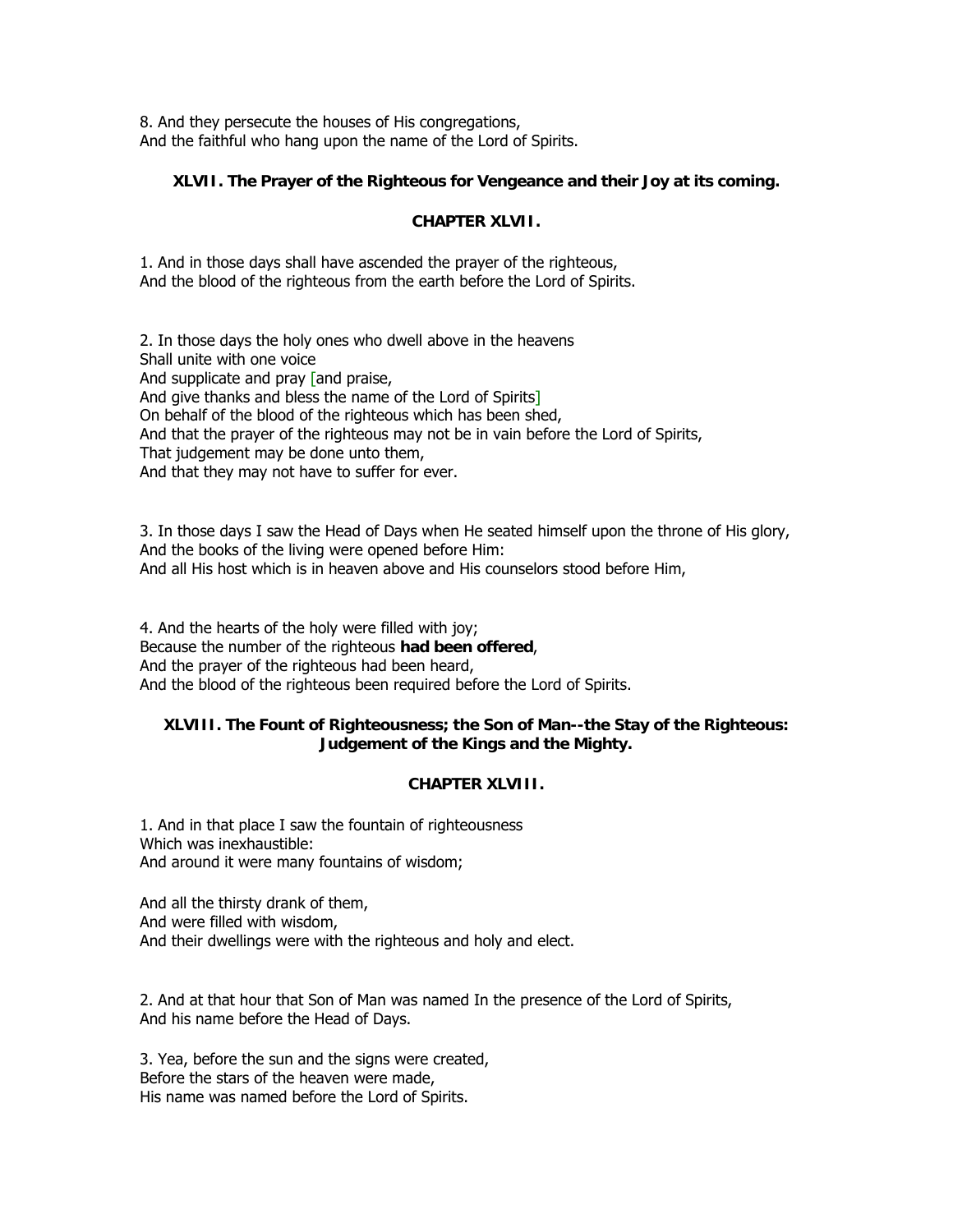4. He shall be a staff to the righteous whereon to stay themselves and not fall, And he shall be the light of the Gentiles, And the hope of those who are troubled of heart.

5. All who dwell on earth shall fall down and worship before him, And will praise and bless and celebrate with song the Lord of Spirits.

6. And for this reason hath he been chosen and hidden before Him, Before the creation of the world and for evermore.

7. And the wisdom of the Lord of Spirits hath revealed him to the holy and righteous; For he hath preserved the lot of the righteous, Because they have hated and despised this world of unrighteousness, And have hated all its works and ways in the name of the Lord of Spirits: p. 67 For in his name they are saved,

And according to his good pleasure hath it been in regard to their life.

8. In these days downcast in countenance shall the kings of the earth have become, And the strong who possess the land because of the works of their hands;

For on the day of their anguish and affliction they shall not (be able to) save themselves.

9. And I will give them over into the hands of Mine elect:

As straw in the fire so shall they burn before the face of the holy: As lead in the water shall they sink before the face of the righteous, And no trace of them shall any more be found.

10. And on the day of their affliction there shall be rest on the earth, And before them they shall fall and not rise again:

And there shall be no one to take them with his hands and raise them: For they have denied the Lord of Spirits and His Anointed. The name of the Lord of Spirits be blessed.

# **XLIX. The Power and Wisdom of the Elect One.**

### **CHAPTER XLIX.**

1. For wisdom is poured out like water, And glory faileth not before him for evermore.

2. For he is mighty in all the secrets of righteousness, And unrighteousness shall disappear as a shadow, And have no continuance; Because the Elect One standeth before the Lord of Spirits, And his glory is for ever and ever, And his might unto all generations.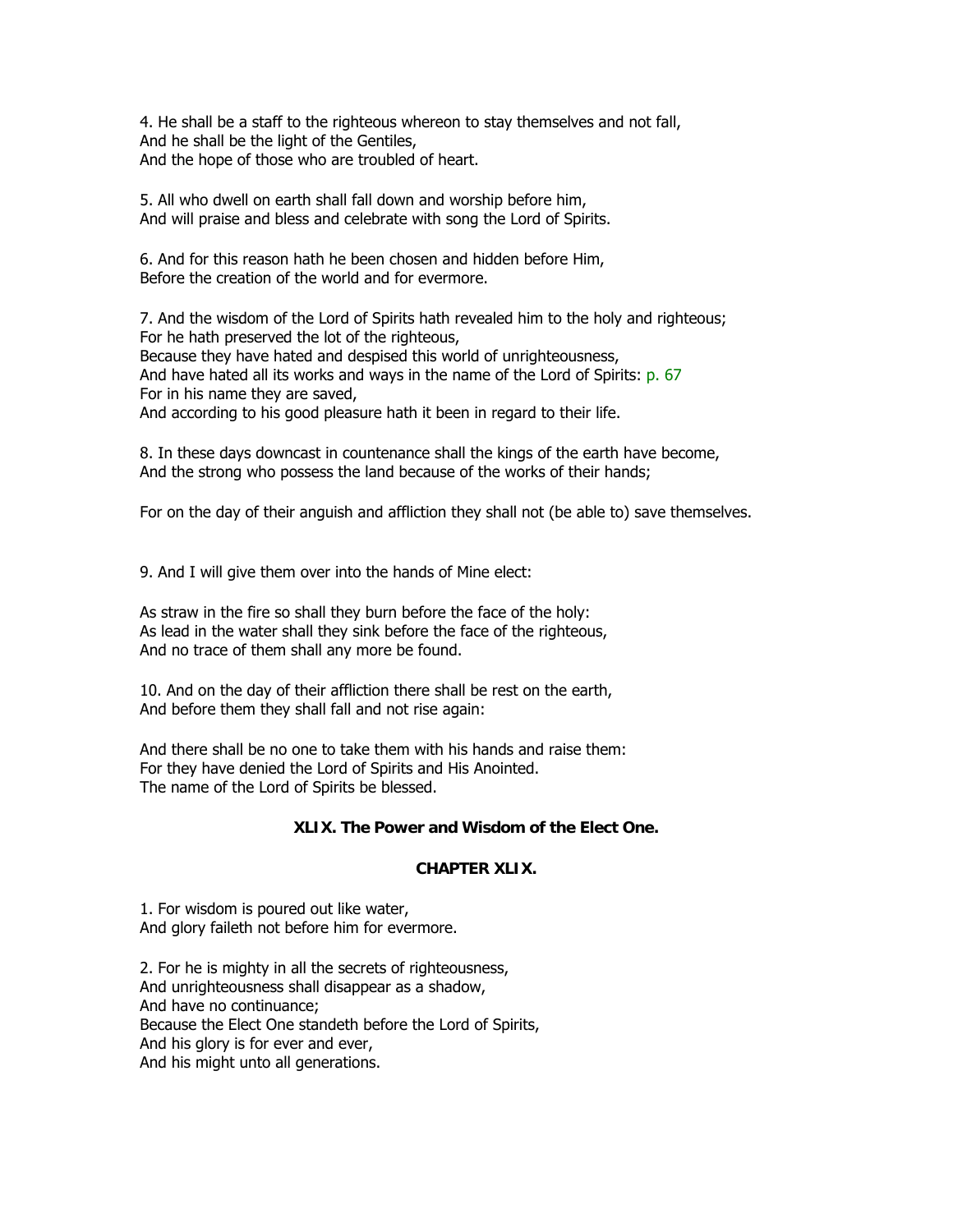3. And in him dwells the spirit of wisdom, And the spirit which gives insight, And the spirit of understanding and of might, And the spirit of those who have fallen asleep in righteousness.

4. And he shall judge the secret things, And none shall be able to utter a lying word before him; For he is the Elect One before the Lord of Spirits according to His good pleasure.

# L. **The Glorification and Victory of the Righteous: the Repentance of the Gentiles.**

# **CHAPTER L.**

1. And in those days a change shall take place for the holy and elect, And the light of days shall abide upon them, And glory and honour shall turn to the holy,

2. On the day of affliction on which evil shall have been treasured up against the sinners.

And the righteous shall be victorious in the name of the Lord of Spirits: And He will cause the others to witness (this) That they may repent And forgo the works of their hands.

3. They shall have no honour through the name of the Lord of Spirits, Yet through His name shall they be saved, And the Lord of Spirits will have compassion on them, For His compassion is great.

4. And He is righteous also in His judgement, And in the presence of His glory unrighteousness also shall not maintain itself: At His judgement the unrepentant shall perish before Him.

5. And from henceforth I will have no mercy on them, saith the Lord of Spirits.

# **LI. The Resurrection of the Dead, and the Separation by the Judge of the Righteous and the Wicked.**

### **CHAPTER LI.**

1. And in those days shall the earth also give back that which has been entrusted to it, And Sheol also shall give back that which it has received, And hell shall give back that which it owes.

For in those days the Elect One shall arise,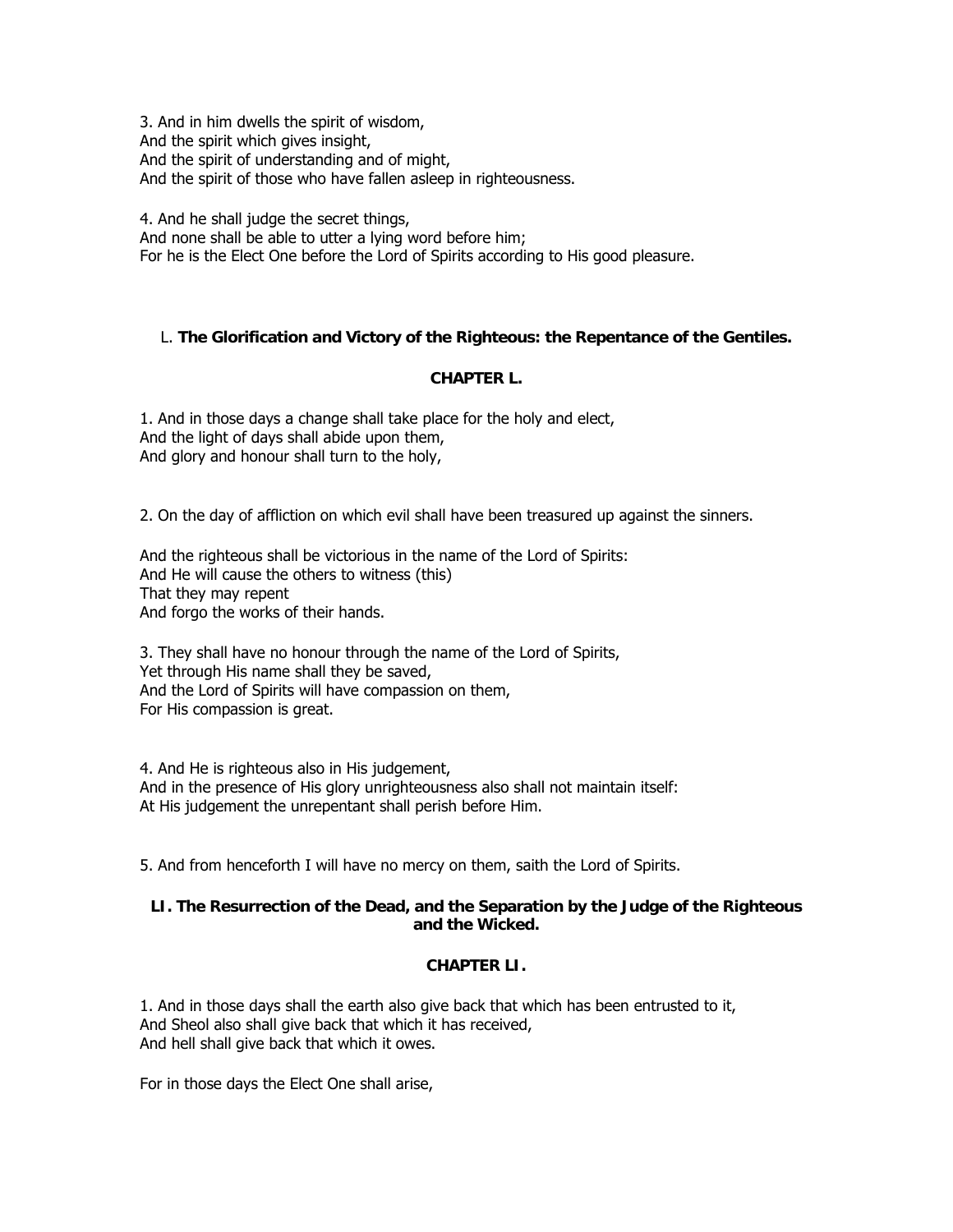2. And he shall choose the righteous and holy from among them: For the day has drawn nigh that they should be saved.

3. And the Elect One shall in those days sit on My throne, And his mouth shall **pour** forth all the secrets of wisdom and counsel: For the Lord of Spirits hath given (them) to him and hath glorified him.

4. And in those days shall the mountains leap like rams, And the hills also shall skip like lambs satisfied with milk, And the faces of all the angels in heaven shall be lighted up with joy.

5. And the earth shall rejoice, And the righteous shall dwell upon it, And the elect shall walk thereon.

# **LII. The Seven [1](http://www.sacred-texts.com/bib/boe/boe055.htm#fn_22#fn_22) Metal Mountains and the Elect One.**

# **CHAPTER LII.**

1. And after those days in that place where I had seen all the visions of that which is hidden--for I had been carried off in a whirlwind and they had borne me towards the west—

2. There mine eyes saw all the secret things of heaven that shall be, a mountain of iron, and a mountain of copper, and a mountain of silver, and a mountain of gold, and a mountain of soft metal, and a mountain of lead.

3. And I asked the angel who went with me, saying, 'What things are these which I have seen in secret?'

4. And he said unto me: 'All these things which thou hast seen shall serve the dominion of His Anointed that he may be potent and mighty on the earth.'

5. And that angel of peace answered, saying unto me: 'Wait a little, and there shall be revealed unto thee all the secret things which surround the Lord of Spirits.

6. And these mountains which thine eyes have seen, The mountain of iron, and the mountain of copper, and the mountain of silver, And the mountain of gold, and the mountain of soft metal, and the mountain of lead, All these shall be in the presence of the Elect One As wax: before the fire, And like the water which streams down from above upon those mountains], And they shall become powerless before his feet.

7. And it shall come to pass in those days that none shall be saved, Either by gold or by silver, And none be able to escape.

8. And there shall be no iron for war, Nor shall one clothe oneself with a breastplate. Bronze shall be of no service,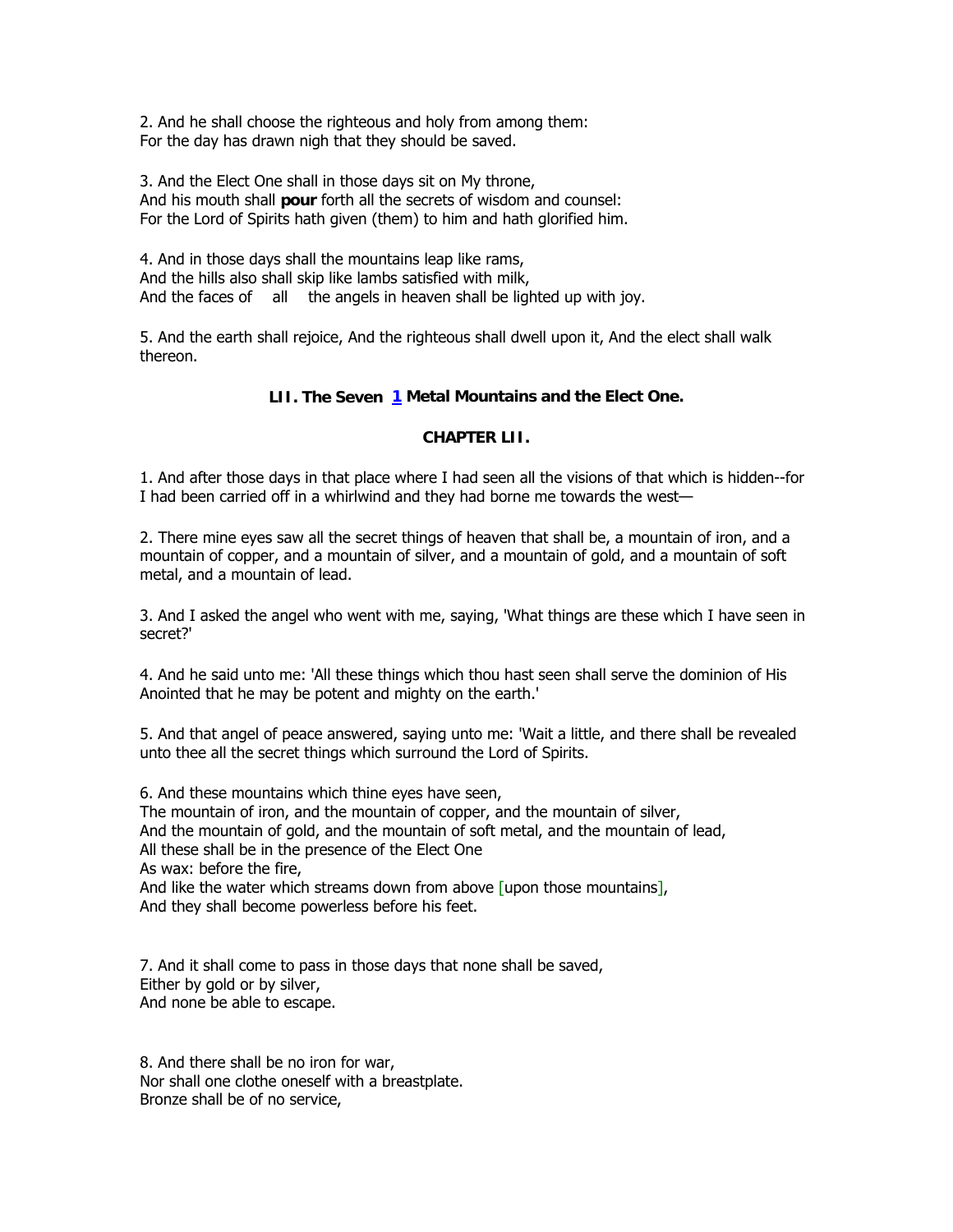And tin [shall be of no service and] shall not be esteemed, And lead shall not be desired.

9. And all these things shall be [denied and] destroyed from the surface of the earth, When the Elect One shall appear before the face of the Lord of Spirits.'

## **LIII. LVI. 6. The Valley of Judgement: the Angels of Punishment: the Communities of the Elect One.**

# **CHAPTER LIII.**

1. There mine eyes saw a deep valley with open mouths, and all who dwell on the earth and sea and islands shall bring to him gifts and presents and tokens of homage, but that deep valley shall not become full.

2. And their hands commit lawless deeds, And the sinners devour all whom they lawlessly **oppress**: Yet the sinners shall be destroyed before the face of the Lord of Spirits, And they shall be banished from off the face of His earth, And they shall perish for ever and ever.

3. For I saw all the angels of punishment abiding (there) and preparing all the instruments of Satan.

 4. And I asked the angel of peace who went with me: 'For whom are they preparing these instruments?'

5. And he said unto me: 'They prepare these for the kings and the mighty of this earth, that they may thereby be destroyed.

6. And after this the Righteous and Elect One shall cause the house of his congregation to appear: henceforth they shall be no more hindered in the name of the Lord of Spirits.

7. And these mountains shall not stand as the earth before his righteousness, But the hills shall be as a fountain of water, And the righteous shall have rest from the oppression of sinners.'

# **CHAPTER LIV.**

1 And I looked and turned to another part of the earth, and saw there a deep valley with burning fire.

2. And they brought the kings and the mighty, and began to cast them into this deep valley.

3. And there mine eyes saw how they made these their instruments, iron chains of immeasurable weight.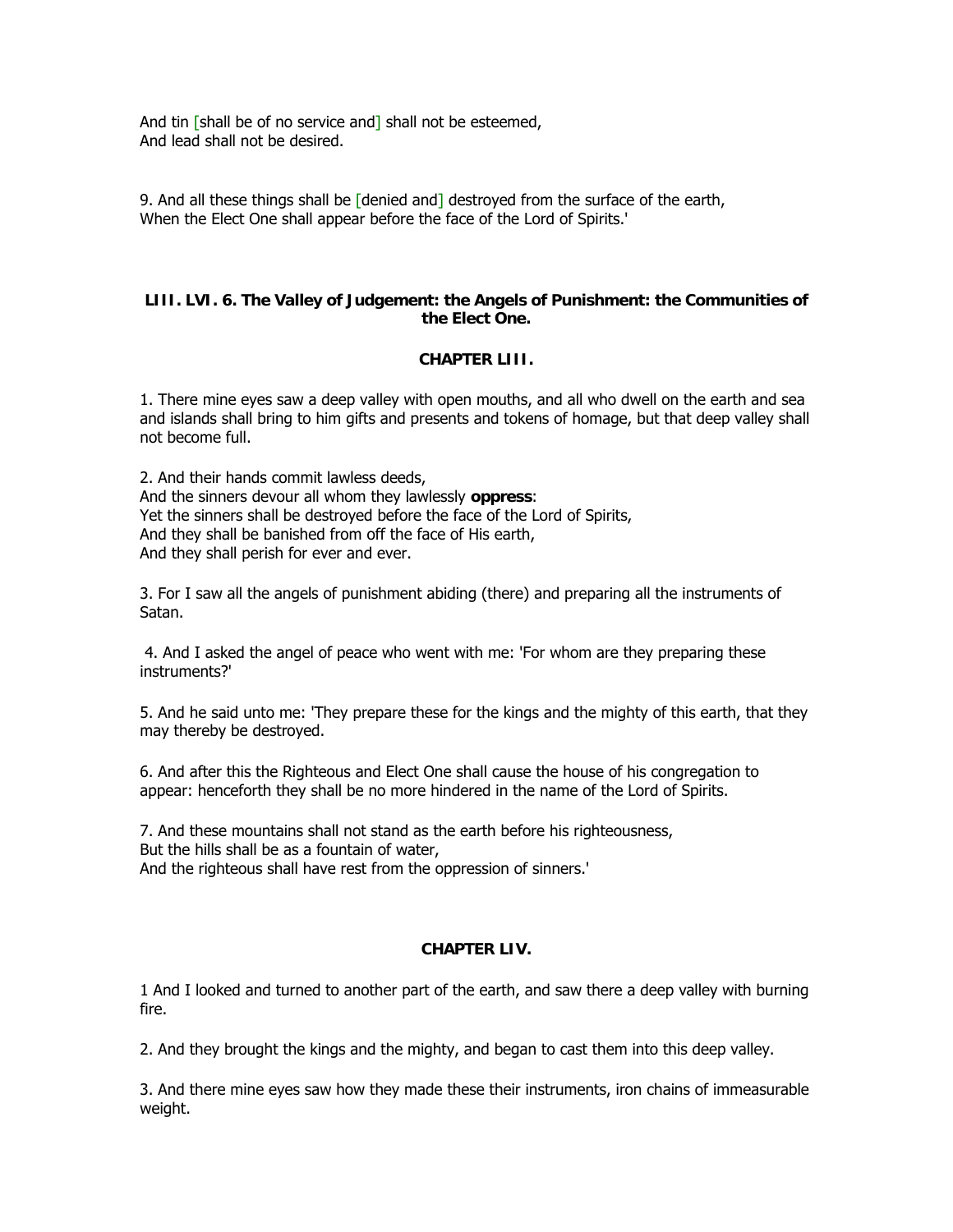4. And I asked the angel of peace who went with me, saying: 'For whom are these chains being prepared?' [paragraph continues]

5. And he said unto me: 'These are being prepared for the hosts of Azâzêl, so that they may take them and cast them into the abyss of complete condemnation, and they shall cover their jaws with rough stones as the Lord of Spirits commanded.

6. And Michael, and Gabriel, and Raphael, and Phanuel shall take hold of them on that great day, and cast them on that day into the burning furnace, that the Lord of Spirits may take vengeance on them for their unrighteousness in becoming subject to Satan and leading astray those who dwell on the earth.'

# **LIV. 7.-LV 2. Noachic Fragment on the first World Judgement.**

7. 'And in those days shall punishment come from the Lord of Spirits, and he will open all the chambers of waters which are above the heavens, and of the fountains which are beneath the earth.

8. And all the waters shall be joined with the waters: that which is above the heavens is the masculine, and the water which is beneath the earth is the feminine.

9. And they shall destroy all who dwell on the earth and those who dwell under the ends of the heaven.

10. And **when** they have recognized their unrighteousness which they have wrought on the earth, then by these shall they perish

# **CHAPTER LV.**

1. And after that the Head of Days repented and said: 'In vain have I destroyed all who dwell on the earth.'

 2. And He sware by His great name: 'Henceforth I will not do so to all who dwell on the earth, and I will set a sign in the heaven: and this shall be a pledge of good faith between Me and them for ever, so long as heaven is above the earth. And this is in accordance with My command.'

# **LV. 3-LVI. 4. Final Judgement of Azâzêl, the Watchers and their children.**

3. When I have desired to take hold of them by the hand of the angels on the day of tribulation and pain **because of** this, I will cause My chastisement and My wrath to abide upon them, saith God, the Lord of Spirits.

4. Ye †mighty kings† who dwell on the earth, ye shall have to behold Mine Elect One, how he sits on the throne of glory and judges Azâzêl, and all his associates, and all his hosts in the name of the Lord of Spirits.'

# **CHAPTER LVI.**

1. And I saw there the hosts of the angels of punishment going, and they held scourges and chains of iron and bronze.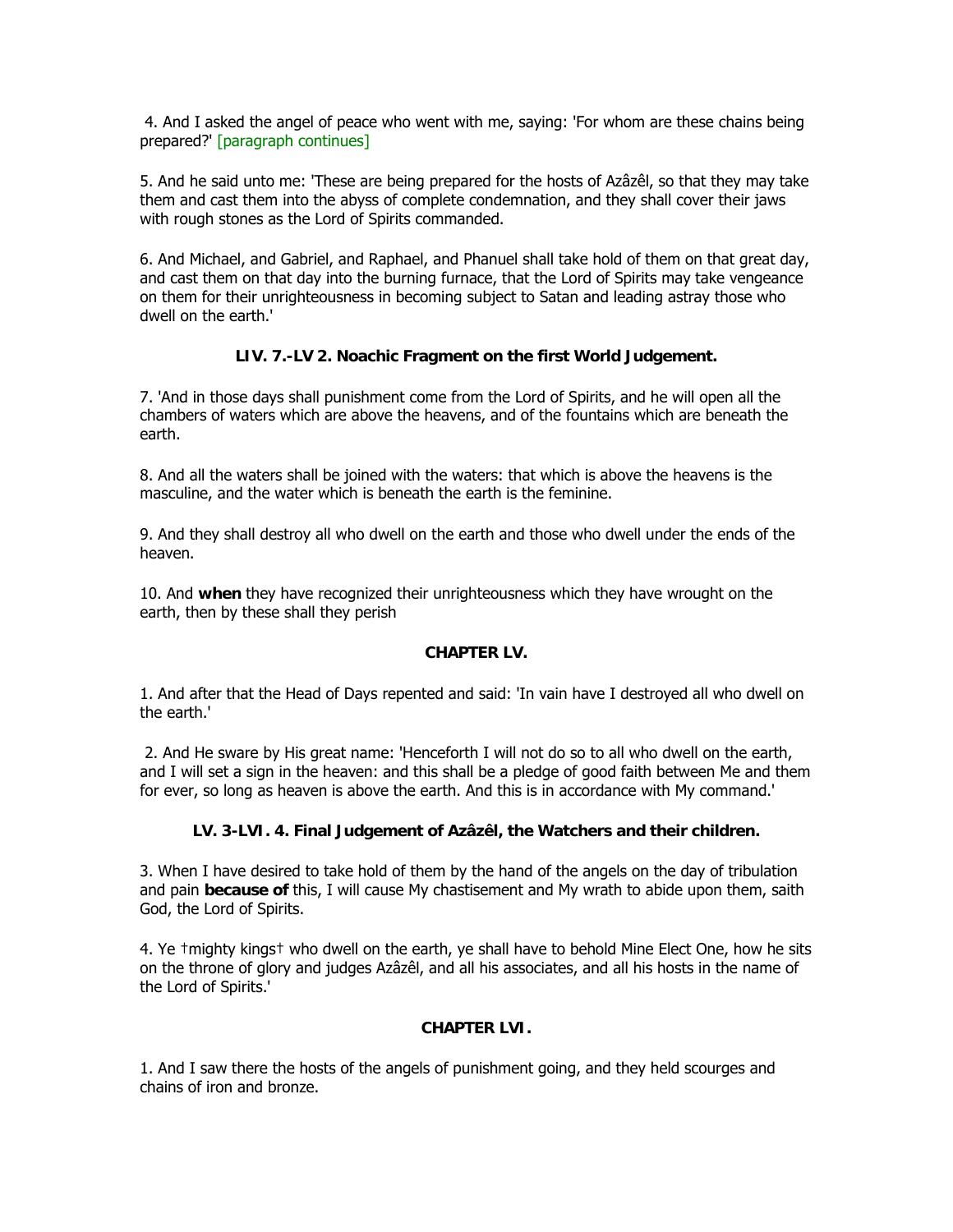2. And I asked the angel of peace who went with me, saying: 'To whom are these who hold the scourges going?'

3. And he said unto me: 'To their elect and beloved ones, that they may be cast into the chasm of the abyss of the valley.

4. And then that valley shall be filled with their elect and beloved, And the days of their lives shall be at an end, And the days of their leading astray shall not thenceforward be reckoned.

# **LVI. 5-8. Last struggle of heathen Powers against Israel.**

5. And in those days the angels shall return And hurl themselves to the east upon the Parthians and Medes: They shall stir up the kings, so that a spirit of unrest shall come upon them, And they shall rouse them from their thrones, That they may break forth as lions from their lairs, And as hungry wolves among their flocks.

6. And they shall go up and tread under foot the land of His elect ones, p. 74 [And the land of His elect ones shall be before them a threshing-floor and a highway:]

7. But the city of my righteous shall be a hindrance to their horses.

And they shall begin to fight among themselves, And their right hand shall be strong against themselves,

And a man shall not know his brother, Nor a son his father or his mother,

Till there be no number of the corpses through their slaughter, And their punishment be not in vain.

8. In those days Sheol shall open its jaws, And they shall be swallowed up therein

And their destruction shall be at an end; Sheol shall devour the sinners in the presence of the elect.'

# **LVII. The Return from the Dispersion**.

### **CHAPTER LVII.**

1. And it came to pass after this that I saw another host of wagons, and men riding thereon, and coming on the winds from the east, and from the west to the south.

 2. And the noise of their wagons was heard, and when this turmoil took place the holy ones from heaven remarked it, and the pillars of the earth were moved from their place, and the sound thereof was heard from the one end of heaven to the other, in one day.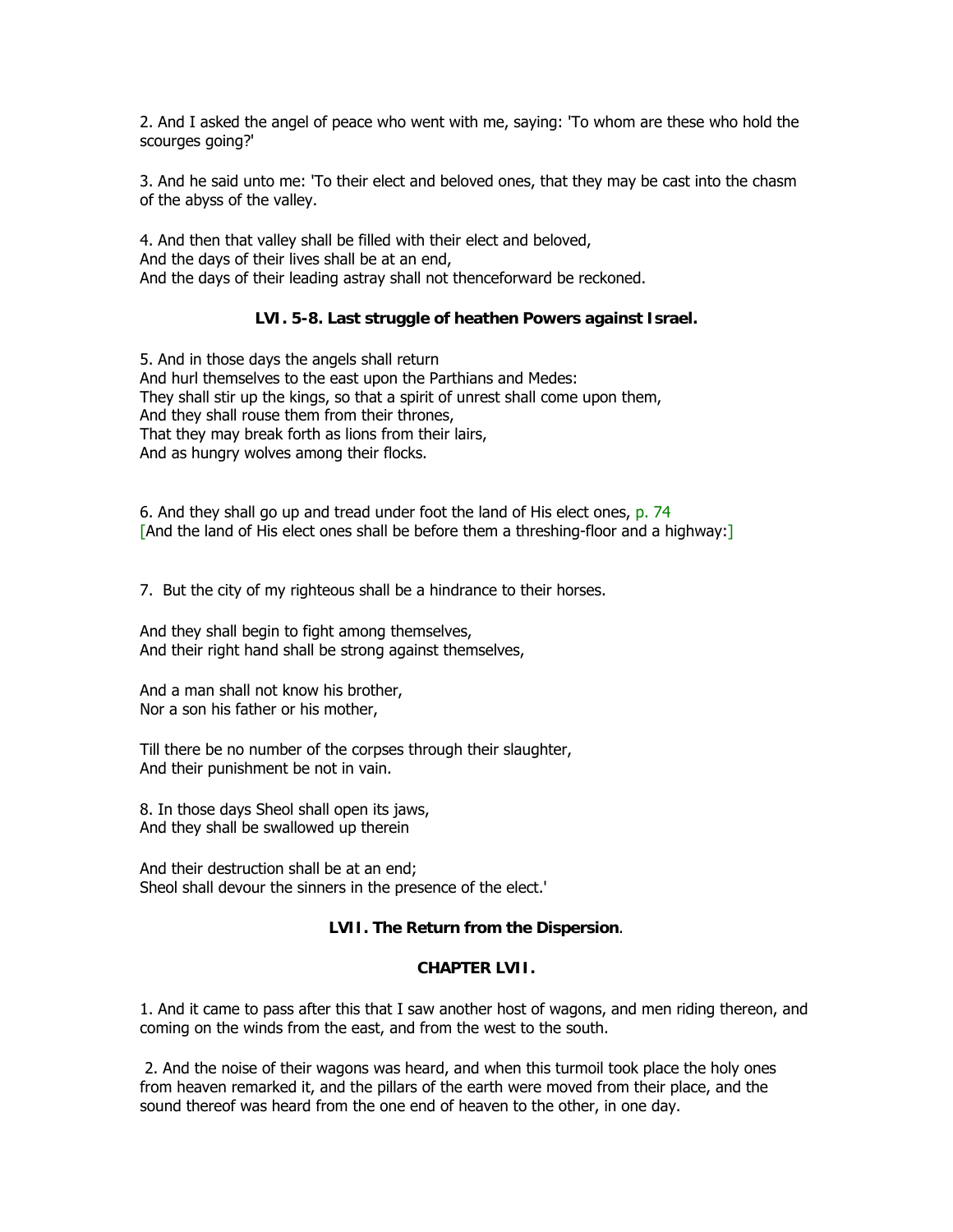3. And they shall all fall down and worship the Lord of Spirits. And this is the end of the second Parable.

# LVIII-LXXI. **The Third Parable**.

# **LVIII. The Blessedness of the Saints.**

## **CHAPTER LVIII.**

1. And I began to speak the third Parable concerning the righteous and elect.

2. Blessed are ye, ye righteous and elect, For glorious shall be your lot.

3. And the righteous shall be in the light of the sun. And the elect in the light of eternal life: The days of their life shall be unending, And the days of the holy without number.

4. And they shall seek the light and find righteousness with the Lord of Spirits: There shall be peace to the righteous in the name of the Eternal Lord.

5. And after this it shall be said to the holy in heaven That they should seek out the secrets of righteousness, the heritage of faith: For it has become bright as the sun upon earth, And the darkness is past.

6. And there shall be a light that never **endeth**, And to a limit (lit. 'number') of days they shall not come, For the darkness shall first have been destroyed, [And the light established before the Lord of Spirits] And the light of uprightness established for ever before the Lord of Spirits.

# **LIX. The Lights and the Thunder.**

# **CHAPTER LIX.**

 $[1.$  In those days mine eyes saw the secrets of the lightnings, and of the lights, and the judgements they execute (lit. 'their judgement'): and they lighten for a blessing or a curse as the Lord of Spirits willeth.

2. And there I saw the secrets of the thunder, and how when it resounds above in the heaven, the sound thereof is heard, and he caused me to see the judgements executed on the earth, whether they be for well-being and blessing, or for a curse according to the word of the Lord of Spirits.

3. And after that all the secrets of the lights and lightnings were shown to me, and they lighten for blessing and for satisfying.]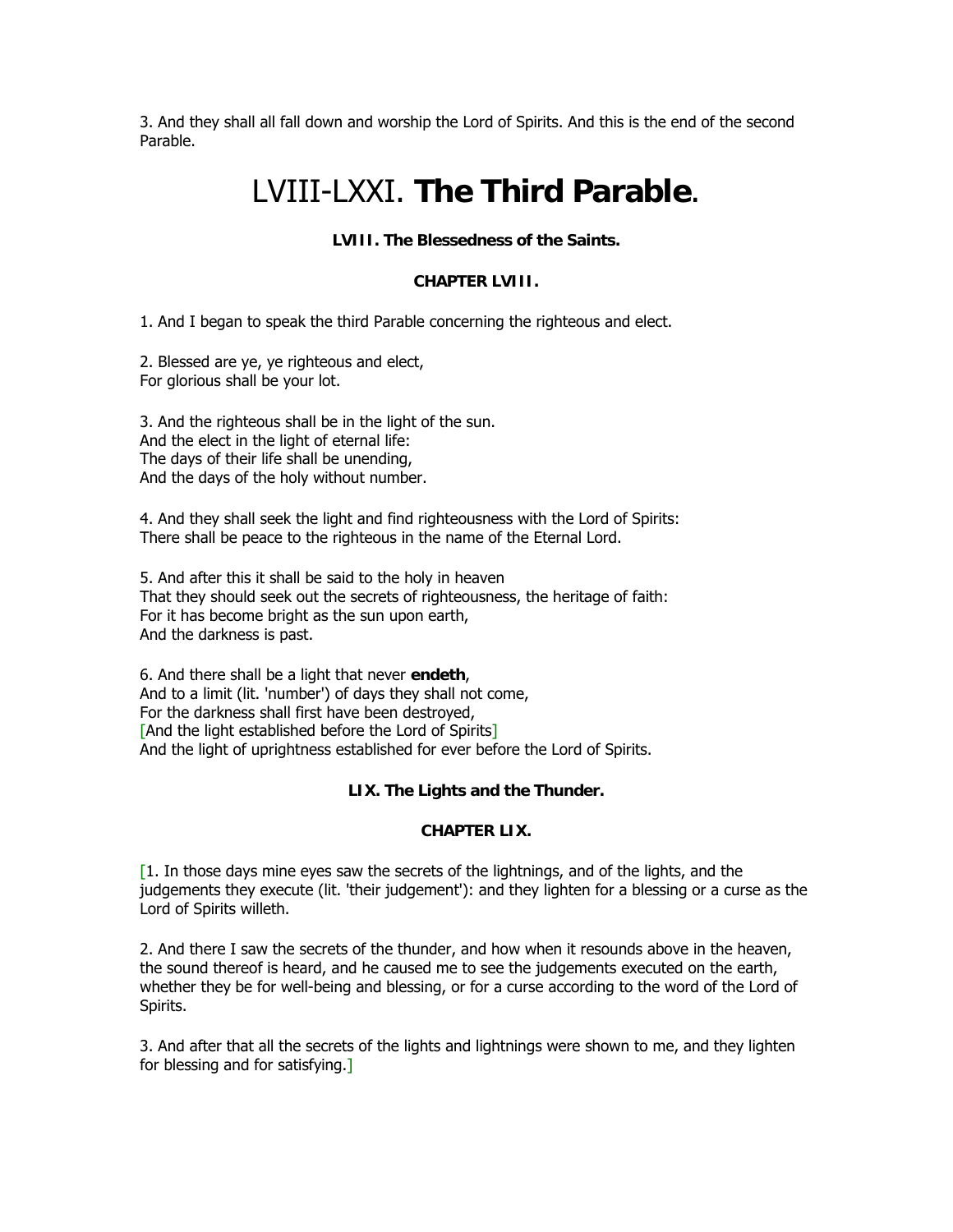# LX. **Book of Noah--a Fragment**.

### **Quaking of Heaven: Behemoth and Leviathan: the Elements.**

## **CHAPTER LX.**

1. In the year five hundred, in the seventh month, on the fourteenth day of the month in the life of †Enoch†. In that Parable I saw how a mighty quaking made the heaven of heavens to quake, and the host of the Most High, and the angels, a thousand thousands and ten thousand times **ten** thousand, were disquieted with a great disquiet.

 2. And the Head of Days sat on the throne of His glory, and the angels and the righteous stood around Him.

3. And a great trembling seized me, And fear took hold of me, And my loins gave way, And dissolved were my reins, And I fell upon my face.

4 And Michael sent another angel from among the holy ones and he raised me up, and when he had raised me up my spirit returned; for I had not been able to endure the look of this host, and the commotion and the quaking of the heaven. And Michael said unto me: 'Why art thou disquieted with such a vision? Until this day lasted the day of His mercy; and He hath been merciful and long-suffering towards those who dwell on the earth.

 6. And when the day, and the power, and the punishment, and the judgement come, which the Lord of Spirits hath prepared for those who worship not the righteous **law**, and for those who deny the righteous judgement, and for those who take His name in vain--that day is prepared, for the elect a covenant, but for sinners an inquisition.

25. When the punishment of the Lord of Spirits shall rest upon them, it shall rest in order that the punishment of the Lord of Spirits may not come, in vain, and it shall slay the children with their mothers and the children with their fathers. Afterwards the judgement shall take place according to His mercy and His patience.'

7. And on that day were two monsters parted, a female monster named Leviathan, to dwell in the abysses of the ocean over the fountains of the waters.

8. But the male is named Behemoth, who occupied with his breast a waste wilderness named †Dûidâin†, on the east of the garden where the elect and righteous dwell, where my grandfather was taken up, the seventh from Adam, the first man whom the Lord of Spirits created.

9. And I besought the other angel that he should show me the might of those monsters, how they were parted on one day and cast, the one into the abysses of the sea, and the other unto the dry land of the wilderness.

10. And he said to me: 'Thou son of man, herein thou dost seek to know what is hidden.'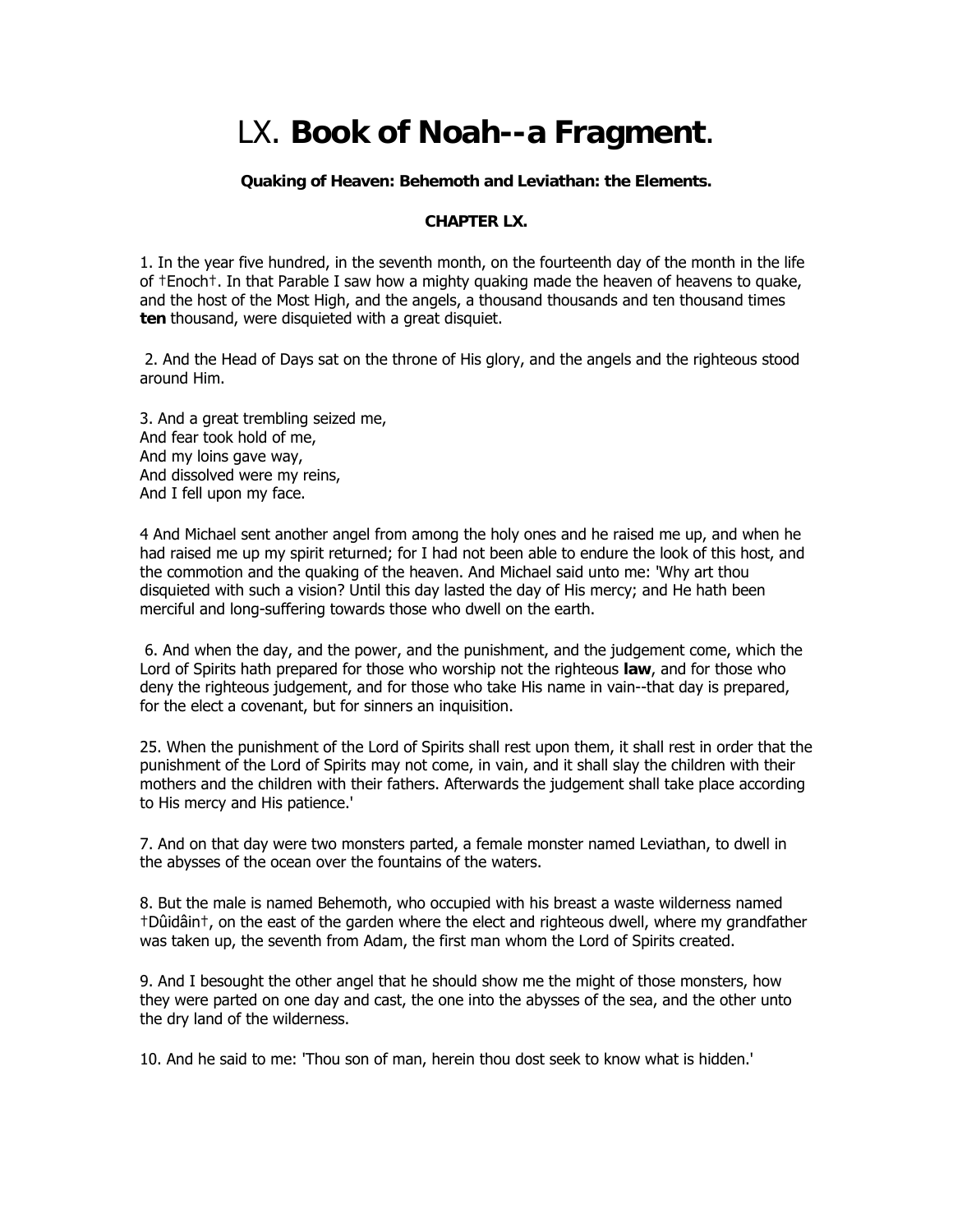11. And the other angel who went with me and showed me what was hidden told me what is first and last in the heaven in the height, and beneath the earth in the depth, and at the ends of the heaven, and on the foundation of the heaven.

12. And the chambers of the winds, and how the winds are divided, and how they are weighed, and (how) the **portals** of the winds are reckoned, each according to the power of the wind, and the power of the lights of the moon, and according to the power that is fitting: and the divisions of the stars according to their names, and how all the divisions are divided.

13. And the thunders according to the places where they fall, and all the divisions that are made among the lightnings that it may lighten, and their host that they may at once obey.

14. For the thunder has †places of rest† (which) are assigned (to it) while it is waiting for its peal; and the thunder and lightning are inseparable, and although not one and undivided, they both go together through the spirit and separate not.

15. For when the lightning lightens, the thunder utters its voice, and the spirit enforces a pause during the peal, and divides equally between them; for the treasury of their peals is like the sand, and each one of them as it peals is held in with a bridle, and turned back by the power of the spirit, and pushed forward according to the many quarters of the earth. And the spirit of the sea is masculine and strong, and according to the might of his strength he draws it back with a rein, and in like manner it is driven forward and disperses amid all the mountains of the earth.

17. And the spirit of the hoar-frost is his own angel, and the spirit of the hail is a good angel.

18. And the spirit of the snow has forsaken his chambers on account of his strength--There is a special spirit therein, and that which ascends from it is like smoke, and its name is frost.

19. And the spirit of the mist is not united with them in their chambers, but it has a special chamber; for its course is †glorious† both in light and in darkness, and in winter and in summer, and in its chamber is an angel.

20. And the spirit of the dew has its dwelling at the ends of the heaven, and is connected with the chambers of the rain, and its course is in winter and summer: and its clouds and the clouds of the mist are connected, and the one gives to the other.

21. And when the spirit of the rain goes forth from its chamber, the angels come and open the chamber and lead it out, and when it is diffused over the whole earth it unites with the water on the earth. And whensoever it unites with the water on the earth . . .

22. For the waters are for those who dwell on the earth; for they are nourishment for the earth from the Most High who is in heaven: therefore there is a measure for the rain, and the angels take it in charge.

23. And these things I saw towards the Garden of the Righteous.

24. And the angel of peace who was with me said to me: 'These two monsters, prepared conformably to the greatness of God, shall feed . . .

# **LXI. Angels go off to measure Paradise: the Judgement of the Righteous by the Elect One: the Praise of the Elect One and of God.**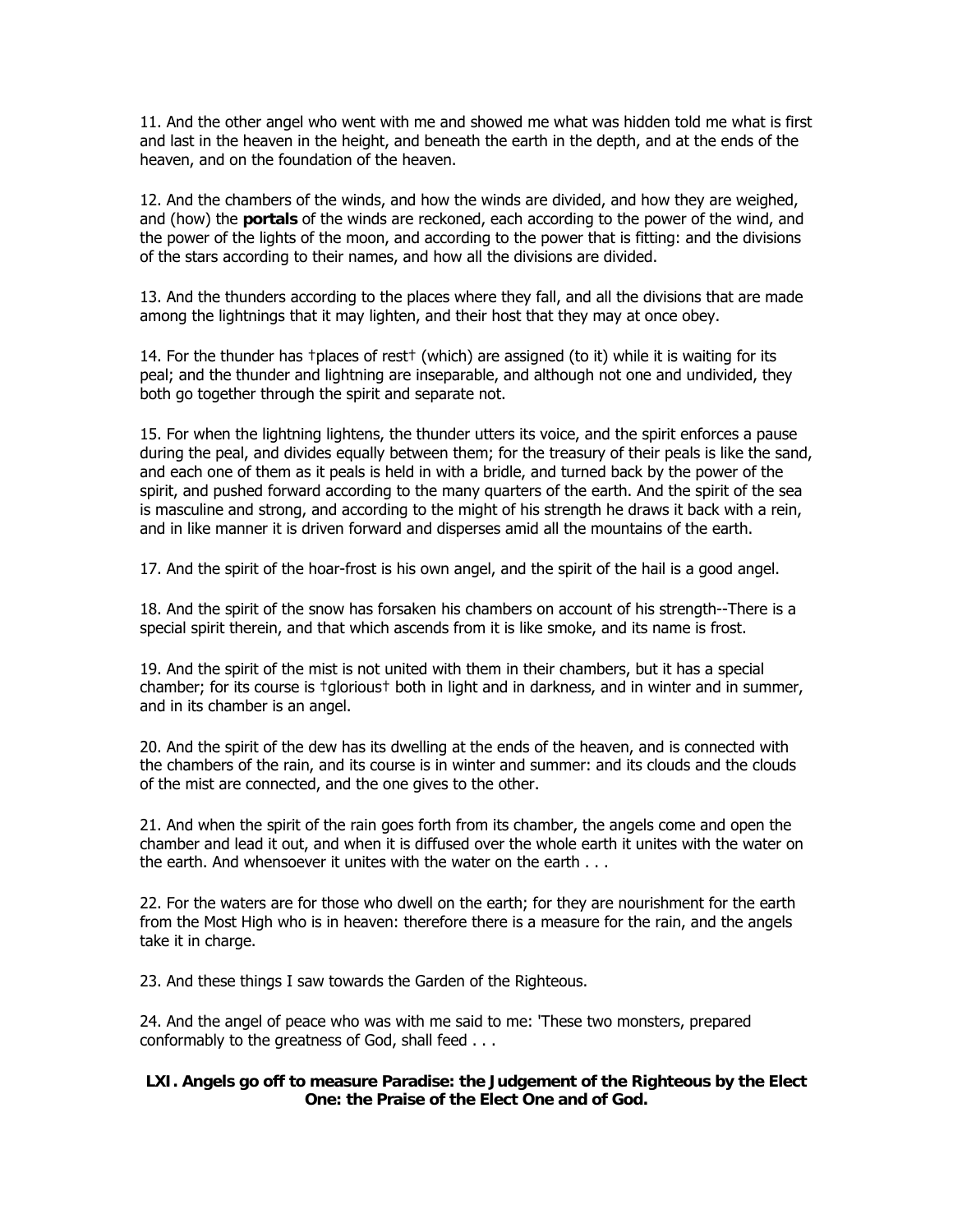## **CHAPTER LXI.**

1. And I saw in those days how long cords were given to those angels, and they took to themselves wings and flew, and they went towards the north.

2. And I asked the angel, saying unto him: 'Why have those (angels) taken these cords and gone off?' And he said unto me: 'They have gone to measure.'

3. And the angel who went with me said unto me: 'These shall bring the measures of the righteous, And the ropes of the righteous to the righteous, That they may stay themselves on the name of the Lord of Spirits for ever and ever.

4. The elect shall begin to dwell with the elect, And those are the measures which shall be given to faith And which shall strengthen righteousness.

5. And these measures shall reveal all the secrets of the depths of the earth, And those who have been destroyed by the desert, And those who have been devoured by the beasts, And those who have been devoured by the fish of the sea,

That they may return and stay themselves On the day of the Elect One; For none shall be destroyed before the Lord of Spirits, And none can be destroyed.

6. And all who dwell above in the heaven received a command and power and one voice and one light like unto fire.

7. And that One (with) their first words they blessed, And extolled and lauded with wisdom, And they were wise in utterance and in the spirit of life. p. 80

8. And the Lord of Spirits placed the Elect one on the throne of glory. And he shall judge all the works of the holy above in the heaven, And in the balance shall their deeds be weighed

9. And when he shall lift up his countenance To judge their secret ways according to the word of the name of the Lord of Spirits, And their path according to the way of the righteous judgement of the Lord of Spirits, Then shall they all with one voice speak and bless, And glorify and extol and sanctify the name of the Lord of Spirits.

10. And He will summon all the host of the heavens, and all the holy ones above, and the host of God, the Cherubic, Seraphin and Ophannin, and all the angels of power, and all the angels of principalities, and the Elect One, and the other powers on the earth (and) over the water.

11. On that day shall raise one voice, and bless and glorify and exalt in the spirit of faith, and in the spirit of wisdom, and in the spirit of patience, and in the spirit of mercy, and in the spirit of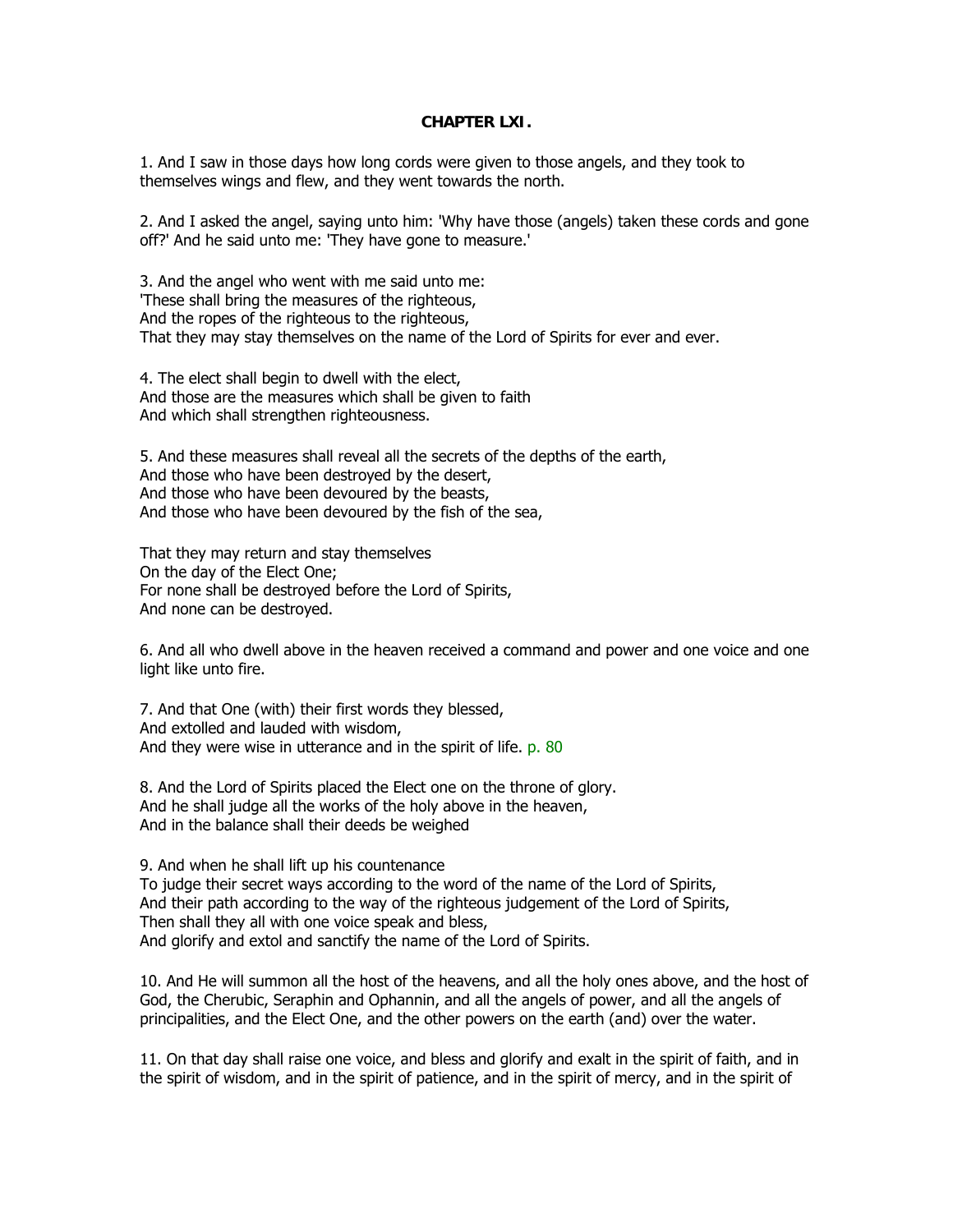judgement and of peace, and in the spirit of goodness, and shall all say with one voice: "Blessed is He, and may the name of the Lord of Spirits be blessed for ever and ever."

12. All who sleep not above in heaven shall bless Him: All the holy ones who are in heaven shall bless Him, And all the elect who dwell in the garden of life:

And every spirit of light who is able to bless, and glorify, and extol, and hallow Thy blessed name,

And all flesh shall beyond measure glorify and bless Thy name for ever and ever.

13. For great is the mercy of the Lord of Spirits, and He is long-suffering, p. 81 And all His works and all that He has created He has revealed to the righteous and elect In the name of the Lord of Spirits.

## **LXII. Judgement of the Kings and the Mighty: Blessedness of the Righteous.**

### **CHAPTER LXII.**

1. And thus the Lord commanded the kings and the mighty and the exalted, and those who dwell on the earth, and said: 'Open your eyes and lift up your horns if ye are able to recognize the Elect One.'

2. And the Lord of Spirits seated him on the throne of His glory, And the spirit of righteousness was poured out upon him, And the word of his mouth slays all the sinners, And all the unrighteous are destroyed from before his face.

3. And there shall stand up in that day all the kings and the mighty, And the exalted and those who hold the earth, And they shall see and recognize How he sits on the throne of his glory, And righteousness is judged before him, And no lying word is spoken before him.

4. Then shall pain come upon them as on a woman in travail, [And she has pain in bringing forth] When her child enters the mouth of the womb, And she has pain in bringing forth.

5. And one portion of them shall look on the other, And they shall be terrified, And they shall be downcast of countenance, And pain shall seize them, When they see that Son of Man Sitting on the throne of his glory.

6. And the kings and the mighty and all who possess the earth shall bless and glorify and extol him who rules over all, who was hidden.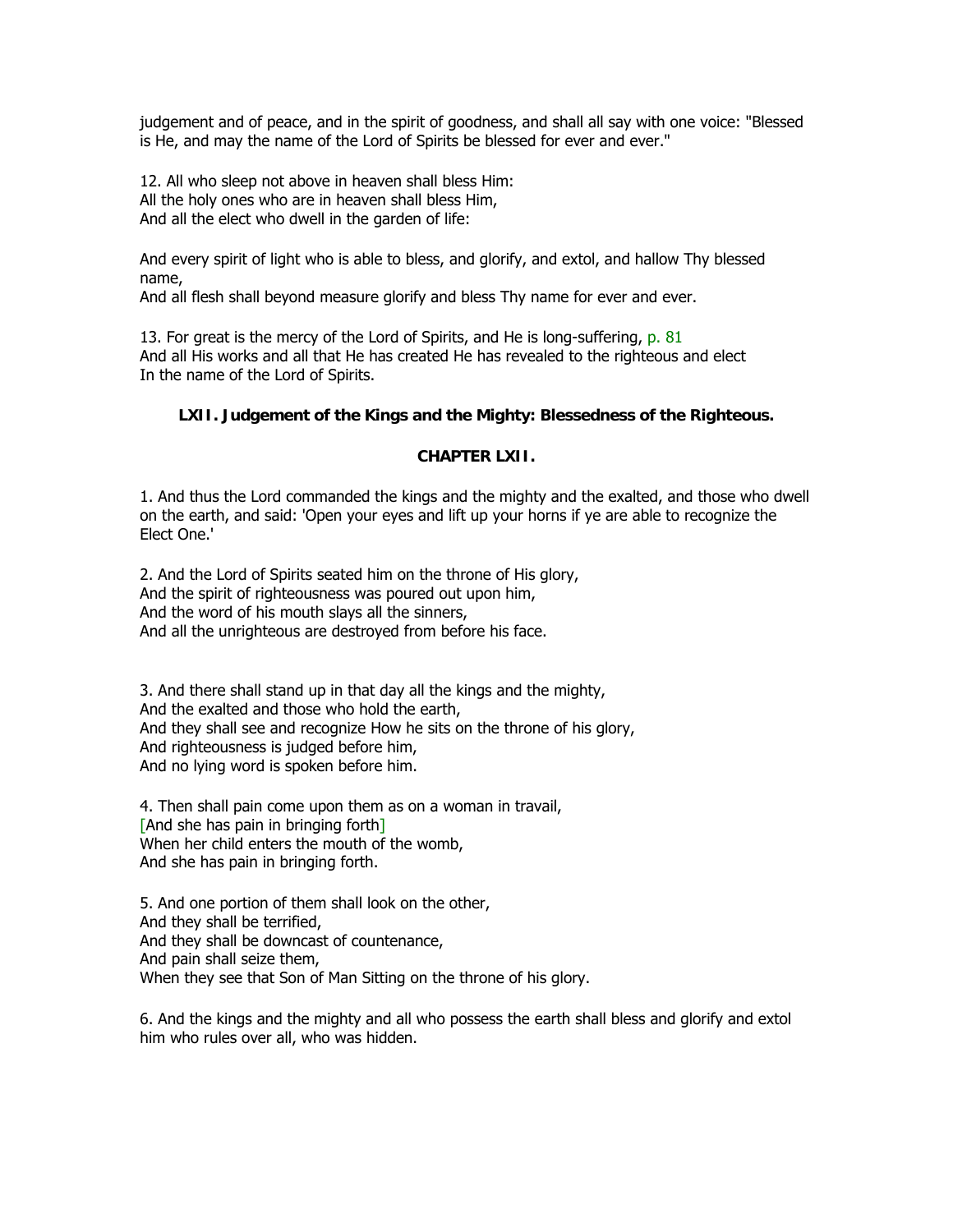7. For from the beginning the Son of Man was hidden, And the Most High preserved him in the presence of His might, And revealed him to the elect.

8. And the congregation of the elect and holy shall be sown, And all the elect shall stand before him on that day.

9. And all the kings and the mighty and the exalted and those who rule the earth Shall fall down before him on their faces, And worship and set their hope upon that Son of Man, And petition him and supplicate for mercy at his hands.

10. Nevertheless that Lord of Spirits will so press them That they shall hastily go forth from His presence, And their faces shall be filled with shame, And the darkness grow deeper on their faces.

11. And **He will deliver** them to the angels for punishment, To execute vengeance on them because they have oppressed His children and His elect

12. And they shall be a spectacle for the righteous and for His elect: They shall rejoice over them, Because the wrath of the Lord of Spirits resteth upon them, And His sword is drunk with their blood.

13. And the righteous and elect shall be saved on that day, And they shall never thenceforward see the face of the sinners and unrighteous.

14. And the Lord of Spirits will abide over them, And with that Son of Man shall they eat And lie down and rise up for ever and ever.

15. And the righteous and elect shall have risen from the earth, And ceased to be of downcast countenance.

And they shall have been clothed with garments of glory,

16. And these shall be the garments of life from the Lord of Spirits: And your garments shall not grow old, Nor your glory pass away before the Lord of Spirits.

### **LXIII. The unavailing Repentance of the Kings and the Mighty.**

**CHAPTER LXIII.**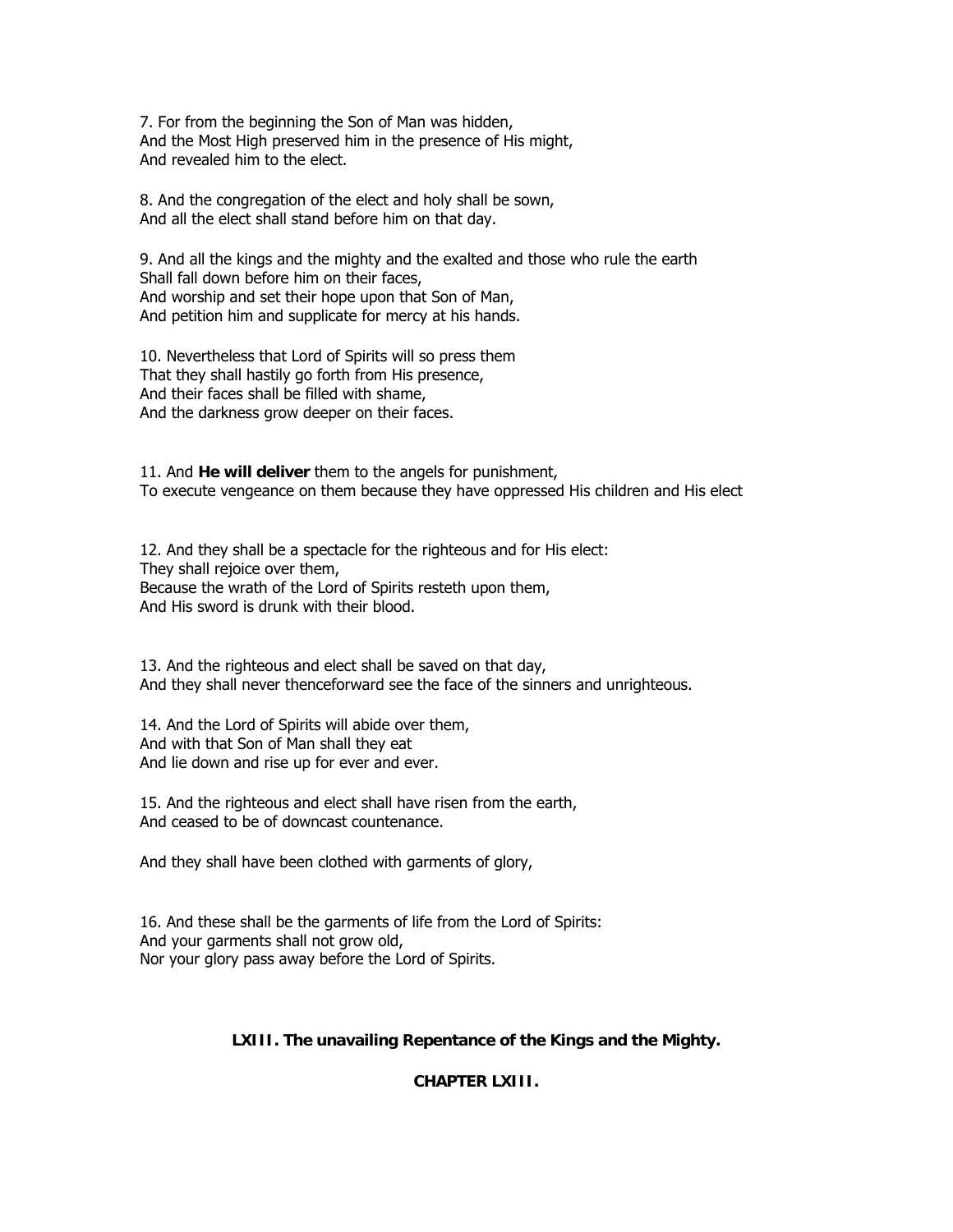1. In those days shall the mighty and the kings who possess the earth implore (Him) to grant them a little respite from His angels of punishment to whom they were delivered, that they might fall down and worship before the Lord of Spirits, and confess their sins before Him.

2. And they shall bless and glorify the Lord of Spirits, and say:

'Blessed is the Lord of Spirits and the Lord of kings, And the Lord of the mighty and the Lord of the rich, And the Lord of glory and the Lord of wisdom,

3. And splendid in every secret thing is Thy power from generation to generation, And Thy glory for ever and ever:

Deep are all Thy secrets and innumerable, And Thy righteousness is beyond reckoning.

4. We have now learnt that we should glorify And bless the Lord of kings and Him who is king over all kings.' p. 84

5. And they shall say: 'Would that we had rest to glorify and give thanks And confess our faith before His glory!

6. And now we long for a little rest but find it not: We follow hard upon and obtain (it) not:

And light has vanished from before us, And darkness is our dwelling-place for ever and ever:

7. For we have not believed before Him Nor glorified the name of the Lord of Spirits, [nor glorified our Lord]

But our hope was in the sceptre of our kingdom, And in our glory.

8. And in the day of our suffering and tribulation He saves us not, And we find no respite for confession

That our Lord is true in all His works, and in His judgements and His justice, And His judgements have no respect of persons.

9. And we pass away from before His face on account of our works, And all our sins are reckoned up in righteousness.'

10. Now they shall say unto themselves: 'Our souls are full of unrighteous gain, but it does not prevent us from descending from the midst thereof into the †burden† of Sheol.'

11. And after that their faces shall be filled with darkness And shame before that Son of Man,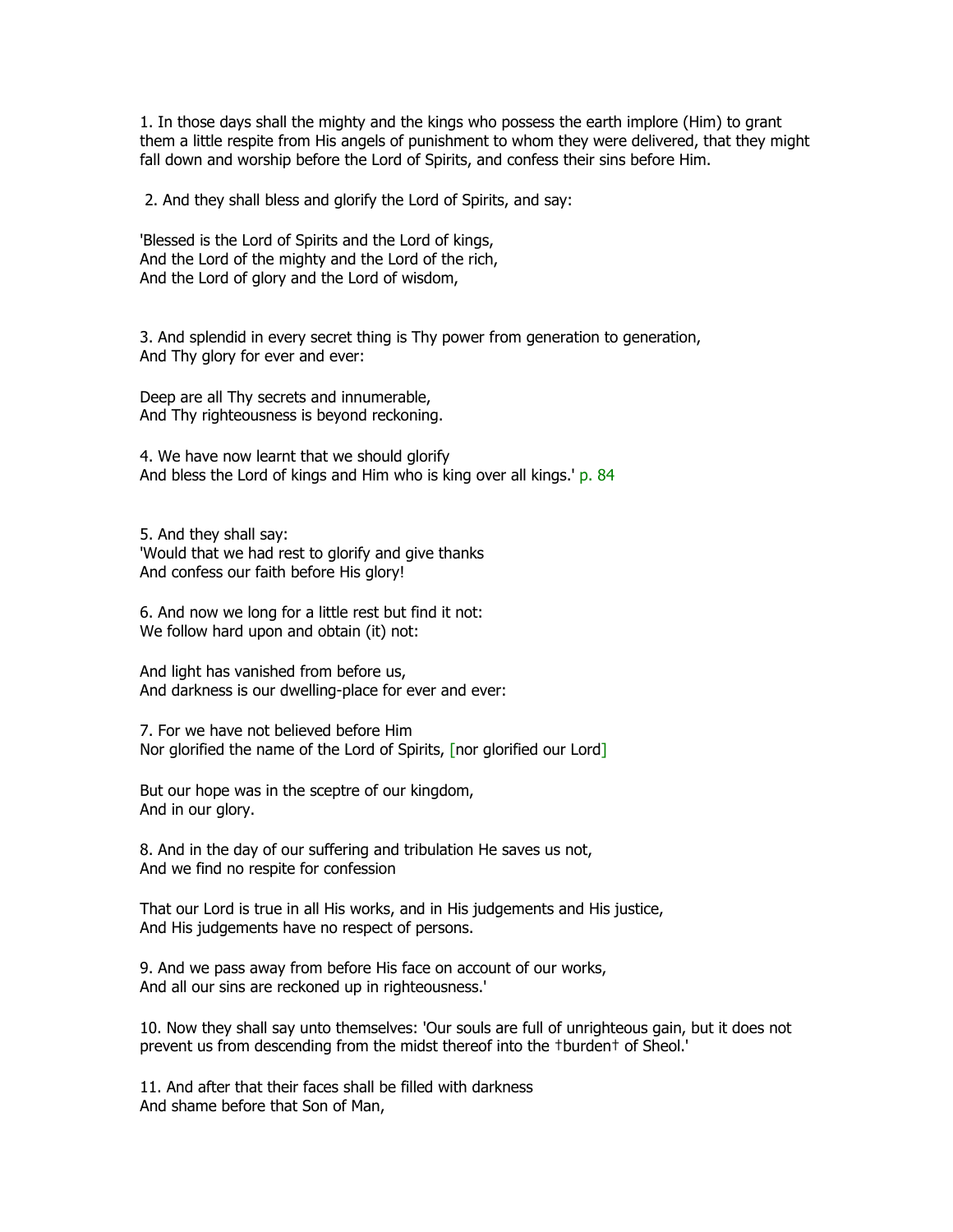And they shall be driven from his presence, And the sword shall abide before his face in their midst.

12. Thus spake the Lord of Spirits: 'This is the ordinance and judgement with respect to the mighty and the kings and the exalted and those who possess the earth before the Lord of Spirits.'

# **LXIV. Vision of the fallen Angels in the Place of Punishment.**

## **CHAPTER LXIV.**

1. And other forms I saw hidden in that place.

2. I heard the voice of the angel saying: 'These are the angels who descended to the earth, and revealed what was hidden to the children of men and seduced the children of men into committing sin.'

# **LXV. Enoch foretells to Noah the Deluge and his own Preservation.**

# **CHAPTER LXV.**

1. And in those days Noah saw the earth that it had sunk down and its destruction was nigh.

2. And he arose from thence and went to the ends of the earth, and cried aloud to his grandfather Enoch: and Noah said three times with an embittered voice: Hear me, hear me, hear me.'

3. And I said unto him: 'Tell me what it is that is falling out on the earth that the earth is in such evil plight and shaken, lest perchance I shall perish with it?'

 4. And thereupon there was a great commotion, on the earth, and a voice was heard from heaven, and I fell on my face.

5. And Enoch my grandfather came and stood by me, and said unto me: 'Why hast thou cried unto me with a bitter cry and weeping?

6. And a command has gone forth from the presence of the Lord concerning those who dwell on the earth that their ruin is accomplished because they have learnt all the secrets of the angels, and all the violence of the Satans, and all their powers--the most secret ones--and all the power of those who practice sorcery, and the power of witchcraft, and the power of those who make molten images for the whole earth:

7. And how silver is produced from the dust of the earth, and how soft metal originates in the earth.

8. For lead and tin are not produced from the earth like the first: it is a fountain that produces them, and an angel stands therein, and that angel is pre-eminent.'

9. And after that my grandfather Enoch took hold of me by my hand and raised me up, and said unto me: 'Go, for I have asked the Lord of Spirits as touching this commotion on the earth.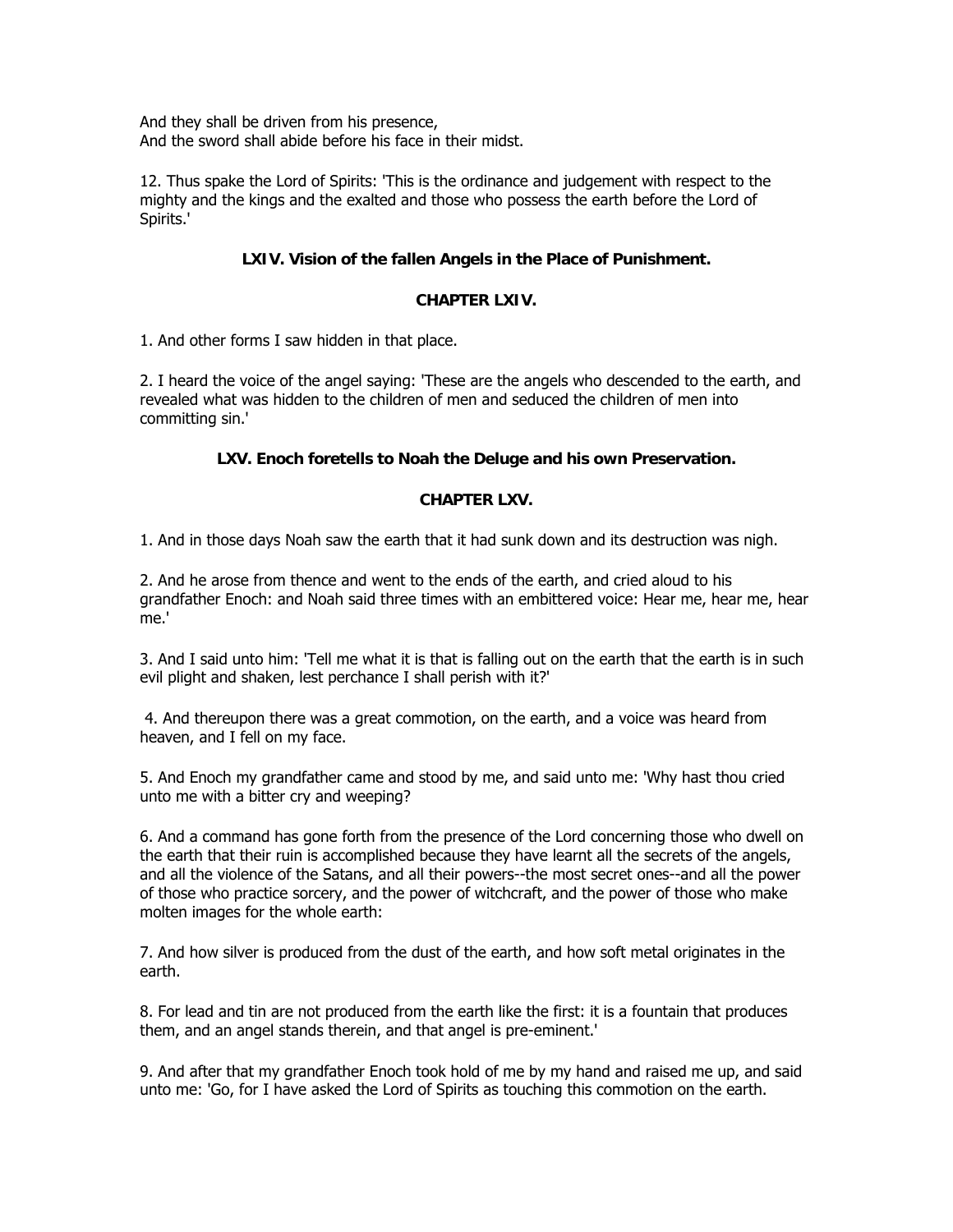10. And He said unto me: "Because of their unrighteousness their judgement has been determined upon and shall not be **withheld** by Me for ever. Because of the **sorceries** which they have searched out and learnt, the earth and those who dwell upon it shall be destroyed."

11. And these--they have no **place of repentance** for ever, because they have shown them what was hidden, and they are the damned: but as for thee, my son, the Lord of Spirits knows that thou art pure, and guiltless of this reproach concerning the secrets.

12. And He has destined thy name to be among the holy, And will preserve thee amongst those who dwell on the earth, And has destined thy righteous seed both for kingship and for great honours, And from thy seed shall proceed a fountain of the righteous and holy without number for ever.

# **LXVI. The Angels of the Waters bidden to hold them in Check.**

# **CHAPTER LXVI.**

1. And after that he showed me the angels of punishment who are prepared to come and let loose all the powers of the waters which are beneath in the earth in order to bring judgement and destruction on all who [abide and] dwell on the earth.

2. And the Lord of Spirits gave commandment to the angels who were going forth, that they should not cause **the waters** to rise but should hold them in check; for those angels were over the powers of the waters.

3. And I went away from the presence of Enoch.

# **LXVII. God's Promise to Noah: Places of Punishment of the Angels and of the Kings.**

# **CHAPTER LXVII.**

1. And in those days the word of God came unto me, and He said unto me: 'Noah, thy lot has come up before Me, a lot without blame, a lot of love and uprightness.

2. And now the angels are making a wooden (building), and when they have completed that task I will place My hand upon it and preserve it, and there shall come forth from it the seed of life, and a change shall set in so that the earth will not remain without inhabitant.

3. And I will make fast thy seed before me for ever and ever, and I will spread abroad those who dwell with thee: it shall not **be unfruitful** on the face of the earth, but it shall be blessed and multiply on the earth in the name of the Lord.'

4. And He will imprison those angels, who have shown unrighteousness, in that burning valley which my grandfather Enoch had formerly shown to me in the west among the mountains of gold and silver and iron and soft metal and tin.

5. And I saw that valley in which there was a great convulsion and a convulsion of the waters.

6. And when all this took place, from that fiery molten metal and from the convulsion thereof in that place, there was produced a smell of sulphur, and it was connected with those waters, and that valley of the angels who had led astray (mankind) burned beneath that land.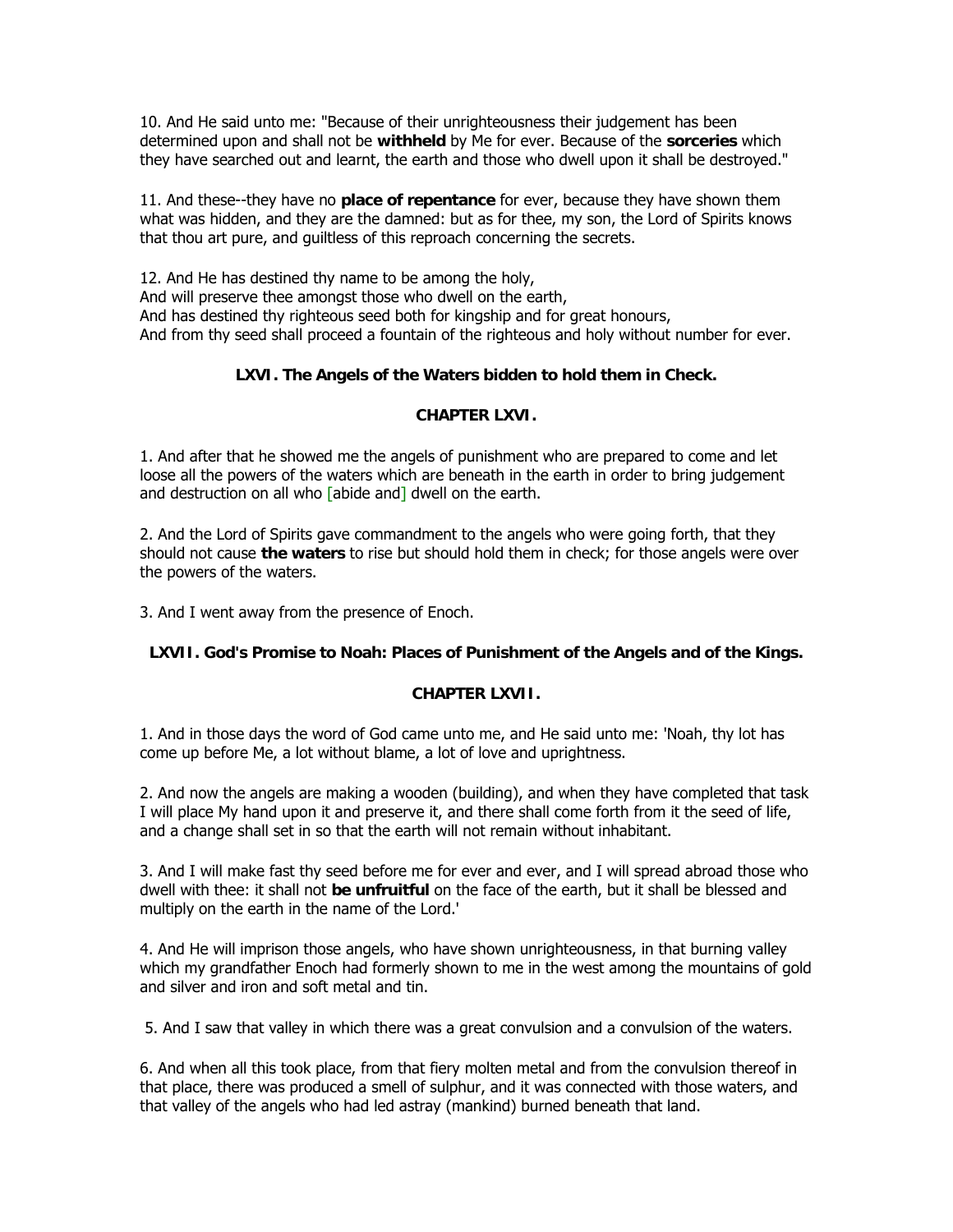7. And through its valleys proceed streams of fire, where these angels are punished who had led astray those who dwell upon the earth.

8. But those waters shall in those days serve for the kings and the mighty and the exalted, and those who dwell on the earth, for the healing of the body, but for the punishment of the spirit; now their spirit is full of lust, that they may be punished in their body, for they have denied the Lord of Spirits and see their punishment daily, and yet believe not in His name.

9. And in proportion as the burning of their bodies becomes severe, a corresponding change shall take place in their spirit for ever and ever; for before the Lord of Spirits none shall utter an idle word.

10. For the judgement shall come upon them, because they believe in the lust of their body and deny the Spirit of the Lord.

11. And those same waters will undergo a change in those days; for when those angels are punished in these waters, these water-springs shall change their temperature, and when the angels ascend, this water of the springs shall change and become cold.

12. And I heard Michael answering and saying: 'This judgement wherewith the angels are judged is a testimony for the kings and the mighty who possess the earth.'

13. Because these waters of judgement minister to the healing of the body of the **kings** and the lust of their body; therefore they will not see and will not believe that those waters will change and become a fire which burns for ever.

# **LXVIII. Michael and Raphael [astonished](http://www.sacred-texts.com/bib/boe/errata.htm#0) at the Severity of the Judgement.**

### **CHAPTER LXVIII.**

1. And after that my grandfather Enoch gave me the teaching of all the secrets in the book in the Parables which had been given to him, and he put them together for me in the words of the book of the Parables.

2. And on that day Michael answered Raphael and said: 'The power of the spirit transports and **makes me to tremble** because of the severity of the judgement of the secrets, the judgement of the angels: who can endure the severe judgement which has been executed, and before which they melt away?'

3. And Michael answered again, and said to Raphael: 'Who is he whose heart is not softened concerning it, and whose reins are not troubled by this word of judgement (that) has gone forth upon them because of those who have thus led them out?'

4. And it came to pass when he stood before the Lord of Spirits, Michael said thus to Raphael: 'I will not take their part under the eye of the Lord; for the Lord of Spirits has been angry with them because they do as if they were the Lord. Therefore all that is hidden shall come upon them for ever and ever; for neither angel nor man shall have his portion (in it), but alone they have received their judgement for ever and ever.

### **LXIX. The Names and Functions of the (fallen Angels and) Satans: the secret Oath.**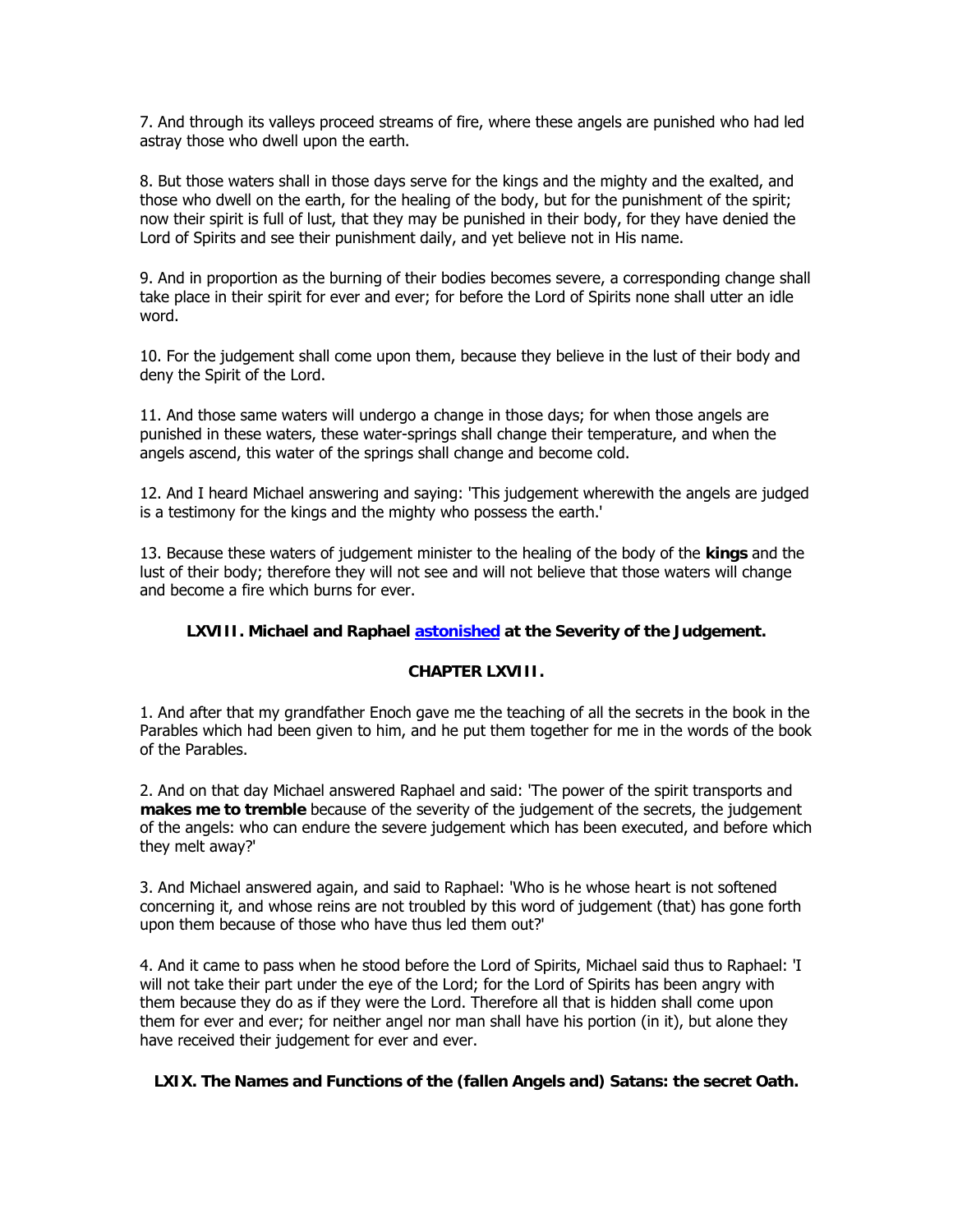## **CHAPTER LXIX.**

1 And after this judgement they shall terrify and **make** them **to tremble** because they have shown this to those who dwell on the earth.

2 And behold the names of those angels [and these are their names: the first of them is Samjâzâ, the second Artâqîfâ, and the third Armên, the fourth Kôkabêl, the fifth †Tûrâêl†, the sixth Rûmjâl, the seventh Dânjâl, the eighth †Nêqâêl†, the ninth Barâqêl, the tenth Azâzêl, the eleventh Armârôs, the twelfth Batarjâl, the thirteenth †Busasêjal†, the fourteenth Hanânêl, the fifteenth †Tûrêl†, and the sixteenth Sîmâpêsîêl, the seventeenth Jetrêl, the eighteenth Tûmâêl, the nineteenth Tûrêl, the twentieth †Rumâêl†, the twenty-first †Azâzêl†.

3. And these are the chiefs of their angels and their names, and their chief ones over hundreds and over fifties and over tens].

4. The name of the first Jeqôn: that is, the one who led astray all the sons of **God**, and brought them down to the earth, and led them astray through the daughters of men.

5. And the second was named Asbeêl: he imparted to the holy sons of **God** evil counsel, and led them astray so that they defiled their bodies with the daughters of men.

 6. And the third was named Gâdreêl: he it is who showed the children of men all the blows of death, and he led astray Eve, and showed the weapons of death to the sons of men the shield and the coat of mail, and the sword for battle, and all the weapons of death to the children of men.

7. And from his hand they have proceeded against those who dwell on the earth from that day and for evermore.

 8. And the fourth was named Pênêmûe: he taught the children of men the bitter and the sweet, and he taught them all the secrets of their wisdom.

9. And he instructed mankind in writing with ink and paper, and thereby many sinned from eternity to eternity and until this day.

10. For men were not created for such a purpose, to give confirmation to their good faith with pen and ink.

11. For men were created exactly like the angels, to the intent that they should continue pure and righteous, and death, which destroys everything, could not have taken hold of them, but through this their knowledge they are perishing, and through this power it is consuming me†.

 12. And the fifth was named Kâsdejâ: this is he who showed the children of men all the wicked smitings of spirits and demons, and the smitings of the embryo in the womb, that it may pass away, and [the smitings of the soul] the bites of the serpent, and the smitings which befall through the noontide heat, the son of the serpent named Tabââ'ĕt.

13. And this is the **task** of Kâsbeêl, the chief of the oath which he showed to the holy ones when he dwelt high above in glory, and its name is Bîqâ.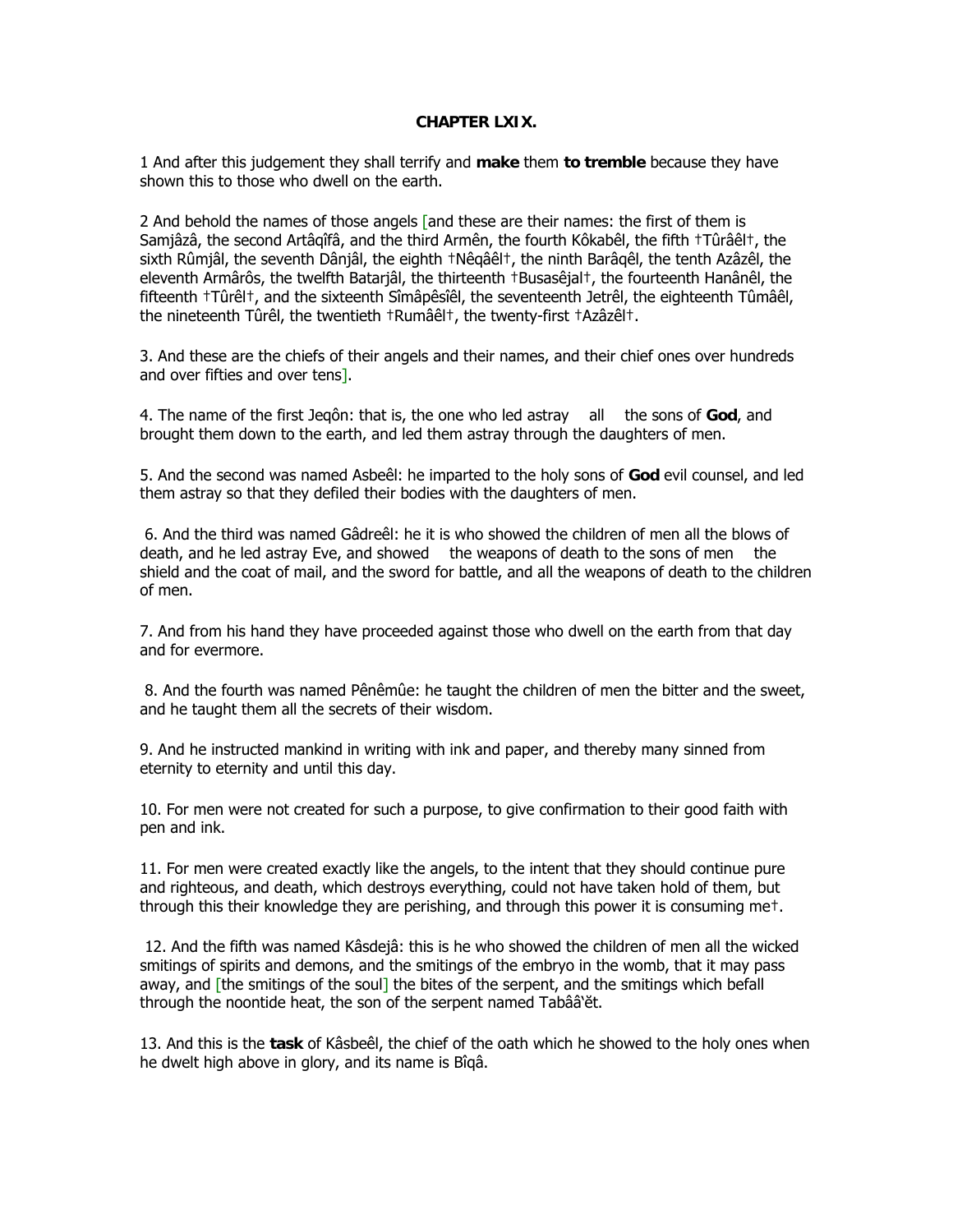14. This (angel) requested Michael to show him the hidden name, that he might enunciate it in the oath, so that those might quake before that name and oath who revealed all that was in secret to the children of men.

15. And this is the power of this oath, for it is powerful and strong, and he placed this oath Akâe in the hand of Michael.

16. And these are the secrets of this oath . . .

And they are strong through his oath: And the heaven was suspended before the world was created, And for ever.

17. And through it the earth was founded upon the water, p. 91 And from the secret recesses of the mountains come beautiful waters, From the creation of the world and unto eternity.

18. And through that oath the sea was created, And †as its foundation† He set for it the sand against the time of (its) anger, And it dare not pass beyond it from the creation of the world unto eternity.

19. And through that oath are the depths made fast, And abide and stir not from their place from eternity to eternity.

20. And through that oath the sun and moon complete their course, And deviate not from their ordinance from eternity to eternity.

21. And through that oath the stars complete their course, And He calls them by their names, And they answer Him from eternity to eternity.

22. And in like manner the spirits of the water, and of the winds, and of all zephyrs, and (their) paths from all the quarters of the winds.

23. And there are preserved the voices of the thunder and the light of the lightnings: and there are preserved the chambers of the hail and the chambers of the hoarfrost, and the chambers of the mist, and the chambers of the rain and the dew.

24. And all these believe and give thanks before the Lord of Spirits, and glorify (Him) with all their power, and their food is in every act of thanksgiving: they thank and glorify and extol the name of the Lord of Spirits for ever and ever.

25. And this oath is mighty over them And through it they are preserved and their paths are preserved, And their course is not destroyed.

## **Close of the Third Parable.**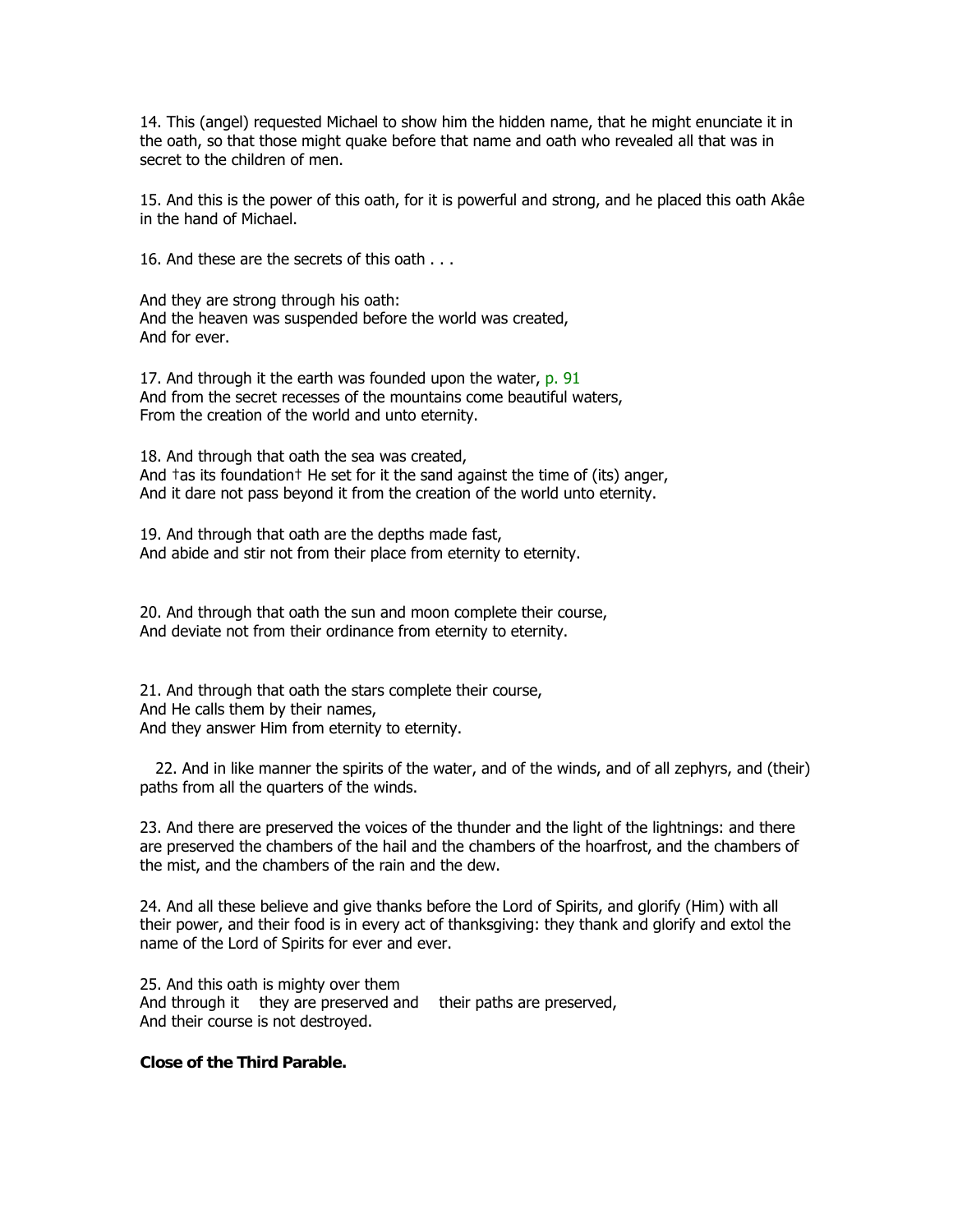26. And there was great joy amongst them, And they blessed and glorified and extolled Because the name of that Son of Man had been revealed unto them.

27. And he sat on the throne of his glory, And the sum of judgement was given unto the Son of Man, And he caused the sinners to pass away and be destroyed from off the face of the earth, And those who have led the world astray.

28. With chains shall they be bound, And in their assemblage-place of destruction shall they be imprisoned, And all their works vanish from the face of the earth.

29. And from henceforth there shall be nothing corruptible; For that Son of Man has appeared, And has seated himself on the throne of his glory, And all evil shall pass away before his face, And the word of that Son of Man shall go forth And be strong before the Lord of Spirits.

This is the Third Parable of Enoch.

# **LXX. The Final Translation of Enoch.**

# **CHAPTER LXX.**

1. And it came to pass after this that his name during his lifetime was raised aloft to that Son of Man and to the Lord of Spirits from amongst those who dwell on the earth.

2. And he was raised aloft on the chariots of the spirit and his name vanished among them.

3. And from that day I was no longer numbered amongst them: and he set me between the two winds, between the North and the West, where the angels took the cords to measure for me the place for the elect and righteous.

4. And there I saw the first fathers and the righteous who from the beginning dwell in that place.

# **LXXI. Two earlier visions of Enoch.**

# **CHAPTER LXXI.**

1. And it came to pass after this that my spirit was translated And it ascended into the heavens: And I saw the **holy sons of God**.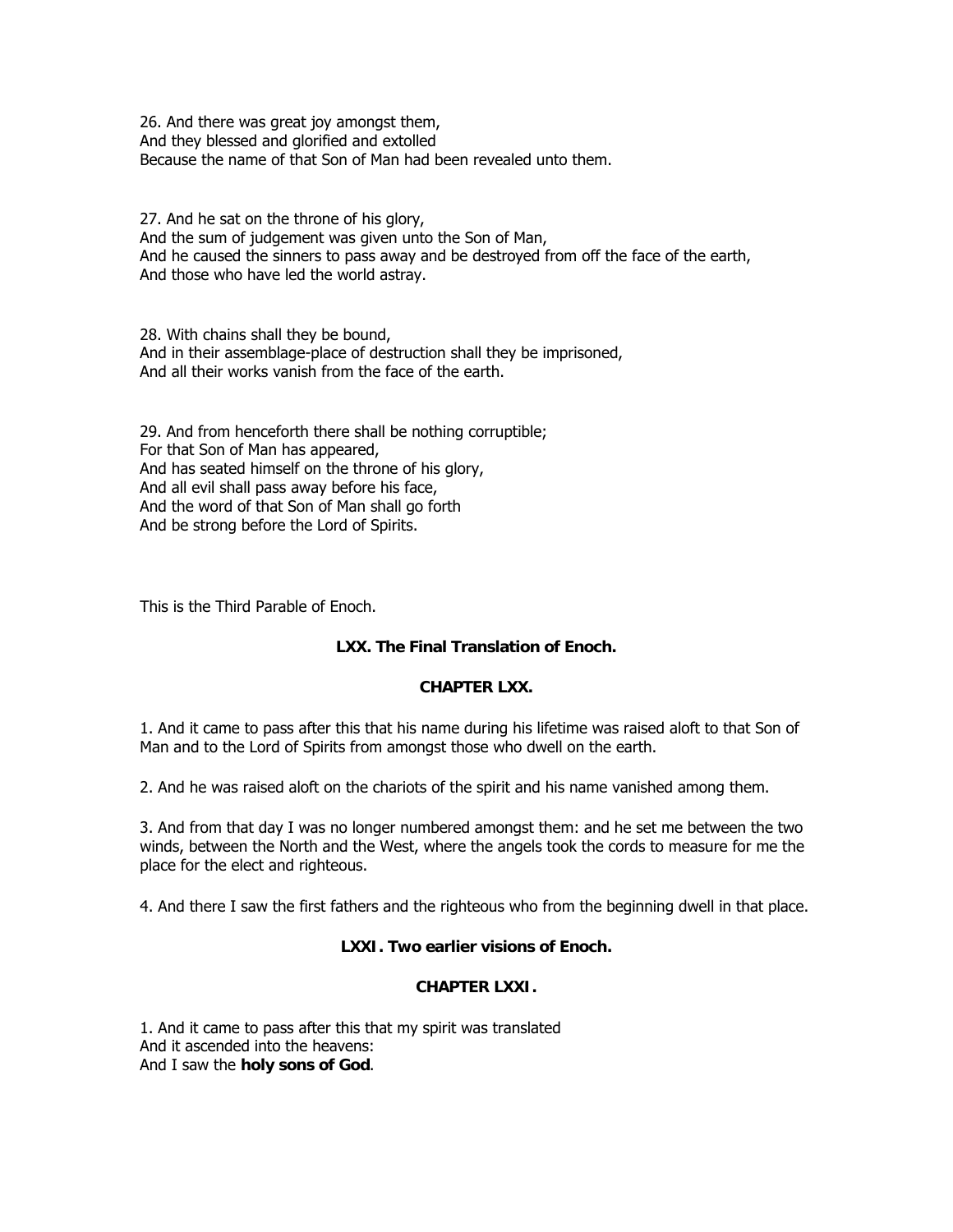They were stepping on flames of fire: Their garments were white [and their raiment], And their faces shone like snow.

2. And I saw two streams of fire, And the light of that fire shone like hyacinth, And I fell on my face before the Lord of Spirits.

3. And the angel Michael [one of the archangels] seized me by my right hand, And lifted me up and led me forth into all the secrets, And he showed me all the secrets of righteousness.

4. And he showed me all the secrets of the ends of the heaven, And all the chambers of all the stars, and all the luminaries, Whence they proceed before the face of the holy ones.

5. And he translated my spirit into the heaven of heavens, And I saw there as it were a structure built of crystals, And between those crystals tongues of living fire.

6. And my spirit saw the girdle which girt that house of fire, And on its four sides were streams full of living fire, And they girt that house.p. 94

7. And round about were Seraphin, Cherubic, and Ophannin: And these are they who sleep not And guard the throne of His glory.

8. And I saw angels who could not be counted, A thousand thousands, and ten thousand times ten thousand, Encircling that house.

And Michael, and Raphael, and Gabriel, and Phanuel, And the holy angels who are above the heavens, Go in and out of that house.

9. And they came forth from that house, And Michael and Gabriel, Raphael and Phanuel, And many holy angels without number.

10. And with them the Head of Days, His head white and pure as wool, And His raiment indescribable.

11. And I fell on my face, And my whole body became relaxed, And my spirit was transfigured;

And I cried with a loud voice, . . .with the spirit of power, And blessed and glorified and extolled.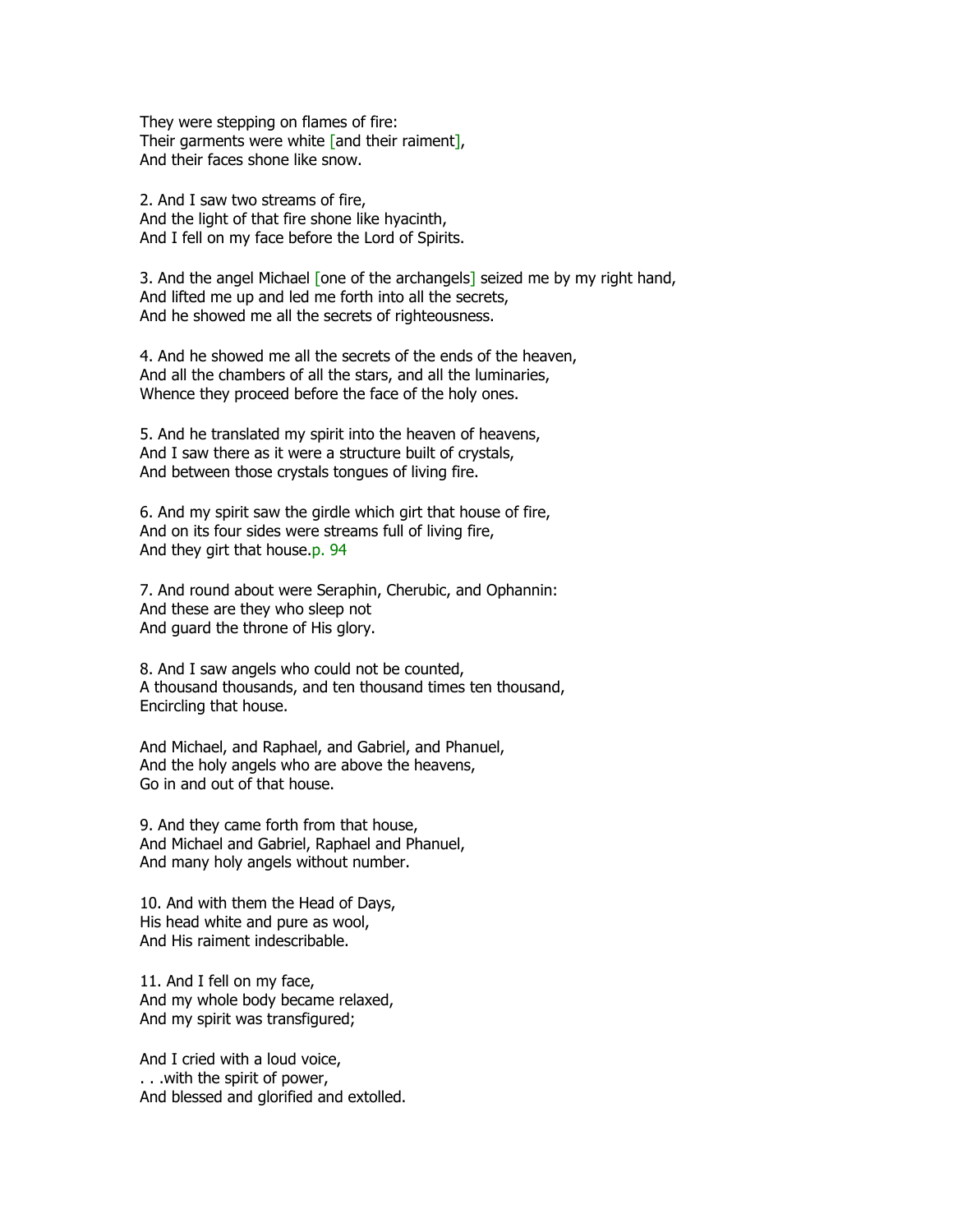12. And these blessings which went forth out of my mouth were well pleasing before that Head of Days.

13. And that Head of Days came with Michael and Gabriel, Raphael and Phanuel, thousands and ten thousands of angels without number.

[Lost passage wherein the Son of Man was described as accompanying the Head of Days, and Enoch asked one of the angels (as in  $46<sup>3</sup>$ ) concerning the Son of Man as to who he was.]

14. And he (i.e. the angel) came to me and greeted me with His voice, and said unto me: '**This is** the Son of Man who is born unto righteousness; And righteousness abides over him, And the righteousness of the Head of Days forsakes him not.'

15. And he said unto me: 'He proclaims unto thee peace in the name of the world to come; For from hence has proceeded peace since the creation of the world, And so shall it be unto thee for ever and for ever and ever.

16. And all shall walk in **his** ways since righteousness never forsaketh **him**: With **him** will be their dwelling-places, and with **him** their heritage, And they shall not be separated from him for ever and ever and ever.

17. And so there shall be length of days with that Son of Man, And the righteous shall have peace and an upright way In the name of the Lord of Spirits for ever and ever.'

# **THE BOOK OF THE COURSES OF THE HEAVENLY LUMINARIES**

# (LXXII-LXXXII.)

# **LXXII. The Sun.**

# **CHAPTER LXXII.**

1. The book of the courses of the luminaries of the heaven, the relations of each, according to their classes, their dominion and their seasons, according to their names and places of origin, and according to their months, which Uriel, the holy angel, who was with me, who is their guide, showed me; and he showed me all their laws exactly as they are, and how it is with regard to all the years of the world and unto eternity, till the new creation is accomplished which dureth till eternity.

2. And this is the first law of the luminaries: the luminary the Sun has its rising in the eastern portals of the heaven, and its setting in the western portals of the heaven.

3. And I saw six portals in which the sun rises, and six portals in which the sun sets and the moon rises and sets in these portals, and the leaders of the stars and those whom they lead: six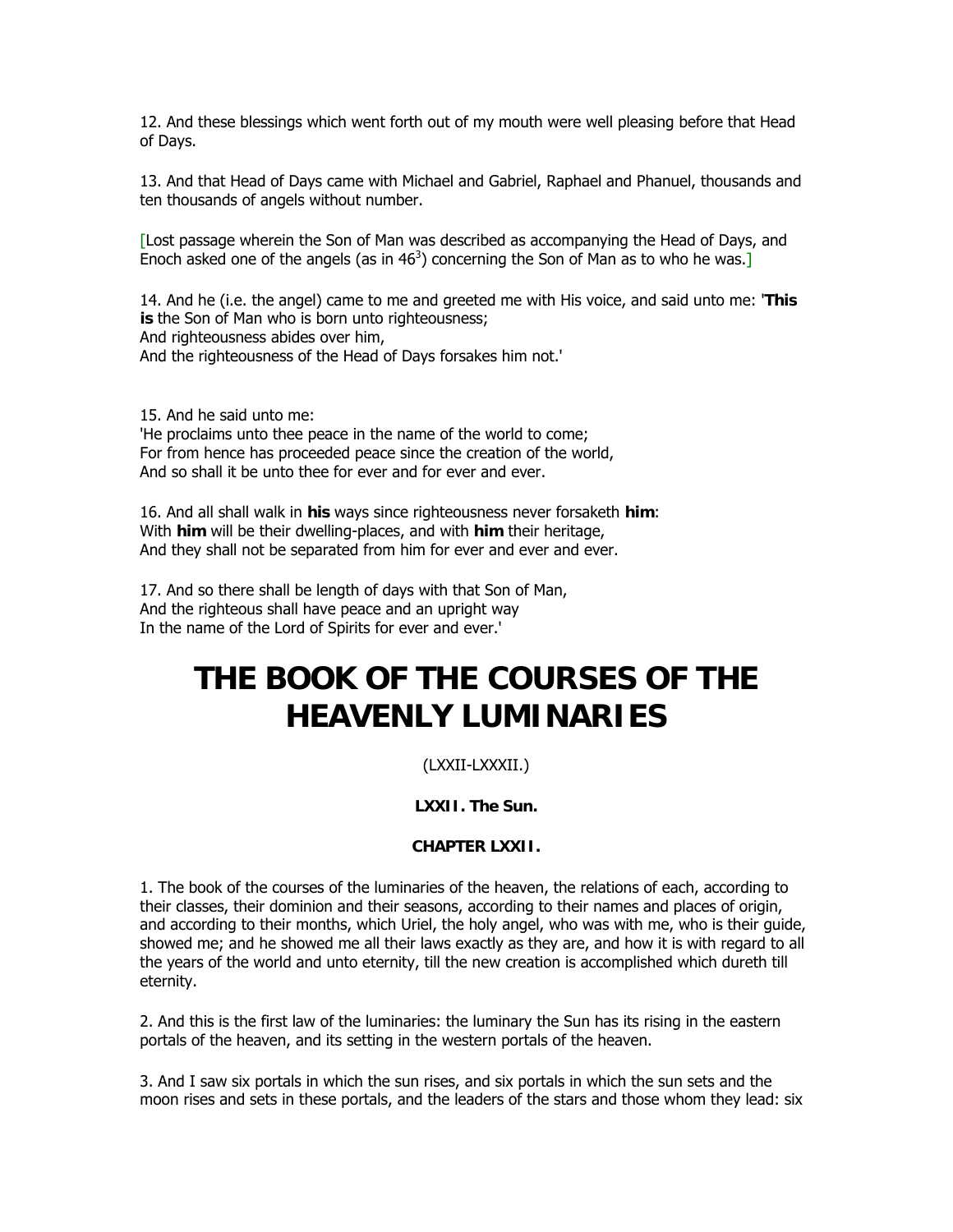in the east and six in the west, and all following each other in accurately corresponding order: also many windows to the right and left of these portals.

4. And first there goes forth the great luminary, named the Sun, and his circumference is like the circumference of the heaven, and he is quite filled with illuminating and heating fire.

5. The chariot on which he ascends, the wind drives, and the sun goes down from the heaven and returns through the north in order to reach the east, and is so guided that he comes to the appropriate (lit. 'that') portal and shines in the face of the heaven.

6. In this way he rises in the first month in the great portal, which is the fourth those six portals in the cast.

 7. And in that fourth portal from which the sun rises in the first month are twelve windowopenings, from which proceed a flame when they are opened in their season.

8. When the sun rises in the heaven, he comes forth through that fourth portal thirty mornings in succession, and sets accurately in the fourth portal in the west of the heaven.

9. And during this period the day becomes daily longer and the night nightly shorter to the thirtieth morning.

10. On that day the day is longer than the night by a ninth part, and the day amounts exactly to ten parts and the night to eight parts.

 11. And the sun rises from that fourth portal, and sets in the fourth and returns to the fifth portal of the east thirty mornings, and rises from it and sets in the fifth portal.

12. And then the day becomes longer by †two† parts and amounts to eleven parts, and the night becomes shorter and amounts to seven parts.

13. And it returns to the east and enters into the sixth portal, and rises and sets in the sixth portal one-and-thirty mornings on account of its sign.

14. On that day the day becomes longer than the night, and the day becomes double the night, and the day becomes twelve parts, and the night is shortened and becomes six parts.

 15. And the sun mounts up to make the day shorter and the night longer, and the sun returns to the east and enters into the sixth portal, and rises from it and sets thirty mornings.

16. And when thirty mornings are accomplished, the day decreases by exactly one part, and becomes eleven parts, and the night seven.

17. And the sun goes forth from that sixth portal in the west, and goes to the east and rises in the fifth portal for thirty mornings, and sets in the west again in the fifth western portal.

18. On that day the day decreases by †two† parts, and amounts to ten parts and the night to eight parts.

19. And the sun goes forth from that fifth portal and sets in the fifth portal of the west, and rises in the fourth portal for one-and-thirty mornings on account of its sign, and sets in the west.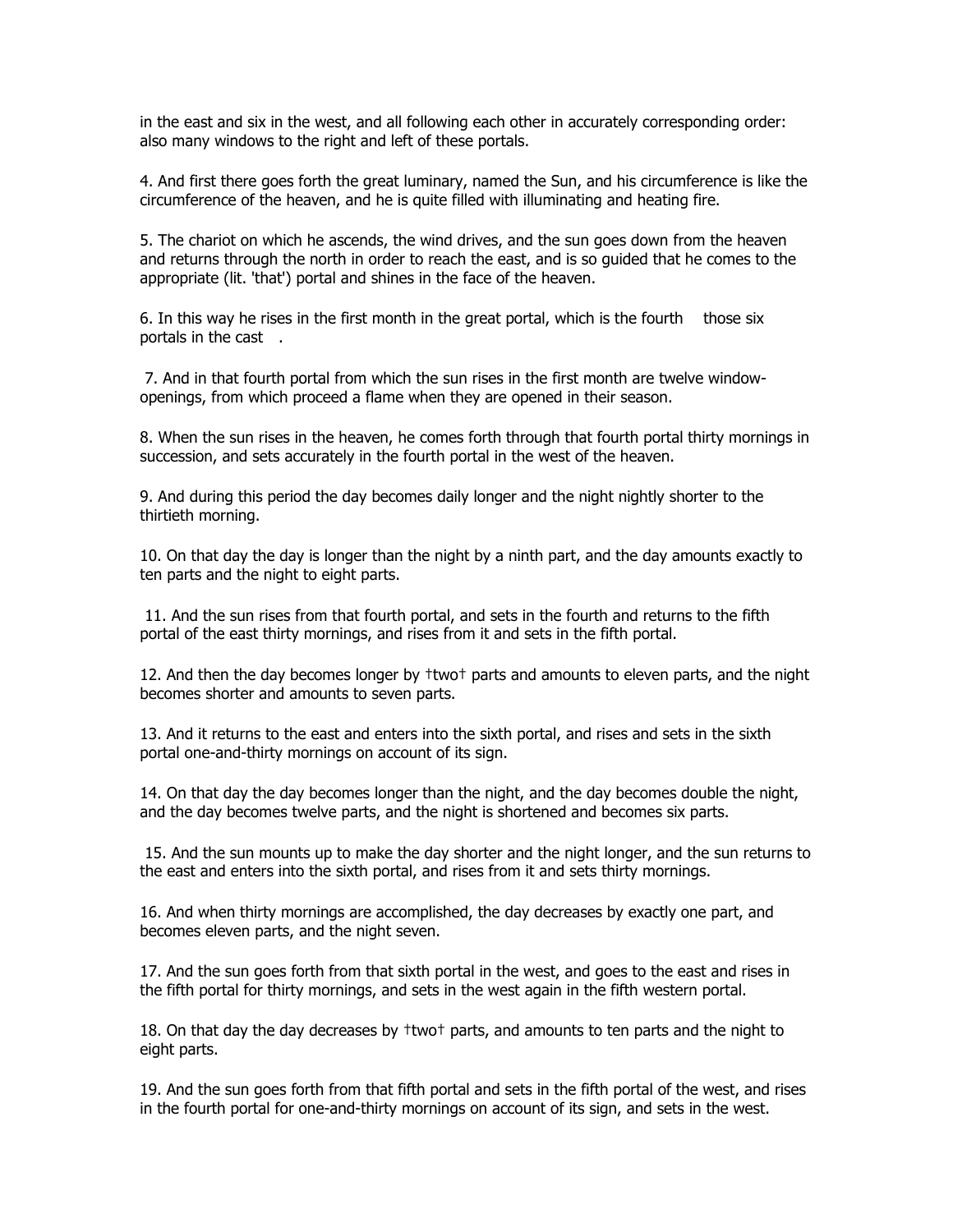20. On that day the day is equalized with the night, [and becomes of equal length], and the night amounts to nine parts and the day to nine parts.

21. And the sun rises from that portal and sets in the west, and returns to the east and rises thirty mornings in the third portal and sets in the west in the third portal.

22. And on that day the night becomes longer than the day, and night becomes longer than night, and day shorter than day till the thirtieth morning, and the night amounts exactly to ten parts and the day to eight parts.

23. And the sun rises from that third portal and sets in the third portal in the west and returns to the east, and for thirty mornings rises in the second portal in the east, and in like manner sets in the second portal in the west of the heaven.

24. And on that day the night amounts to eleven parts and the day to seven parts.

25. And the sun rises on that day from that second portal and sets in the west in the second portal, and returns to the east into the first portal for one-and-thirty mornings, and sets in the first portal in the west of the heaven.

26. And on that day the night becomes longer and amounts to the double of the day: and the night amounts exactly to twelve parts and the day to six.

27. And the sun has (therewith) traversed the divisions of his orbit and turns again on those divisions of his orbit, and enters that portal thirty mornings and sets also in the west opposite to it.

28. And on that night has the night decreased in length by a †ninth† part, and the night has become eleven parts and the day seven parts.

29. And the sun has returned and entered into the second portal in the east, and returns on those his divisions of his orbit for thirty mornings, rising and setting.

30. And on that day the night decreases in length, and the night amounts to ten parts and the day to eight.

31. And on that day the sun rises from that portal, and sets in the west, and returns to the east, and rises in the third portal for one-and-thirty mornings, and sets in the west of the heaven.

32. On that day the night decreases and amounts to nine parts, and the day to nine parts, and the night is equal to the day and the year is exactly as to its days three hundred and sixty-four. 33. And the length of the day and of the night, and the shortness of the day and of the night arise--through the course of the sun these distinctions are made (lit. 'they are separated').

34. So it comes that its course becomes daily longer, and its course nightly shorter.

35. And this is the law and the course of the sun, and his return as often as he returns sixty times and rises, i.e. the great luminary which is named the sun, for ever and ever.

36. And that which (thus) rises is the great luminary, and is so named according to its appearance, according as the Lord commanded.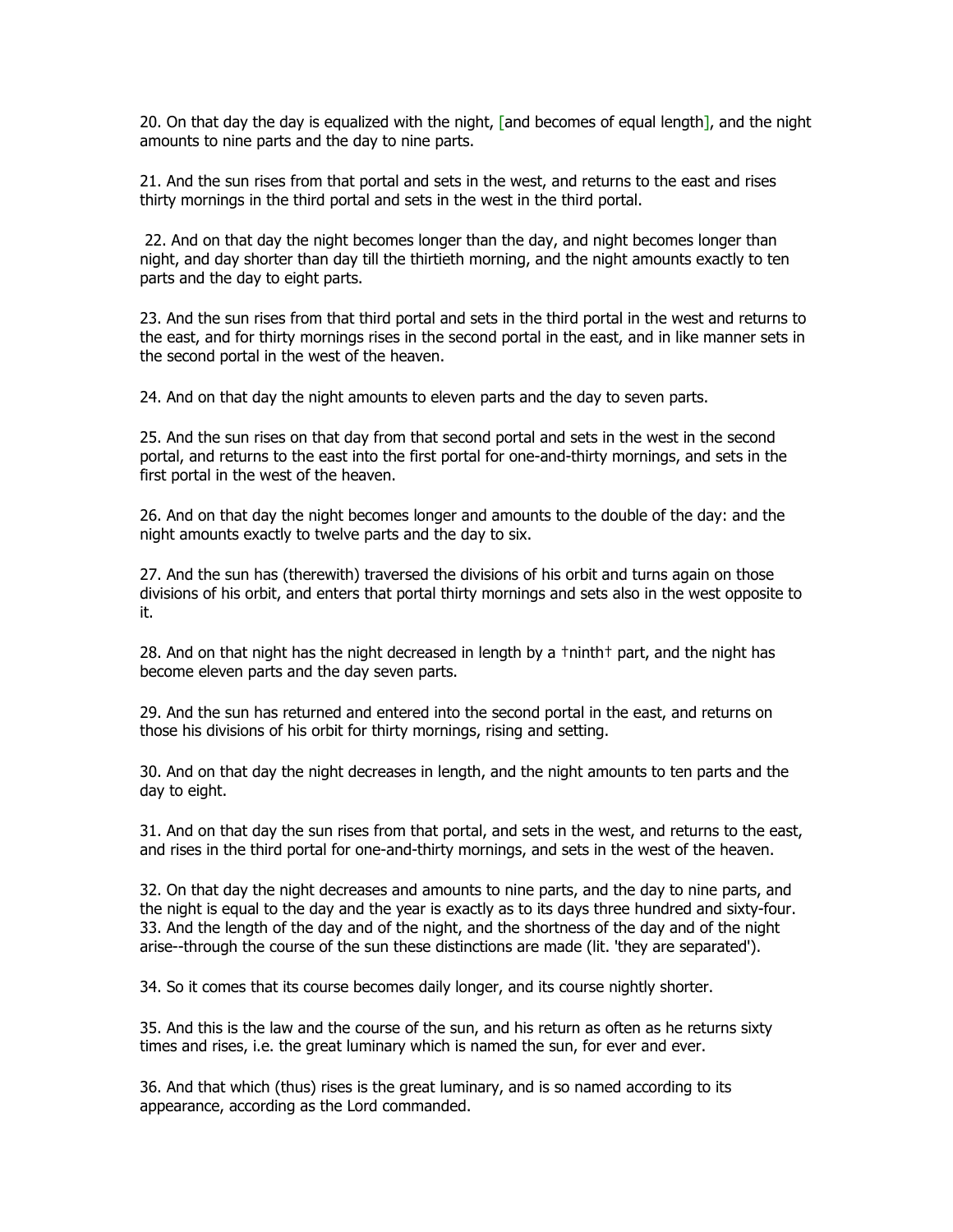37. As he rises, so he sets and decreases not, and rests not, but runs day and night, and his light is sevenfold brighter than that of the moon; but as regards size they are both equal.

## **CHAPTER LXXIII.**

1. And after this law I saw another law dealing with the smaller luminary, which is named the Moon.

 2. And her circumference is like the circumference of the heaven, and her chariot in which she rides is driven by the wind, and light is given to her in (definite) measure.

3. And her rising and setting change every month: and her days are like the days of the sun, and when her light is uniform (i.e. full) it amounts to the seventh part of the light of the sun.

 4. And thus she rises. And her first phase in the east comes forth on the thirtieth morning: and on that day she becomes visible, and constitutes for you the first phase of the moon on the thirtieth day together with the sun in the portal where the sun rises.

5. And the one half of her goes forth by a seventh part, and her whole circumference is empty, without light, with the exception of one-seventh part of it, (and) the fourteenth part of her light.

6. And when she receives one-seventh part of the half of her light, her light amounts to oneseventh part and the half thereof.

7. And she sets with the sun, and when the sun rises the moon rises with him and receives the half of one part of light, and in that night in the beginning of her morning [in the commencement of the lunar day] the moon sets with the sun, and is invisible that night with the fourteen parts and the half of one of them.

8. And she rises on that day with exactly a seventh part, and comes forth and recedes from the rising of the sun, and in her remaining days she becomes bright in the (remaining) thirteen parts.

### **CHAPTER LXXIV.**

1. And I saw another course, a law for her, (and) how according to that law she performs her monthly revolution.

 2. And all these Uriel, the holy angel who is the leader of them all, showed to me, and their positions, and I wrote down their positions as he showed them to me, and I wrote down their months as they were, and the appearance of their lights till fifteen days were accomplished.

3. In single seventh parts she accomplishes all her light in the east, and in single seventh parts accomplishes all her darkness in the west.

 4. And in certain months she alters her settings, and in certain months she pursues her own peculiar course.

5. In two months the moon sets with the sun: in those two middle portals the third and the fourth.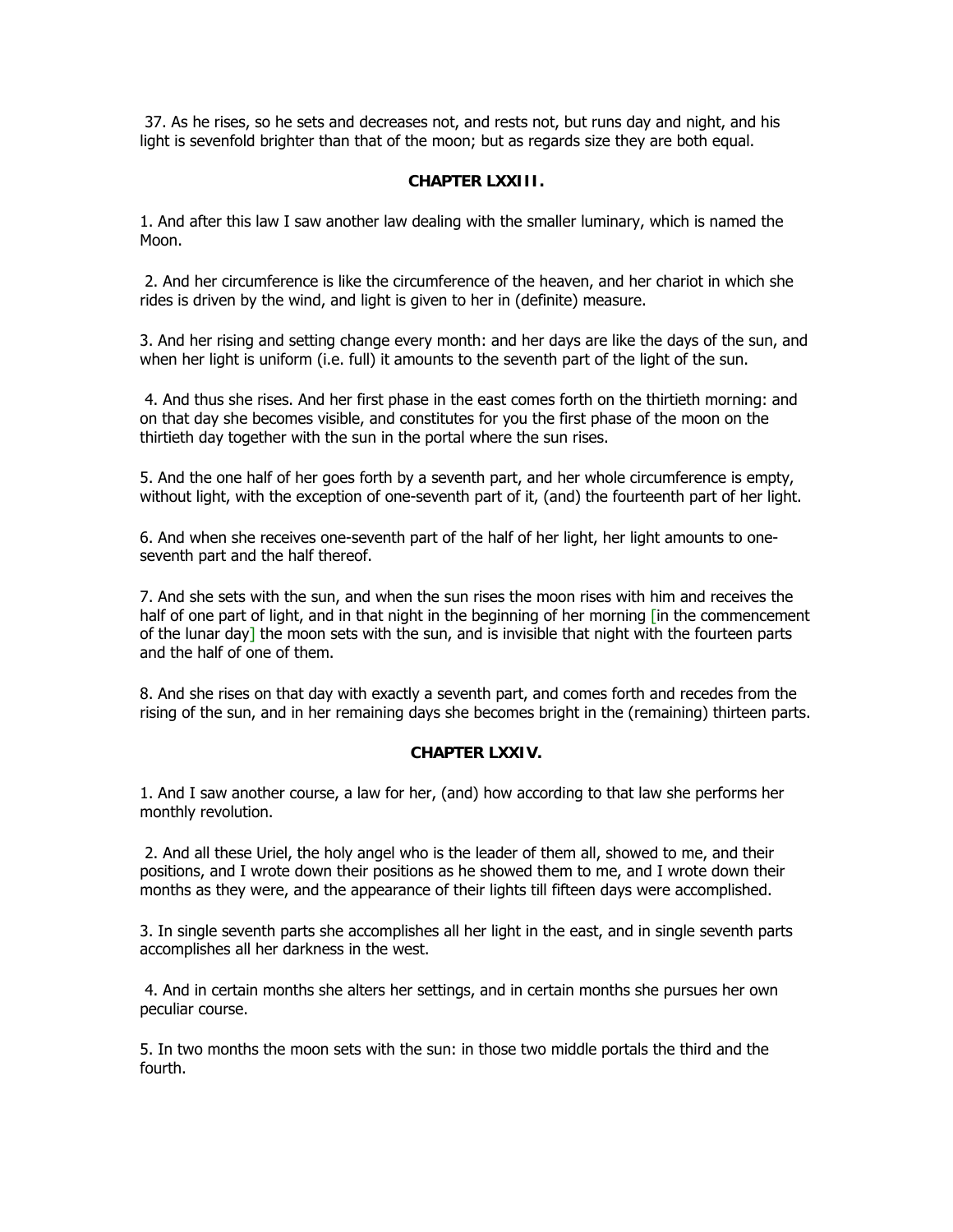6. She goes forth for seven days, and turns about and returns again through the portal where the sun rises, and accomplishes all her light: and she recedes from the sun, and in eight days enters the sixth portal from which the sun goes forth.

7. And when the sun goes forth from the fourth portal she goes forth seven days, until she goes forth from the fifth and turns back again in seven days into the fourth portal and accomplishes all her light: and she recedes and enters into the first portal in eight days.

8. And she returns again in seven days into the fourth portal from which the sun goes forth.

9. Thus I saw their position--how the moons rose and the sun set in those days.

10. And if five years are added together the sun has an overplus of thirty days, and all the days which accrue to it for one of those five years, when they are full, amount to 364 days.

11. And the overplus of the sun and of the stars amounts to six days: in 5 years 6 days every year come to 30 days: and the moon falls behind the sun and stars to the number of 30 days.

12. And **the sun** and the stars bring in all the years exactly, so that they do not advance or delay their position by a single day unto eternity; but **complete** the years with perfect justice in 364 days.

13. In 3 years there are 1092 days, and in 5 years 1820 days, so that in 8 years there are 2912 days.

14. For the moon alone the days amount in 3 years to 1062 days, and in 5 years she falls 50 days behind: [i.e. to the sum (of 1770) there is to be added (1000 and) 62 days.]

 15. And in 5 years there are 1770 days, so that for the moon the days in 8 years amount to 2832 days.

 16. [For in 8 years she falls behind to the amount of 80 days], all the days she falls behind in 8 years are 80.

17. And the year is accurately completed in conformity with their world-stations and the stations of the sun, which rise from the portals through which it (the sun) rises and sets 30 days.

### **CHAPTER LXXV.**

1. And the leaders of the heads of the thousands, who are placed over the whole creation and over all the stars, have also to do with the four intercalary days, being inseparable from their office, according to the reckoning of the year, and these render service on the four days which are not reckoned in the reckoning of the year.

2. And owing to them men go wrong therein, for those luminaries truly render service on the world-stations, one in the first portal, one in the third portal of the heaven, one in the fourth portal, and one in the sixth portal, and the exactness of the year is accomplished through its separate three hundred and sixty-four stations.

 3. For the signs and the times and the years and the days the angel Uriel showed to me, whom the Lord of glory hath set for ever over all the luminaries of the heaven, in the heaven and in the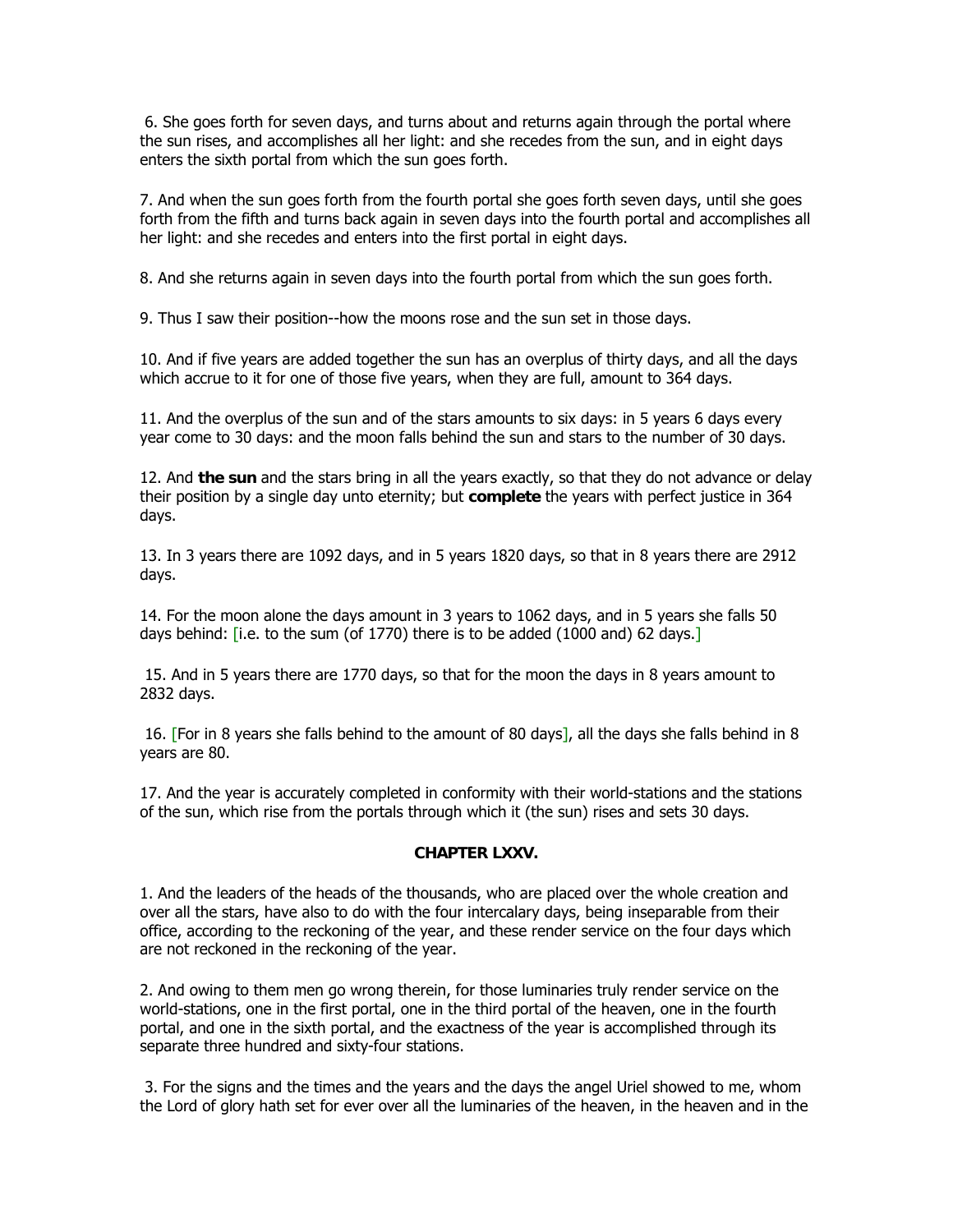world, that they should rule on the face of the heaven and be seen on the earth, and be leaders for the day and the night, i.e. the sun, moon, and stars, and all the ministering creatures which make their revolution in all the chariots of the heaven.

4. In like manner twelve doors Uriel showed me, open in the circumference of the sun's chariot in the heaven, through which the rays of the sun break forth: and from them is warmth diffused over the earth, when they are opened at their appointed seasons.

 5. [And for the winds and the spirit of the dew† when they are opened, standing open in the heavens at the ends.]

6. As for the twelve portals in the heaven, at the ends of the earth, out of which go forth the sun, moon, and stars, and all the works of heaven in the east and in the west.

7. There are many windows open to the left and right of them, and one window at its (appointed) season produces warmth, corresponding (as these do) to those doors from which the stars come forth according as He has commanded them, and wherein they set corresponding to their number.

 8. And I saw chariots in the heaven, running in the world, above those portals in which revolve the stars that never set.

9. And one is larger than all the rest, and it is that that makes its course through the entire world.

## **LXXVI. The Twelve Windows and their Portals.**

## **CHAPTER LXXVI.**

1 And at the ends of the earth I saw twelve portals open to all the **quarters** (of the heaven), from which the winds go forth and blow over the earth.

2. Three of them are open on the face (i.e. the east) of the heavens, and three in the west, and three on the right (i.e. the south) of the heaven, and three on the left (i.e. the north).

3. And the three first are those of the east, and three are of †the north, and three [after those on the left] of the south<sup>+</sup>, and three of the west.

4. Through four of these come winds of blessing and prosperity, and from those eight come hurtful winds: when they are sent, they bring destruction on all the earth and on the water upon it, and on all who dwell thereon, and on everything which is in the water and on the land.

5. And the first wind from those portals, called the east wind, comes forth through the first portal which is in the east, inclining towards the south: from it come forth desolation, drought, heat, and destruction.

6. And through the second portal in the middle comes what is fitting, and from it there come rain and fruitfulness and prosperity and dew; and through the third portal which lies toward the north come cold and drought.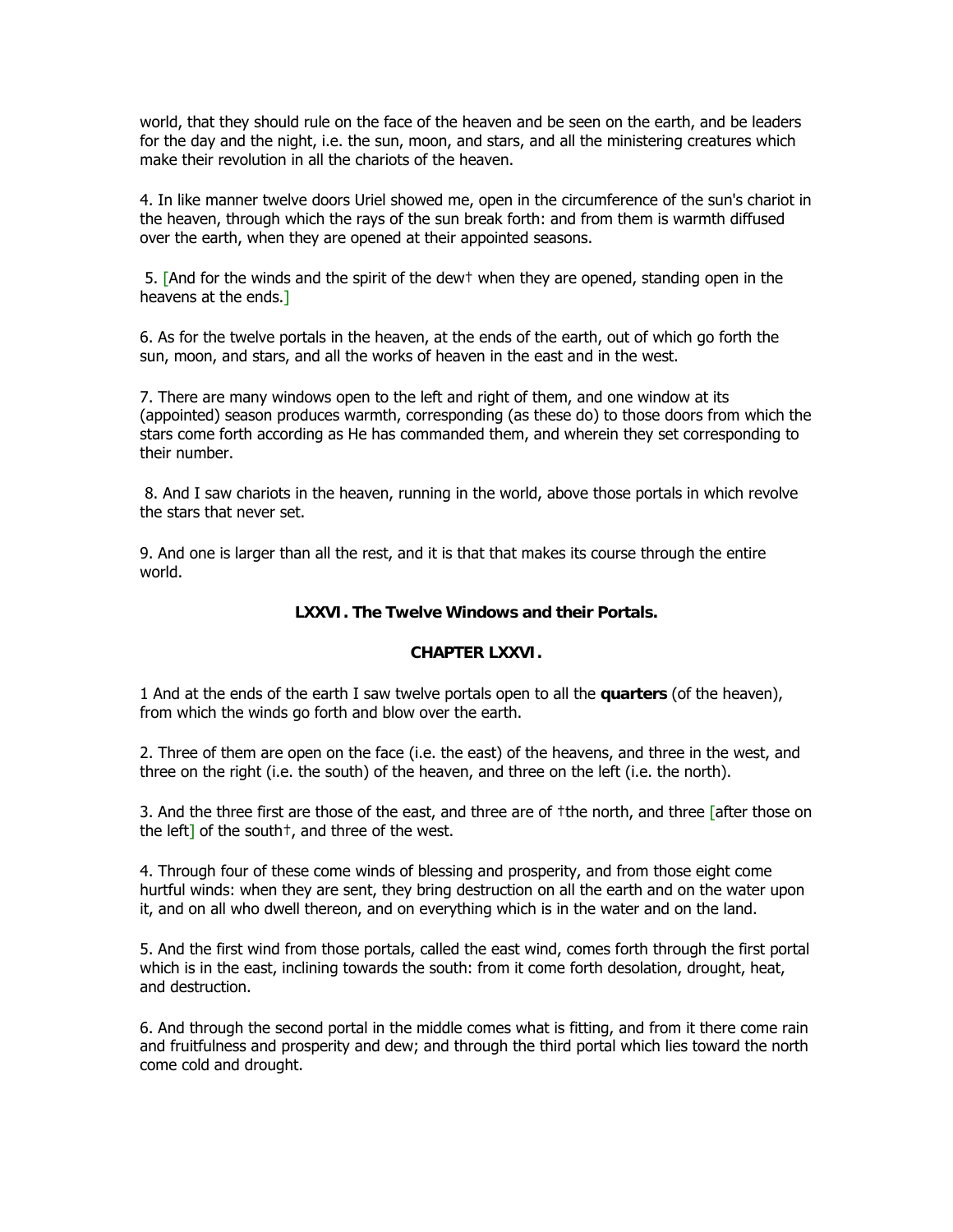7. And after these come forth the south winds through three portals: through the first portal of them inclining to the east comes forth a hot wind.

 8. And through the middle portal next to it there come forth fragrant smells, and dew and rain, and prosperity and health.

9. And through the third portal lying to the west come forth dew and rain, locusts and desolation.

10. And after these the north winds: from the seventh portal in the east come dew and rain, locusts and desolation.

11. And from the middle portal come in a direct direction health and rain and dew and prosperity; and through the third portal in the west come cloud and hoar-frost, and snow and rain, and dew and locusts.

12. And after these [four] are the west winds: through the first portal adjoining the north come forth dew and hoar-frost, and cold and snow and frost. And from the middle portal come forth dew and rain, and prosperity and blessing; and through the last portal which adjoins the south come forth drought and desolation, and burning and destruction.

 14. And the twelve portals of the four **quarters** of the heaven are therewith completed, and all their laws and all their plagues and all their benefactions have I shown to thee, my son Methuselah.

## **LXXVII. The Four Quarters of the World: the Seven Mountains, the Seven Rivers, &c.**

## **CHAPTER LXXVII.**

1. And the first **quarter** is called the east, because it is the first: and the second, the south, because the Most High **will descend** there, yea, there in quite a special sense will He who is blessed for ever **descend**.

 2. And the west **quarter** is named the diminished, because there all the luminaries of the heaven wane and go down.

 3. And the fourth **quarter**, named the north, is divided into three parts: the first of them is for the dwelling of men: and the second contains seas of water, and the abysses and forests and rivers, and darkness and clouds; and the third part contains the garden of righteousness.

4. I saw seven high mountains, higher than all the mountains which are on the earth: and thence comes forth hoar-frost, and days, seasons, and years pass away.

 5. I saw seven rivers on the earth larger than all the rivers: one of them coming from the west pours its waters into the Great Sea.

 6. And these two come from the north to the sea and pour their waters into the Erythraean Sea in the east.

7. And the remaining four come forth on the side of the north to their own sea, two of them to the Erythraean Sea, and two into the Great Sea and discharge themselves there [and some say: into the desert].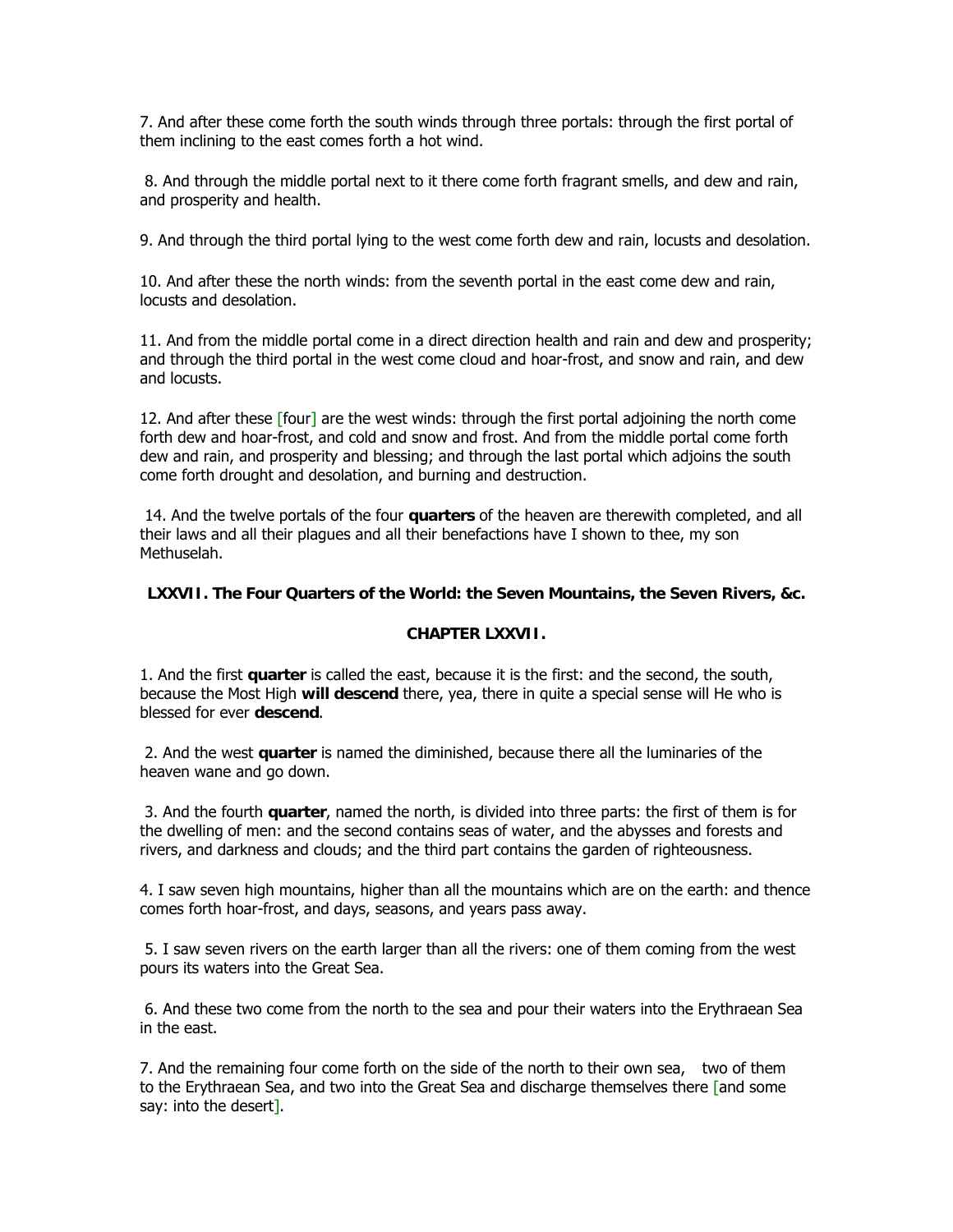8. Seven great islands I saw in the sea and in the mainland: two in the mainland and five in the Great Sea.

# **LXXVIII. The Sun and Moon: the Waxing and Waning of the Moon.**

## **CHAPTER LXXVII.**

1. And the names of the sun are the following: the first Orjârês, and the second Tômâs.

2. And the moon has four names: the first name is Asônjâ, the second Eblâ, the third Benâsê, and the fourth Erâe.

3. These are the two great luminaries: their circumference is like the circumference of the heaven, and the size of the circumference of both is alike.

4. In the circumference of the sun there are seven portions of light which are added to it more than to the moon, and in definite measures it is s transferred till the seventh portion of the sun is exhausted.

 5. And they set and enter the portals of the west, and make their revolution by the north, and come forth through the eastern portals on the face of the heaven.

6. And when the moon rises one-fourteenth part appears in the heaven: the light becomes full in her $\cdot$ : on the fourteenth day she accomplishes her light.

7. And fifteen parts of light are transferred to her till the fifteenth day (when) her light is accomplished, according to the sign of the year, and she becomes fifteen parts, and the moon grows by (the addition of) fourteenth parts.

 8. And in her waning (the moon) decreases on the first day to fourteen parts of her light, on the second to thirteen parts of light, on the third to twelve, on the fourth to eleven, on the fifth to ten, on the sixth to nine, on the seventh to eight, on the eighth to seven, on the ninth to six, on the tenth to five, on the eleventh to four, on the twelfth to three, on the thirteenth to two, on the fourteenth to the half of a seventh, and all her remaining light disappears wholly on the fifteenth.

9. And in certain months the month has twenty-nine days and once twenty-eight.

10. And Uriel showed me another law: when light is transferred to the moon, and on which side it is transferred to her by the sun.

11. During all the period during which the moon is growing in her light, she is transferring it to herself when opposite to the sun during fourteen days [her light is accomplished in the heaven], and when she is illumined throughout, her light is accomplished full in the heaven.

12. And on the first day she is called the new moon, for on that day the light rises upon her.

13. She becomes full moon exactly on the day when the sun sets in the west, and from the east she rises at night, and the moon shines the whole night through till the sun rises over against her and the moon is seen over against the sun.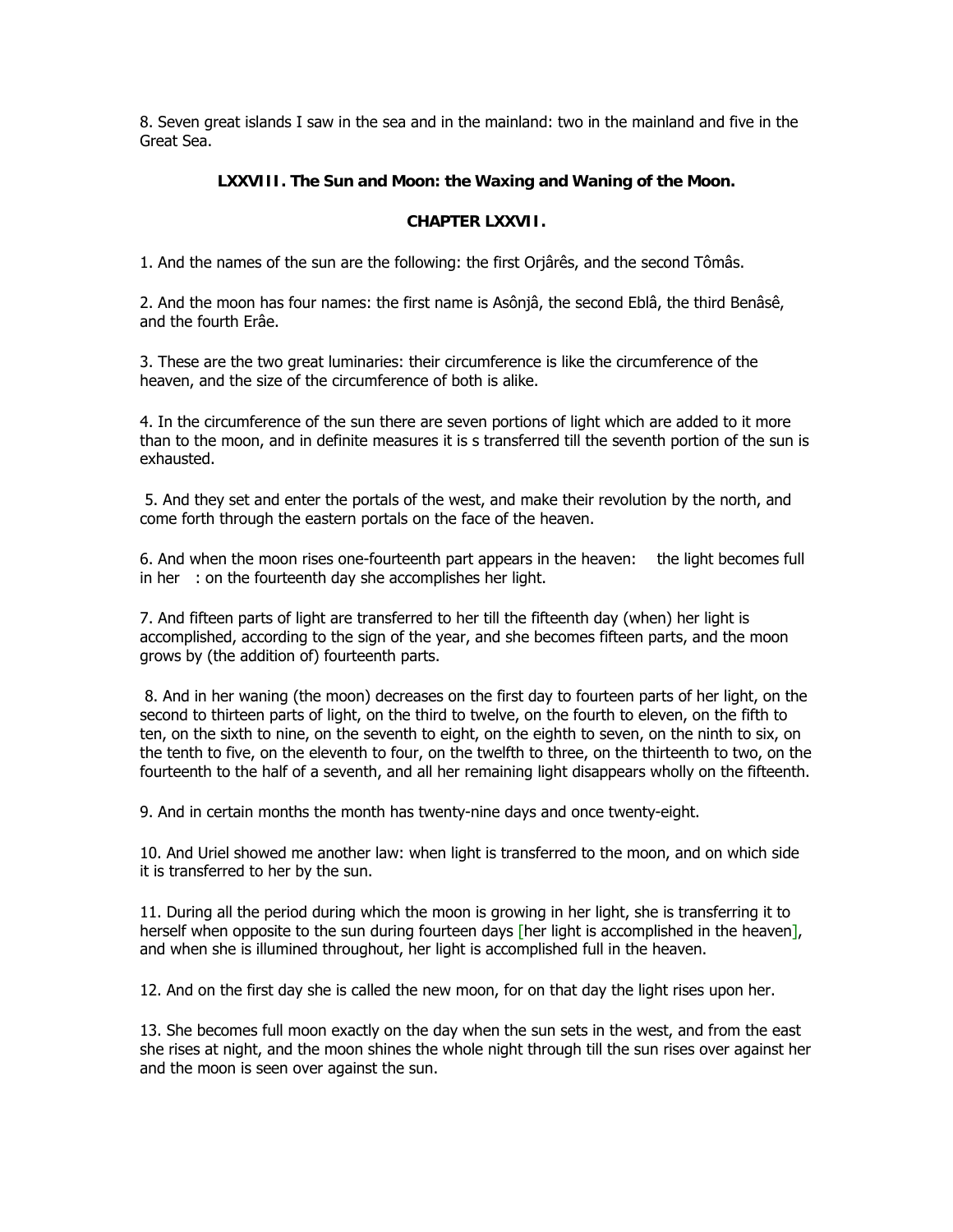14. On the side whence the light of the moon comes forth, there again she wanes till all the light vanishes and all the days of the month are at an end, and her circumference is empty, void of light.

15. And three months she makes of thirty days, and at her time she makes three months of twenty-nine days each, in which she accomplishes her waning in the first period of time, and in the first portal for one hundred and seventy-seven days.

16. And in the time of her going out she appears for three months (of) thirty days each, and for three months she appears (of) twenty-nine each.

17. At night she appears like a man for twenty days each time, and by day she appears like the heaven, and there is nothing else in her save her light.

# **LXXIX-LXXX. 1. Recapitulation of several of the Laws.**

## **CHAPTER LXXIX.**

1. And now, my son, I have shown thee everything, and the law of all the stars of the heaven is completed.

2. And he showed me all the laws of these for every day, and for every season of bearing rule, and for every year, and for its going forth, and for the order prescribed to it every month and every week:

 3. And the waning of the moon which takes place in the sixth portal: for in this sixth portal her light is accomplished, and after that there is the beginning of the waning:

4. And the waning which takes place in the first portal in its season, till one hundred and seventy-seven days are accomplished: reckoned according to weeks, twenty-five (weeks) and two days.

 5. She falls behind the sun and the order of the stars exactly five days in the course of one period, and when this place which thou seest has been traversed.

 6. Such is the picture and sketch of every luminary which Uriel the archangel, who is their leader, showed unto me.

# **CHAPTER LXXX.**

1. And in those days the angel Uriel answered and said to me: 'Behold, I have shown thee everything, Enoch, and I have revealed everything to thee that thou shouldst see this sun and this moon, and the leaders of the stars of the heaven and all those who turn them, their tasks and times and departures.

# **LXXX. 2-8. Perversion of Nature and the heavenly Bodies owning to the Sin of Men.**

2. And in the days of the sinners the years shall be shortened, And their seed shall be tardy on their lands and fields, And all things on the earth shall alter, And shall not appear in their time: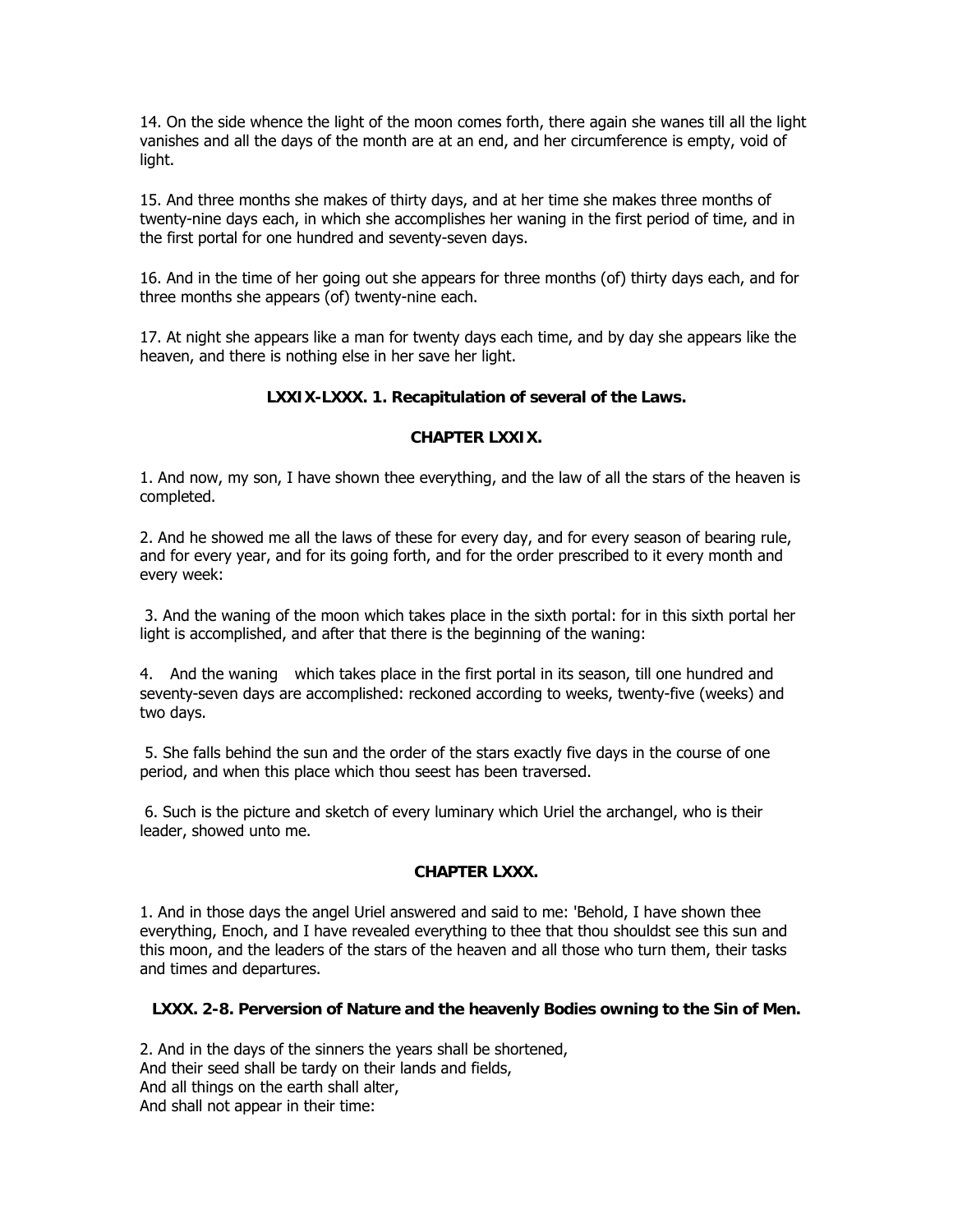And the rain shall be kept back And the heaven shall withhold (it).

3. And in those times the fruits of the earth shall be backward, And shall not grow in their time, And the fruits of the trees shall be withheld in their time.

4. And the moon shall alter her order, And not appear at her time.

5. [And in those days the **sun** shall be seen and he shall journey in the **evening** †on the extremity of the great chariot<sup> $\dagger$ </sup> in the west $\overline{\phantom{a}}$ And shall shine more brightly than accords with the order of light.

6. And many chiefs of the stars shall transgress the order (prescribed). And these shall alter their orbits and tasks, And not appear at the seasons prescribed to them.

7. And the whole order of the stars shall be concealed from the sinners, And the thoughts of those on the earth shall err concerning them, [And they shall be altered from all their ways], Yea, they shall err and take them to be gods.

8. And evil shall be multiplied upon them, And punishment shall come upon them So as to destroy all.'

# **LXXXI. The Heavenly Tablets and the Mission of Enoch.**

### **CHAPTER LXXXI.**

1. And he said unto me: 'Observe, Enoch, these heavenly tablets, And read what is written thereon, And mark every individual fact.'

2 And I observed the heavenly tablets, and read everything which was written (thereon) and understood everything, and read the book of all the deeds of mankind, and of all the children of flesh that shall be upon the earth to the remotest generations.

3. And forthwith I blessed the great Lord the King of glory for ever, in that He has made all the works of the world,

And I extolled the Lord because of His patience, And blessed Him because of the children of men.

4. And after that I said:

'Blessed is the man who dies in righteousness and goodness, Concerning whom there is no book of unrighteousness written, And against whom no day of judgement shall be found.'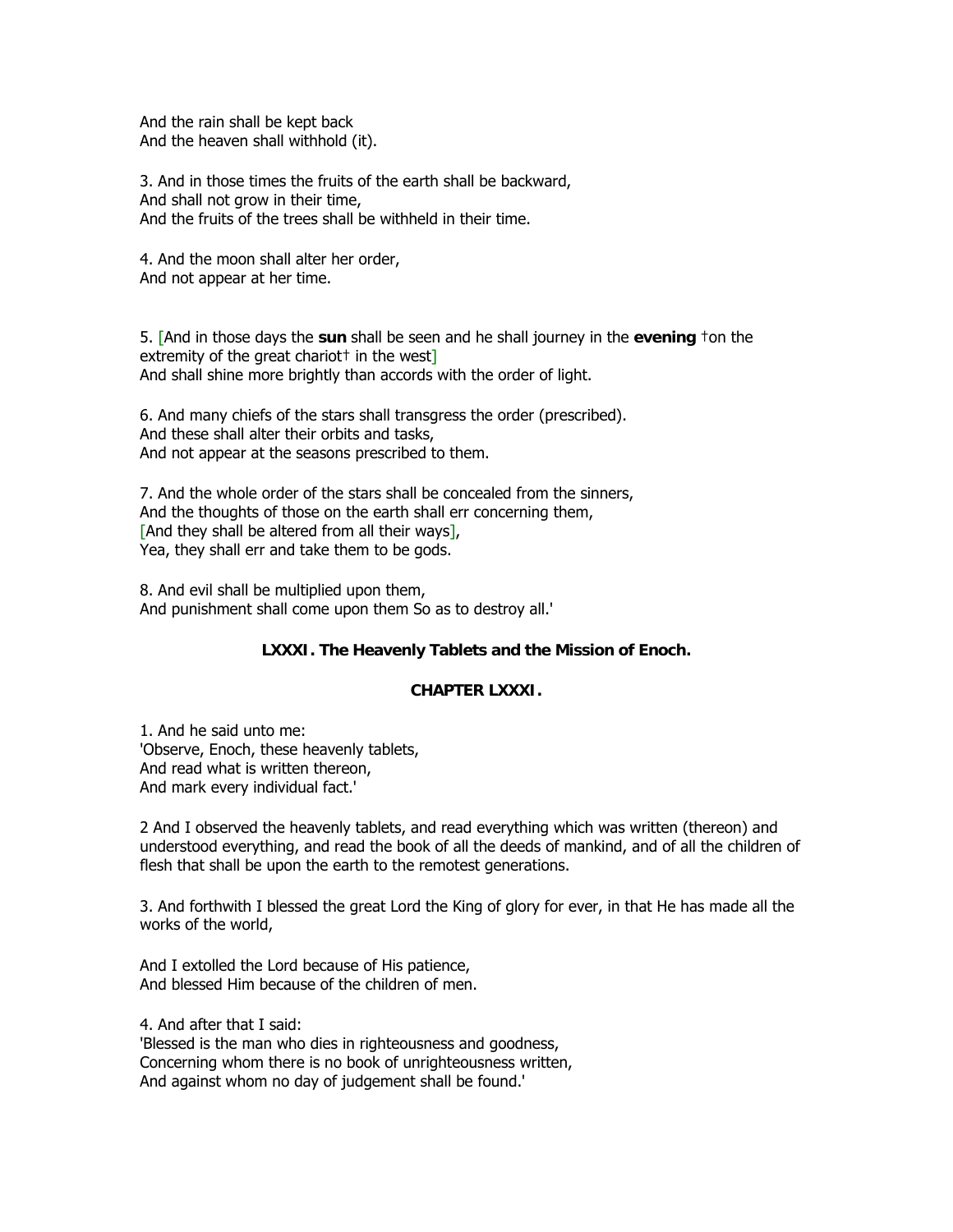5. And those seven holy ones brought me and placed me on the earth before the door of my house, and said to me: 'Declare everything to thy son Methuselah, and show to all thy children that no flesh is righteous in the sight of the Lord, for He is their Creator.

 6. One year we will leave thee with thy son, till thou givest thy (last) commands, that thou mayest teach thy children and record (it) for them, and testify to all thy children; and in the second year they shall take thee from their midst.

7. Let thy heart be strong, For the good shall announce righteousness to the good;

The righteous with the righteous shall rejoice, And shall offer congratulation to one another.

8. But the sinners shall die with the sinners, And the apostate go down with the apostate.

9. And those who practice righteousness shall die on account of the deeds of men, And be taken away on account of the doings of the godless.'

10. And in those days they ceased to speak to me, and I came to my people, blessing the Lord of the world.

## **LXXXII. Charge given to Enoch: the four Intercalary Days: the Stars which lead the Seasons and the Months.**

# **CHAPTER LXXXII.**

1. And now, my son Methuselah, all these things I am recounting to thee and writing down for thee, and I have revealed to thee everything, and given thee books concerning all these: so preserve, my son Methuselah, the books from thy father's hand, and (see) that thou deliver them to the generations of the world.

2. I have given Wisdom to thee and to thy children, [And thy children that shall be to thee], That they may give it to their children for generations, This wisdom (namely) that passeth their thought.

3. And those who understand it shall not sleep, But shall listen with the ear that they may learn this wisdom, And it shall please those that eat thereof better than good food.

4. Blessed are all the righteous, blessed are all those who walk in the way of righteousness and sin not as the sinners, in the reckoning of all their days in which the sun traverses the heaven, entering into and departing from the portals for thirty days with the heads of thousands of the order of the stars, together with the four which are intercalated which divide the four portions of the year, which lead them and enter with them four days.

5. Owing to them men shall be at fault and not reckon them in the **whole reckoning of the year**: yea, men shall be at fault, and not recognize them accurately.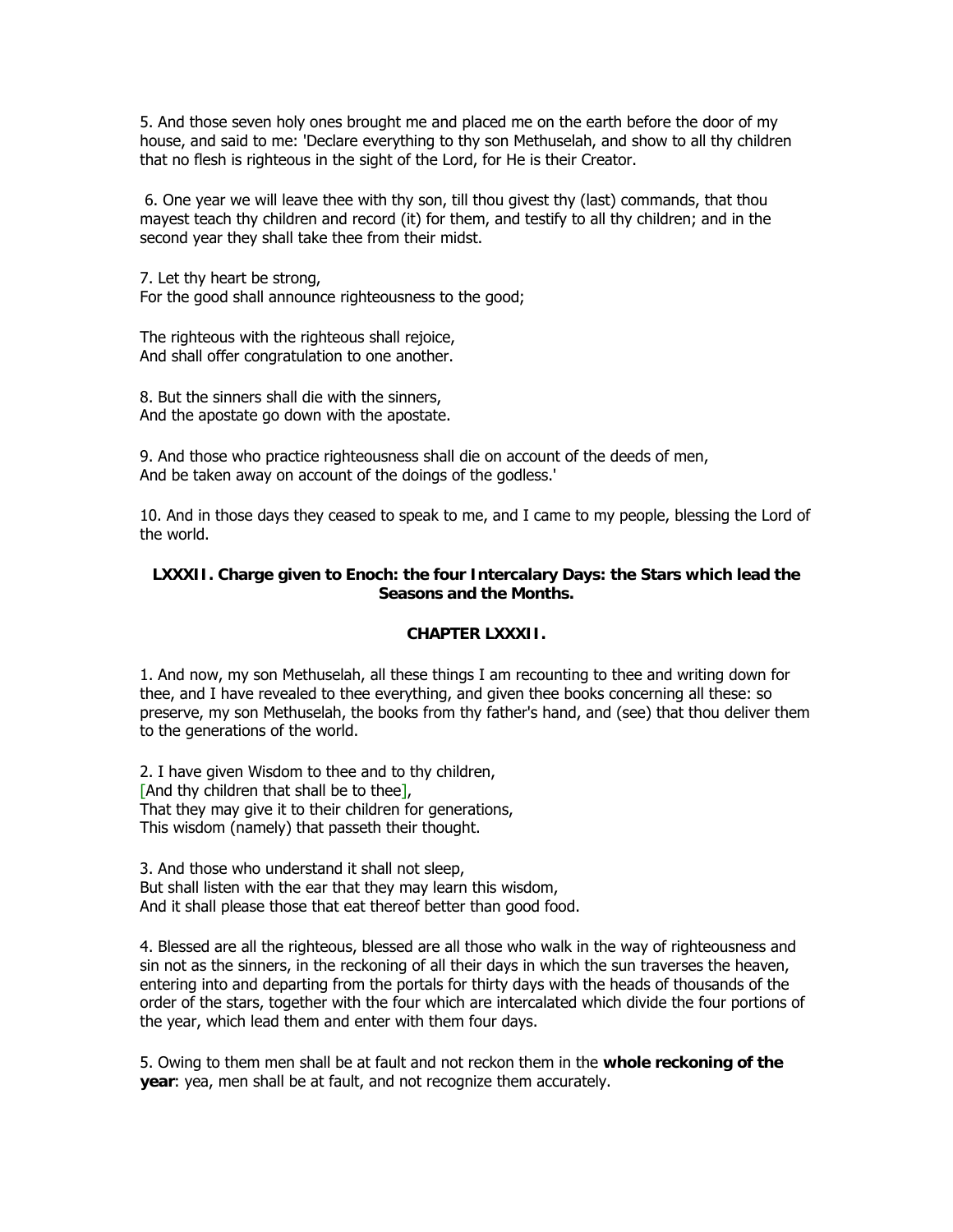6. For they belong to the reckoning of the year and are truly recorded (thereon) for ever, one in the first portal and one in the third, and one in the fourth and one in the sixth, and the year is completed in three hundred and sixty-four days.

7. And the account thereof is accurate and the recorded reckoning thereof exact; for the luminaries, and months and festivals, and years and days, has Uriel shown and revealed to me, **to whom** the Lord of the whole creation of the world hath **subjected** the host of heaven.

8. And he has power over night and day in the heaven to cause the light to give light to men- sun, moon, and stars, and all the powers of the heaven which revolve in their circular chariots.

 9. And these are the orders of the stars, which set in their places, and in their seasons and festivals and months.

10. And these are the names of those who lead them, who watch that they enter at their times, in their orders, in their seasons, in their months, in their periods of dominion, and in their positions.

11. Their four leaders who divide the four parts of the year enter first; and after them the twelve leaders of the orders who divide the months; and for the three hundred and sixty (days) there are heads over thousands who divide the days; and for the four intercalary days there are the leaders which sunder the four parts of the year.

12. And these heads over thousands are intercalated between leader and leader, each behind a station, but their leaders make the division. And these are the names of the leaders who divide the four parts of the year which are ordained: Mîlkî'êl, Hel'emmêlêk, and Mêl'êjal, and Nârêl.

13. And the names of those who lead them: Adnâr'êl, and Îjâsûsa'êl, and 'Elômê'êl--these three follow the leaders of the orders, and there is one that follows the three leaders of the orders which follow those leaders of stations that divide the four parts of the year.

15. In the beginning of the year Melkejâl rises first and rules, who is named †Tam'âinî† and sun, and all the days of his dominion whilst he bears rule are ninety-one days.

16. And these are the signs of the days which are to be seen on earth in the days of his dominion: sweat, and heat, and calms; and all the trees bear fruit, and leaves are produced on all the trees, and the harvest of wheat, and the rose-flowers, and all the flowers which come forth in the field, but the trees of the winter season become withered.

17. And these are the names of the leaders which are under them: Berka'êl, Zêlebs'êl, and another who is added a head of a thousand, called Hîlûjâsĕph: and the days of the dominion of this (leader) are at an end.

18. The next leader after him is Hêl'emmêlêk, whom one names the shining sun, and all the days of his light are ninety-one days.

19. And these are the signs of (his) days on the earth: glowing heat and dryness, and the trees ripen their fruits and produce all their fruits ripe and ready, and the sheep pair and become pregnant, and all the fruits of the earth are gathered in, and everything that is in the fields, and the winepress: these things take place in the days of his dominion.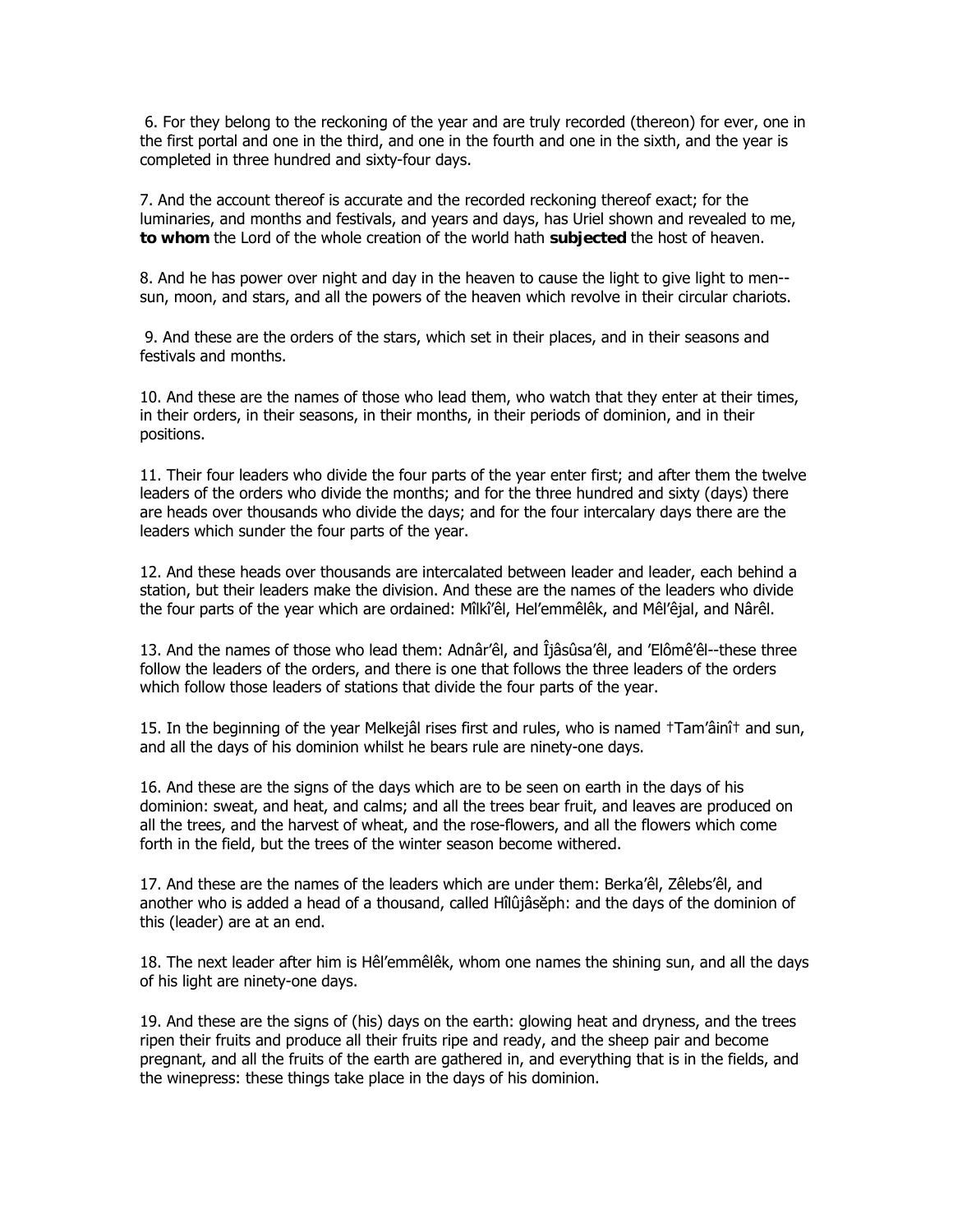20. These are the names, and the orders, and the leaders of those heads of thousands: Gîdâ'îjal, Kê'êl, and Hê'êl, and the name of the head of a thousand which is added to them, Asfâ'êl': and the days of his dominion are at an end.

# **THE DREAM-VISIONS**

# (LXXXIII-XC.)

# **LXXXIII. LXXXIV. First Dream-Vision on the Deluge.**

# **CHAPTER LXXXIII.**

1. And now, my son Methuselah, I will show thee all my visions which I have seen, recounting them before thee.

2. Two visions I saw before I took a wife, and the one was quite unlike the other: the first when I was learning to write: the second before I took thy mother, (when) I saw a terrible vision. And regarding them I prayed to the [paragraph continues] Lord.

3. I had laid me down in the house of my grandfather Mahalalel, (when) I saw in a vision how the heaven collapsed and was borne off and fell to the earth.

4. And when it fell to the earth I saw how the earth was swallowed up in a great abyss, and mountains were suspended on mountains, and hills sank down on hills, and high trees were rent from their stems, and hurled down and sunk in the abyss.

 5. And thereupon a word fell into my mouth, and I lifted up (my voice) to cry aloud, and said: 'The earth is destroyed.'

 6. And my grandfather Mahalalel waked me as I lay near him, and said unto me: 'Why dost thou cry so, my son, and why dost thou make such lamentation?'

7. And I recounted to him the whole vision which I had seen, and he said unto me: 'A terrible thing hast thou seen, my son, and of grave moment is thy dream-vision as to the secrets of all the sin of the earth: it must sink into the abyss and be destroyed with a great destruction.

 8. And now, my son, arise and make petition to the Lord of glory, since thou art a believer, that a remnant may remain on the earth, and that He may not destroy the whole earth.

 9. My son, from heaven all this will come upon the earth, and upon the earth there will be great destruction.

10. After that I arose and prayed and implored and besought, and wrote down my prayer for the generations of the world, and I will show everything to thee, my son Methuselah.

 11. And when I had gone forth below and seen the heaven, and the sun rising in the east, and the moon setting in the west, and a few stars, and the whole earth, and everything as †He had known† it in the beginning, then I blessed the Lord of judgement and extolled Him because He had made the sun to go forth from the windows of the east,  $tan$  he ascended and rose on the face of the heaven, and set out and kept traversing the path shown unto him.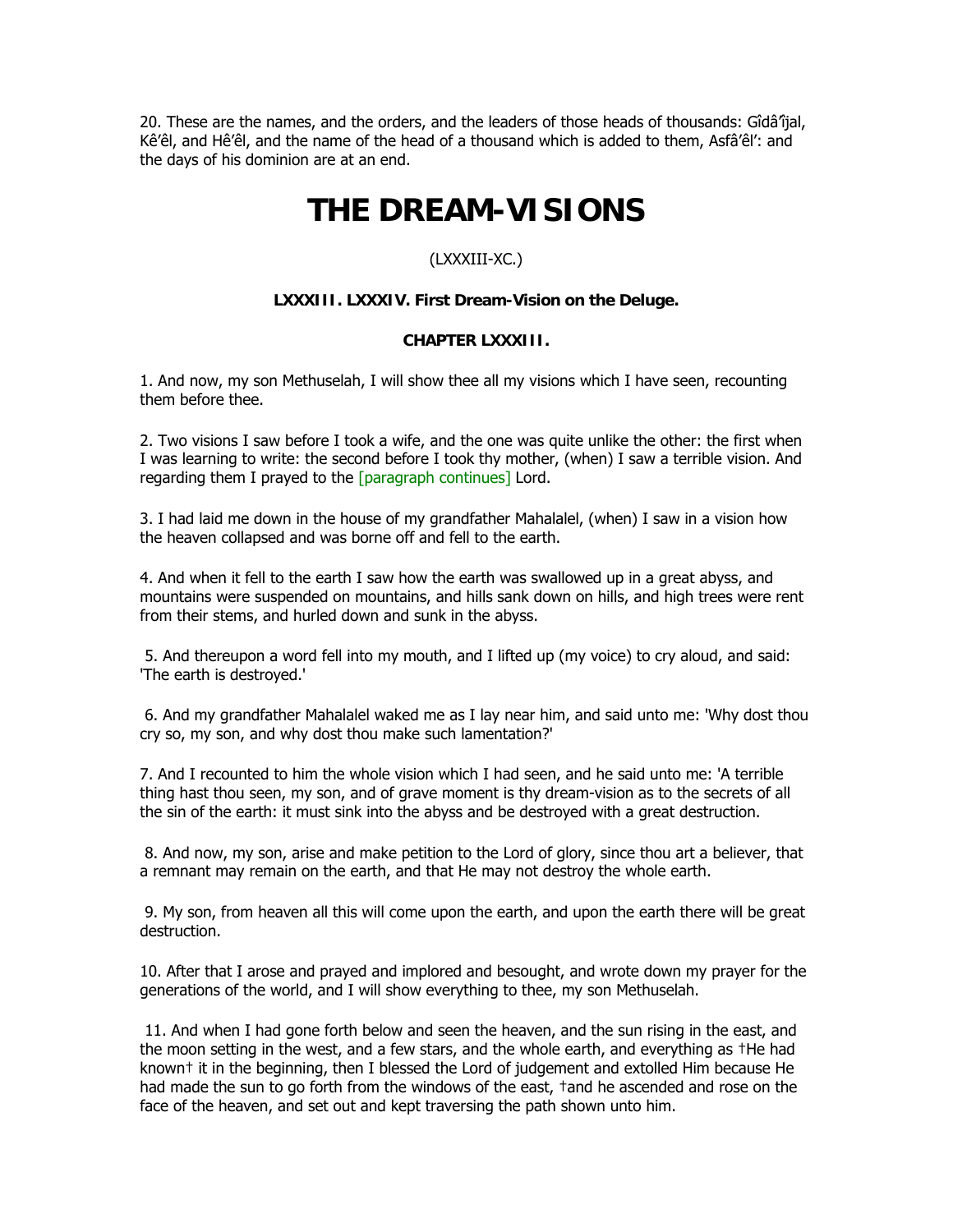## **CHAPTER LXXXIV.**

1. And I lifted up my hands in righteousness and blessed the Holy and Great One, and spake with the breath of my mouth, and with the tongue of flesh, which God has made for the children of the flesh of men, that they should speak therewith, and He gave them breath and a tongue and a mouth that they should speak therewith:

2. 'Blessed be Thou, O Lord, King, Great and mighty in Thy greatness, Lord of the whole creation of the heaven, King of kings and God of the whole world.

And Thy power and kingship and greatness abide for ever and ever, And throughout all generations Thy dominion; And all the heavens are Thy throne for ever, And the whole earth Thy footstool for ever and ever.

3. For Thou hast made and Thou rulest all things, And nothing is too hard for Thee, Wisdom departs not **from the place of Thy throne**, **Nor turns away** from Thy presence. And Thou knowest and seest and hearest everything, And there is nothing hidden from Thee [for Thou seest everything].

4. And now the angels of Thy heavens are guilty of trespass, And upon the flesh of men abideth Thy wrath until the great day of judgement.

5. And now, O God and Lord and Great King, I implore and beseech Thee to fulfil my prayer, To leave me a posterity on earth, And not destroy all the flesh of man, And make the earth without inhabitant, So that there should be an eternal destruction.

6. And now, my Lord, destroy from the earth the flesh which has aroused Thy wrath, But the flesh of righteousness and uprightness establish as a plant of the eternal seed, And hide not Thy face from the prayer of Thy servant, O Lord.'

#### **LXXXV-XC. The Second Dream-Vision of Enoch: the History of the World to the Founding of the Messianic Kingdom.**

#### **CHAPTER LXXXV.**

1. And after this I saw another dream, and I will show the whole dream to thee, my son.

2. And Enoch lifted up (his voice) and spake to his son Methuselah: 'To thee, my son, will I speak: hear my words--incline thine ear to the dream-vision of thy father.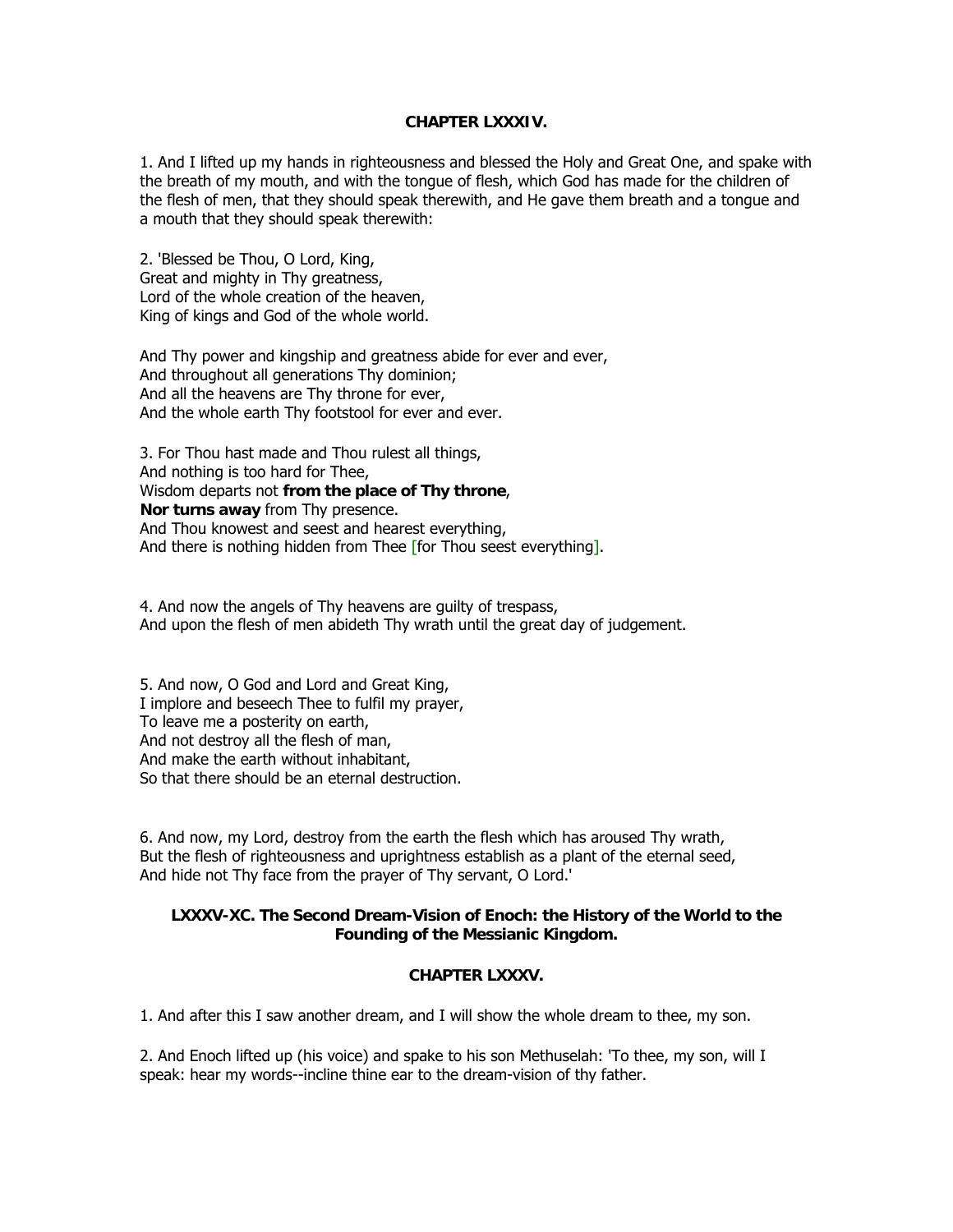3. Before I took thy mother Edna, I saw in a vision on my bed, and behold a bull came forth from the earth, and that bull was white; and after it came forth a heifer, and along with this (latter) came forth two bulls, one of them black and the other red.

4. And that black bull gored the red one and pursued him over the earth, and thereupon I could no longer see that red bull.

5. But that black bull grew and that heifer went with him, and I saw that many oxen proceeded from him which resembled and followed him.

6. And that cow, that first one, went from the presence of that first bull in order to seek that red one, but found him not, and lamented with a great lamentation over him and sought him.

7. And I looked till that first bull came to her and quieted her, and from that time onward she cried no more.

8. And after that she bore another white bull, and after him she bore many bulls and black cows.

9. And I saw in my sleep that white bull likewise grow and become a great white bull, and from Him proceeded many white bulls, and they resembled him. And they began to beget many white bulls, which resembled them, one following the other, (even) many.

## **LXXXVI. The Fall of the Angels and the Demoralization of Mankind.**

#### **CHAPTER LXXXVI.**

1. And again I saw with mine eyes as I slept, and I saw the heaven above, and behold a star fell from heaven, and it arose and eat and pastured amongst those oxen.

2. And after that I saw the large and the black oxen, and behold they all changed their stalls and pastures and their cattle, and began to live with each other.

3. And again I saw in the vision, and looked towards the heaven, and behold I saw many stars descend and cast themselves down from heaven to that first star, and they became bulls amongst those cattle and pastured with them amongst them.

 4. And I looked at them and saw, and behold they all let out their privy members, like horses, and began to cover the cows of the oxen, and they all became pregnant and bare elephants, camels, and asses.

 5. And all the oxen feared them and were affrighted at them, and began to bite with their teeth and to devour, and to gore with their horns.

 6. And they began, moreover, to devour those oxen; and behold all the children of the earth began to tremble and quake before them and to flee from them.

#### **CHAPTER LXXXVII.**

1. And again I saw how they began to gore each other and to devour each other, and the earth began to cry aloud.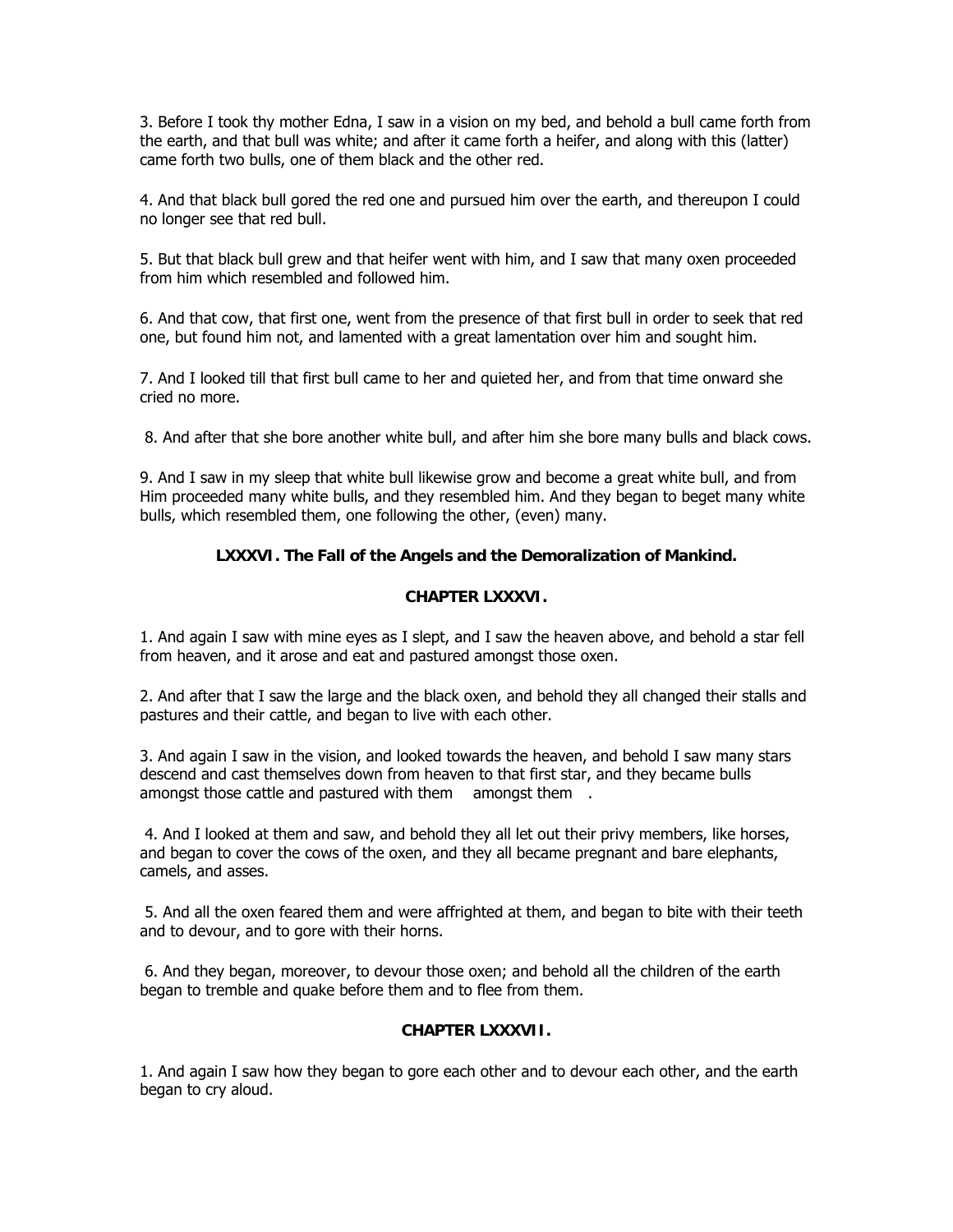2. And I raised mine eyes again to heaven, and I saw in the vision, and behold there came forth from heaven beings who were like white men: and four went forth from that place and three with them.

 3. And those three that had last come forth grasped me by my hand and took me up, away from the generations of the earth, and raised me up to a lofty place, and showed me a tower raised high above the earth, and all the hills were lower.

4. And one said unto me: 'Remain here till thou seest everything that befalls those elephants, camels, and asses, and the stars and the oxen, and all of them.'

## **LXXXVIII. The Punishment of the Fallen Angels by the Archangels.**

#### **CHAPTER LXXXVIII.**

1.And I saw one of those four who had come forth first, and he seized that first star which had fallen from the heaven, and bound it hand and foot and cast it into an abyss: now that abyss was narrow and deep, and horrible and dark.

 2. And one of them drew a sword, and gave it to those elephants and camels and asses: then they began to smite each other, and the whole earth quaked because of them.

3. And as I was beholding in the vision, lo, one of those four who had come forth stoned (them) from heaven, and gathered and took all the great stars whose privy members were like those of horses, and bound them all hand and foot, and cast them in an abyss of the earth.

#### **LXXXVII. The Advent of the Seven Archangels. LXXXIX. 1-9. The Deluge and the Deliverance of Noah.**

#### **CHAPTER LXXXIX.**

1. And one of those four went to that white bull and instructed him in a secret, without his being terrified: he was born a bull and became a man, and built for himself a great vessel and dwelt thereon; and three bulls dwelt with him in that vessel and they were covered in.

2. And again I raised mine eyes towards heaven and saw a lofty roof, with seven water torrents thereon, and those torrents flowed with much water into an enclosure.

3. And I saw again, and behold fountains were opened on the surface of that great enclosure, and that water began to swell and rise upon the surface, and I saw that enclosure till all its surface was covered with water.

4. And the water, the darkness, and mist increased upon it; and as I looked at the height of that water, that water had risen above the height of that enclosure, and was streaming over that enclosure, and it stood upon the earth.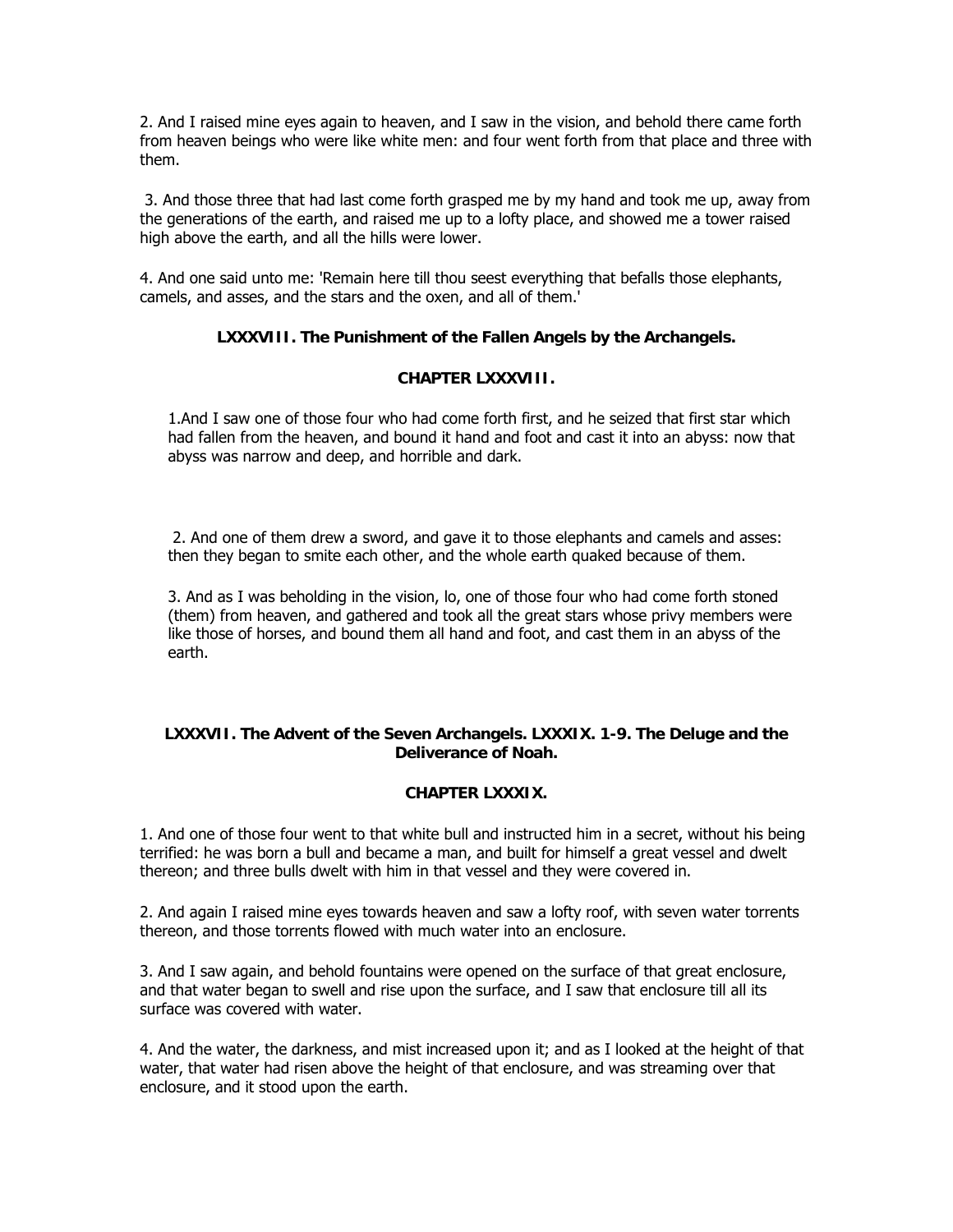5. And all the cattle of that enclosure were gathered together until I saw how they sank and were swallowed up and perished in that water.

 6. But that vessel floated on the water, while all the oxen and elephants and camels and asses sank to the bottom with all the animals, so that I could no longer see them, and they were not able to escape, (but) perished and sank into the depths.

7. And again I saw in the vision till those water torrents were removed from that high roof, and the chasms of the earth were levelled up and other abysses were opened.

8. Then the water began to run down into these, till the earth became visible; but that vessel settled on the earth, and the darkness retired and light appeared.

9. But that white bull which had become a man came out of that vessel, and the three bulls with him, and one of those three was white like that bull, and one of them was red as blood, and one black: and that white bull departed from them.

#### **LXXXIX. 10-27. From the Death of Noah to the Exodus.**

10. And they began to bring forth beasts of the field and birds, so that there arose different genera: lions, tigers, wolves, dogs, hyenas, wild boars, foxes, squirrels, swine, falcons, vultures, kites, eagles, and ravens; and among them was born a white bull.

 11. And they began to bite one another; but that white bull which was born amongst them begat a wild ass and a white bull with it, and the wild asses multiplied.

 12. But that bull which was born from him begat a black wild boar and a white sheep; and the former begat many boars, but that sheep begat twelve sheep.

13. And when those twelve sheep had grown, they gave up one of them to the asses, and those asses again gave up that sheep to the wolves, and that sheep grew up among the wolves.

14. And the Lord brought the eleven sheep to live with it and to pasture with it among the wolves: and they multiplied and became many flocks of sheep.

15. And the wolves began to fear them, and they oppressed them until they destroyed their little ones, and they cast their young into a river of much water: but those sheep began to cry aloud on account of their little ones, and to complain unto their Lord.

16. And a sheep which had been saved from the wolves fled and escaped to the wild asses; and I saw the sheep how they lamented and cried, and besought their Lord with all their might, till that Lord of the sheep descended at the voice of the sheep from a lofty abode, and came to them and pastured them.

 17. And He called that sheep which had escaped the wolves, and spake with it concerning the wolves that it should admonish them not to touch the sheep.

18. And the sheep went to the wolves according to the word of the Lord, and another sheep met it and went with it, and the two went and entered together into the assembly of those wolves, and spake with them and admonished them not to touch the sheep from henceforth.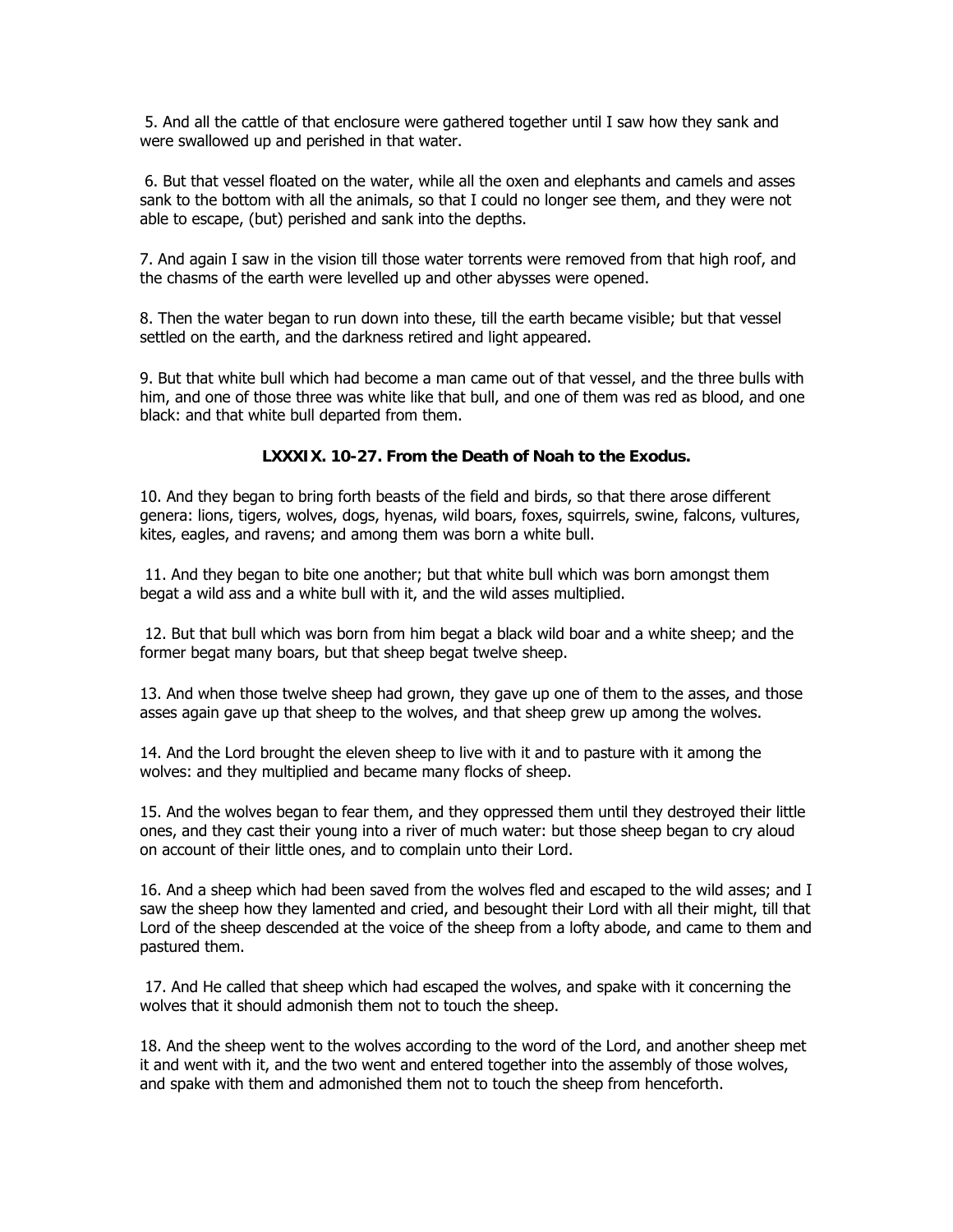19. And thereupon I saw the wolves, and how they oppressed the sheep exceedingly with all their power; and the sheep cried aloud.

 20. And the Lord came to the sheep and they began to smite those wolves: and the wolves began to make lamentation; but the sheep became quiet and forthwith ceased to cry out.

21. And I saw the sheep till they departed from amongst the wolves; but the eyes of the wolves were blinded, and those wolves departed in pursuit of the sheep with all their power.

 22. And the Lord of the sheep went with them, as their leader, and all His sheep followed Him: and his face was dazzling and glorious and terrible to behold.

23. But the wolves began to pursue those sheep till they reached a sea of water.

24. And that sea was divided, and the water stood on this side and on that before their face, and their Lord led them and placed Himself between them and the wolves.

25. And as those wolves did not yet see the sheep, they proceeded into the midst of that sea, and the wolves followed the sheep, and  $[$ those wolves $]$  ran after them into that sea.

26. And when they saw the Lord of the sheep, they turned to flee before His face, but that sea gathered itself together, and became as it had been created, and the water swelled and rose till it covered those wolves.

27. And I saw till all the wolves who pursued those sheep perished and were drowned.

#### **LXXXIX. 28-40. Israel in the Desert, the Giving of the Law, the Entrance into Palestine.**

28. But the sheep escaped from that water and went forth into a wilderness, where there was no water and no grass; and they began to open their eyes and to see; and I saw the Lord of the sheep pasturing them and giving them water and grass, and that sheep going and leading them.

29. And that sheep ascended to the summit of that lofty rock, and the Lord of the sheep sent it to them.

30. And after that I saw the Lord of the sheep who stood before them, and His appearance was great and terrible and majestic, and all those sheep saw Him and were afraid before His face.

31. And they all feared and trembled because of Him, and they cried to that sheep with them [which was amongst them]: "We are not able to stand before our Lord or to behold Him."

32. And that sheep which led them again ascended to the summit of that rock, but the sheep began to be blinded and to wander from the way which he had showed them, but that sheep wot not thereof.

 33. And the Lord of the sheep was wrathful exceedingly against them, and that sheep discovered it, and went down from the summit of the rock, and came to the sheep, and found the greatest part of them blinded and fallen away.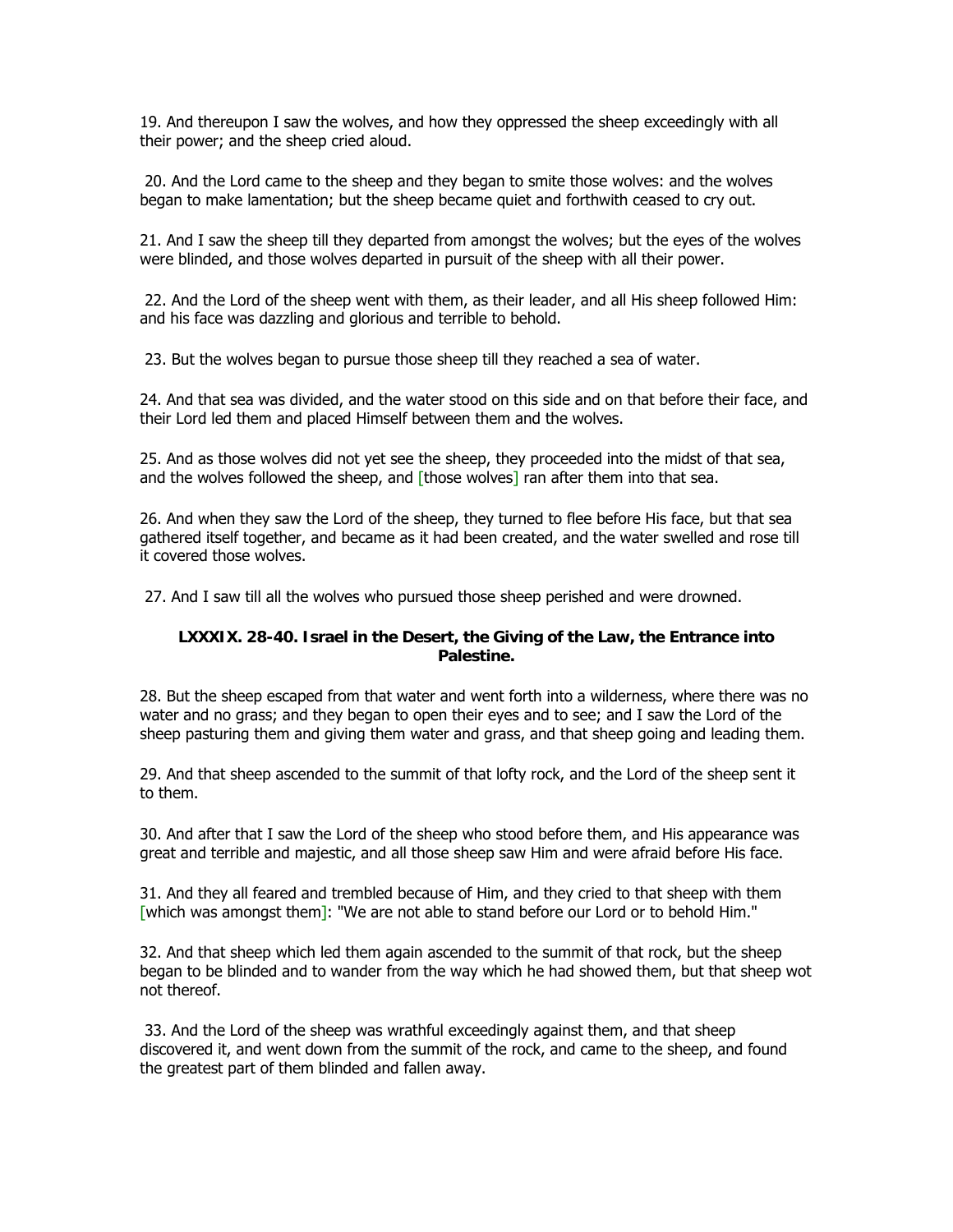34. And when they saw it they feared and trembled at its presence, and desired to return to their folds.

35. And that sheep took other sheep with it, and came to those sheep which had fallen away, and began to slay them; and the sheep feared its presence, and thus that sheep brought back those sheep that had fallen away, and they returned to their folds.

36. And I saw in this vision till that sheep became a man and built a house for the Lord of the sheep, and placed all the sheep in that house.

37. And I saw till this sheep which had met that sheep which led them fell asleep: and I saw till all the great sheep perished and little ones arose in their place, and they came to a pasture, and approached a stream of water.

38. Then that sheep, their leader which had become a man, withdrew from them and fell asleep, and all the sheep sought it and cried over it with a great crying.

39. And I saw till they left off crying for that sheep and crossed that stream of water, and there arose the two sheep as leaders in the place of those which had led them and fallen asleep (lit. "had fallen asleep and led them").

40. And I saw till the sheep came to a goodly place, and a pleasant and glorious land, and I saw till those sheep were satisfied; and that house stood amongst them in the pleasant land.

#### **LXXXIX. 41-50. From the Time of the Judges till the Building of the Temple.**

41. And sometimes their eyes were opened, and sometimes blinded, till another sheep arose and led them and brought them all back, and their eyes were opened.

42. And the dogs and the foxes and the wild boars began to devour those sheep till the Lord of the sheep raised up  $\lceil$  another sheep<sup> $\rceil$ </sup> a ram from their midst, which led them.

43. And that ram began to butt on either side those dogs, foxes, and wild boars till he had destroyed them †all†.

44. And that sheep whose eyes were opened saw that ram, which was amongst the sheep, **till** it †forsook its glory† and began to butt those sheep, and trampled upon them, and behaved itself unseemly.

 45. And the Lord of the sheep sent the **lamb** to another **lamb** and raised it to being a ram and leader of the sheep instead of that ram which had †forsaken its glory†.

46. And it went to it and spake to it alone, and raised it to being a ram, and made it the prince and leader of the sheep; but during all these things those dogs oppressed the sheep.

 47. And the first ram pursued that second ram, and that second ram arose and fled before it; and I saw till those dogs pulled down the first ram.

48. And that second ram arose and led the [little] sheep.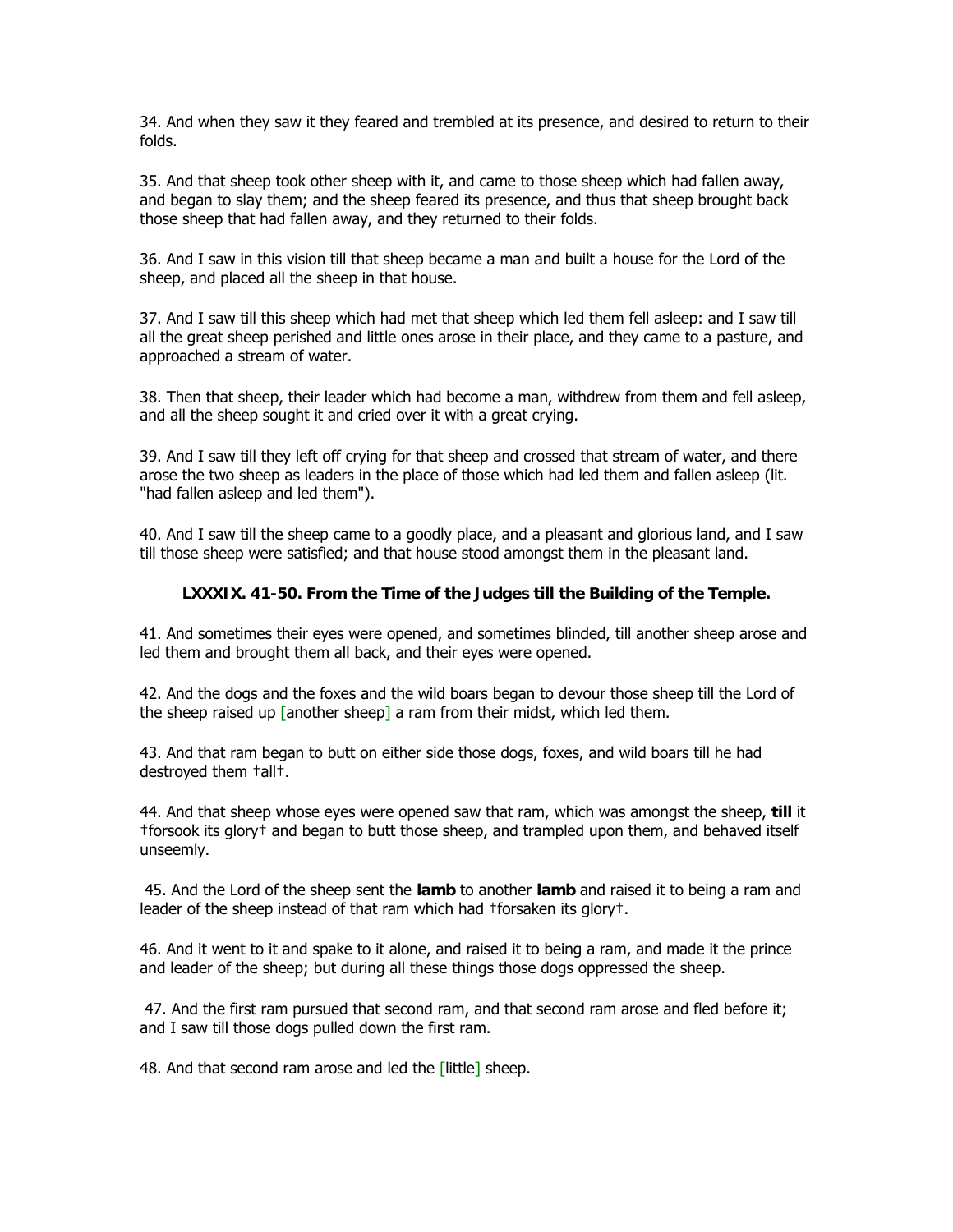49. And those sheep grew and multiplied; but all the dogs, and foxes, and wild boars feared and fled before it, and that ram butted and killed the wild beasts, and those wild beasts had no longer any power among the sheep and robbed them no more of ought.

48<sup>b</sup>. And that ram begat many sheep and fell asleep; and a little sheep became ram in its stead, and became prince and leader of those sheep.

50. And that house became great and broad, and it was built for those sheep: (and) a tower lofty and great was built on the house for the Lord of the sheep, and that house was low, but the tower was elevated and lofty, and the Lord of the sheep stood on that tower and they offered a full table before Him.

#### **LXXXIX. 51-67. The Two Kingdoms of Israel and Judah, to the Destruction of Jerusalem.**

51. And again I saw those sheep that they again erred and went many ways, and forsook that their house, and the Lord of the sheep called some from amongst the sheep and sent them to the sheep, but the sheep began to slay them.

52. And one of them was saved and was not slain, and it sped away and cried aloud over the sheep; and they sought to slay it, but the Lord of the sheep saved it from the sheep, and brought it up to me, and caused it to dwell there.

53. And many other sheep He sent to those sheep to testify unto them and lament over them.

54. And after that I saw that when they forsook the house of the Lord and His tower they fell away entirely, and their eyes were blinded; and I saw the Lord of the sheep how He wrought much slaughter amongst them in their herds until those sheep invited that slaughter and betrayed His place.

55. And He gave them over into the hands of the lions and tigers, and wolves and hyenas, and into the hand of the foxes, and to all the wild beasts, and those wild beasts began to tear in pieces those sheep.

 56. And I saw that He forsook that their house and their tower and gave them all into the hand of the lions, to tear and devour them, into the hand of all the wild beasts.

57. And I began to cry aloud with all my power, and to appeal to the Lord of the sheep, and to represent to Him in regard to the sheep that they were devoured by all the wild beasts.

58. But He remained unmoved, though He saw it, and rejoiced that they were devoured and swallowed and robbed, and left them to be devoured in the hand of all the beasts.

 59. And He called seventy shepherds, and cast those sheep to them that they might pasture them, and He spake to the shepherds and their companions: "Let each individual of you pasture the sheep henceforward, and everything that I shall command you that do ye.

60. And I will deliver them over unto you duly numbered, and tell you which of them are to be destroyed--and them destroy ye." And He gave over unto them those sheep.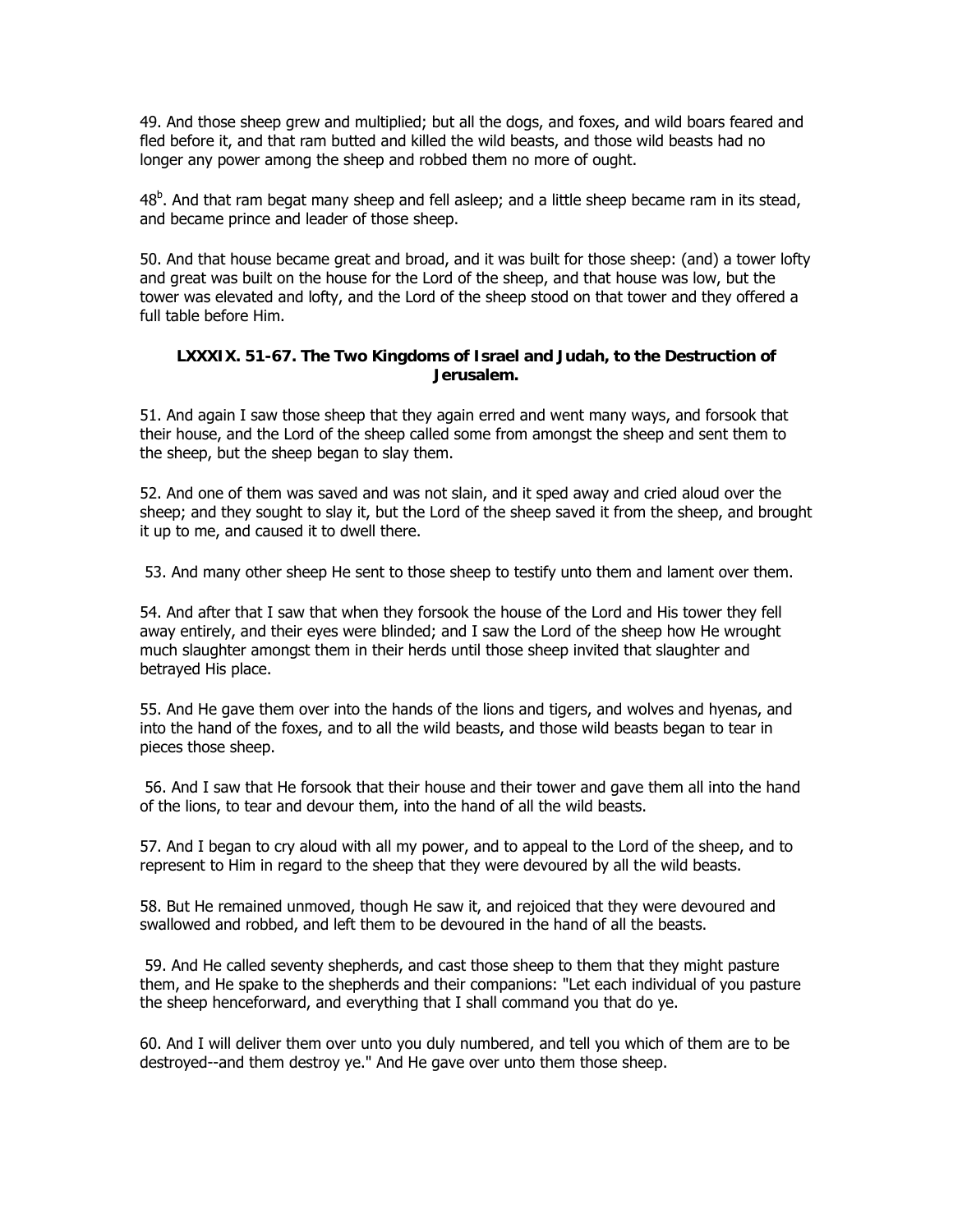61. And He called another and spake unto him: "Observe and mark everything that the shepherds will do to those sheep; for they will destroy more of them than I have commanded them.

 62. And every excess and the destruction which will be wrought through the shepherds, record (namely) how many they destroy according to my command, and how many according to their own caprice: record against every individual shepherd all the destruction he effects.

 63. And read out before me by number how many they destroy, and how many they deliver over for destruction, that I may have this as a testimony against them, and know every deed of the shepherds, that I may **comprehend** and see what they do, whether or not they abide by my command which I have commanded them.

 64. But they shall not know it, and thou shalt not declare it to them, nor admonish them, but only record against each individual all the destruction which the shepherds effect each in his time and lay it all before me."

 65. And I saw till those shepherds pastured in their season, and they began to slay and to destroy more than they were bidden, and they delivered those sheep into the hand of the lions.

66. And the lions and tigers eat and devoured the greater part of those sheep, and the wild boars eat along with them; and they burnt that tower and demolished that house.

67. And I became exceedingly sorrowful over that tower because that house of the sheep was demolished, and afterwards I was unable to see if those sheep entered that house.

#### **LXXXIX. 68-71. First Period of the Angelic Rulers--from the Destruction of Jerusalem to the Return from the Captivity.**

68. And the shepherds and their associates delivered over those sheep to all the wild beasts, to devour them, and each one of them received in his time a definite number: it was written by the other in a book how many each one of them destroyed of them.

69. And each one slew and destroyed many more than was prescribed; and I began to weep and lament on account of those sheep

70. And thus in the vision I saw that one who wrote, how he wrote down every one that was destroyed by those shepherds, day by day, and carried up and laid down and showed actually the whole book to the Lord of the sheep--(even) everything that they had done, and all that each one of them had made away with, and all that they had given over to destruction.

 71. And the book was read before the Lord of the sheep, and He took the book from his hand and read it and sealed it and laid it down.

#### **LXXXIX. 72-77. Second Period--from the time of Cyrus to that of Alexander the Great.**

72. And forthwith I saw how the shepherds pastured for twelve hours, and behold three of those sheep turned back and came and entered and began to build up all that had fallen down of that house; but the wild boars tried to hinder them, but they were not able.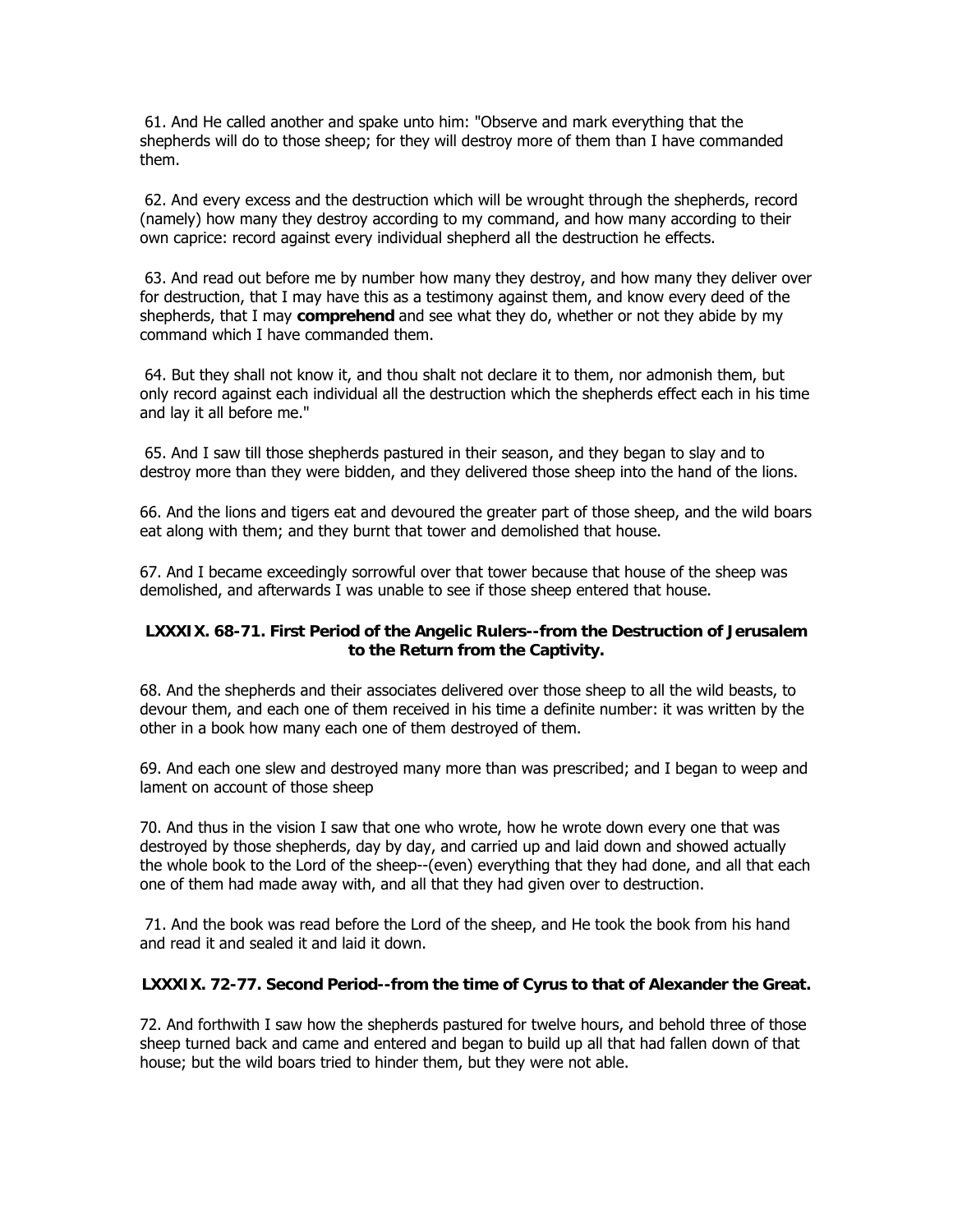73. And they began again to build as before, and they reared up that tower, and it was named the high tower; and they began again to place a table before the tower, but all the bread on it was polluted and not pure.

74. And as touching all this the eyes of those sheep were blinded so that they saw not, and (the eyes of) their shepherds likewise; and they delivered them in large numbers to their shepherds for destruction, and they trampled the sheep with their feet and devoured them.

75. And the Lord of the sheep remained unmoved till all the sheep were dispersed over the field and mingled with them (i.e. the beasts), and they (i.e. the shepherds) did not save them out of the hand of the beasts.

76. And this one who wrote the book carried it up, and showed it and read it before the Lord of the sheep, and implored Him on their account, and besought Him on their account as he showed Him all the doings of the shepherds, and gave testimony before Him against all the shepherds. And he took the actual book and laid it down beside Him and departed.

## **XC. 1-5. Third Period--from Alexander the Great to the Graeco-Syrian Domination.**

## **CHAPTER XC.**

1. And I saw till that in this manner thirty-five shepherds undertook the pasturing (of the sheep), and they severally completed their periods as did the first; and others received them into their hands, to pasture them for their period, each shepherd in his own period.

2. And after that I saw in my vision all the birds of heaven coming, the eagles, the vultures, the kites, the ravens; but the eagles led all the birds; and they began to devour those sheep, and to pick out their eyes and to devour their flesh.

3. And the sheep cried out because their flesh was being devoured by the birds, and as for me I looked and lamented in my sleep over that shepherd who pastured the sheep.

4. And I saw until those sheep were devoured by the dogs and eagles and kites, and they left neither flesh nor skin nor sinew remaining on them till only their bones stood there: and their bones too fell to the earth and the sheep became few.

 5. And I saw until that twenty-three had undertaken the pasturing and completed in their several periods fifty-eight times.

#### **XC. 6-12. Fourth Period--from the Graeco-Syrian Domination to the Maccabæan Revolt.**

6. But behold lambs were borne by those white sheep, and they began to open their eyes and to see, and to cry to the sheep.

7. Yea, they cried to them, but they did not hearken to what they said to them, but were exceedingly deaf, and their eyes were very exceedingly blinded.

8. And I saw in the vision how the ravens flew upon those lambs and took one of those lambs, and dashed the sheep in pieces and devoured them.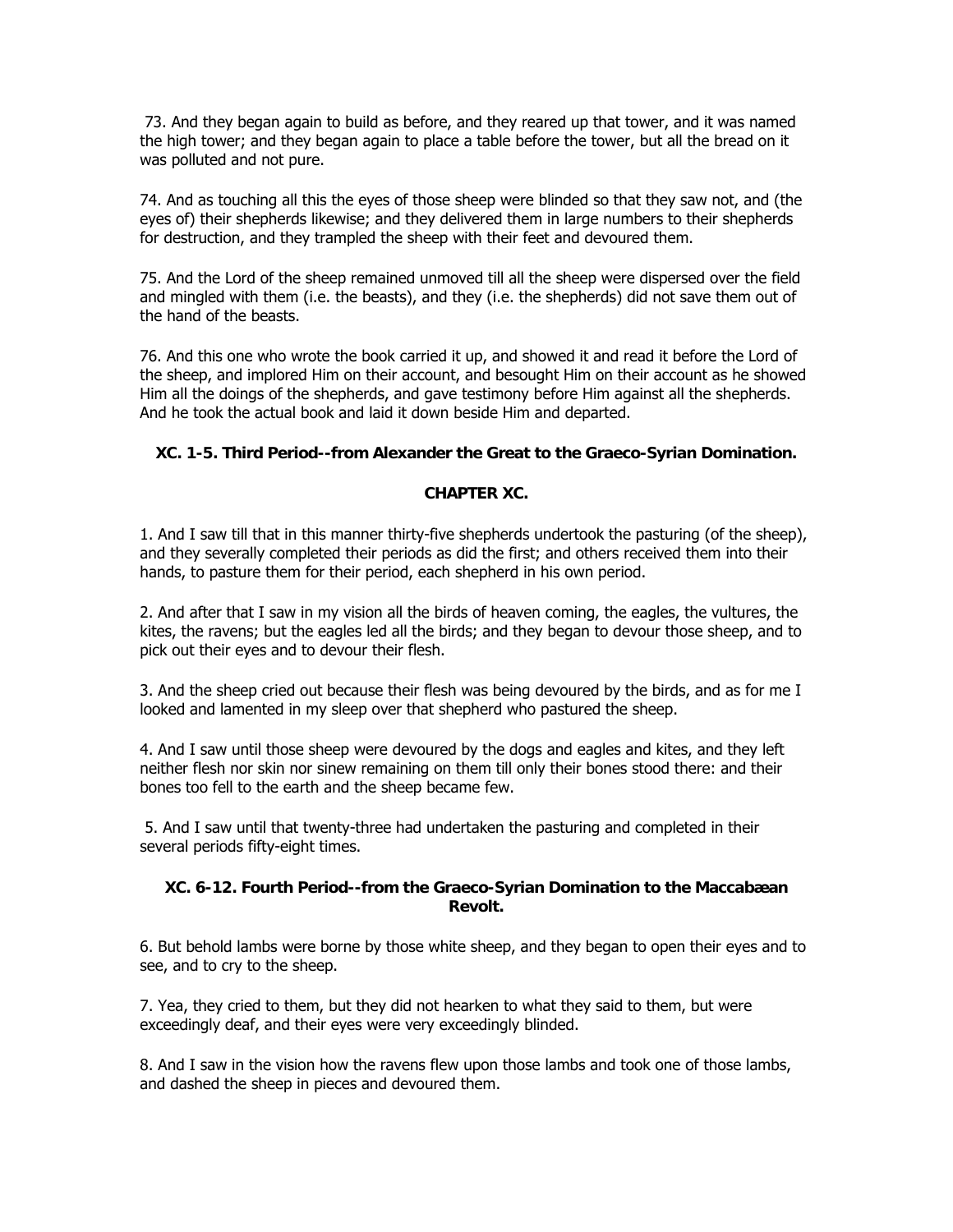9. And I saw till horns grew upon those lambs, and the ravens cast down their horns; and I saw till there sprouted a great horn of one of those sheep, and their eyes were opened.

10. And it †looked at† them [and their eyes opened], and it cried to the sheep, and the rams saw it and all ran to it.

 11. And notwithstanding all this those eagles and vultures and ravens and kites still kept tearing the sheep and swooping down upon them and devouring them: still the sheep remained silent, but the rams lamented and cried out.

 12. And those ravens fought and battled with it and sought to lay low its horn, but they had no power over it.

#### **XC. 13-19. The Last Assault of the Gentiles on the Jews (where vv. 13-15 and 16-18 are doublets).**

13. And I saw till the †shepherds and† eagles and those vultures and kites came, and †they cried to the ravens† that they should break the horn of that ram, and they battled and fought with it, and it battled with them and cried that its help might come.

16. All the eagles and vultures and ravens and kites were gathered together, and there came with them all the sheep of the field, yea, they all came together, and helped each other to break that horn of the ram.

19. And I saw till a great sword was given to the sheep, and the sheep proceeded against all the beasts of the field to slay them, and all the beasts and the birds of the heaven fled before their face.

14. And I saw till that man, who wrote down the names of the shepherds [and] carried up into the presence of the Lord of the sheep [came and helped it and showed it everything: he had come down for the help of that ram].

15. And I saw till the Lord of the sheep came unto them in wrath, and all who saw Him fled, and they all fell †into His shadow† from before His face.

17. And I saw that man, who wrote the book according to the command of the Lord, till he opened that book concerning the destruction which those twelve last shepherds had wrought, and showed that they had destroyed much more than their predecessors, before the Lord of the sheep.

18. And I saw till the Lord of the sheep came unto them and took in His hand the staff of His wrath, and smote the earth, and the earth clave asunder, and all the beasts and all the birds of the heaven fell from among those sheep, and were swallowed up in the earth and it covered them.

#### **XC. 20-27. Judgement of the Fallen Angels, the Shepherds, and the Apostates.**

20. And I saw till a throne was erected in the pleasant land, and the Lord of the sheep sat Himself thereon, and **the other** took the sealed books and opened those books before the Lord of the sheep.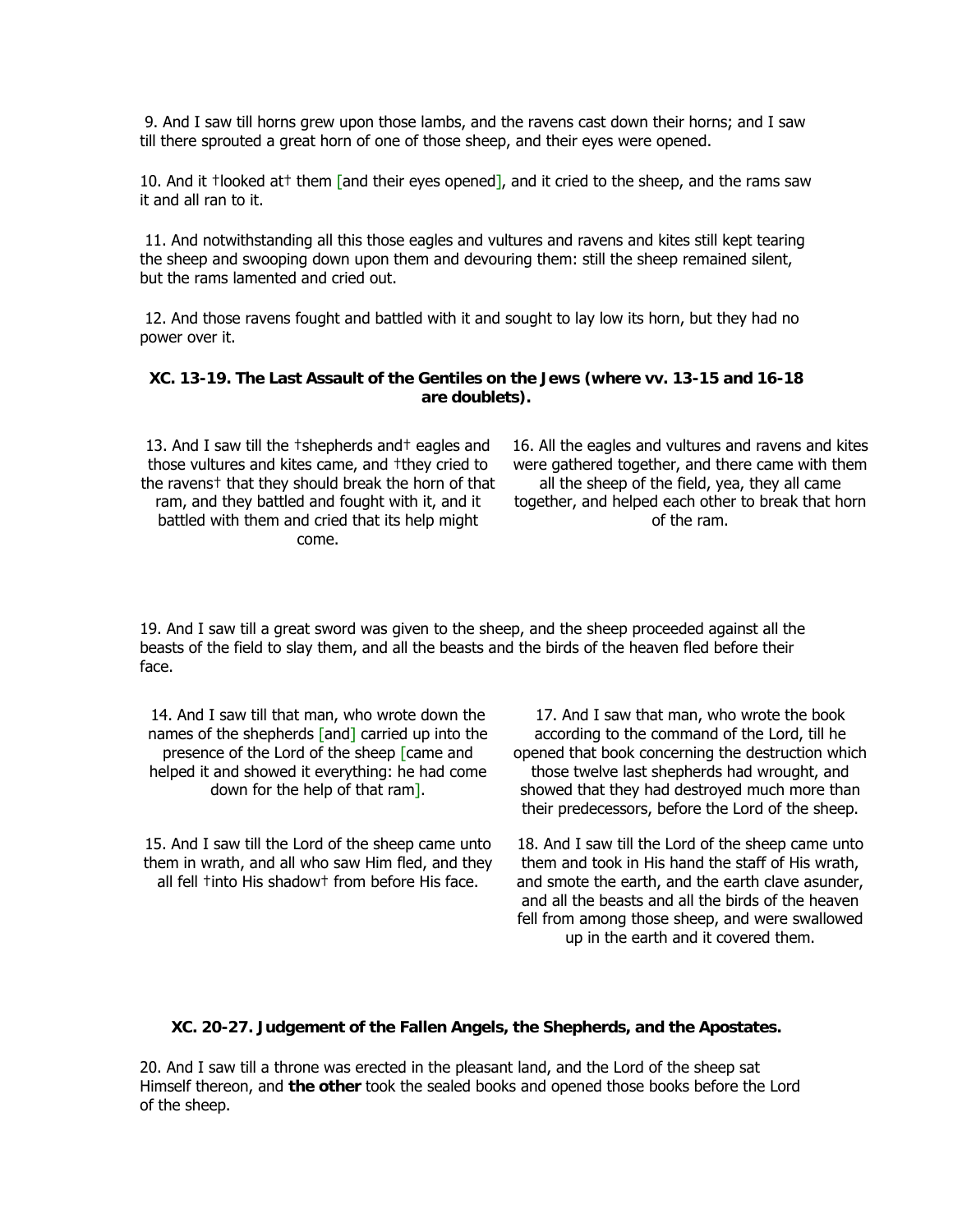21. And the Lord called those men the seven first white ones, and commanded that they should bring before Him, beginning with the first star which led the way, **all the** stars whose privy members were like those of horses, and they brought them all before [paragraph continues] Him.

22. And He said to that man who wrote before Him, being one of those seven white ones, and said unto him: "Take those seventy shepherds to whom I delivered the sheep, and who taking them on their own authority slew more than I commanded them."

23. And behold they were all bound, I saw, and they all stood before Him.

24. And the judgement was held first over the stars, and they were judged and found guilty, and went to the place of condemnation, and they were cast into an abyss, full of fire and flaming, and full of pillars of fire.

 25. And those seventy shepherds were judged and found guilty, and they were cast into that fiery abyss.

26. And I saw at that time how a like abyss was opened in the midst of the earth, full of fire, and they brought those blinded sheep, and they were all judged and found guilty and cast into this fiery abyss, and they burned; now this abyss was to the right of that house.

27. And I saw those sheep burning †and their bones burning†.

## **XC. 28-38. The New Jerusalem, the Conversion of the surviving Gentiles, the Resurrection of the Righteous, the Messiah.**

28. And I stood up to see till they folded up that old house; and carried off all the pillars, and all the beams and ornaments of the house were at the same time folded up with it, and they carried it off and laid it in a place in the south of the land.

 29. And I saw till the Lord of the sheep brought a new house greater and loftier than that first, and set it up in the place of the first which had beer folded up: all its pillars were new, and its ornaments were new and larger than those of the first, the old one which He had taken away, and all the sheep were within it.

30. And I saw all the sheep which had been left, and all the beasts on the earth, and all the birds of the heaven, falling down and doing homage to those sheep and making petition to and obeying them in every **thing**.

31. And thereafter those three who were clothed in white and had seized me by my hand  $\lceil$  who had taken me up before], and the hand of that ram also seizing hold of me, they took me up and set me down in the midst of those sheep before the judgement took place†.

32. And those sheep were all white, and their wool was abundant and clean.

33. And all that had been destroyed and dispersed, and all the beasts of the field, and all the birds of the heaven, assembled in that house, and the Lord of the sheep rejoiced with great joy because they were all good and had returned to His house.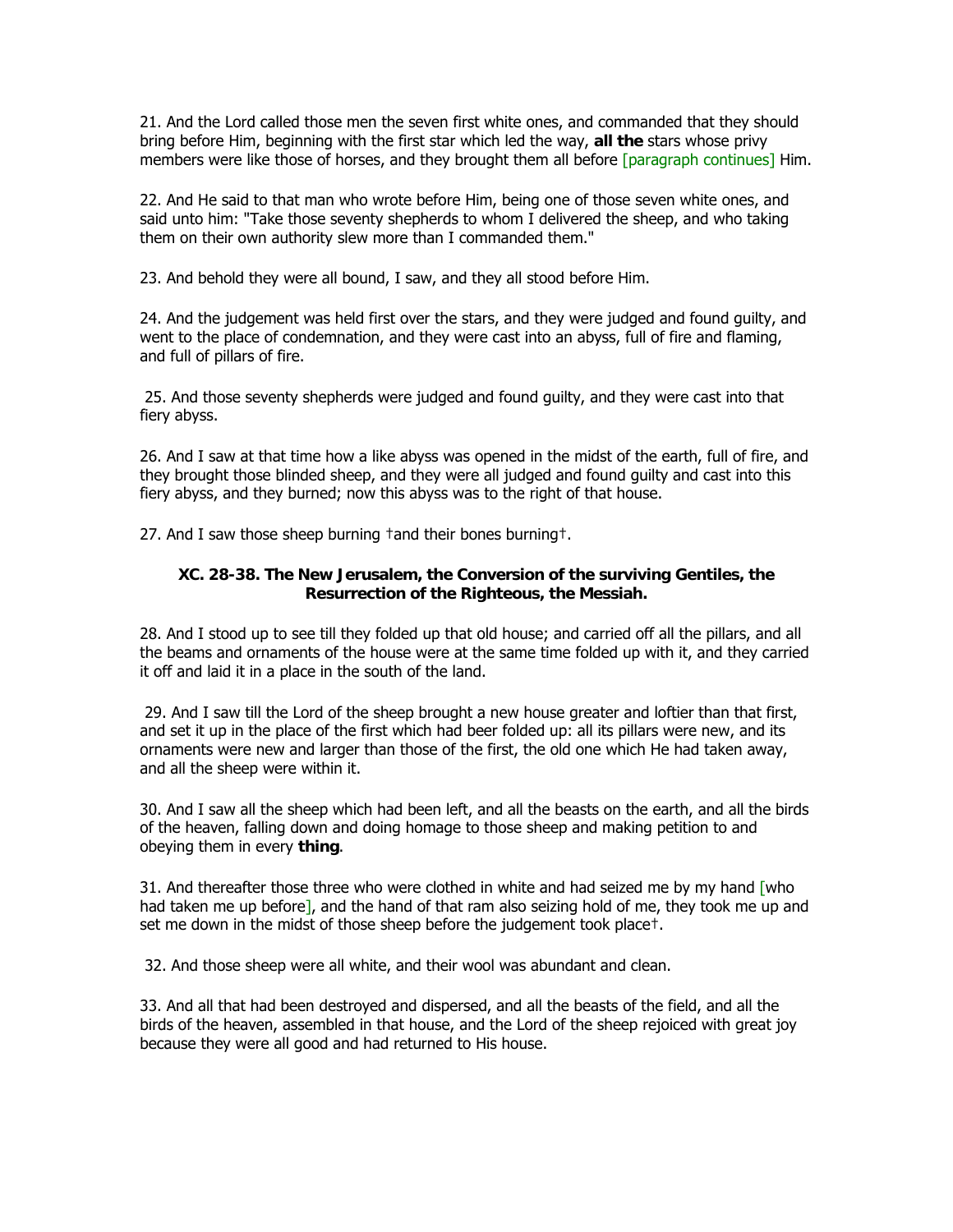34. And I saw till they laid down that sword, which had been given to the sheep, and they brought it back into the house, and it was sealed before the presence of the Lord, and all the sheep were invited into that house, but it held them not.

35. And the eyes of them all were opened, and they saw the good, and there was not one among them that did not see.

36. And I saw that that house was large and broad and very full.

37. And I saw that a white bull was born, with large horns and all the beasts of the field and all the birds of the air feared him and made petition to him all the time.

38. And I saw till all their generations were transformed, and they all became white bulls; and the first among them became a **lamb**, and that **lamb** became a great animal and had great black horns on its head; and the Lord of the sheep rejoiced over **it** and over all the oxen.

39. And I slept in their midst: and I awoke and saw everything.

 40. This is the vision which I saw while I slept, and I awoke and blessed the Lord of righteousness and gave Him glory.

 41. Then I wept with a great weeping and my tears stayed not till I could no longer endure it: when I saw, they flowed on account of what I had seen; for everything shall come and be fulfilled, and all the deeds of men in their order were shown to me.

 42. On that night I remembered the first dream, and because of it I wept and was troubled- because I had seen that vision.'

# **THE CONCLUDING SECTION OF THE BOOK.**

## (XCII-CV.)

## **XCII. XCI. 1-10. 18-19 Enoch's Book of Admonition for his Children.**

## **CHAPTER XCII.**

1. The book written by Enoch--[Enoch indeed wrote this complete doctrine of wisdom, (which is) praised of all men and a judge of all the earth] for all my children who shall dwell on the earth. And for the future generations who shall observe uprightness and peace.

2. Let not your spirit be troubled on account of the times; For the Holy and Great One has appointed days for all things.

3. And the righteous one shall arise from sleep, [Shall arise] and walk in the paths of righteousness, And all his path and conversation shall be in eternal goodness and grace.

4. He will be gracious to the righteous and give him eternal uprightness, And He will give him power so that he shall be (endowed) with goodness and righteousness. And he shall walk in eternal light.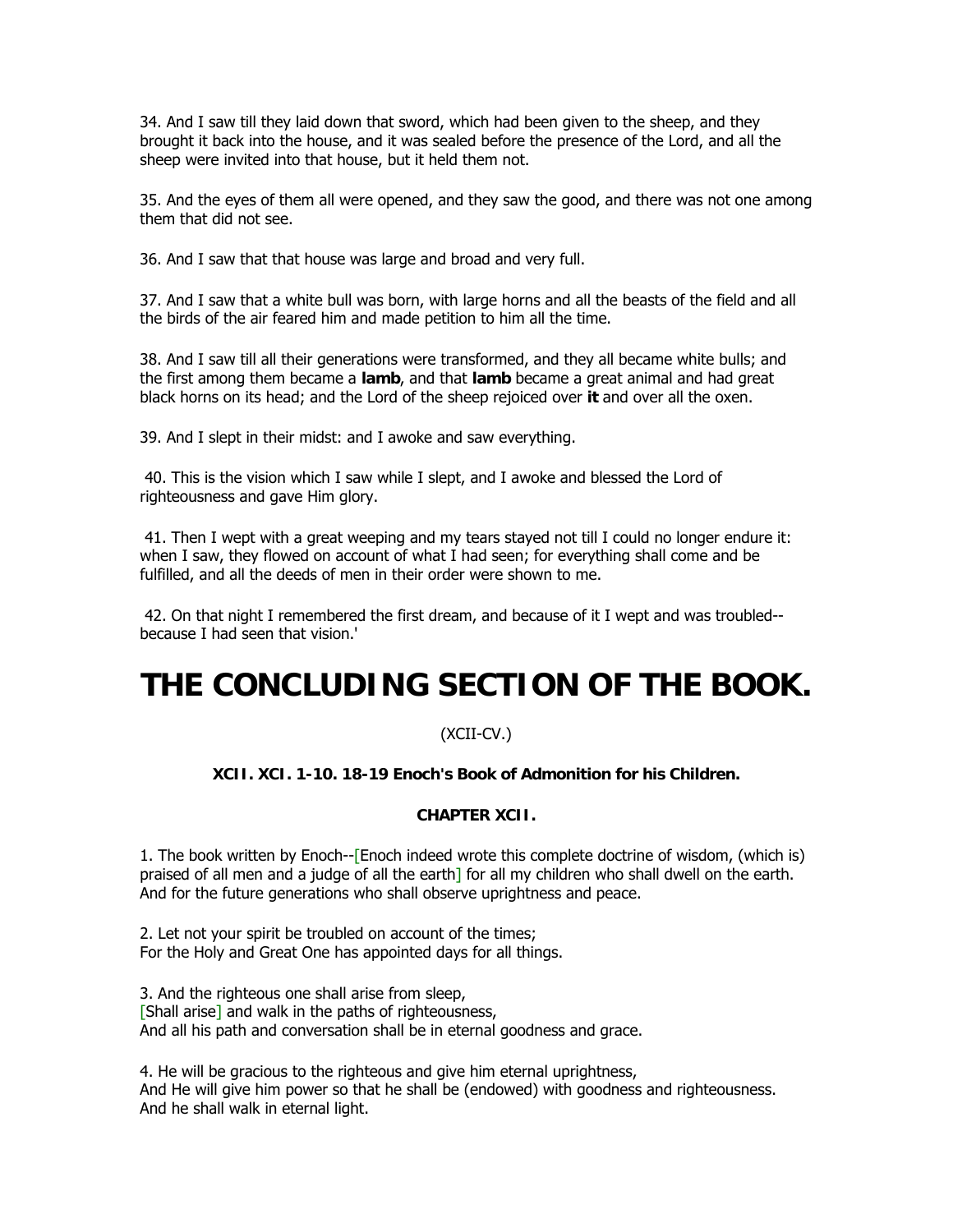5. And sin shall perish in darkness for ever, And shall no more be seen from that day for evermore.

## **XCI. 1-11. 18-19. Enoch's Admonition to his Children.**

## **CHAPTER XCI.**

1. 'And now, my son Methuselah, call to me all thy brothers And gather together to me all the sons of thy mother; p. 130 For the word calls me, And the spirit is poured out upon me, That I may show you everything That shall befall you for ever.'

2 And there upon Methuselah went and summoned to him all his brothers and assembled his relatives.

3 And he spake unto all the children of righteousness and said:

'Hear, ye sons of Enoch, all the words of your father, And hearken aright to the voice of my mouth; For I exhort you and say unto you, beloved:

Love uprightness and walk therein.

4. And draw not nigh to uprightness with a double heart, And associate not with those of a double heart, But walk in righteousness, my sons. And it shall guide you on good paths, And righteousness shall be your companion.

5. For I know that violence **must** increase on the earth, And a great chastisement be executed on the earth, And all unrighteousness come to an end:

Yea, it shall be cut off from its roots, And its whole structure be destroyed.

6. And unrighteousness shall again be consummated on the earth, And all the deeds of unrighteousness and of violence And transgression shall prevail in a twofold degree.

7. And when sin and unrighteousness and blasphemy And violence in all kinds of deeds increase, And apostasy and transgression and uncleanness increase, p. 131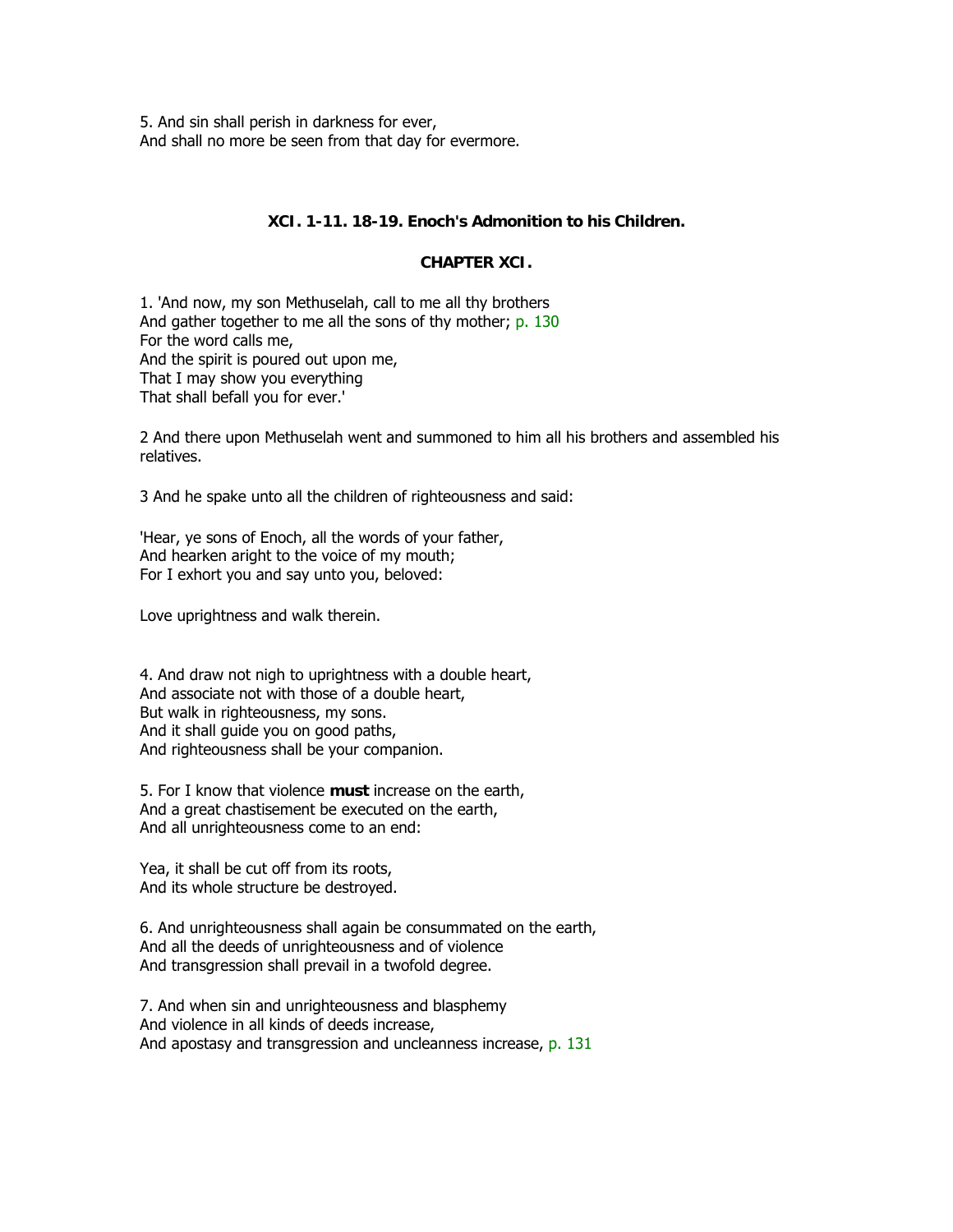A great chastisement shall come from heaven upon all these, And the holy Lord will come forth with wrath and chastisement To execute judgement on earth.

8. In those days violence shall be cut off from its roots, And the roots of unrighteousness together with deceit, And they shall be destroyed from under heaven.

9. And all the idols of the heathen shall be abandoned, And the temples burned with fire, And they shall remove them from the whole earth,

And they (i.e. the heathen) shall be cast into the judgement of fire, And shall perish in wrath and in grievous judgement for ever.

10. And the righteous shall arise from their sleep, And wisdom shall arise and be given unto them.

 $[11.$  And after that the roots of unrighteousness shall be cut off, and the sinners shall be destroyed by the sword . . . shall be cut off from the blasphemers in every place, and those who plan violence and those who commit blasphemy shall perish by the sword.]

18. And now I tell you, my sons, and show you The paths of righteousness and the paths of violence. Yea, I will show them to you again That ye may know what will come to pass.

19. And now, hearken unto me, my sons, And walk in the paths of righteousness, And walk not in the paths of violence; For all who walk in the paths of unrighteousness shall perish for ever.'

#### **XCIII. XCI. 12-17. The Apocalypse of Weeks.**

#### **CHAPTER XCIII.**

1. And after that Enoch both †gave† and began to recount from the books. And Enoch said:

'Concerning the children of righteousness and concerning the elect of the world, And concerning the plant of uprightness, I will speak these things, Yea, I Enoch will declare (them) unto you, my sons:

According to that which appeared to me in the heavenly vision, And which I have known through the word of the holy angels, And have learnt from the heavenly tablets.'

3. And Enoch began to recount from the books and said: 'I was born the seventh in the first week, While judgement and righteousness still endured.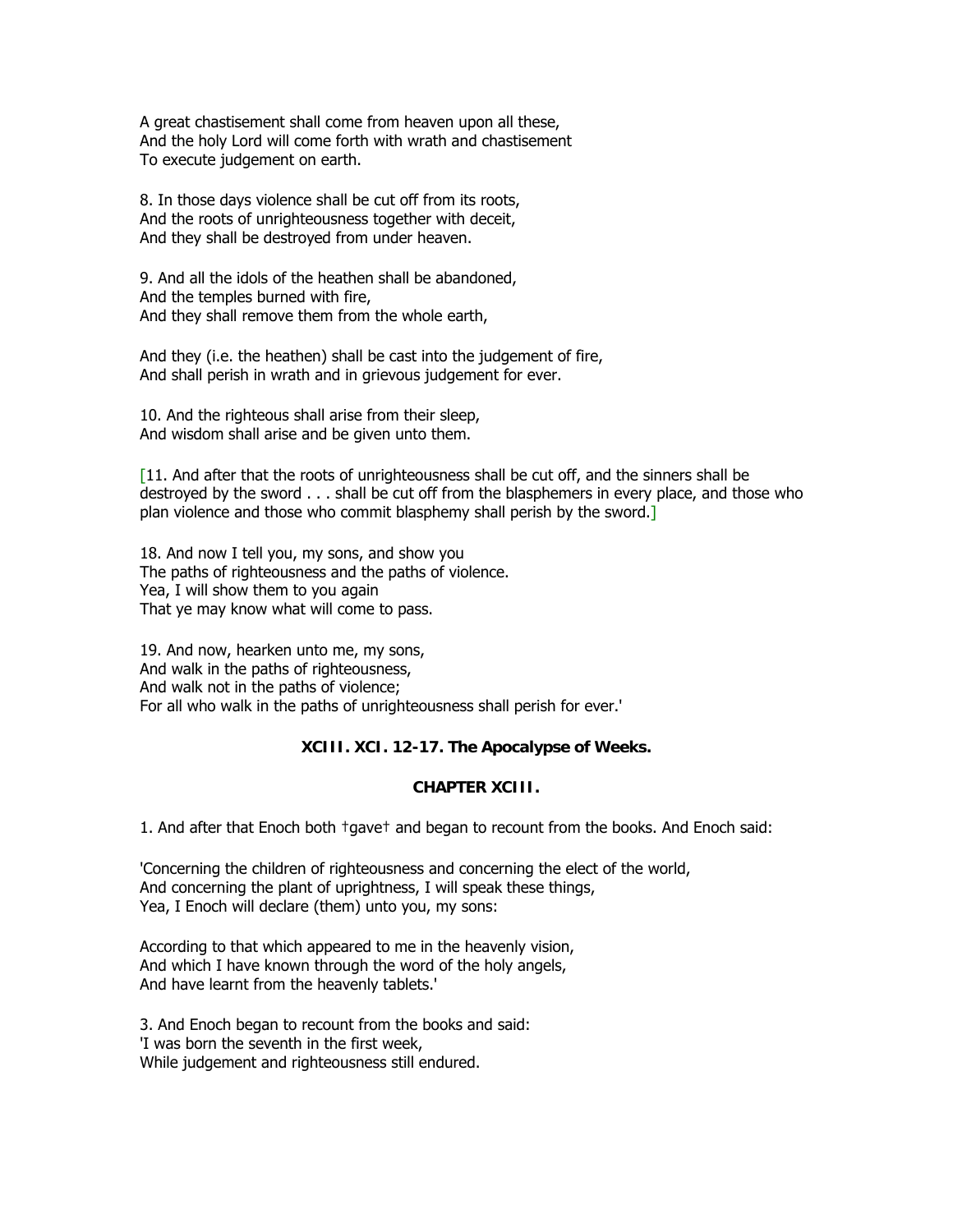4. And after me there shall arise in the second week great wickedness, And deceit shall have sprung up; And in it there shall be the first end.

And in it a man shall be saved; And after it is ended unrighteousness shall grow up, And a law shall be made for the sinners.

5. And after that in the third week at its close A man shall be elected as the plant of righteous judgement, And **his posterity** shall become the plant of righteousness for evermore.

6. And after that in the fourth week, at its close, Visions of the holy and righteous shall be seen, And a law for all generations and an enclosure shall be made for them.

7. And after that in the fifth week, at its close, The house of glory and dominion shall be built for ever. p. 133

8. And after that in the sixth week all who live in it shall be blinded, And the hearts of all of them shall godlessly forsake wisdom.

And in it a man shall ascend; And at its close the house of dominion shall be burnt with fire, And the whole race of the chosen root shall be dispersed.

9. And after that in the seventh week shall an apostate generation arise, And many shall be its deeds, And all its deeds shall be apostate.

10. And at its close shall be elected The elect righteous of the eternal plant of righteousness, To receive sevenfold instruction concerning all His creation.

 $[11.$  For who is there of all the children of men that is able to hear the voice of the Holy One without being troubled? And who can think His thoughts? and who is there that can behold all the works of heaven?

12. And how should there be one who could behold the heaven, and who is there that could understand the things of heaven and see a soul or a spirit and could tell thereof, or ascend and see all their ends and think them or do like them?

13. And who is there of all men that could know what is the breadth and the length of the earth, and to whom has been shown the measure of all of them?

14. Or is there any one who could discern the length of the heaven and how great is its height, and upon what it is founded, and how great is the number of the stars, and where all the luminaries rest?]

**XCI. 12.-17. The Last Three Weeks.**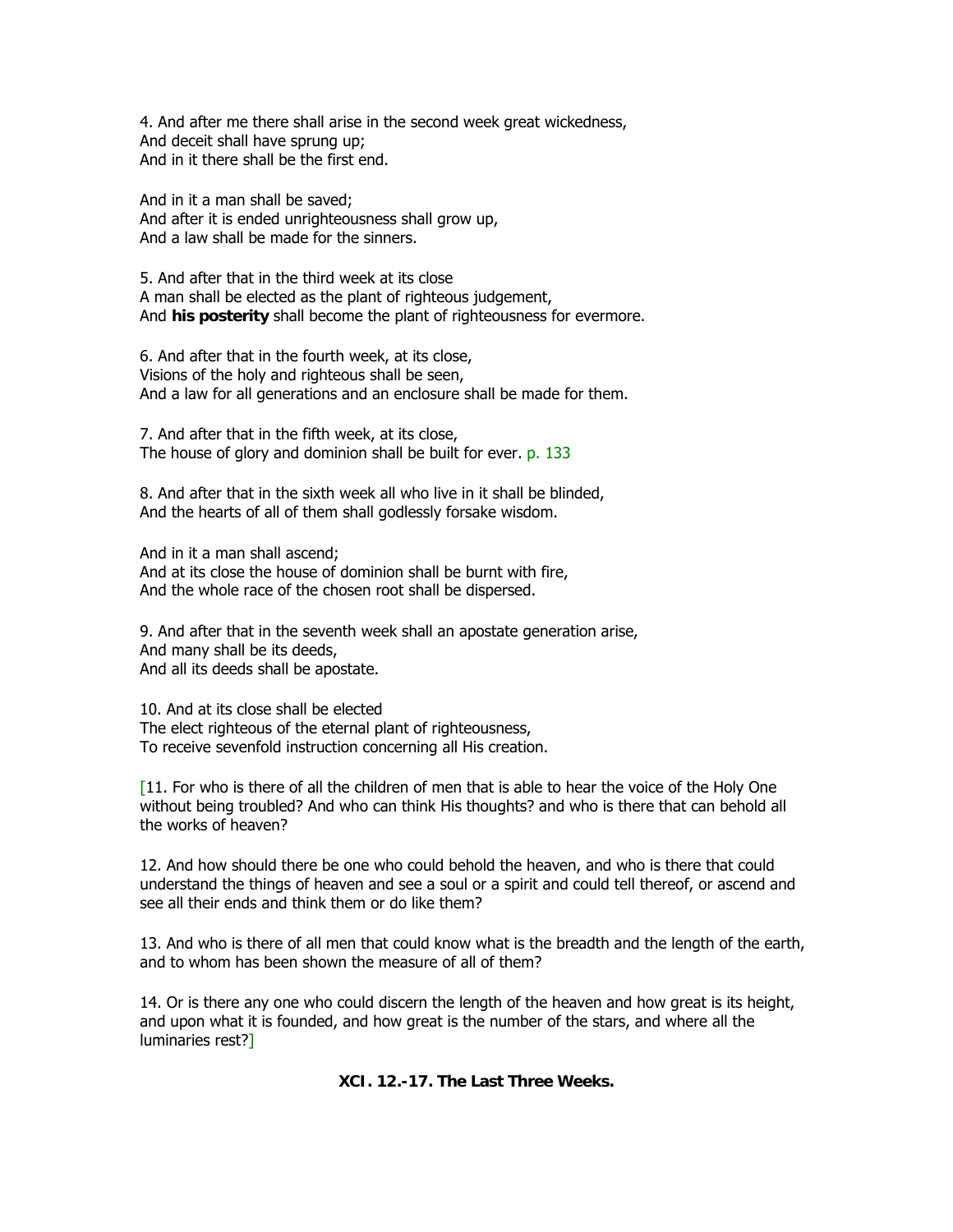#### **CHAPTER XCI.**

12. And after that there shall be another, the eighth week, that of righteousness, And a sword shall be given to it that a righteous judgement may be executed on the oppressors, And sinners shall be delivered into the hands of the righteous. p. 134

13. And at its close they shall acquire houses through their righteousness, And a house shall be built for the Great King in glory for evermore, 14d. And all mankind shall look to the path of uprightness.

14. And after that, in the ninth week, the righteous judgement shall be revealed to the whole world,

And all the works of the godless shall vanish from all the earth, And the world shall be written down for destruction.

15. And after this, in the tenth week in the seventh part, There shall be the great eternal judgement, In which He will execute vengeance amongst the angels.

16. And the first heaven shall depart and pass away, And a new heaven shall appear, And all the powers of the heavens shall give sevenfold light.

17. And after that there will be many weeks without number for ever, And all shall be in goodness and righteousness, And sin shall no more be mentioned for ever.

## **XCIV. 1-5. Admonitions to the Righteous.**

#### **CHAPTER XCIV.**

1. And now I say unto you, my sons, love righteousness and walk therein; For the paths of righteousness are worthy of acceptation, But the paths of unrighteousness shall suddenly be destroyed and vanish.

2. And to certain men of a generation shall the paths of violence and of death be revealed, And they shall hold themselves afar from them, And shall not follow them.

3. And now I say unto you the righteous: Walk not in the paths of wickedness, nor in the paths of death, And draw not nigh to them, lest ye be destroyed.

4. But seek and choose for yourselves righteousness and an elect life, And walk in the paths of peace, And ye shall live and prosper.

5. And hold fast my words in the thoughts of your hearts, And suffer them not to be effaced from your hearts;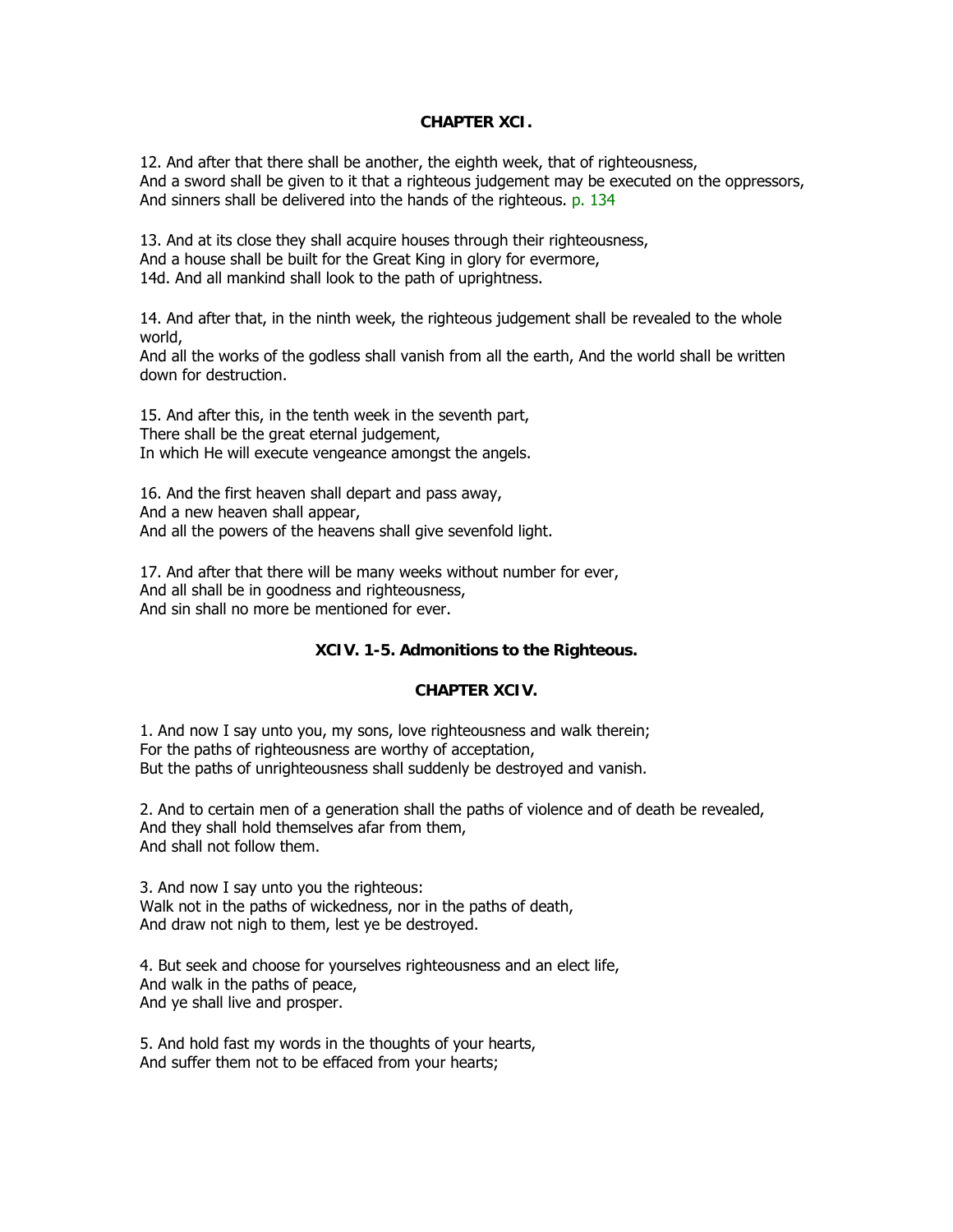For I know that sinners will tempt men to **evilly-entreat** wisdom, So that no place may be found for her, And no manner of temptation may minish.

#### **XCIV. 6-11. Woes for the Sinners.**

6. Woe to those who build unrighteousness and oppression And lay deceit as a foundation; For they shall be suddenly overthrown, And they shall have no peace.

7. Woe to those who build their houses with sin; For from all their foundations shall they be overthrown, And by the sword shall they fall.

[And those who acquire gold and silver in judgement suddenly shall perish.]

8. Woe to you, ye rich, for ye have trusted in your riches, And from your riches shall ye depart, Because ye have not remembered the Most High in the days of your riches.

9. Ye have committed blasphemy and unrighteousness, And have become ready for the day of slaughter, p. 136 And the day of darkness and the day of the great judgement.

10. Thus I speak and declare unto you: He who hath created you will overthrow you, And for your fall there shall be no compassion, And your Creator will rejoice at your destruction.

11. And your righteous ones in those days shall be A reproach to the sinners and the godless.

#### **XCV. Enoch's Grief: fresh Woes against the Sinners.**

#### **CHAPTER XCV.**

1. Oh that mine eyes were  $[a \text{ cloud of}]$  waters That I might weep over you, And pour down my tears as a cloud †of† waters: That so I might rest from my trouble of heart!

2. †Who has permitted you to practice reproaches and wickedness? And so judgement shall overtake you, sinners. †

3. Fear not the sinners, ye righteous; For again will the Lord deliver them into your hands, That ye may execute judgement upon them according to your desires.

4. Woe to you who fulminate anathemas which cannot be reversed: Healing shall therefore be far from you because of your sins.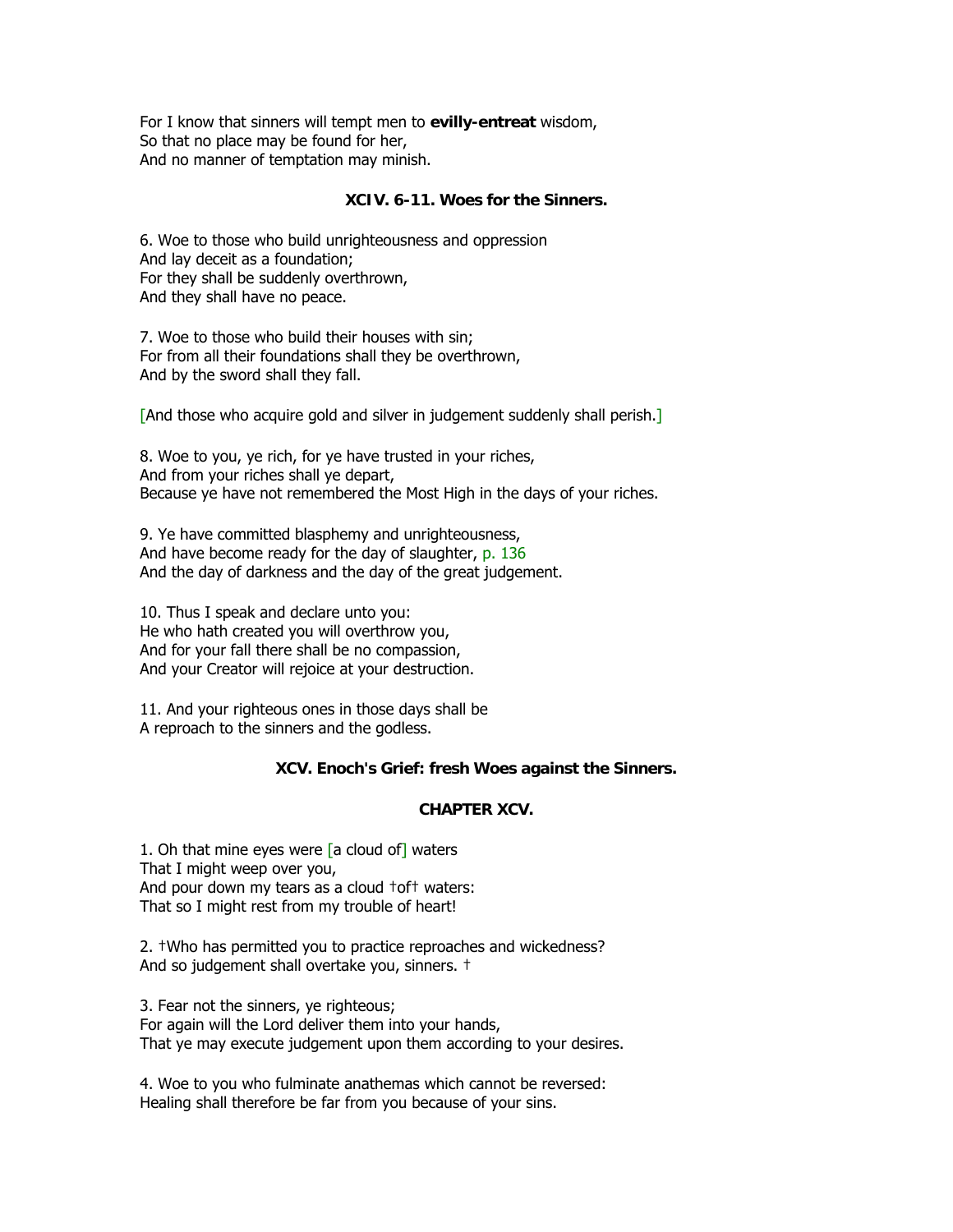5. Woe to you who requite your neighbour with evil; For ye shall be requited according to your works.

6. Woe to you, lying witnesses, And to those who weigh out injustice, For suddenly shall ye perish.

7. Woe to you, sinners, for ye persecute the righteous; For ye shall be delivered up and persecuted because of injustice, And heavy shall its yoke be upon you.

## **XCVI. Grounds of Hopefulness for the Righteous: Woes for the Wicked.**

#### **CHAPTER XCVI.**

1. Be hopeful, ye righteous; for suddenly shall the sinners perish before you, And ye shall have lordship over them according to your desires.

[2. And in the day of the tribulation of the sinners, Your children shall mount and rise as eagles, And higher than the vultures will be your nest, And ye shall ascend and enter the crevices of the earth, And the clefts of the rock for ever as coneys before the unrighteous, And the sirens shall sigh because of you-and weep.]

3. Wherefore fear not, ye that have suffered; For healing shall be your portion, And a bright light shall enlighten you, And the voice of rest ye shall hear from heaven.

4. Woe unto you, ye sinners, for your riches make you appear like the righteous, But your hearts convict you of being sinners, And this fact shall be a testimony against you for a memorial of (your) evil deeds.

5. Woe to you who devour the finest of the wheat, And drink **wine in large bowls**, And tread under foot the lowly with your might.

6. Woe to you who drink water **from every fountain**, For suddenly shall ye be consumed and wither away, Because ye have forsaken the fountain of life.

7. Woe to you who work unrighteousness And deceit and blasphemy: It shall be a memorial against you for evil.

8. Woe to you, ye mighty, Who with might oppress the righteous; For the day of your destruction is coming. In those days many and good days shall come to the righteous--in the day of your judgement.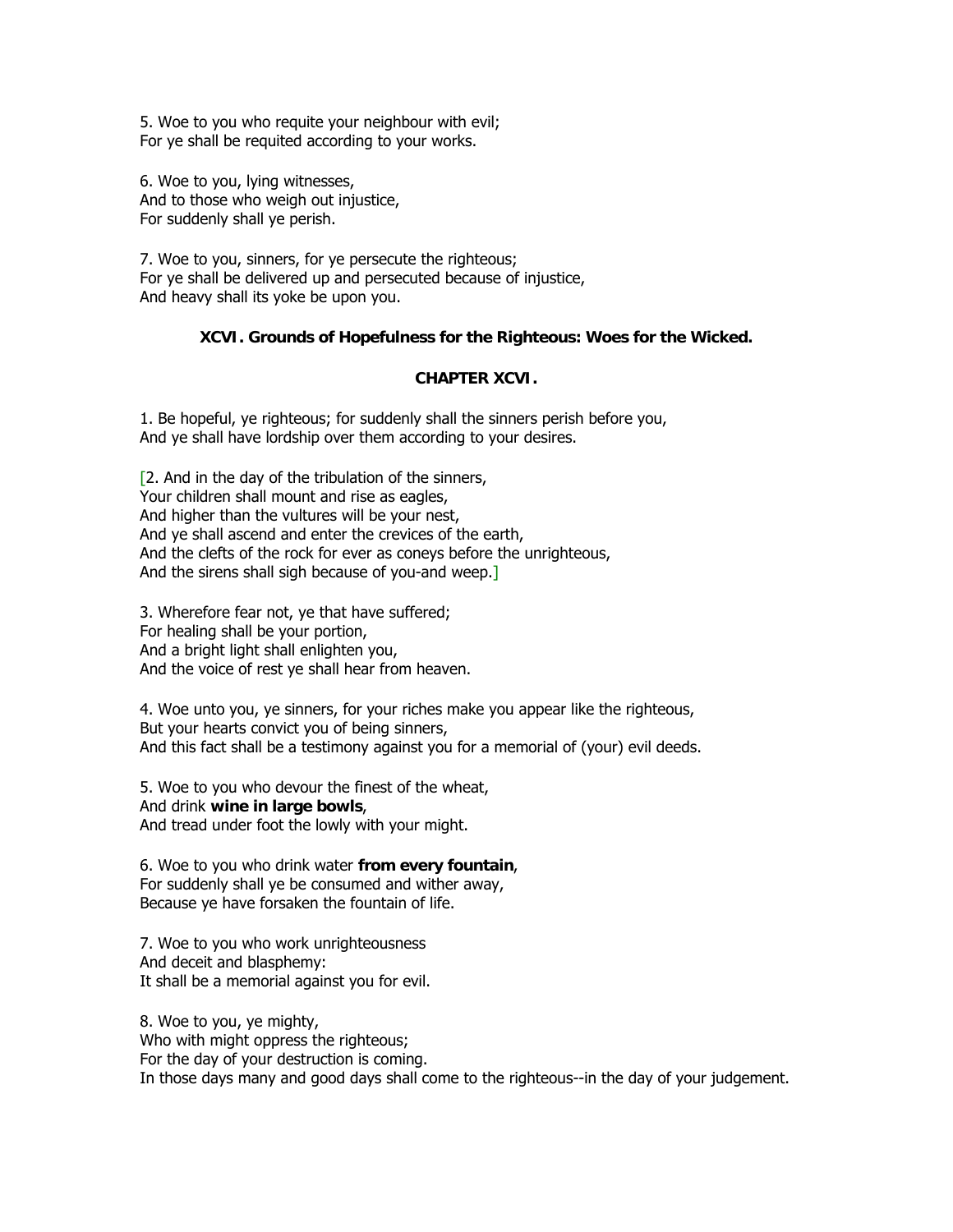## **XCVII. The Evils in Store for Sinners and the Possessors of unrighteous Wealth.**

#### **CHAPTER XCVII.**

1. Believe, ye righteous, that the sinners will become a shame And perish in the day of unrighteousness.

2. Be it known unto you (ye sinners) that the Most High is mindful of your destruction, And the angels of heaven rejoice over your destruction.

3. What will ye do, ye sinners, And whither will ye flee on that day of judgement, When ye hear the voice of the prayer of the righteous?

4. Yea, ye shall fare like unto them, Against whom this word shall be a testimony: "Ye have been companions of sinners."

5. And in those days the prayer of the righteous shall reach unto the Lord, And for you the days of your judgement shall come.

6. And all the words of your unrighteousness shall be read out before the Great Holy One, And your faces shall be covered with shame, And He will reject every work which is grounded on unrighteousness.

7. Woe to you, ye sinners, who live on the mid ocean and on the dry land, Whose remembrance is evil against you.

8. Woe to you who acquire silver and gold in unrighteousness and say: "We have become rich with riches and have possessions; And have acquired everything we have desired.p. 139

9. And now let us do what we purposed: For we have gathered silver, 9<sup>d</sup> And many are the husbandmen in our houses."  $9^e$  And our granaries are (brim) full as with water,

10 Yea and like water your lies shall flow away; For your riches shall not abide But speedily ascend from you;

For ye have acquired it all in unrighteousness, And ye shall be given over to a great curse.

#### **XCVIII. Self-indulgence of Sinners: Sin originated by Man: all Sin recorded in Heaven: Woes for the Sinners.**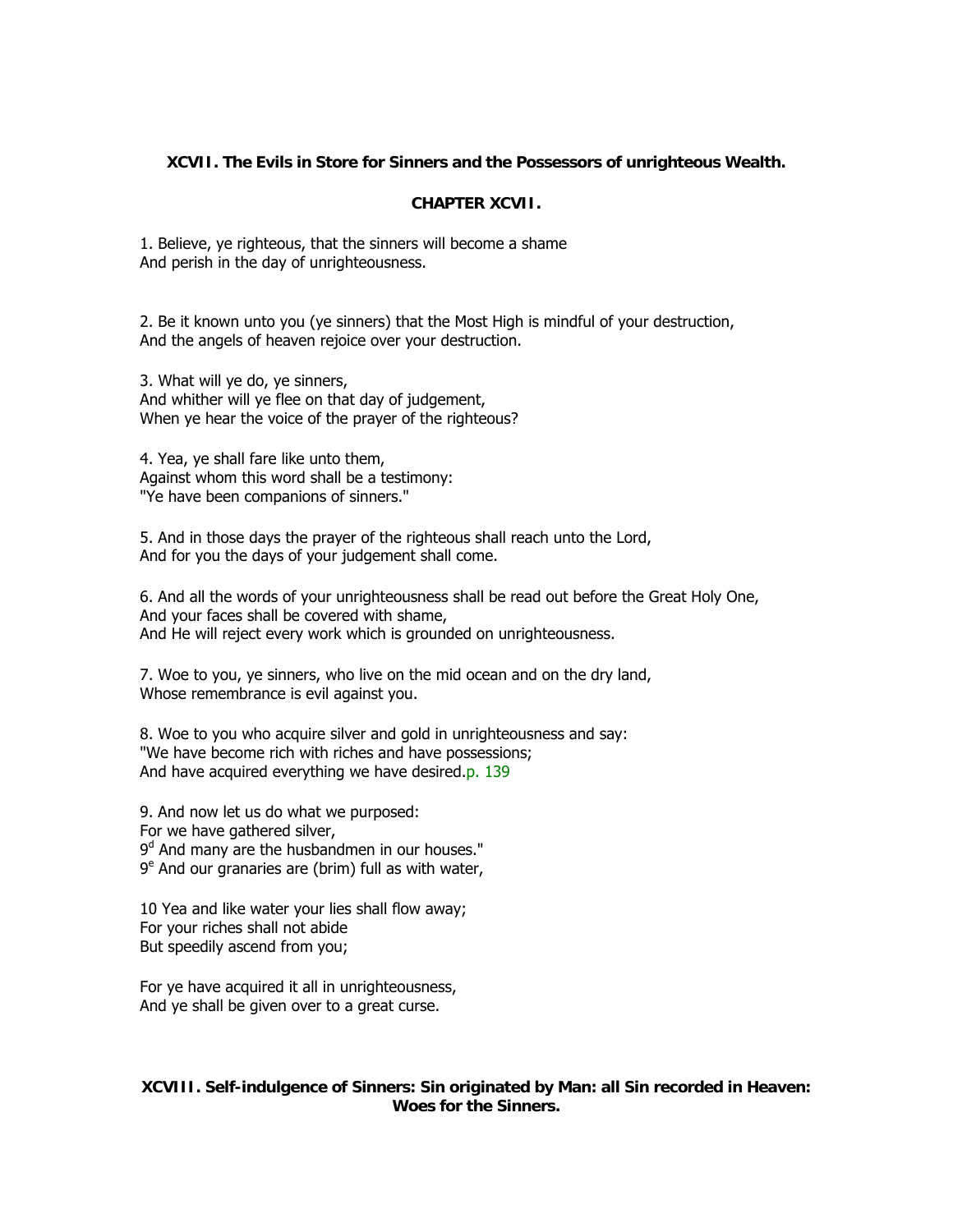#### **CHAPTER XCVIII.**

1. And now I swear unto you, to the wise and to the foolish, For ye shall have manifold experiences on the earth.

2. For ye men shall put on more adornments than a woman, And coloured garments more than a virgin: In royalty and in grandeur and in power, And in silver and in gold and in purple, And in splendour and in food they shall be poured out as water.

3. Therefore they shall be wanting in doctrine and wisdom, And they shall perish thereby together with their possessions; And with all their glory and their splendour, And in shame and in slaughter and in great destitution, Their spirits shall be cast into the furnace of fire.

4. I have sworn unto you, ye sinners, as a mountain has not become a slave, And a hill does not become the handmaid of a woman, Even so sin has not been sent upon the earth, But man of himself has created it, p. 140 And under a great curse shall they fall who commit it.

5. And barrenness has not been given to the woman, But on account of the deeds of her own hands she dies without children.

6. I have sworn unto you, ye sinners, by the Holy Great One, That all your evil deeds are revealed in the heavens, And that none of your deeds of oppression are covered and hidden.

7. And do not think in your spirit nor say in your heart that ye do not know and that ye do not see that every sin is every day recorded in heaven in the presence of the Most High.

8. From henceforth ye know that all your oppression wherewith ye oppress is written down every day till the day of your judgement.

9. Woe to you, ye fools, for through your folly shall ye perish: and ye transgress against the wise, and so good hap shall not be your portion.

10. And now, know ye that ye are prepared for the day of destruction: wherefore do not hope to live, ye sinners, but ye shall depart and die; for ye know no ransom; for ye are prepared for the day of the great judgement, for the day of tribulation and great shame for your spirits.

11. Woe to you, ye obstinate of heart, who work wickedness and eat blood: Whence have ye good things to eat and to drink and to be filled? [paragraph continues] From all the good things which the Lord the Most High has placed in abundance on the earth; therefore ye shall have no peace.

 12. Woe to you who love the deeds of unrighteousness: wherefore do ye hope for good hap unto yourselves? know that ye shall be delivered into the hands of the righteous, and they shall cut off your necks and slay you, and have no mercy upon you.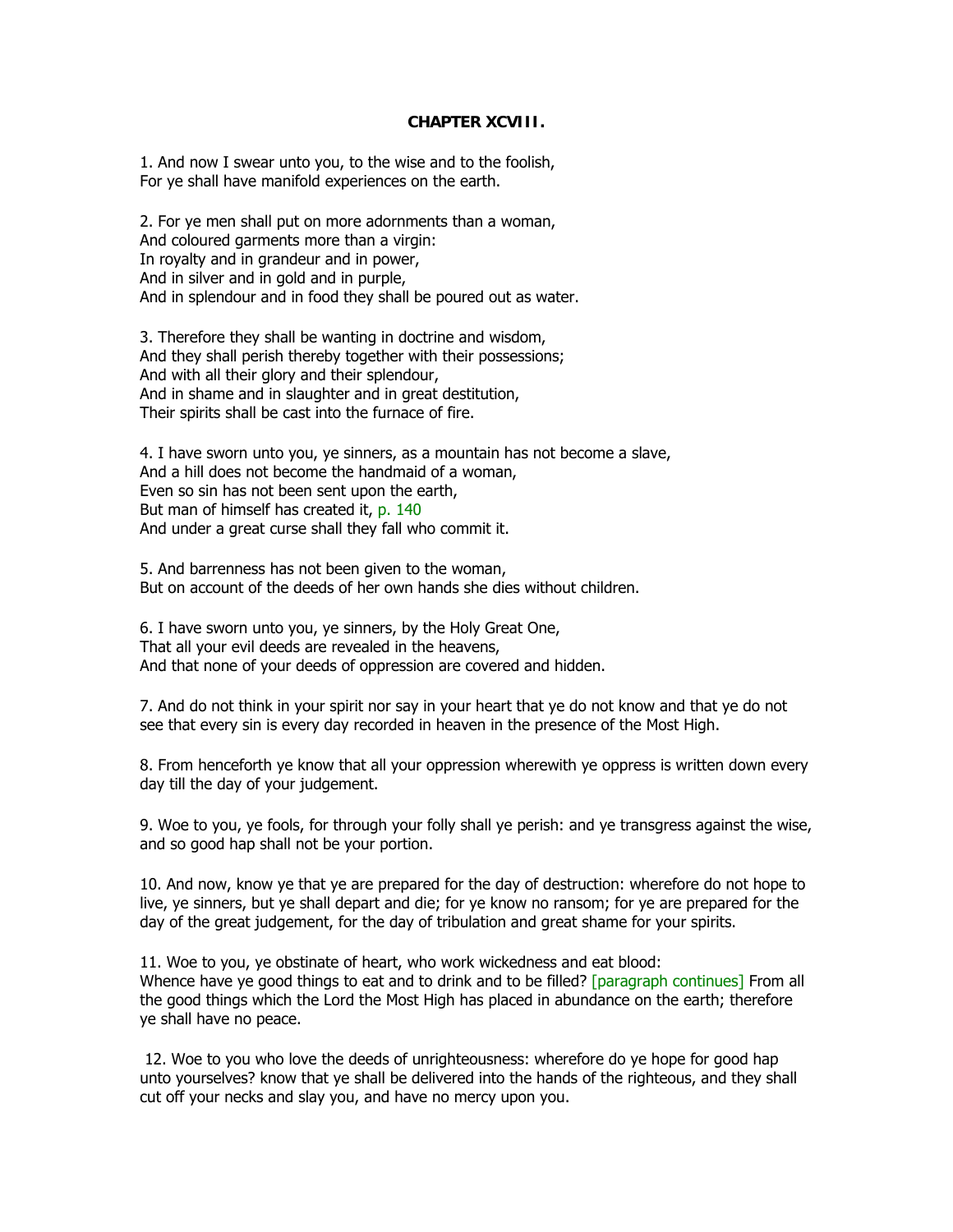13. Woe to you who rejoice in the tribulation of the righteous; for no grave shall be dug for you.

14. Woe to you who set at nought the words of the righteous; for ye shall have no hope of life.

15. Woe to you who write down lying and godless words; for they write down their lies that men may hear them and act godlessly towards (their) neighbour.

16. Therefore they shall have no peace but die a sudden death.

#### **XCIX. Woes pronounced on the Godless, the Lawbreakers: evil Plight of Sinners in the last Days: further Woes.**

#### **CHAPTER XCIX.**

1. Woe to you who work godlessness, And glory in lying and extol them: Ye shall perish, and no happy life shall be yours.

2. Woe to them who pervert the words of uprightness, And transgress the eternal law, And transform themselves into what they were not [into sinners]: They shall be trodden under foot upon the earth.

3. In those days make ready, ye righteous, to raise your prayers as **a** memorial, And place them as a testimony before the angels, That they may place the sin of the sinners for a memorial before the Most High.

4. In those days the nations shall be stirred up, And the families of the nations shall arise on the day of destruction.

5. And in those days the destitute shall go forth and carry off their children, And they shall abandon them, so that their children shall perish through them: Yea, they shall abandon their children (that are still) sucklings, and not return to them, And shall have no pity on their beloved ones.

6. And again I swear to you, ye sinners, that sin is prepared for a day of unceasing bloodshed.

 7. And they who worship stones, and grave images of gold and silver and wood and stone and clay, and those who worship impure spirits and demons, and all kinds of idols not according to knowledge, shall get no manner of help from them.

8. And they shall become godless by reason of the folly of their hearts, And their eyes shall be blinded through the fear of their hearts And through visions in their dreams.

9. Through these they shall become godless and fearful; For they shall have wrought all their work in a lie, And shall have worshiped a stone: Therefore in an instant shall they perish.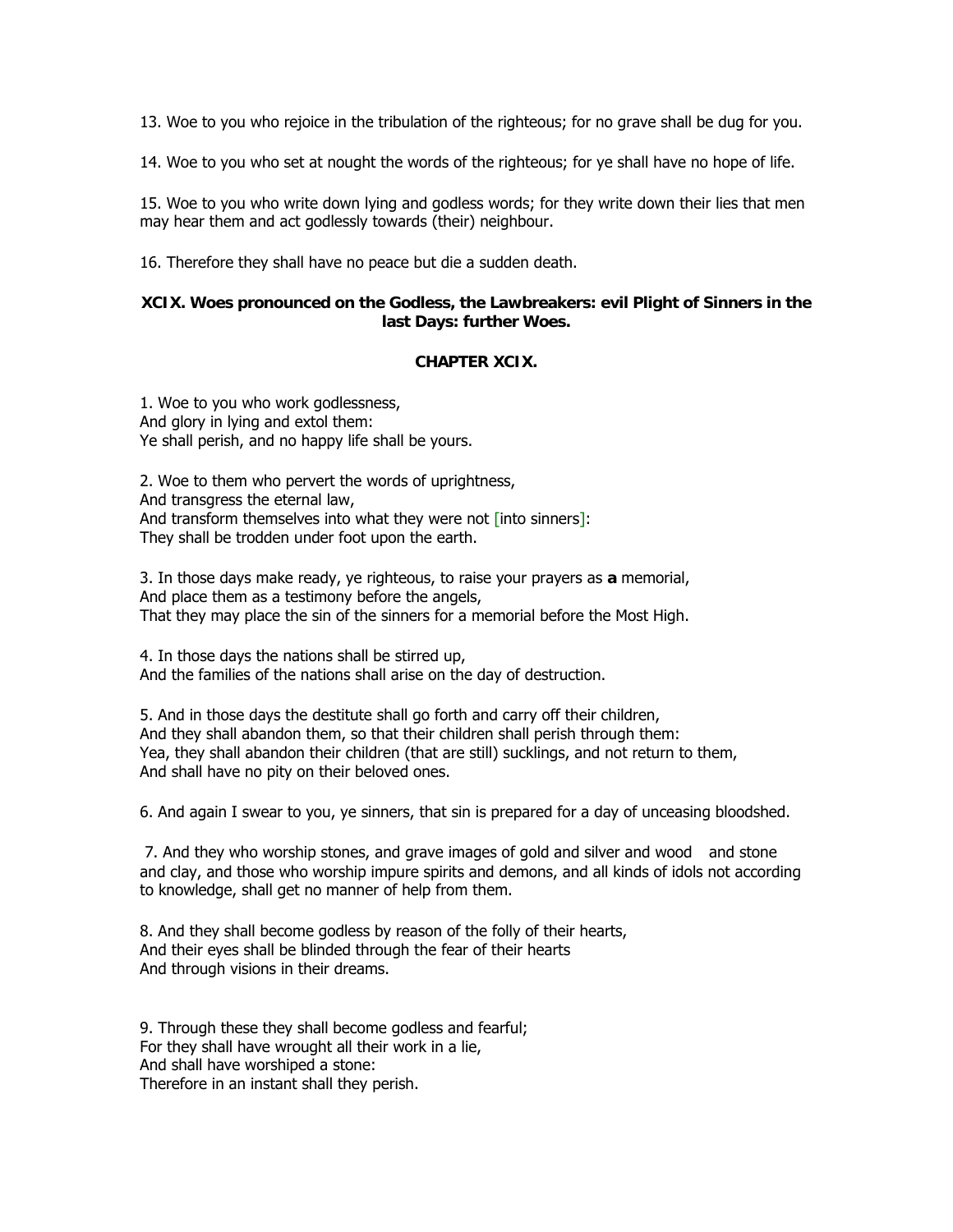10. But in those days blessed are all they who accept the words of wisdom, and understand them,

And observe the paths of the Most High, and walk in the path of His righteousness, And become not godless with the godless; For they shall be saved.

11. Woe to you who spread evil to your neighbours; For you shall be slain in Sheol.

12. Woe to you who make deceitful and false measures, And (to them) who cause bitterness on the earth; For they shall thereby be utterly consumed.

13. Woe to you who build your houses through the grievous toil of others, And all their building materials are the bricks and stones of sin; I tell you ye shall have no peace.

14. Woe to them who reject the measure and eternal heritage of their fathers And whose souls follow after idols; For they shall have no rest.

15. Woe to them who work unrighteousness and help oppression, And slay their neighbours until the day of the great judgement.

16. For He shall cast down your glory, And bring affliction on your hearts, And shall arouse **His fierce indignation**, And destroy you all with the sword; And all the holy and righteous shall remember your sins.

## **C. The Sinners destroy each other: Judgement of the fallen Angels: the Safety of the Righteous: further Woes for the Sinners.**

## **CHAPTER C.**

1. And in those days in one place the fathers together with their sons shall be smitten And brothers one with another shall fall in death Till the streams flow with their blood.

2 .For a man shall not withhold his hand from slaying his sons and his sons' sons, And the sinner shall not withhold his hand from his honoured brother: From dawn till sunset they shall slay one another.

3. And the horse shall walk up to the breast in the blood of sinners, And the chariot shall be submerged to its height.

4. In those days the angels shall descend into the secret places And gather together into one place all those who brought down sin And the Most High will arise on that day of judgement To execute great judgement amongst sinners.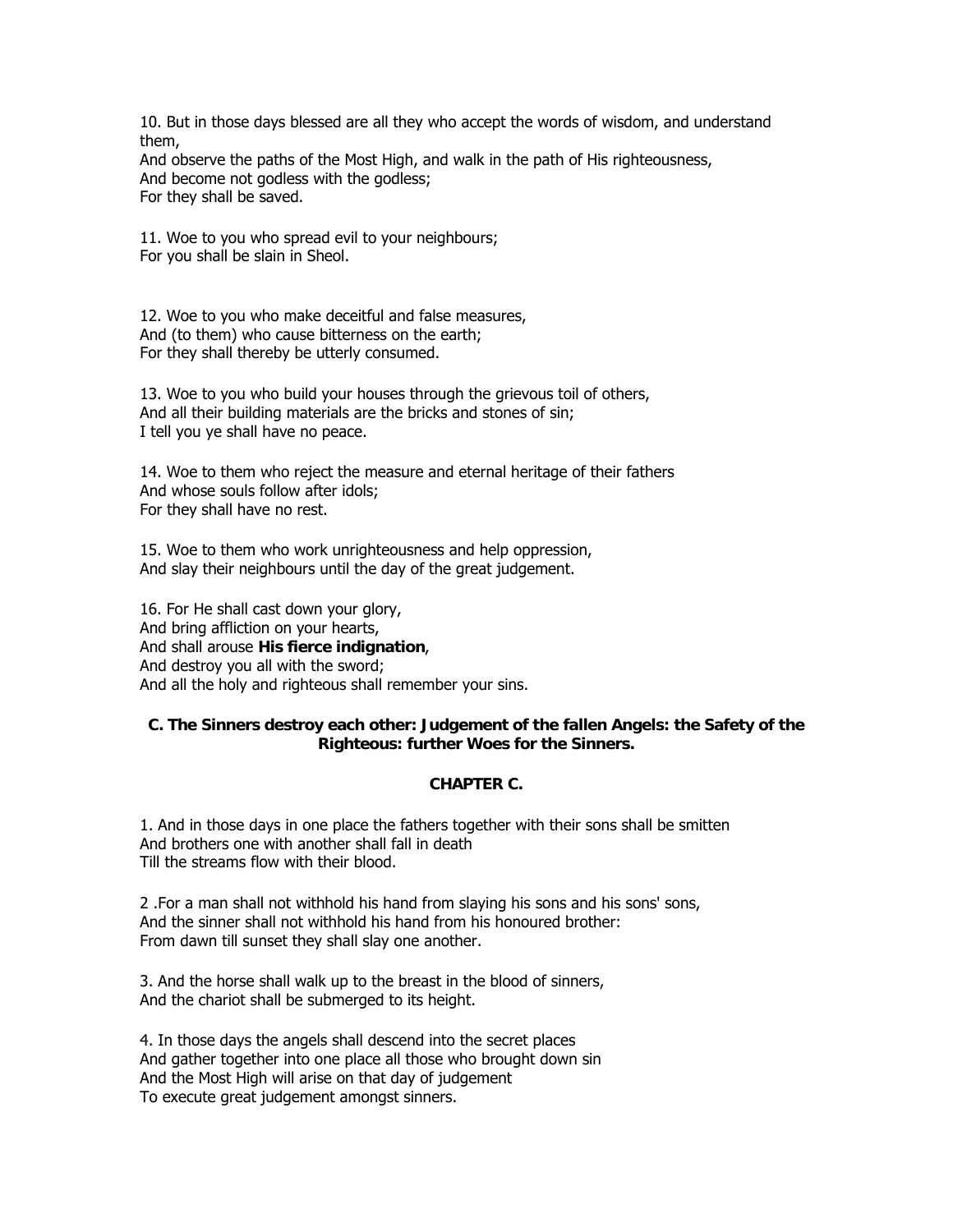5. And over all the righteous and holy He will appoint guardians from amongst the holy angels To guard them as the apple of an eye, Until He makes an end of all wickedness and all sin, p. 144 And though the righteous sleep a long sleep, they have nought to fear.

6. And (then) the children of the earth shall see the wise **in security**, And shall understand all the words of this book, And recognize that their riches shall not be able to save them In the overthrow of their sins.

7. Woe to you, Sinners, on the day of strong anguish, **Ye who afflict** the righteous and burn them with fire: Ye shall be requited according to your works.

8. Woe to you, ye obstinate of heart, Who watch in order to devise wickedness: Therefore shall fear come upon you And there shall be none to help you.

9. Woe to you, ye sinners, on account of the words of your mouth, And on account of the deeds of your hands which your godlessness as wrought, In blazing flames burning worse than fire shall ye burn.

10. And now, know ye that from the angels He will inquire as to your deeds in heaven, from the sun and from the moon and from the stars in reference to your sins because upon the earth ye execute judgement on the righteous.

 11. And He will summon to testify against you every cloud and mist and dew and rain; for they shall all be withheld because of you from descending upon you, and they shall be mindful of your sins.

12. And now give presents to the rain that it be not withheld from descending upon you, nor yet the dew, when it has received gold and silver from you that it may descend.

13. When the hoar-frost and snow with their chilliness, and all the snow-storms with all their plagues fall upon you, in those days ye shall not be able to stand before them.

## **CI. Exhortation to the Fear of God: all Nature fears Him, but not the Sinners.**

#### **CHAPTER CI.**

1. Observe the heaven, ye children of heaven, and every work of the Most High, and fear ye Him and work no evil in His presence.

 2. If He closes the windows of heaven, and withholds the rain and the dew from descending on the earth on your account, what will ye do then?

3. And if He sends His anger upon you because of your deeds, ye cannot petition Him; for ye spake proud and insolent words against His righteousness: therefore ye shall have no peace.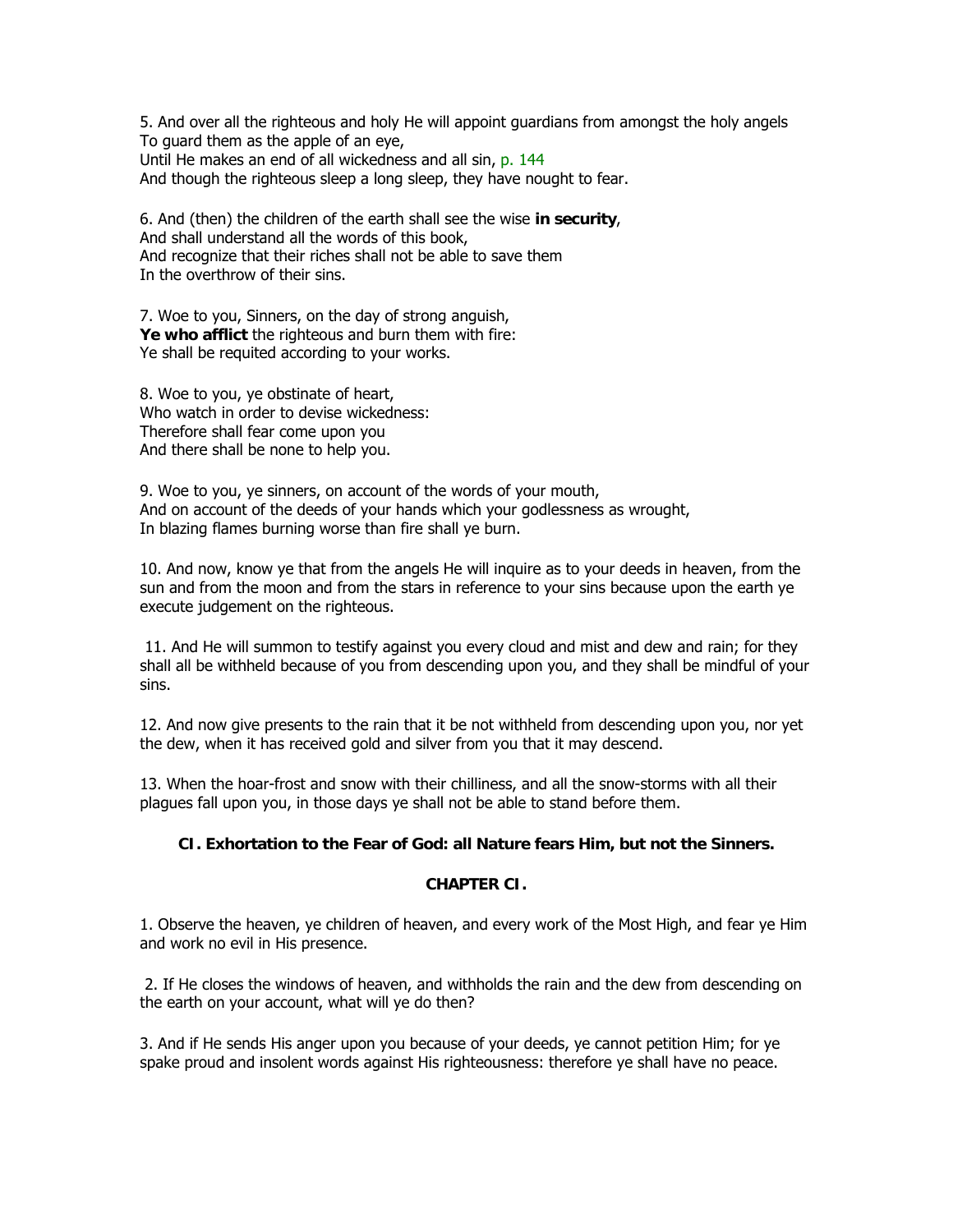4. And see ye not the **sailors** of the ships, how their ships are tossed to and fro by the waves, and are shaken by the winds, and are in sore trouble?

5. And therefore do they fear because all their goodly possessions go upon the sea with them, and they have evil forebodings of heart that the sea will swallow them and they will perish therein.

6. Are not the entire sea and all its waters, and all its movements, the work of the Most High, and has He not set limits to its doings, and confined it throughout by the sand?

7. And at His reproof it is afraid and dries up, and all its fish die and all that is in it; But ye sinners that are on the earth fear Him not.

8. Has He not made the heaven and the earth, and all that is therein? Who has given understanding and wisdom to everything that moves on the earth and in the sea.

9. Do not the **sailors** of the ships fear the sea? Yet sinners fear not the Most High.

## **CII. Terrors of the Day of Judgement: the adverse Fortunes of the Righteous on the Earth.**

#### **Chapter CII.**

1. In those days when He hath brought a grievous fire upon you, Whither will ye flee, and where will ye find deliverance? And when He launches forth His Word against you Will you not be affrighted and fear?

2. And all the luminaries shall be affrighted with great fear, And all the earth shall be affrighted and tremble and be alarmed.

3. And all the †angels shall execute their commands† And shall seek to hide themselves from the presence of the Great Glory, And the children of earth shall tremble and quake; And ye sinners shall be cursed for ever, And ye shall have no peace.

4. Fear ye not, ye souls of the righteous, And be hopeful ye that have died in righteousness.

5. And grieve not if your soul into Sheol has descended in grief, And that in your life your body fared not according to your goodness, But **wait for** the day of the **judgement** of sinners And for the day of cursing and chastisement.

6. And yet when ye die the sinners speak over you: "As we die, so die the righteous, And what benefit do they reap for their deeds?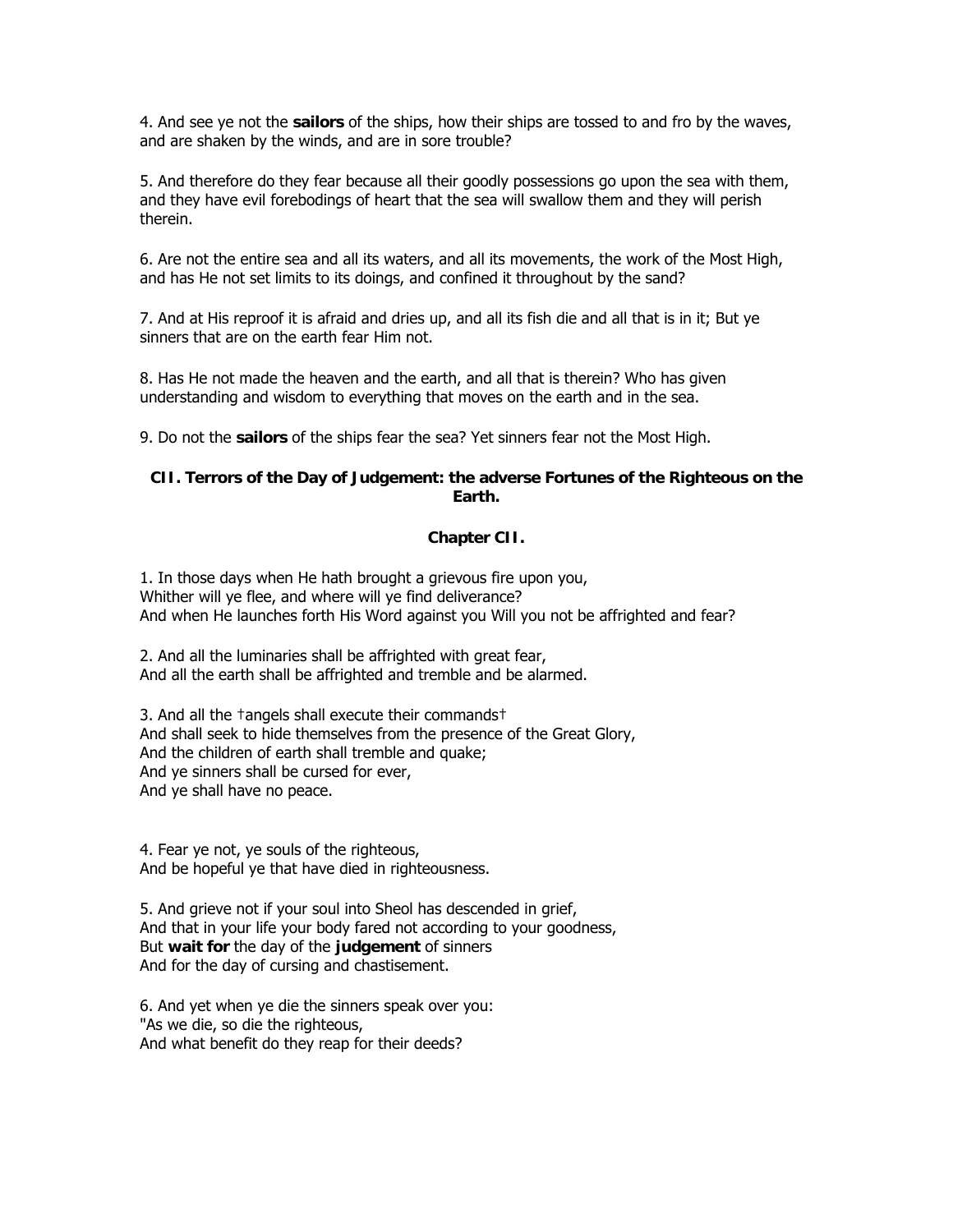7. Behold, even as we, so do they die in grief and darkness, And what have they more than we? From henceforth we are equal.

8. And what will they receive and what will they see for ever? Behold, they too have died, And henceforth for ever shall they see no light."

9. I tell you, ye sinners, ye are content to eat and drink, and rob and sin, and strip men naked, and acquire wealth and see good days. 10. Have ye seen the righteous how their end falls out, that no manner of violence is found in them till their death?

11. "Nevertheless they perished and became as though they had not been, and their spirits descended into Sheol in tribulation."

## **CIII. Different Destinies of the Righteous and the Sinners: fresh Objections of the Sinners.**

#### **CHAPTER CIII.**

1. Now, therefore, I swear to you, the righteous, by the glory of the Great and Honoured and 2 Mighty One in dominion, and by His greatness I swear to you:

2. I know a mystery And have read the heavenly tablets, And have seen the holy books, And have found written therein and inscribed regarding them:

3. That all goodness and joy and glory are prepared for them, And written down for the spirits of those who have died in righteousness, And that manifold good shall be given to you in recompense for your labours, And that your lot is abundantly beyond the lot of the living.

4. And the spirits of you who have died in righteousness shall live and rejoice, And their spirits shall not perish, nor their memorial from before the face of the Great One Unto all the generations of the world: wherefore no longer fear their contumely.

5. Woe to you, ye sinners, when ye have died, If ye die in the wealth of your sins, And those who are like you say regarding you: 'Blessed are the sinners: they have seen all their days.

6. And how they have died in prosperity and in wealth, And have not seen tribulation or murder in their life; And they have died in honour, And judgement has not been executed on them during their life."

7. Know ye, that their souls will be made to descend into Sheol And they shall be wretched in their great tribulation.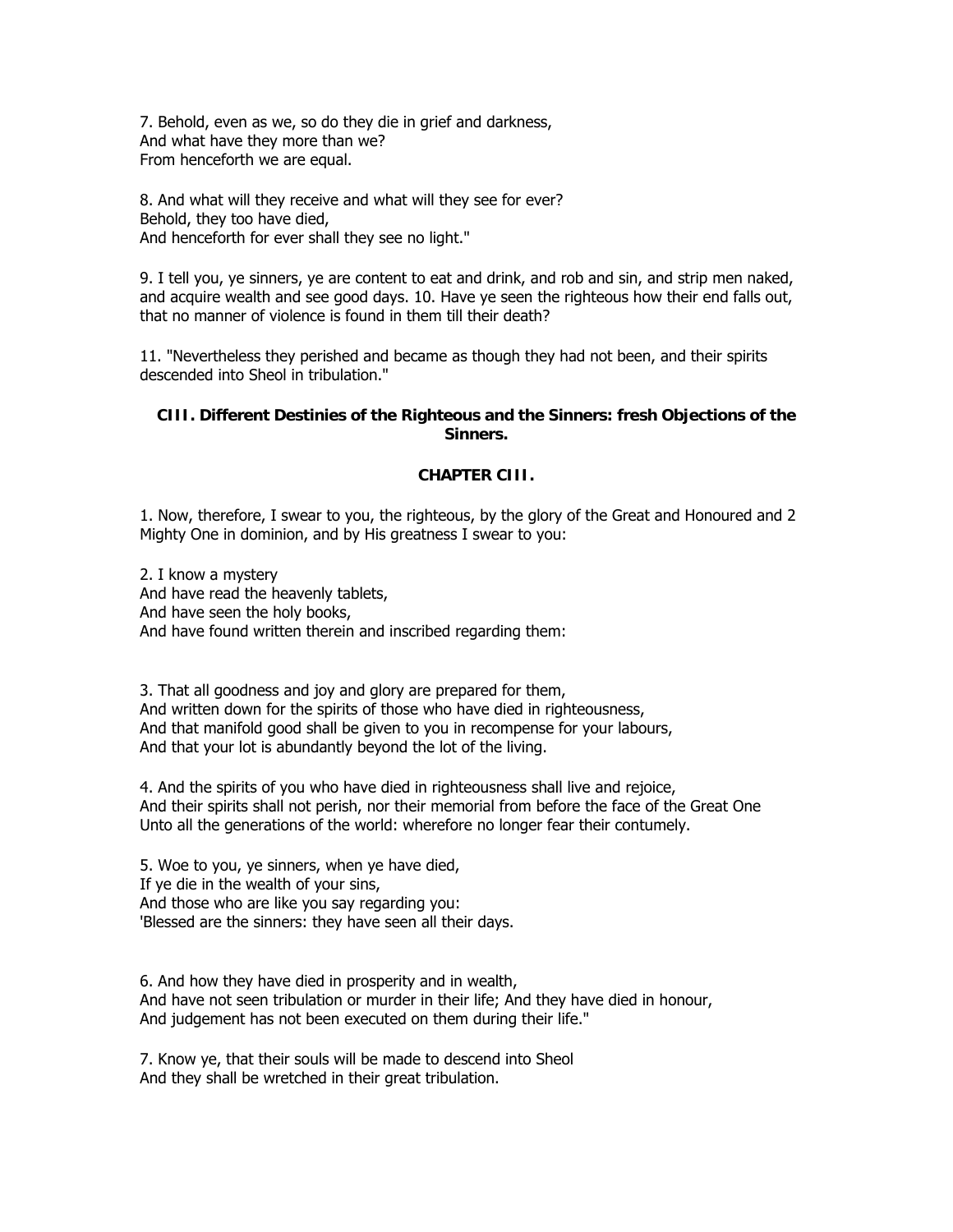8. And into darkness and chains and a burning flame where there is grievous judgement shall your spirits enter;

And the great judgement shall be for all the generations of the world. Woe to you, for ye shall have no peace.

9. Say not in regard to the righteous and good who are in life: "In our troubled days we have toiled laboriously and experienced every trouble, And met with much evil and been consumed, And have become few and our spirit small.

10. And we have been destroyed and have not found any to help us even with a word: We have been tortured and destroyed, and not hoped to see life from day to day.

11. We hoped to be the head and have become the tail: We have toiled laboriously and had no satisfaction in our toil; And we have become the food of the sinners and the unrighteous, And they have laid their yoke heavily upon us.

12. They have had dominion over us that hated us †and smote us; And to those that hated us† we have bowed our necks But they pitied us not.

13. We desired to get away from them that we might escape and be at rest, But found no place whereunto we should flee and be safe from them.

14. And are complained to the rulers in our tribulation, And cried out against those who devoured us, But they did not attend to our cries And would not hearken to our voice.

15. And they helped those who robbed us and devoured us and those who made us few; and they concealed their oppression, and they did not remove from us the yoke of those that devoured us and dispersed us and murdered us, and they concealed their murder, and remembered not that they had lifted up their hands against us.

#### **CIV. Assurances given to the Righteous: Admonitions to Sinners and the Falsifiers of the Words of Uprightness.**

#### **CHAPTER CIV.**

1. I swear unto you, that in heaven the angels remember you for good before the glory of the Great One: and your names are written before the glory of the Great One.

 2. Be hopeful; for aforetime ye were put to shame through ill and affliction; but now ye shall shine as the lights of heaven, ye shall shine and ye shall be seen, and the portals of heaven shall be opened to you.

3. And in your cry, cry for judgement, and it shall appear to you; for all your tribulation shall be visited on the rulers, and on all who helped those who plundered you.

4. Be hopeful, and cast not away your hopes for ye shall have great joy as the angels of heaven.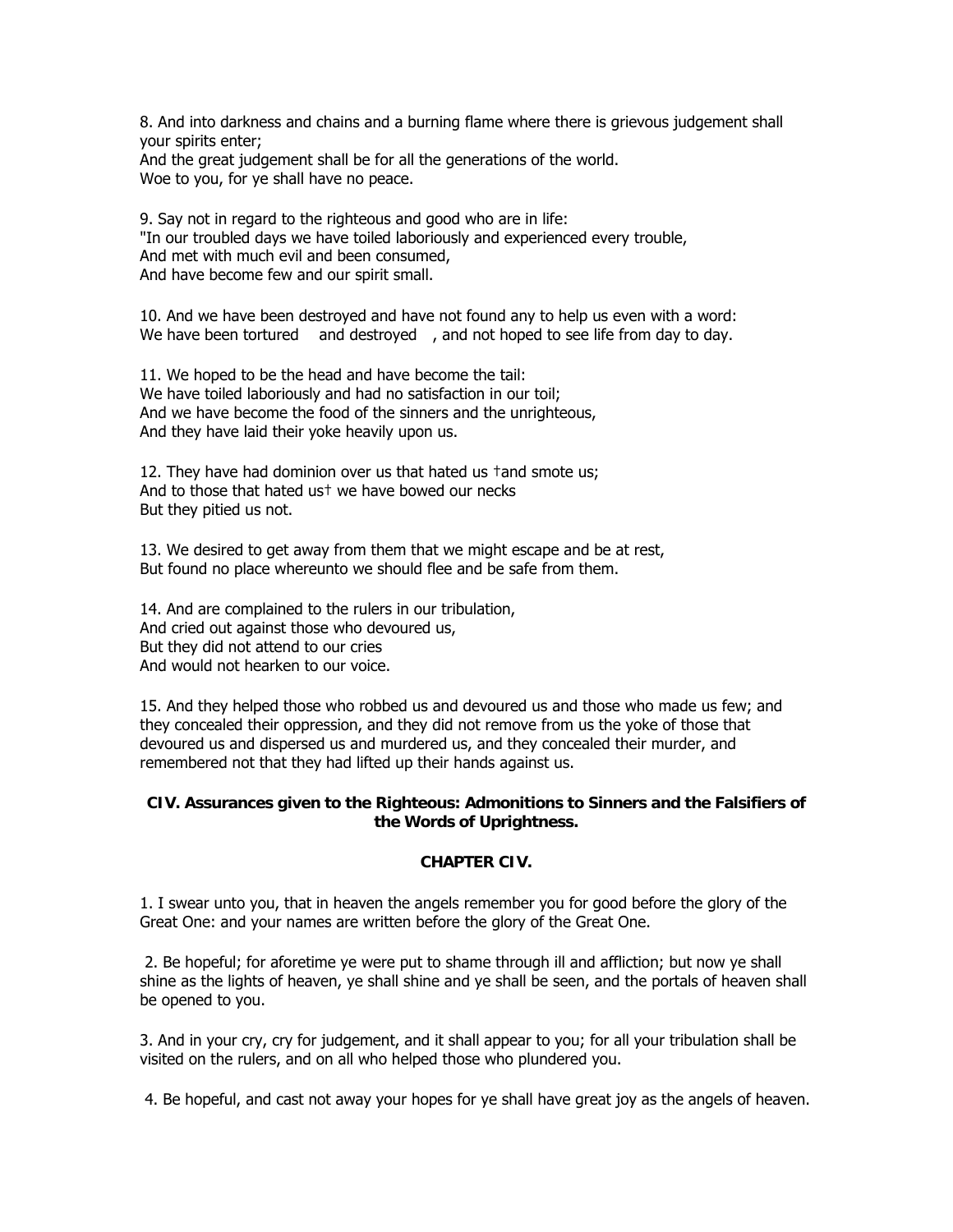5. What shall ye be obliged to do? Ye shall not have to hide on the day of the great judgement and ye shall not be found as sinners, and the eternal judgement shall be far from you for all the generations of the world.

6. And now fear not, ye righteous, when ye see the sinners growing strong and prospering in their ways: be not companions with them, but keep afar from their violence; for ye shall become companions of the hosts of heaven.

7. And, although ye sinners say: "All our sins shall not be searched out and be written down," nevertheless they shall write down all your sins every day. [paragraph continues]

8. And now I show unto you that light and darkness, day and night, see all your sins.

9. Be not godless in your hearts, and lie not and alter not the words of uprightness, nor charge with lying the words of the Holy Great One, nor take account of your idols; for all your lying and all your godlessness issue not in righteousness but in great sin.

10. And now I know this mystery, that sinners will alter and pervert the words of righteousness in many ways, and will speak wicked words, and lie, and practice great deceits, and write books concerning their words.

11. But when they write down truthfully all my words in their languages, and do not change or minish ought from my words but write them all down truthfully--all that I first testified concerning them.

12. Then, I know another mystery, that books will be given to the righteous and the wise to become a cause of joy and uprightness and much wisdom.

13. And to them shall the books be given, and they shall believe in them and rejoice over them, and then shall all the righteous who have learnt therefrom all the paths of uprightness be recompensed.'

## **CV. God and the Messiah to dwell with Man.**

#### **CHAPTER CV.**

1. In those days the Lord bade (them) to summon and testify to the children of earth concerning their wisdom: Show (it) unto them; for ye are their guides, and a recompense over the whole earth.

 2. For I and My son will be united with them for ever in the paths of uprightness in their lives; and ye shall have peace: rejoice, ye children of uprightness. Amen.

## **FRAGMENT OF THE BOOK OF NOAH**

(CVI-CVII.)

## **CHAPTER CVI.**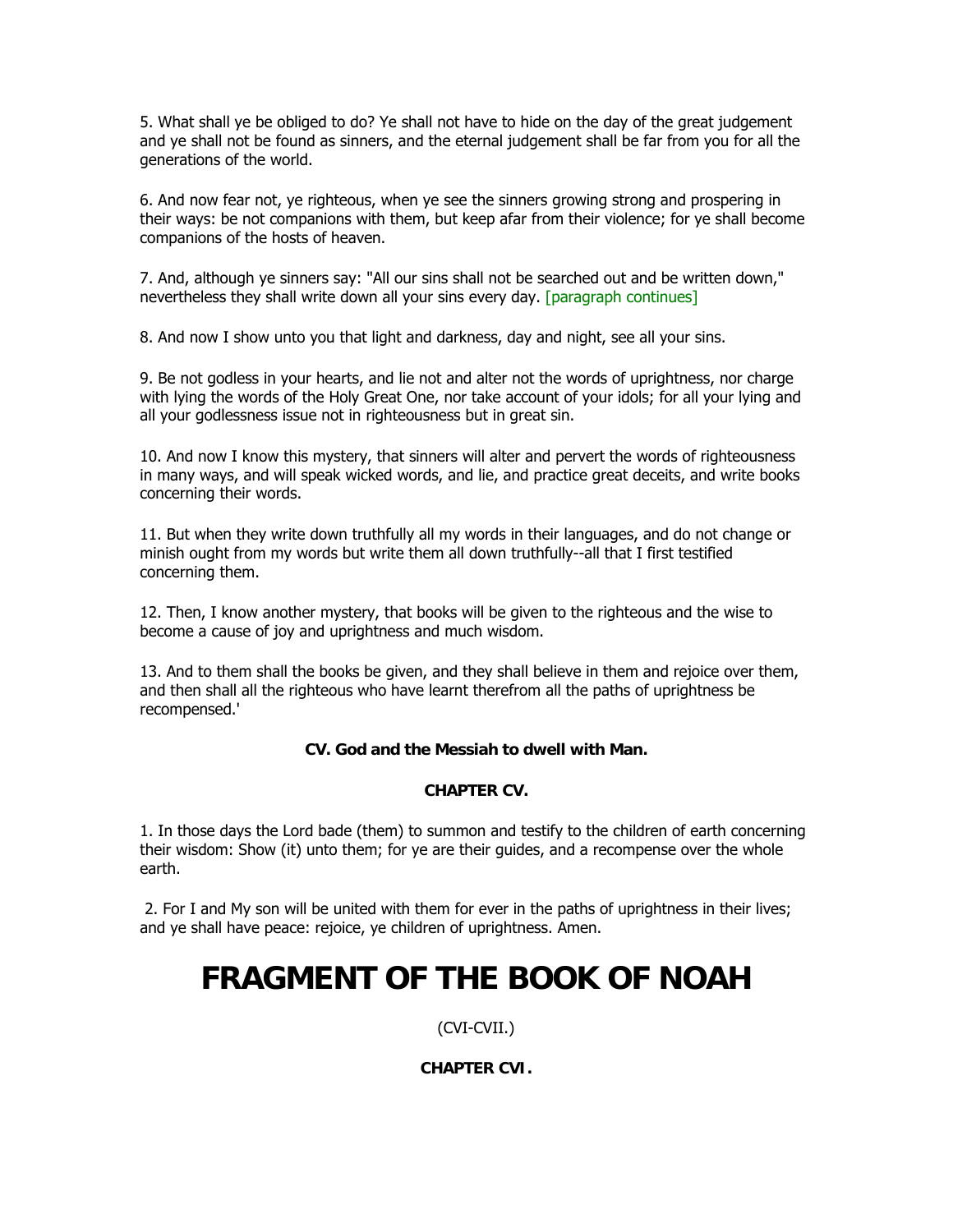1. And after some days my son Methuselah took a wife for his son Lamech, and she became pregnant by him and bore a son.

2. And his body was white as snow and red as the blooming of a rose, and the hair of his head †and his long locks were white as wool, and his eyes beautiful†. And when he opened his eyes, he lighted up the whole house like the sun, and the whole house was very bright.

 3. And thereupon he arose in the hands of the midwife, opened his mouth, and †conversed with<sup>+</sup> the Lord of righteousness.

4. And his father Lamech was afraid of him and fled, and came to his father Methuselah.

 5. And he said unto him: 'I have begotten a strange son, diverse from and unlike man, and resembling the sons of the God of heaven; and his nature is different and he is not like us, and his eyes are as the rays of the sun, and his countenance is glorious.

 6. And it seems to me that he is not sprung from me but from the angels, and I fear that in his days a wonder may be wrought on the earth.

 7. And now, my father, I am here to petition thee and implore thee that thou mayest go to Enoch, our father, and learn from him the truth, for his dwelling-place is amongst the angels.'

8. And when Methuselah heard the words of his son, he came to me to the ends of the earth; for he had heard that I was there, and he cried aloud, and I heard his voice and I came to him. And 1 said unto him: 'Behold, here am I, my son, **wherefore** hast thou come to me?'

 9. And he answered and said: 'Because of a great cause of anxiety have I come to thee, and because of a disturbing vision have I approached.

10. And now, my father, hear me: unto Lamech my son there hath been born a son, the like of whom there is none, and his nature is not like man's nature, and the colour of his body is whiter than snow and redder than the bloom of a rose, and the hair of his head is whiter than white wool, and his eyes are like the rays of the sun, and he opened his eyes and thereupon lighted up the whole house.

11. And he arose in the hands of the midwife, and opened his mouth and blessed the Lord of heaven.

12. And his father Lamech became afraid and fled to me, and did not believe that he was sprung from him, but that he was in the likeness of the angels of heaven; and behold I have come to thee that thou mayest make known to me the truth.'

13. And I, Enoch, answered and said unto him: 'The Lord will do a new thing on the earth, and this I have already seen in a vision, and make known to thee that in the generation of my father Jared some of the **angels** of heaven transgressed the word of the Lord.

 14. And behold they commit sin and transgress the law, and have united themselves with women and commit sin with them, and have married some of them, and have begot children by them.